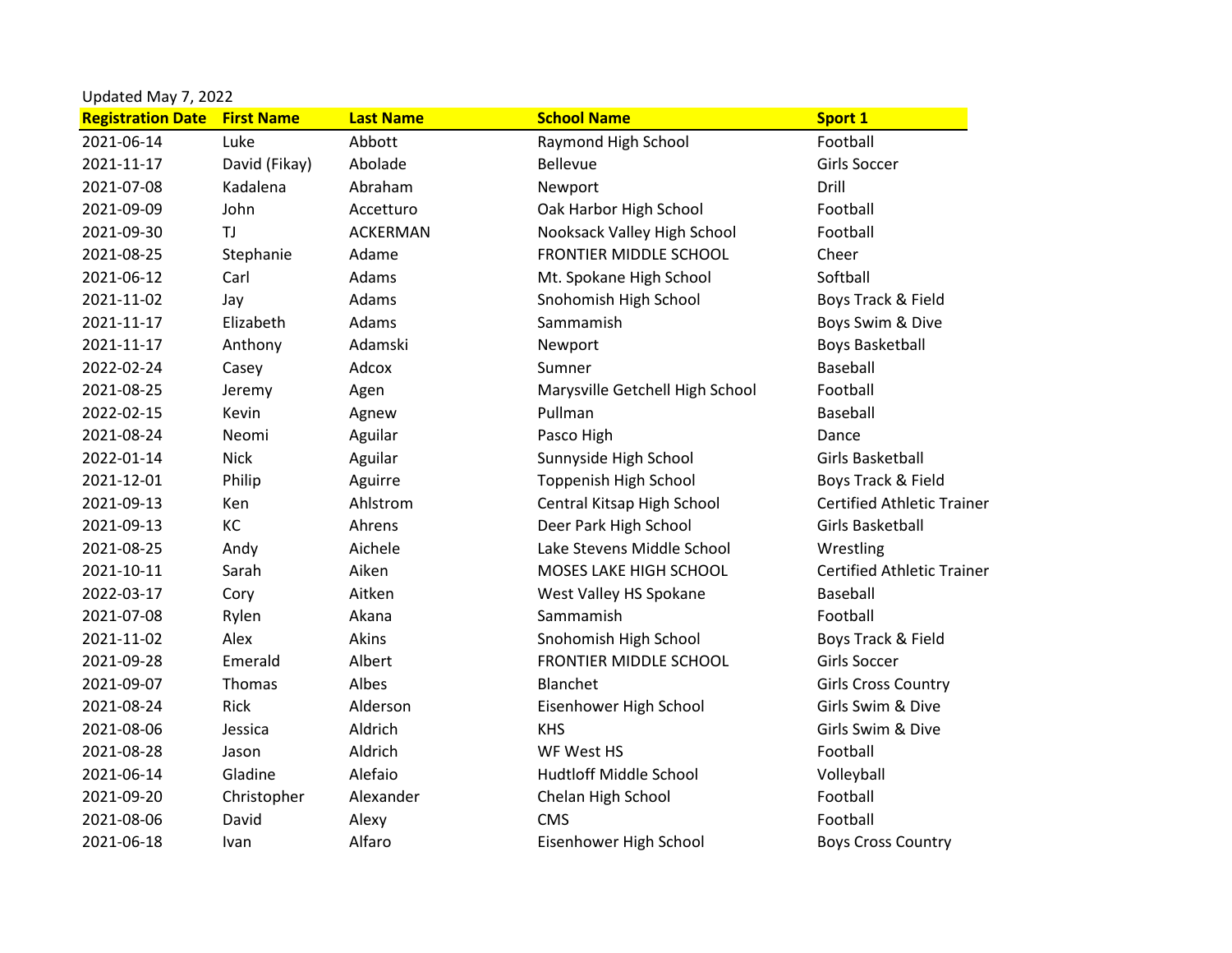| 2022-02-03 | <b>Brian</b>  | Alfi           | Edmonds-Woodway               | Wrestling           |
|------------|---------------|----------------|-------------------------------|---------------------|
| 2021-08-12 | Sheryl        | Alford         | Keithley Middle School        | Softball            |
| 2021-08-16 | Kentin        | Alford         | Chiawana High                 | Football            |
| 2021-08-15 | Chad          | Allan          | Hoquiam High School           | <b>Girls Basket</b> |
| 2021-08-17 | Mara          | Alldredge      | Pasco High                    | Girls Track &       |
| 2021-07-09 | Kenneth       | Allen          | Central Kitsap High School    | <b>Girls Tennis</b> |
| 2021-09-09 | <b>Nick</b>   | Allen          | Ridgefield                    | Baseball            |
| 2021-10-01 | shane         | allen          | Pasco School District         | Wrestling           |
| 2021-11-17 | Ira           | Allen          | Newport                       | <b>Boys Track</b>   |
| 2022-01-31 | Ryan          | Allen          | Naches Valley School District | <b>Girls Basket</b> |
| 2022-03-16 | Jason         | Allen          | Central Valley High School    | <b>Boys Track</b>   |
| 2021-08-24 | Kara          | Alley          | Chiawana High                 | Volleyball          |
| 2021-09-09 | Kevin         | Alley          | Columbia Burbank              | Football            |
| 2021-09-10 | Wiley         | Allred         | Royal High School             | Football            |
| 2021-08-06 | Teresa        | Aloe           | <b>KHS</b>                    | Girls Soccer        |
| 2021-06-23 | <b>Nick</b>   | Aloisio        | Franklin Pierce High School   | Baseball            |
| 2021-06-23 | Marissa       | Aloisio        | Franklin Pierce High School   | Volleyball          |
| 2021-10-06 | Tyler         | Alseth         | Sierra Vista Middle School    | Football            |
| 2021-09-29 | Raul          | Alvarado       | Davis High School             | <b>Boys Basket</b>  |
| 2021-06-15 | <b>SYLVIA</b> | <b>ALVAREZ</b> | Othello High School           | <b>Girls Basket</b> |
| 2021-11-29 | Kabria        | Amacher        | Willapa Valley                | Volleyball          |
| 2021-11-10 | Patrick       | Ames           | Meridian High School          | Football            |
| 2021-08-06 | Steve         | Amrine         | <b>KHS</b>                    | Football            |
| 2021-08-12 | Jaime         | Amrine         | <b>KHS</b>                    | Softball            |
| 2021-09-13 | janet         | amrine         | cascade middle school         | Volleyball          |
| 2021-09-08 | Megan         | Amundson       | Stanwood High School          | Volleyball          |
| 2022-01-31 | Gustavo       | Anaya          | <b>Mountlake Terrace</b>      | Wrestling           |
| 2021-09-22 | Rico          | Ancheta        | Rogers High School            | <b>Girls Basket</b> |
| 2021-06-14 | <b>Bryant</b> | Andersen       | Connell High School           | Football            |
| 2021-06-14 | Aaron         | Anderson       | Ocosta                        | <b>Boys Cross</b>   |
| 2021-08-06 | Thressa       | Anderson       | <b>HMS</b>                    | <b>Boys Track</b>   |
| 2021-08-13 | Jack          | Anderson       | Chiawana High                 | Wrestling           |
| 2021-08-23 | Jordan        | Anderson       | Chiawana High                 | Wrestling           |
| 2021-08-24 | Tom           | Anderson       | Burlington-Edison             | <b>Boys Basket</b>  |
|            |               |                |                               |                     |

Edmonds-Woodway Wrestling 2021-08-12 Sheryl Alford Keithley Middle School Softball 2021-08-16 Kentin Alford Chiawana High Football Hoquiam High School Girls Basketball ze **2021-09221-09222 Pasco High Girls Track & Field** 2021-07-09 Kenneth Allen Central Kitsap High School Girls Tennis Pasco School District Wrestling **2021** Newport **Contract Allen Newport** Boys Track & Field Naches Valley School District Girls Basketball 2022-03-16 Jason Allen Central Valley High School Boys Track & Field 2021-08-24 Kara Alley Chiawana High Volleyball 2021-09-09 Kevin Alley Columbia Burbank Football Royal High School Football 2021-06-23 Nick Aloisio Franklin Pierce High School Baseball 2021-06-23 Marissa Aloisio Franklin Pierce High School Volleyball 2021-10-06 Tyler Alseth Sierra Vista Middle School Football 0<sup>2</sup> Davis High School Boys Basketball 2021-2021-2021-06-2021-06-15 School Girls Basketball er and Willapa Valley volleyball volleyball Meridian High School Football cascade middle school volleyball 2021-2021-000-000-000-009-09-08 Megan Amundson Stanwood High School Volleyball Mountlake Terrace Wrestling Rogers High School Girls Basketball 2021-06-2021-06-2021-06-2022 Propriet Connell High School Football 2021-06-2021-06-2022 and Decosta Boys Cross Country 2021 - 2021 - 2022 MMS Boys Track & Field n Chiawana High Wrestling 2021-08-23 Jordan Anderson Chiawana High Wrestling 2021-08-2021-08-24 Tom Anderson Boys Basketball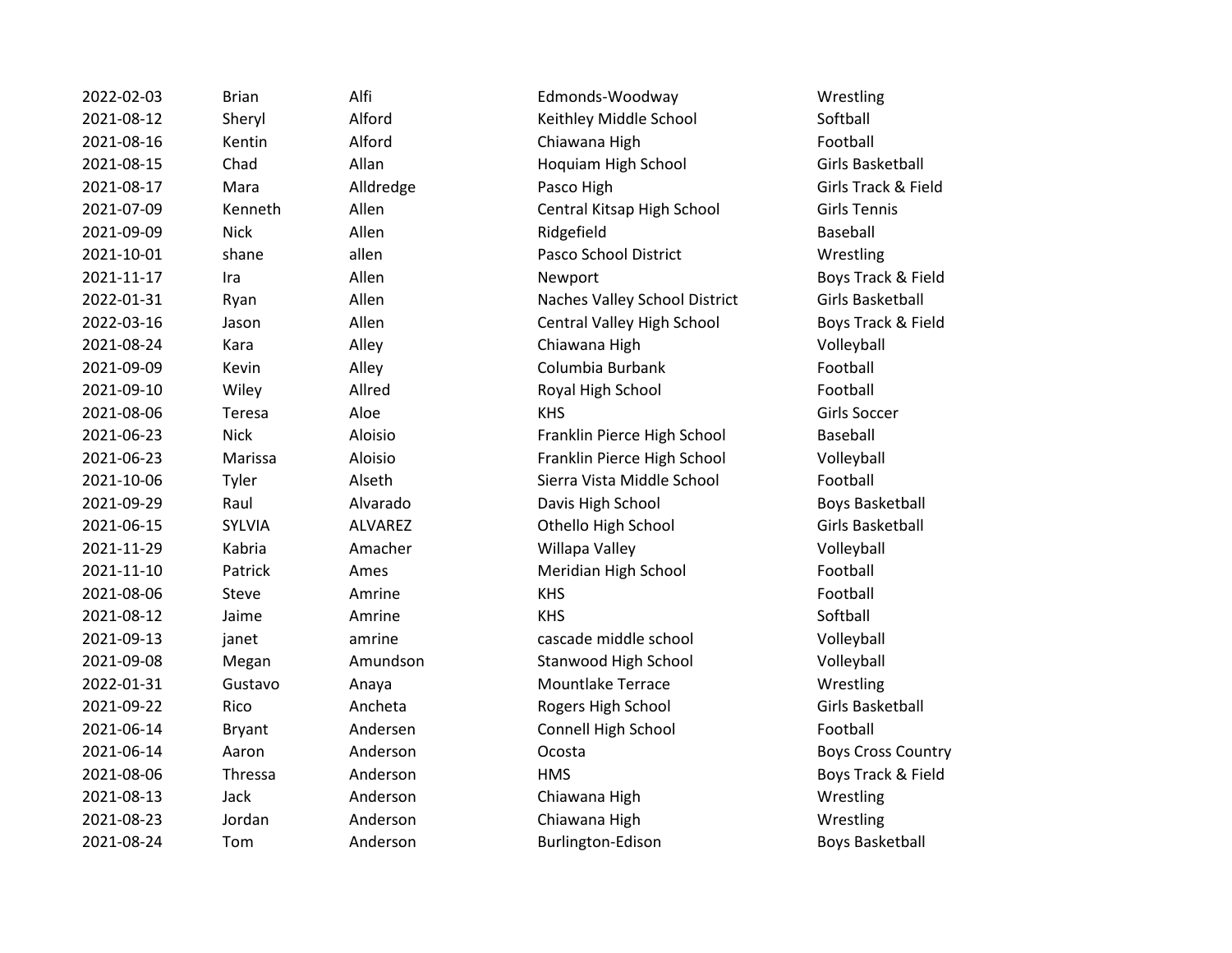| 2021-08-28 | Troy          | Anderson    | Burlington-Edison               | Football            |
|------------|---------------|-------------|---------------------------------|---------------------|
| 2021-09-02 | <b>Nick</b>   | Anderson    | Lakewood HS                     | <b>Girls Soccer</b> |
| 2021-09-10 | dennis        | anderson    | South Kitsap HS                 | Boys Swim &         |
| 2021-09-20 | Mark          | Anderson    | Chelan High School              | Boys Cross (        |
| 2021-09-22 | Chris         | Anderson    | Ocosta Junior High              | Girls Cross O       |
| 2021-09-30 | <b>DENNIS</b> | ANDERSON    | Nooksack Valley High School     | <b>Girls Basket</b> |
| 2021-10-06 | Jordan        | Anderson    | Kamiakin                        | <b>Boys Soccer</b>  |
| 2022-01-13 | Erik          | Anderson    | Stevenson High School           | Wrestling           |
| 2022-02-14 | Kendall       | Anderson    | Kentwood High School            | Wrestling           |
| 2022-02-23 | Rodger        | Anderson    | Lake Stevens High School        | Baseball            |
| 2022-03-04 | Hunter        | Anderson    | Burlington - Edison High School | Football            |
| 2022-03-04 | Bill          | Anderson    | Oak Harbor                      | Baseball            |
| 2021-07-06 | Ekaterina     | Andren      | <b>Gig Harbor</b>               |                     |
| 2021-09-23 | <b>Nick</b>   | Andrew      | Adna High School                | Football            |
| 2021-08-02 | Alyssa        | Andrews     | Keithley Middle School          | <b>Boys Soccer</b>  |
| 2022-02-17 | Ron           | Angelot     | Fife High School                | Softball            |
| 2021-09-02 | Darryll       | Antisdel    | Columbia River HS               | Boys Track &        |
| 2021-09-15 | Paul          | Appel       | Rogers High School              | Boys Golf           |
| 2021-07-08 | Kevin         | Aramori     | Interlake                       | Wrestling           |
| 2021-08-09 | Mike          | Archer      | Selah School District           | Baseball            |
| 2021-08-09 | Rob           | Archer      | Selah School District           | Baseball            |
| 2021-08-20 | Mackinzi      | Archer      | Eisenhower High School          | Volleyball          |
| 2021-08-17 | Juan          | Arias       | West Valley HS                  | <b>Girls Soccer</b> |
| 2021-08-18 | Elis          | Arias       | Fife High School                | Volleyball          |
| 2021-09-02 | Chad          | Arko        | River Ridge High School         | Baseball            |
| 2021-08-17 | Robert        | Arlt        | <b>EJHS</b>                     | Football            |
| 2021-11-08 | <b>DUSTAN</b> | <b>ARLT</b> | Lind-Ritzville                  | <b>Boys Basket</b>  |
| 2021-06-15 | Gary          | Armstrong   | King's Way Christian School     | Wrestling           |
| 2021-08-19 | Andrew        | Armstrong   | Franklin Pierce High School     | Football            |
| 2021-11-02 | Jeff          | Armstrong   | Snohomish High School           | Football            |
| 2021-11-02 | Mary          | Armstrong   | Snohomish High School           | Boys Swim &         |
| 2022-03-14 | Wesley        | Armstrong   | Kalama High School              | <b>Boys Basket</b>  |
| 2021-11-02 | <b>Bennie</b> | Arnold      | <b>Glacier Peak High School</b> | Football            |
| 2021-08-18 | Arnoldo       | Arostegui   | Fife High School                | Football            |

2021-08-28 Troy Anderson Burlington-Edison Football 2021-09-10 dennis anderson South Kitsap HS Boys Swim & Dive Chelan High School Boys Cross Country Ocosta Junior High Girls Cross Country 2021-09-30 DENNIS ANDERSON Nooksack Valley High School Girls Basketball Stevenson High School Wrestling 2022-02-14 Kendall Anderson Kentwood High School Wrestling Lake Stevens High School Baseball Burlington - Edison High School Football Gig Harbor Adna High School Football 2021-08-02 Alyssa Andrews Keithley Middle School Boys Soccer **2022-02-2023-02-2023-02-2023-02-2023-02-2023-02-2023** Softball 2021-09-02 Darryll Antisdel Columbia River HS Boys Track & Field **2021-09-2021-00-2021-00-2021-00-2021-00-2021** Boys Golf 2021-09 Selah School District Baseball 2021-08-09 Rob Archer Selah School District Baseball Eisenhower High School Volleyball **2021** Vest Valley HS Girls Soccer **2021-09 Fife High School Volleyball** River Ridge High School Baseball Lind-Ritzville **Contact Contact Contact Contact Contact Contact Contact Contact Contact Contact Contact Contact Contact Contact Contact Contact Contact Contact Contact Contact Contact Contact Contact Contact Contact Contac** 2021-06-15 Gary Armstrong King's Way Christian School Wrestling Franklin Pierce High School Football Snohomish High School Football 2021-11-02 Mary Armstrong Snohomish High School Boys Swim & Dive Kalama High School Boys Basketball Glacier Peak High School Football **2021-09 Fife High School Football**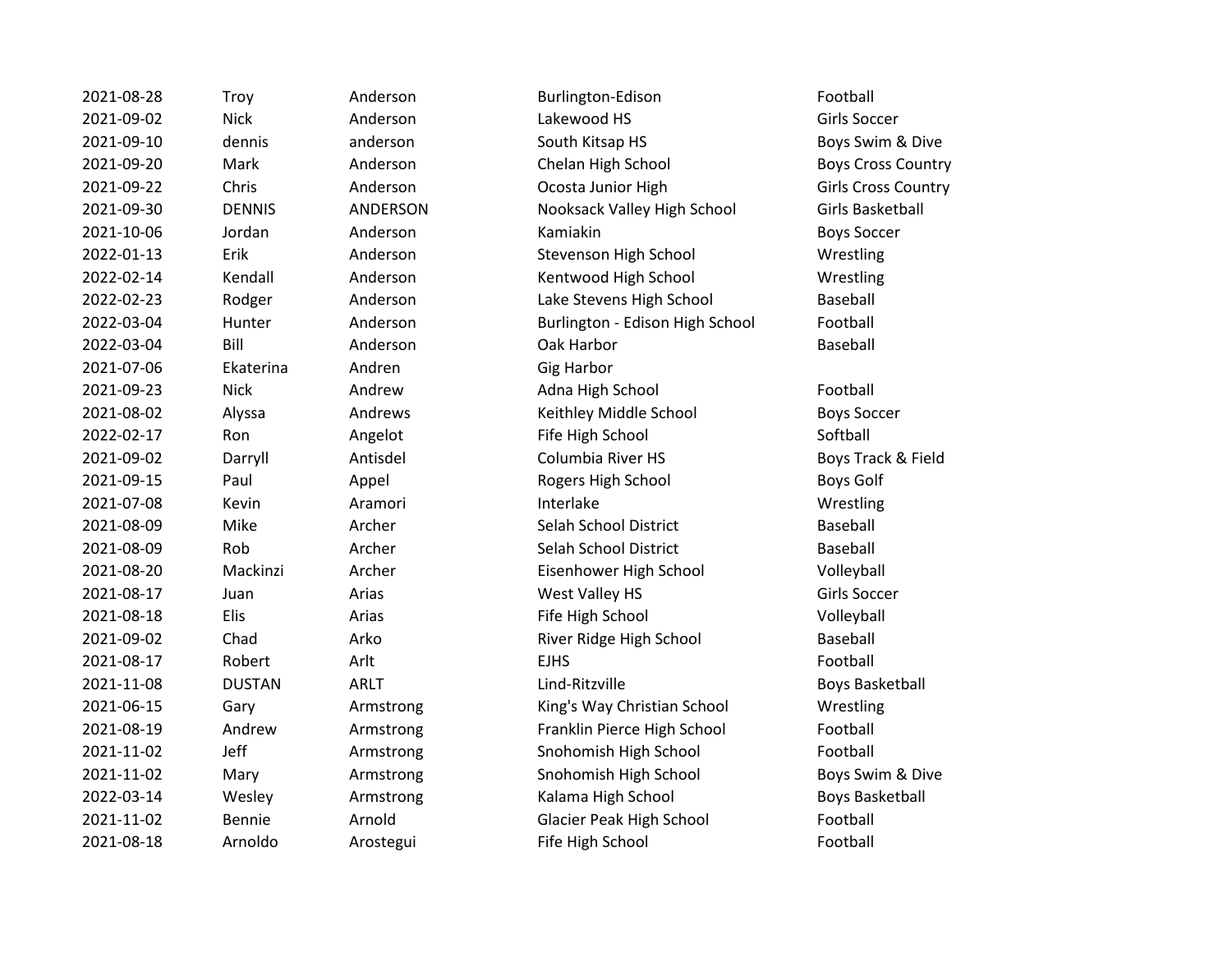2021-11-04 Geoff Arte Central Valley High School Girls Track & Field 2021-11-15 Michael Arte Gonzaga Preparatory School Girls Basketball 2021-08-24 Rebecca Arthur Central Kitsap High School Volleyball 2021-11-03 Addie Ashby Castle Rock Volleyball 2021-06-01 Lisa Ashley Kent Meridian Girls Basketball 2021-06-01 Lonnie Ashley Kent Meridian High School Girls Basketball 2022-02-25 Tyrone Ashley Ashtey West Valley Controller Girls Basketball 2021-10-26 Aaliyah Ashley-Meek North Central High School Volleyball 2021-12-03 Rex Ashmore Centralia Baseball 2021-08-23 Matt Ashton Rochester High School Boys Soccer 2022-01-06 David Assink Mountlake Terrace High School Wrestling 2021-07-08 Savanah Atabelo Newport Drill 2021-06-18 Steve Atkinson Peninsula High School Baseball 2022-01-22 Joshua Aubol Ellensburg High School Boys Cross Country 2021-11-03 Josh Auckland Castle Rock Football 2021-09-07 John Augustavo Blanchet Communisty Girls Basketball 2021-09-27 Jay Aune Columbia/Burbank Girls Basketball 2021-09-20 Drew Aungst Sedro Woolley High School Football 2021-10-01 kory austin Mount Vernon HS Boys Golf 2021-06-29 Kim Avalos Quincy High School Wrestling 2021-07-06 Christina Avery Central Kitsap High School Girls Soccer 2021-09-17 Quinn Avery Cedar Heights Volleyball 2021-08-23 Violetha Avila Davis High School Girls Basketball 2021-09-02 Joe Avila Burlington-Edison Football 2021-09-08 Carmen Avila Pasco School District Boys Soccer 2021-08-25 Clayten Ayres Kennewick Constants Baseball 2021-08-25 Leonard Ayres Kennewick Baseball 2021-06-18 Jessica Babbitt Lochburn Middle School Boys Soccer 2021-09-24 Tara Babcock Sunnyside High School Certified Athletic Trainer 2021-09-30 melanie bachart Chiawana High Girls Cross Country 2022-03-19 Kyler Bachofner Prosser Girls Basketball 2021-11-09 DJ Baddeley Woodinville High School Football 2021-11-02 Nikki Baehm Snohomish High School Volleyball 2021-08-28 Amanda Baerlocher Quincy Middle School Girls Basketball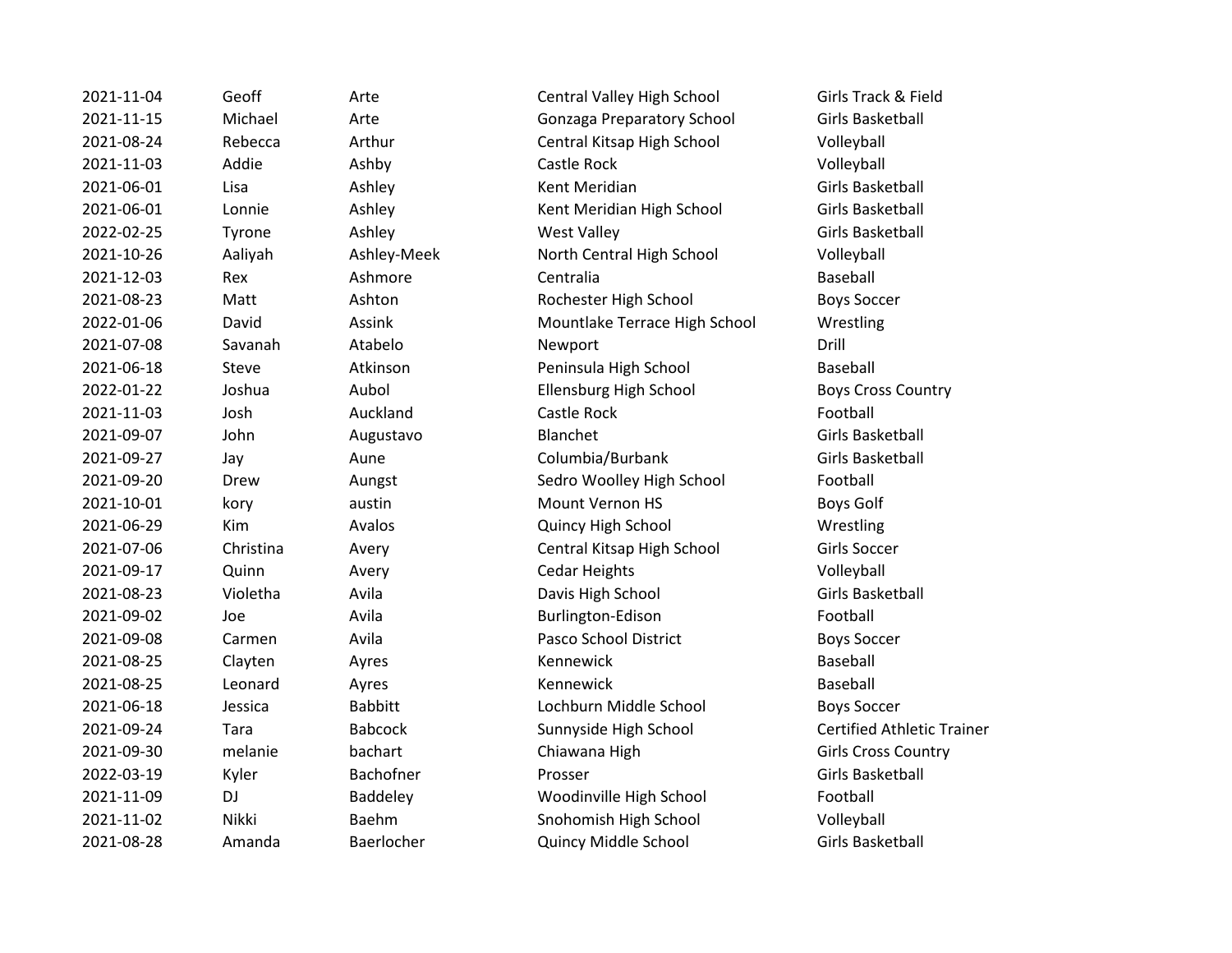| 2022-01-31 | Corey          | Baerlocher         | Colfax                          | Girls Basketball            |
|------------|----------------|--------------------|---------------------------------|-----------------------------|
| 2021-06-14 | Paul           | Bagwell            | Olds Junior High                | <b>Boys Basketball</b>      |
| 2021-08-13 | Chanda         | Baie               | Chiawana High                   | Volleyball                  |
| 2021-06-28 | <b>Brian</b>   | <b>Bailey</b>      | <b>Entiat High School</b>       | Football                    |
| 2021-08-10 | Kristina       | <b>Bailey</b>      | Marysville Getchell High School | <b>Girls Soccer</b>         |
| 2021-10-21 | Mark           | <b>Bailey</b>      | Othello High School             | Baseball                    |
| 2021-11-09 | Justin         | <b>Bailey</b>      | North Middle School             | Football                    |
| 2022-03-19 | Tara           | <b>Bailey</b>      | Prosser High school             | <b>Girls Basketball</b>     |
| 2021-11-21 | Tom            | <b>Bainter</b>     | <b>Bothell</b>                  | Football                    |
| 2021-11-03 | Joe            | Bair               | Castle Rock                     | Wrestling                   |
| 2021-08-26 | Deana          | <b>Baird</b>       | Rochester High School           | Cheer                       |
| 2021-08-31 | Shelby         | <b>Baird</b>       | Rochester High School           | Cheer                       |
| 2021-09-20 | Jeff           | Bajema             | Sedro Woolley High School       | Football                    |
| 2021-07-08 | Meng           | Bak                | <b>Bellevue</b>                 | Volleyball                  |
| 2021-10-15 | William        | <b>Bakamus</b>     | <b>Mark Morris</b>              | <b>Boys Basketball</b>      |
| 2021-06-23 | Caresse        | <b>Baker</b>       | Darrington                      | <b>Girls Basketball</b>     |
| 2021-09-07 | Nicholas       | <b>Baker</b>       | Hanford High School             | Football                    |
| 2021-09-07 | Dan            | <b>Baker</b>       | Yelm High School                | Girls Track & Field         |
| 2021-10-13 | Maryann        | <b>Baker</b>       | Eatonville High School          | <b>Boys Tennis</b>          |
| 2021-10-23 | Bill           | <b>Baker</b>       | RA Long High School             | Boys Track & Field          |
| 2021-10-27 | Peggy          | <b>Baker</b>       | Highlands                       | Volleyball                  |
| 2021-11-05 | Charles        | <b>Baker</b>       | Jackson High School             | Football                    |
| 2021-12-15 | Samantha       | <b>Baker</b>       | Northwest Christian             | Girls Track & Field         |
| 2021-08-17 | Robert         | Balderston         | West Valley HS                  | Boys Track & Field          |
| 2021-08-25 | Rick           | <b>Baldini</b>     | MOSES LAKE HIGH SCHOOL          | Baseball                    |
| 2021-07-20 | Stephanie      | Ball               | Cashmere Middle School          | Girls Track & Field         |
| 2021-07-08 | Zoe            | <b>Ballesteros</b> | Newport                         | Girls Soccer                |
| 2021-08-20 | Chris          | Balm               | Davis High School               | <b>Certified Athletic 1</b> |
| 2021-08-30 | John           | <b>Banaszak</b>    | Mt. Vernon                      | Certified Athletic 1        |
| 2021-09-17 | Aaron          | <b>Banks</b>       | Marcus Whitman                  | <b>Girls Soccer</b>         |
| 2021-11-20 | Tom            | <b>Bannan</b>      | Orting High School              | Football                    |
| 2022-02-08 | <b>MATTHEW</b> | <b>BANNISH</b>     | Willapa Valley                  | <b>Girls Basketball</b>     |
| 2021-09-15 | Paul           | <b>Barager</b>     | Rogers High School              | Wrestling                   |
| 2021-11-02 | Josue          | <b>Barajas</b>     | Snohomish High School           | Wrestling                   |
|            |                |                    |                                 |                             |

Athletic Trainer Athletic Trainer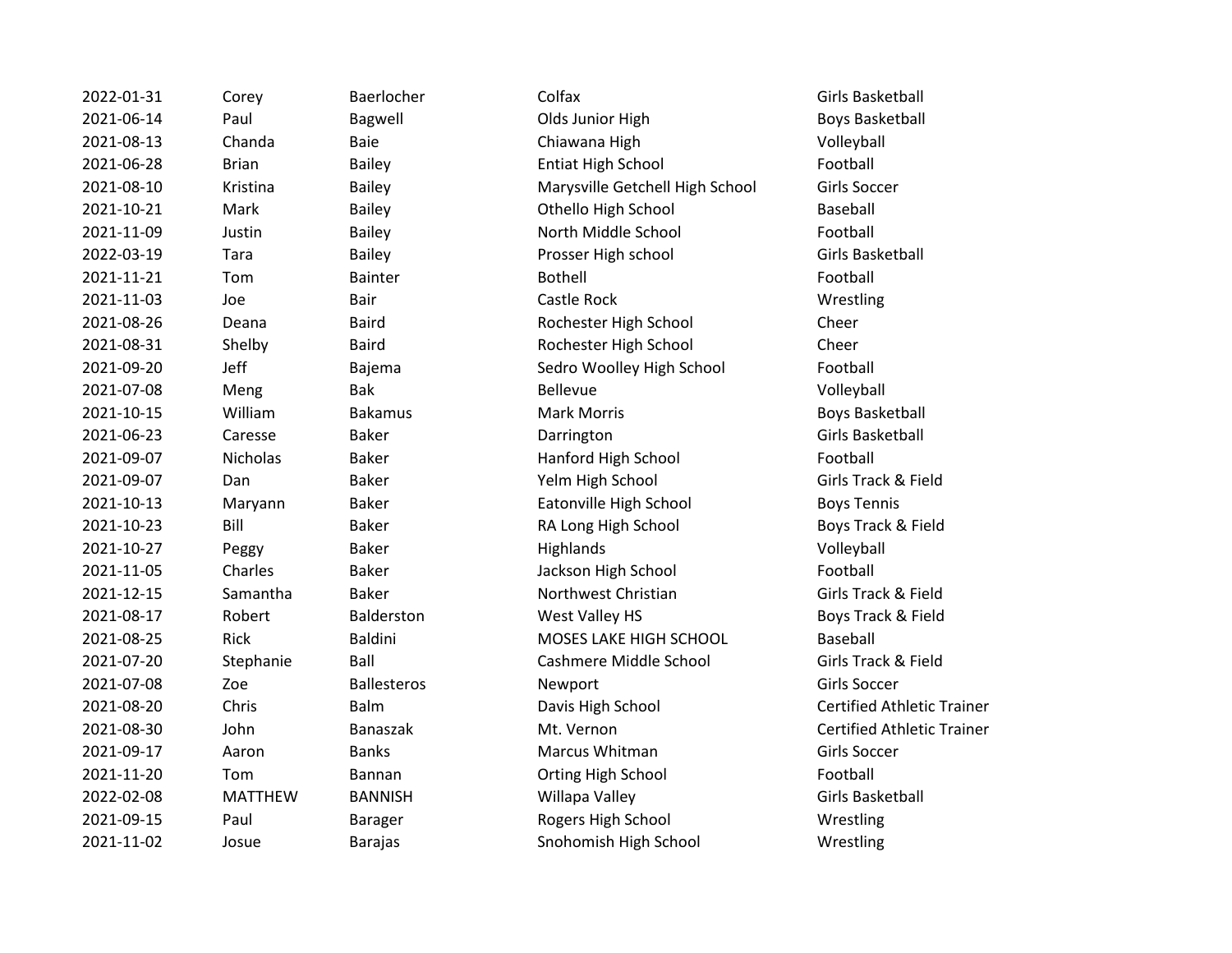| 2021-11-05 | Alexander       | <b>Barashkoff</b> | <b>Everett High School</b>      | Baseball                |
|------------|-----------------|-------------------|---------------------------------|-------------------------|
| 2021-11-11 | John            | <b>Barber</b>     | <b>Totem Middle School</b>      | <b>Girls Basketball</b> |
| 2021-11-30 | Daniel          | Barfoot           | Auburn Riverside                | <b>Boys Basketball</b>  |
| 2021-06-15 | Jordan          | <b>Barnes</b>     | Lakes High School               | <b>Boys Basketball</b>  |
| 2021-08-24 | Elizabeth       | <b>Barnes</b>     | Northlake Middle School         | Volleyball              |
| 2021-08-27 | Joel            | <b>Barnes</b>     | Sterling                        | <b>Girls Basketball</b> |
| 2021-11-09 | Kylee           | <b>Barnes</b>     | Goldendale                      | Volleyball              |
| 2022-02-18 | brent           | barnes            | brent barnes                    | Wrestling               |
| 2021-08-18 | Trevor          | <b>Barnett</b>    | Fife High School                | Football                |
| 2021-08-24 | Donovan         | <b>Barnhart</b>   | Selah School District           | Girls Cross Cour        |
| 2022-02-27 | Molly           | <b>Barnhart</b>   | Ridgeline High School           | Boys Track & Fi         |
| 2021-07-08 | <b>Bradley</b>  | Barquist          | Interlake                       | Boys Cross Cou          |
| 2022-01-10 | Alexandra       | <b>Barraza</b>    | Sunnyside High School           | Softball                |
| 2021-11-14 | Amalia          | <b>Barreith</b>   | North Kitsap High School        | Volleyball              |
| 2021-09-08 | Yvette          | <b>Barrera</b>    | Pasco School District           | <b>Boys Soccer</b>      |
| 2021-09-01 | Mary Lou        | <b>Barrett</b>    | Jackson High School             | Girls Swim & Di         |
| 2021-11-10 | Joshuael        | Barsh             | Henry Foss High School          | <b>Boys Basketball</b>  |
| 2022-01-14 | Shantel         | <b>Bartell</b>    | Shelton High School             | Softball                |
| 2021-09-30 | <b>CRAIG</b>    | <b>BARTL</b>      | Nooksack Valley High School     | Football                |
| 2021-07-08 | Eric            | Bartleson         | Newport                         | Girls Swim & Di         |
| 2021-10-13 | Matthew         | <b>Bartlett</b>   | Chinook                         | <b>Baseball</b>         |
| 2021-06-24 | Michael         | Bartley           | Archbishop Murphy               | <b>Boys Soccer</b>      |
| 2021-11-12 | Paul            | Bartley           | Marysville Pilchuck High School | <b>Boys Soccer</b>      |
| 2022-03-13 | Josh            | Bartley           | Archbishop Murphy High School   | Girls Soccer            |
| 2022-03-06 | <b>Nick</b>     | Bartoli           | Kentlake                        | Football                |
| 2021-11-02 | Jared           | Bartsch           | <b>Glacier Peak High School</b> | Football                |
| 2021-09-10 | <b>Brittany</b> | <b>Bates</b>      | Marcus Whitman                  | Girls Track & Fie       |
| 2021-11-02 | <b>Nick</b>     | <b>Bates</b>      | Snohomish High School           | <b>Boys Basketball</b>  |
| 2021-11-02 | Sonny           | Bates-Mundell     | Snohomish High School           | Wrestling               |
| 2021-11-09 | Erron           | <b>Battle</b>     | Everett High School             | Football                |
| 2021-09-07 | John            | Bauer             | Yelm High School                | Girls Soccer            |
| 2021-09-20 | Reece           | Bauer             | Chelan High School              | <b>Girls Basketball</b> |
| 2021-10-06 | Devin           | Bauer             | Lakeside High School            | Football                |
| 2021-10-13 | Minette         | <b>Bauer</b>      | Eatonville High School          | Volleyball              |

2021 - 2021 - Double Boys Basketball **2021** District Conservation Barnhard School District 2022-02-2020 Mollow Boys Track & Field Boys Cross Country 2021-001 Mary Girls Swim & Dive igh School **Boys Basketball** ley High School Football Girls Swim & Dive 2021-2021 Chuck High School Boys Soccer **2022-13 Jurphy High School Girls Soccer** nan and Girls Track & Field igh School **Boys Basketball**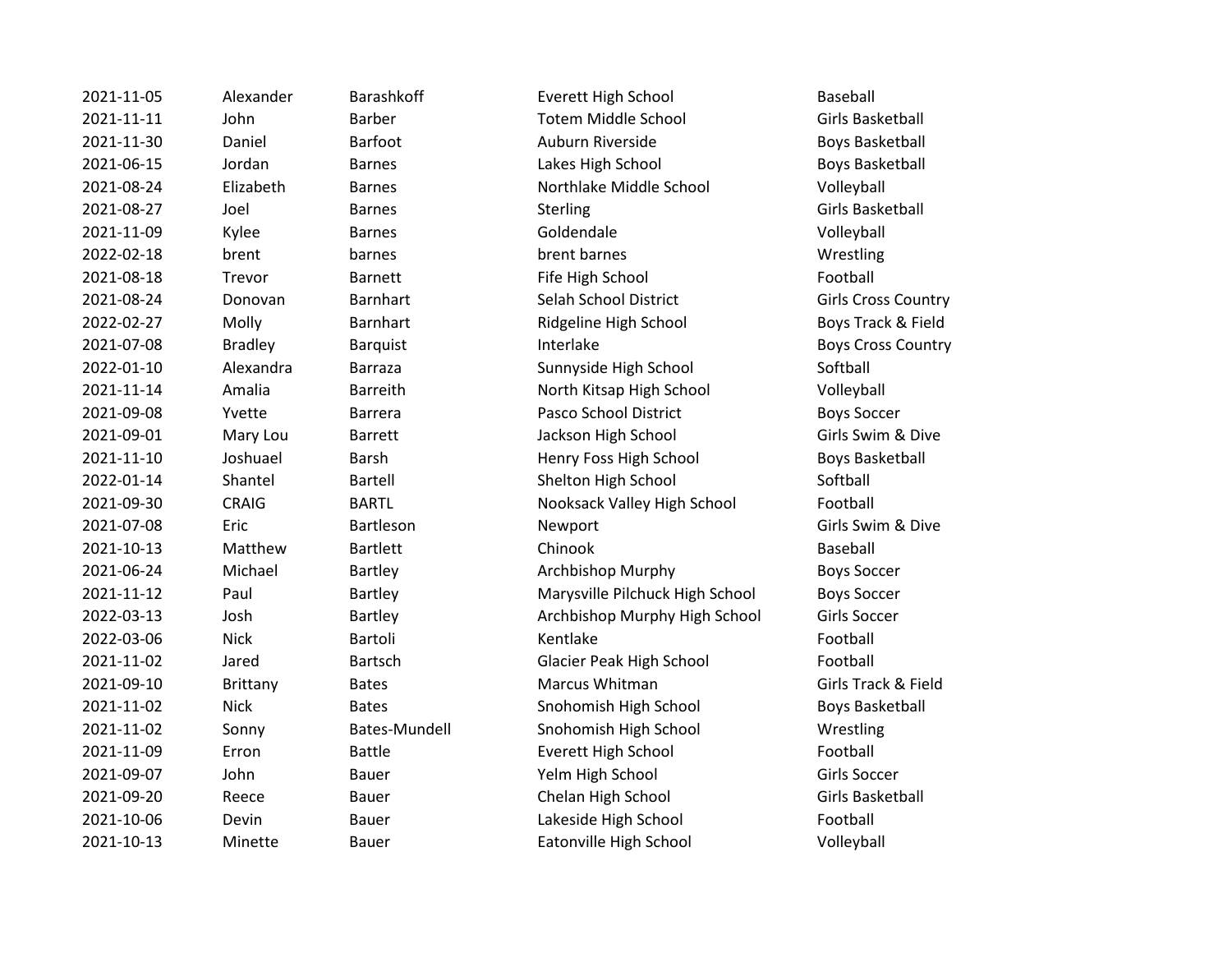2021-08-04 Pauline Baughman Quincy High School Softball 2021-08-28 Smokey Baughman Quincy Middle School Boys Basketball 2021-07-06 Lindsay Baumgartner Central Kitsap High School Girls Basketball 2021-07-08 William Baxter Bellevue Baseball 2021-11-03 Jeana Bayes Castle Rock Volleyball 2021-10-06 Krysta Beach Kamiakin Softball 2021-08-17 Stacey Beal Beart Pasco High State Girls Basketball 2022-02-26 Nate Beamer Curtis High School Boys Track & Field 2022-01-13 Daniel Bean Seattle Prep Seattle Prep Football 2021-09-07 Danny Beard NWCS Boys Basketball 2021-08-30 Rebecca Beardsley Highlands Dance 2021-07-08 Michelle Beattie Interlake Interlake Girls Soccer 2021-11-04 Bill Beattie Tumwater High School Football 2021-08-26 Jeff Beauchamp Kiona-Benton High School Football 2021-09-07 Tim Beaudin Yelm High School Girls Track & Field 2021-08-06 Tyler Beavers KHS Boys Track & Field 2022-01-13 Paige Beck Shelton High School Girls Basketball 2021-08-18 ALBERT BEELER Pasco High Girls Swim & Dive 2021-10-05 Brandon Beeman Sierra Vista Middle School Boys Basketball 2021-09-13 Debbie Bekemeyer Deer Park High School Softball 2021-07-23 Anya Belcher Cashmere High School Girls Soccer 2022-01-12 Jillian Beldin Sedro Woolley High School Girls Cross Country 2021-06-15 Darren Bell Anacortes High School Boys Soccer 2021-10-06 Aaron Bell Pasco School District Football 2021-11-05 Sean Bell Heatherwood Middle School Girls Soccer 2022-01-15 Aaron Bell Pasco School District Girls Basketball 2022-03-01 George Bell Saint George's School Girls Basketball 2021-10-12 Brad Bellamy CHIEF MOSES MIDDLE SCHOOL Football 2021-11-09 Jodi Bellamy Goldendale Volleyball 2021-12-07 Casey Bellecourt Shorecrest High School Football 2021-11-02 Ron Belleza Snohomish High School Boys Swim & Dive 2021-09-30 Eddie Beloate Klahowya Secondary (HS) Baseball 2021-09-07 William Benbrook Yelm High School Football 2021-06-29 Mike Benedict Quincy High School Softball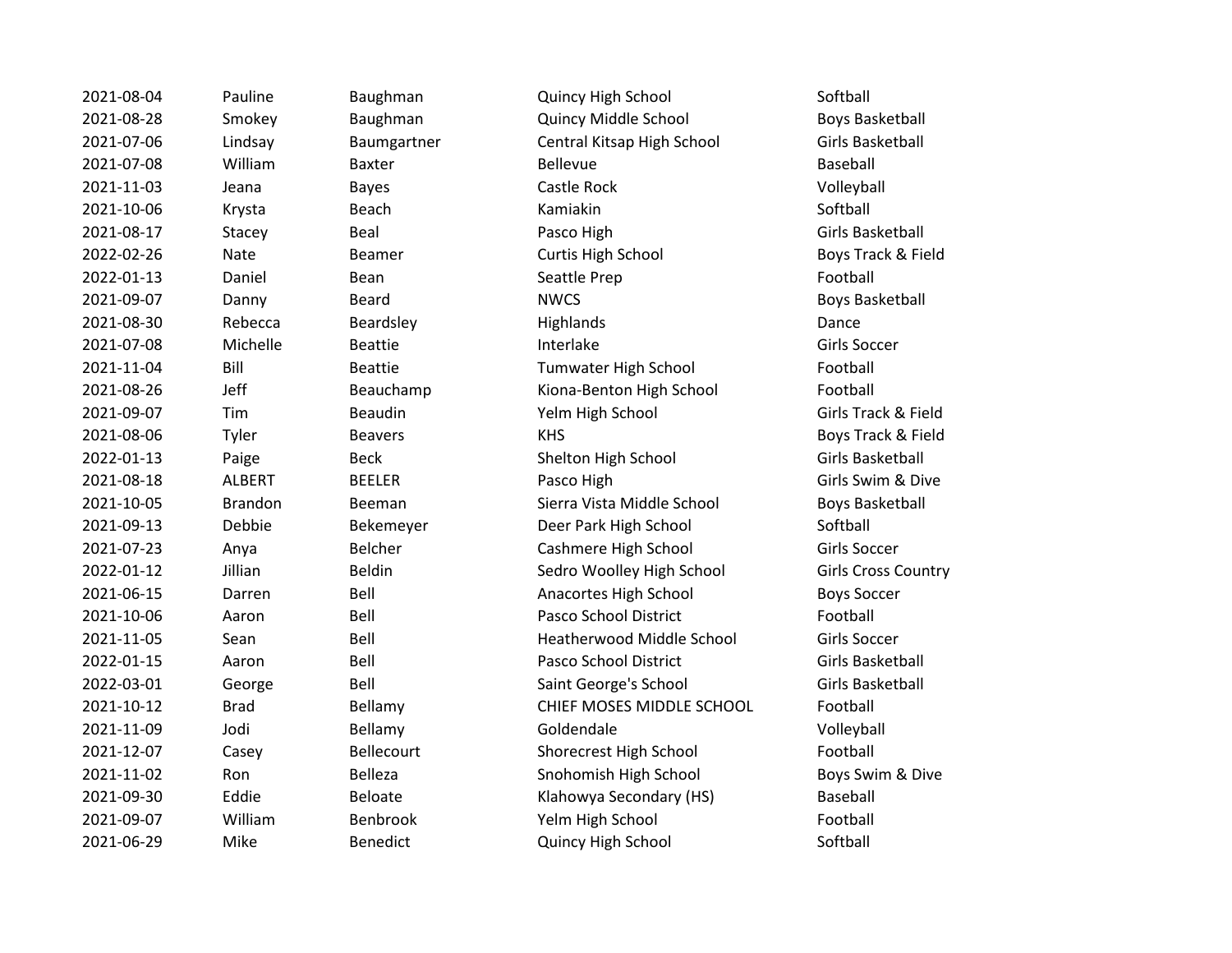| 2021-06-21 | Rich           | <b>Bennett</b>  | Inglemoor HS                      | Boys Cross (             |
|------------|----------------|-----------------|-----------------------------------|--------------------------|
| 2021-07-06 | Katie          | <b>Bennett</b>  | <b>Gig Harbor</b>                 | <b>Girls Soccer</b>      |
| 2021-07-08 | Graham         | Bennett         | Newport                           | Football                 |
| 2021-09-30 | James          | Bennett         | Pasco School District             | Softball                 |
| 2021-09-30 | <b>JEFF</b>    | <b>BENNETT</b>  | Kamiakin                          | <b>Boys Soccer</b>       |
| 2021-11-08 | Jeremy         | <b>Bennett</b>  | Everett High School               | Wrestling                |
| 2021-08-23 | Sarah          | Bennion         | Chiawana High                     | Softball                 |
| 2021-11-05 | David          | Benson          | Cascade High School               | Baseball                 |
| 2021-12-02 | Jill           | Benson          | Gonzaga Preparatory High School   | Volleyball               |
| 2021-12-14 | Chris          | Benson          | Squalicum                         | Girls Track &            |
| 2021-12-12 | <b>Bobbi</b>   | Bentley         | Cascade Christian                 | Softball                 |
| 2021-09-30 | Jennifer       | <b>Berard</b>   | Blanchet                          | Volleyball               |
| 2021-09-13 | Melissa        | Berezhnoy       | Deer Park High School             | Volleyball               |
| 2021-08-22 | Steven         | <b>Berg</b>     | Lake Stevens High School          | <b>Girls Basket</b>      |
| 2021-10-01 | Adam           | <b>Berg</b>     | Walla Walla High School           | <b>Boys Basket</b>       |
| 2021-11-04 | Lauren         | Bergam          | East Valley High School           | Girls Cross (            |
| 2021-08-19 | Renee          | Berger          | West Valley MS                    | <b>Girls Track &amp;</b> |
| 2022-04-16 | Charles        | <b>Bergez</b>   | Kamiakin High School              | Boys Track &             |
| 2021-08-25 | Chris          | Berggren        | Washington High School            | <b>Boys Soccer</b>       |
| 2021-09-09 | Ana Karen      | Bernal          | Pasco School District             | Dance                    |
| 2022-03-04 | Kelli          | <b>Bernard</b>  | Spanaway Lake                     | Football                 |
| 2021-11-02 | Dan            | Berry           | Snohomish High School             | <b>Boys Soccer</b>       |
| 2021-08-27 | Jake           | <b>Bertholf</b> | MOSES LAKE HIGH SCHOOL            | Football                 |
| 2021-11-08 | Steve          | Bertrand        | Cascade High School               | Boys Cross (             |
| 2021-07-05 | Ambrose        | <b>Bessette</b> | Omak High School                  | <b>Boys Basket</b>       |
| 2021-12-02 | michael        | bethea          | Rainier Beach                     | <b>Boys Basket</b>       |
| 2021-07-25 | Tom            | Betrozoff       | Retired/Willapa Valley/South Bend | <b>Girls Basket</b>      |
| 2021-11-09 | Riley          | Bettinger       | Archbishop Murphy High School     | <b>Boys Basket</b>       |
| 2021-08-23 | Maria          | <b>Betts</b>    | Rochester High School             | Cheer                    |
| 2021-08-23 | <b>Brandon</b> | <b>Betts</b>    | Rochester High School             | Football                 |
| 2021-11-05 | Zachary        | <b>Betz</b>     | Eastlake HS                       | Football                 |
| 2021-08-25 | Anthony        | <b>BEVACQUA</b> | East Valley Middle School         | Football                 |
| 2021-08-18 | Jeff           | <b>Bevers</b>   | North Mason High School           | Boys Track &             |
| 2021-09-13 | Traci          | Bianchini       | Jackson High School               | Girls Cross O            |

ennett and Inglemoor HS Boys Cross Country 2021-09-30 James Bennett Pasco School District Softball 2021-11-08 Jeremy Bennett Everett High School Wrestling ennion Chiawana High Softball Softball 2021-11-05 David Benson Cascade High School Baseball enson **2021-2021-2021-02 Gonzaga Preparatory High School** Volleyball 2021-12-14 Chris Benson Squalicum Girls Track & Field entley Cascade Christian Controllery Softball erezhnoy **Deer Park High School** Volleyball erg and Electron Clare Stevens High School Girls Basketball 2021-10-01 Adam Berg Walla Walla High School Boys Basketball ergam East Valley High School Girls Cross Country 2021-08-19 Renee Berger West Valley MS Girls Track & Field 2022-04-16 Charles Bergez Kamiakin High School Boys Track & Field erggren **2021-2021-2021-2021-08-25 Chris Boys Soccer** Boys Soccer 2021-09-09 Ana Karen Bernal Pasco School District Dance ernard Chanaway Lake Changes and Spanaway Lake Football erry **Example 2021-2021-2021-2021-2021-2021-2021** Boys Soccer 2021-08-27 Jake Bertholf MOSES LAKE HIGH SCHOOL Football ertrand **2021** Cascade High School **Cascade High School** Boys Cross Country 2021-07-05 Ambrose Bessette Omak High School Boys Basketball 2021-12-02 michael bethea Rainier Beach Boys Basketball etrozoff **Example 2021** Retired/Willapa Valley/South Bend Girls Basketball 2021-11-09 Riley Bettinger Archbishop Murphy High School Boys Basketball 2021-08-23 Maria Betts Rochester High School Cheer etts **Example 2021-23 Brandon Betts** Rochester High School **Football** EVACQUA East Valley Middle School Football evers **2021-08-2021-08-2021-08-2021-08-2021-08-2021** Boys Track & Field 2021-09-13 Traci Bianchini Jackson High School Girls Cross Country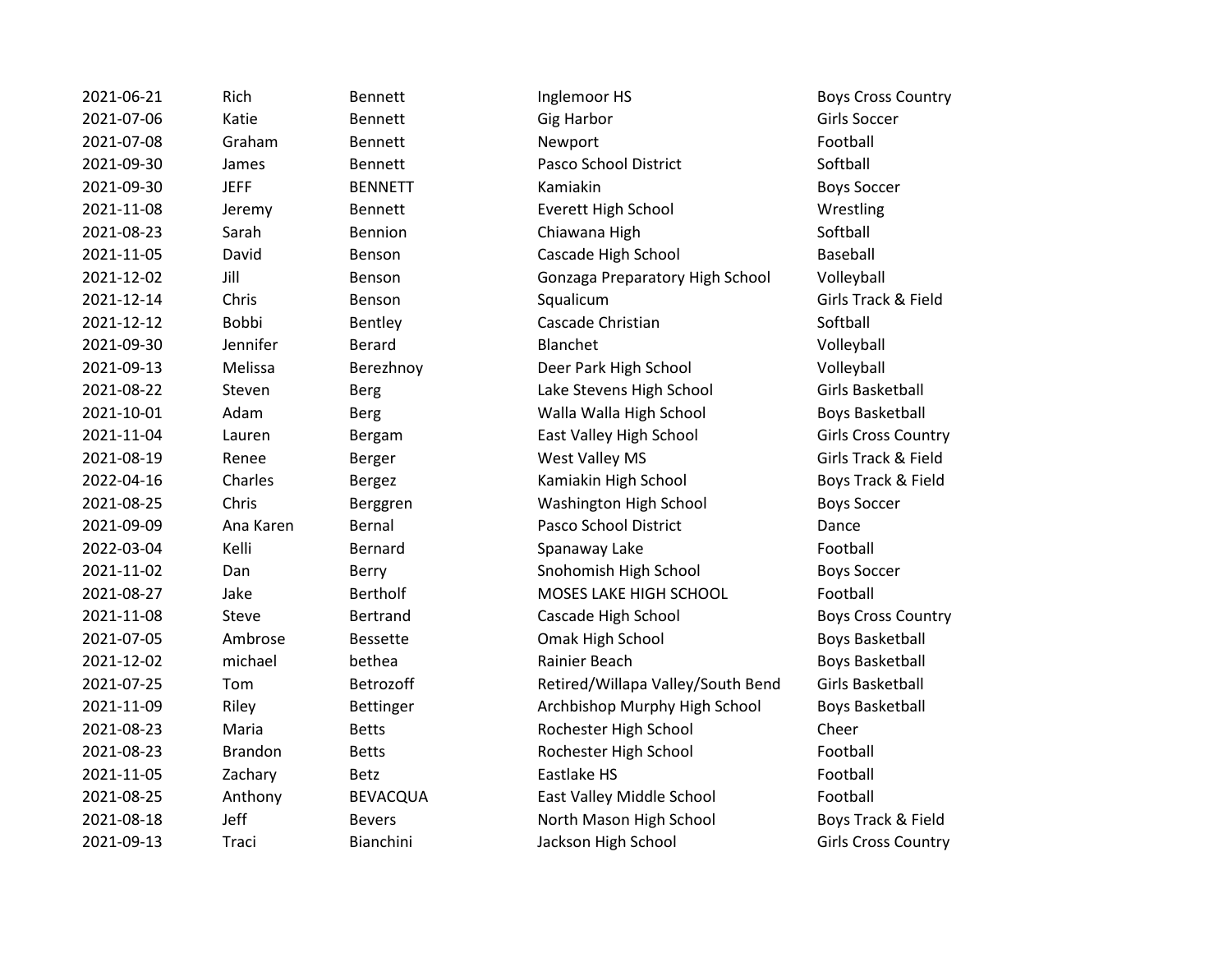2022-02-26 David Bigelow The Overlake School Boys Basketball 2021-09-11 Elizabeth Bigger MOSES LAKE HIGH SCHOOL Girls Soccer 2021-08-29 Scott Biglin Kamiakin Football 2021-08-13 Whitney Billman Chiawana High Cheer 2021-08-17 Christy Binge EHS Bowling 2022-02-05 Derek Bingham Lake Washington HS Baseball 2021-07-08 Mitchel Bio Interlake Volleyball 2021-08-06 Mike Birch HMS Girls Basketball 2021-08-21 Roberto Birrueta Washington Middle School Boys Cross Country 2021-12-07 Bryan Bissell Mount Tahoma Boys Cross Country 2021-08-26 Jordan Black Klahowya Secondary (HS) Girls Golf 2021-09-10 Toby Black MOSES LAKE HIGH SCHOOL Cheer 2021-11-05 Brenda Black Jackson High School Certified Athletic Trainer 2021-11-11 Kristi Blackmer Heatherwood Middle School Volleyball 2022-01-20 Jeffrey Blain Selah School District Girls Basketball 2021-08-26 Aaron Blair Lake Stevens High School Boys Soccer 2021-08-27 Kooper Blair Prosser High school Baseball 2021-10-25 Dale Blair Wenatchee Certified Athletic Trainer 2021-11-02 Bob Blair Glacier Peak High School Baseball 2021-07-08 Jennetta Blake Newport Cheer 2021-10-20 Gary Blake Cheney High School Softball 2021-11-01 Jaiden Blakely Chinook Volleyball 2022-02-22 Lonnie Blanchard Naches Valley School District Girls Track & Field 2021-09-30 Jaime Blanco Pasco School District Wrestling 2021-11-11 Tyler Blankenburg Marysville Getchell High School Football 2022-02-24 Rick Blankenburg Meridian High School Boys Golf 2021-07-04 Gene Blankenship medical lake Boys Cross Country 2021-06-25 Vivian Bleecker South Bend Jr./Sr. High School Volleyball 2021-06-14 Shiara Blevins Hudtloff Middle School Volleyball 2021-06-15 Jennifer Blevins Hudtloff Middle School Volleyball 2021-08-22 Brandon Blize East Valley High School Boys Track & Field 2021-10-29 Clyde Blockley Mt Baker Communication Clyde Blockley 2022-01-26 Anders Blomgren Vashon Island High School Wrestling 2022-01-26 Per-Lars Blomgren Vashon Island High School Wrestling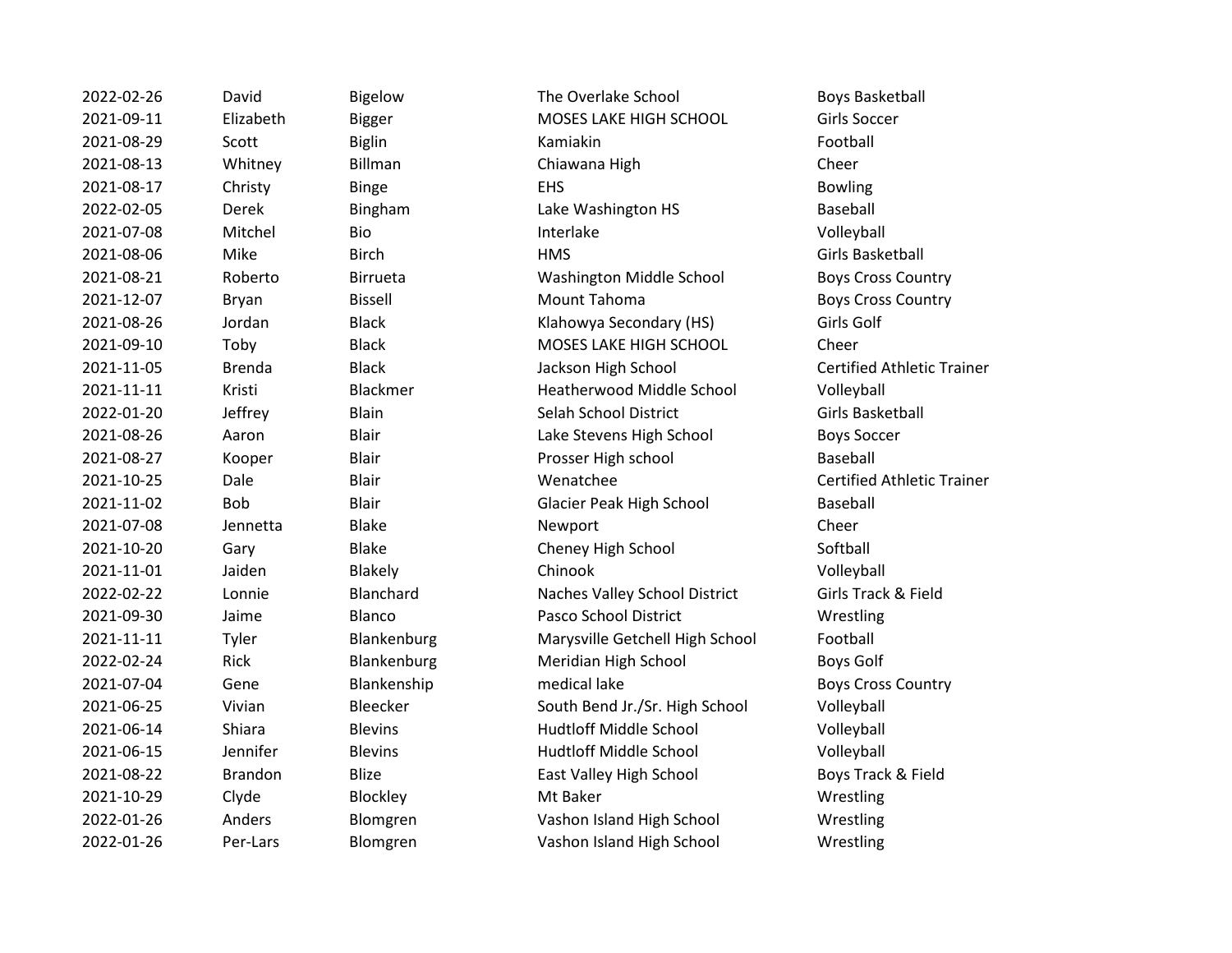| 2021-09-10 | salvador      | Bobadilla          | Pasco School District            | Football                   |
|------------|---------------|--------------------|----------------------------------|----------------------------|
| 2021-09-30 | AMY JO        | <b>BOEKENOOGEN</b> | Nooksack Valley High School      | <b>Girls Cross Country</b> |
| 2021-09-30 | <b>BRETTE</b> | <b>BOESEL</b>      | Nooksack Valley High School      | Volleyball                 |
| 2021-08-17 | Casey         | Bohlmann           | Central Kitsap High School       | Baseball                   |
| 2021-07-05 | John          | Boitano            | Arlington and Ellensburg         | Football                   |
| 2021-12-03 | Jennifer      | <b>Bolibol</b>     | Woodinville                      | Girls Track & Field        |
| 2021-11-05 | Dylan         | <b>Boling</b>      | <b>Heatherwood Middle School</b> | <b>Boys Cross Country</b>  |
| 2021-09-22 | Ron           | <b>Bollinger</b>   | <b>Bothell</b>                   | <b>Boys Basketball</b>     |
| 2021-11-02 | Noah          | <b>Bomar</b>       | Snohomish High School            | Wrestling                  |
| 2021-08-16 | Edward        | Bomber             | Lynden High School               | Football                   |
| 2021-09-18 | <b>BRADY</b>  | <b>BOMBER</b>      | Lynden Christian Schools         | Girls Basketball           |
| 2021-08-13 | Scott         | Bond               | Chiawana High                    | Football                   |
| 2021-09-20 | Alan          | Bond               | Sedro Woolley High School        | Football                   |
| 2021-10-13 | Patrick       | Bond               | Chinook                          | Football                   |
| 2021-07-06 | Nicole        | Bonnell            | North Mason High School          | Girls Soccer               |
| 2021-11-02 | Tom           | Bonorden           | Snohomish High School            | <b>Boys Golf</b>           |
| 2021-09-30 | <b>KYLE</b>   | <b>BOON</b>        | Nooksack Valley High School      | Boys Golf                  |
| 2021-08-12 | Robert        | Booth              | Chiawana High                    | Football                   |
| 2022-02-10 | Dustin        | Booth              | South Kitsap HS                  | Football                   |
| 2021-08-27 | Jeremy        | Boothman           | John Sager Middle School         | Wrestling                  |
| 2021-07-08 | Alexa         | Bordner            | <b>Bellevue</b>                  | Cheer                      |
| 2021-08-24 | <b>Brian</b>  | Born               | <b>Gig Harbor</b>                | <b>Boys Basketball</b>     |
| 2022-03-04 | Bryon         | Bos                | Oak Harbor                       | Football                   |
| 2021-08-19 | Ambria        | <b>Boss</b>        | West Valley HS                   | Girls Track & Field        |
| 2021-08-24 | Doug          | <b>Bosted</b>      | Chiawana High                    | Girls Track & Field        |
| 2021-11-17 | Joseph        | <b>Botkins</b>     | <b>Bellevue</b>                  | <b>Boys Golf</b>           |
| 2021-11-23 | Steve         | Botulinski         | Mount Si High School             | Football                   |
| 2021-08-03 | Nicolle       | Bougard            | Washington High School           | Volleyball                 |
| 2021-07-08 | AJ            | Boulangeat         | Sammamish                        | <b>Boys Soccer</b>         |
| 2021-08-27 | Devon         | Bouvier            | College Place High School        | Football                   |
| 2021-11-05 | Marjorie      | Bovey              | Everett High School              | <b>Bowling</b>             |
| 2021-11-05 | Charles       | Bowden             | Central Valley High School       | Boys Track & Field         |
| 2021-09-07 | Elizabeth     | Bowen              | Clover Park High School          | Girls Soccer               |
| 2021-09-16 | Gene          | Bowen              | Rogers High School               | Boys Track & Field         |
|            |               |                    |                                  |                            |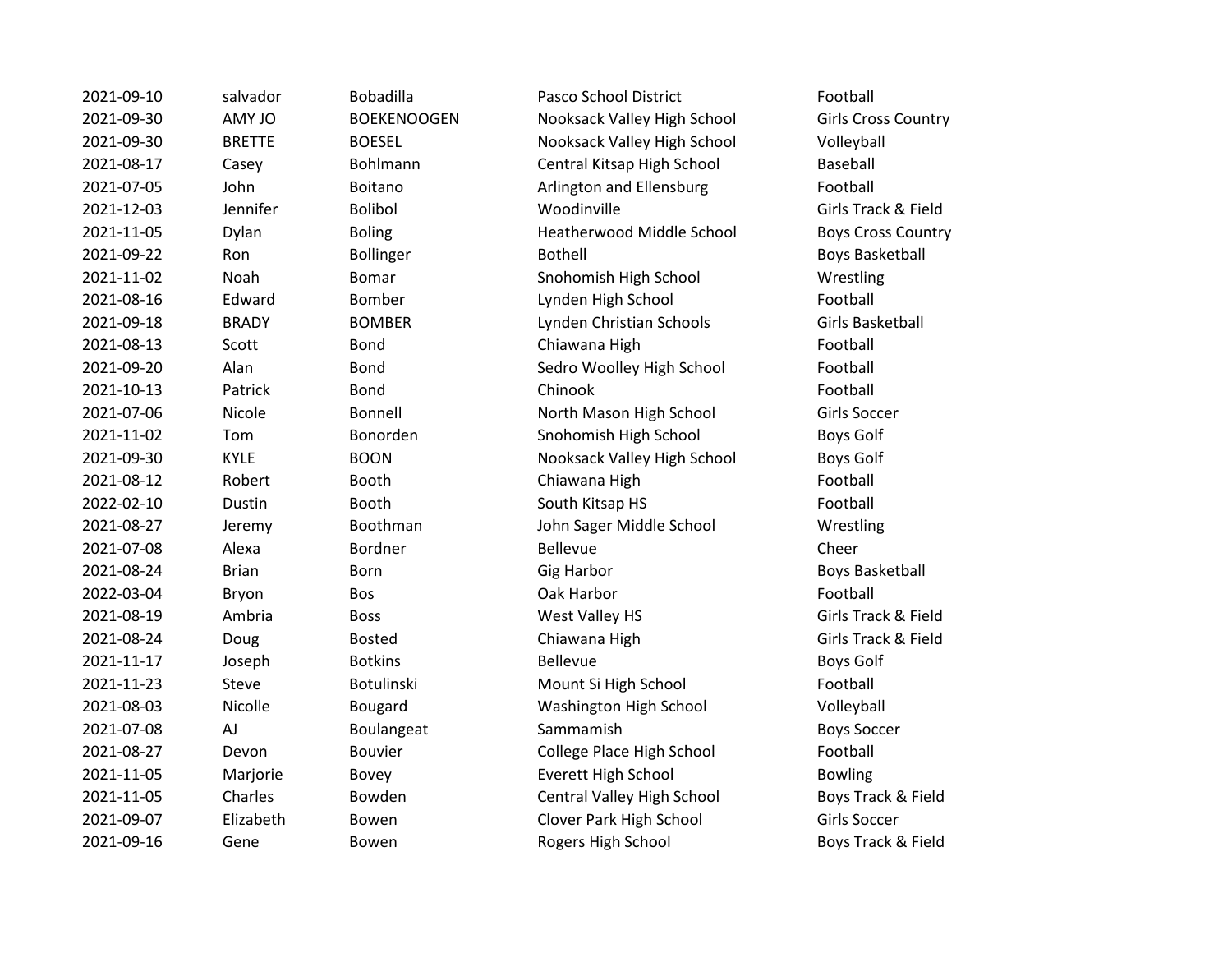| 2022-02-17 | Dennis         | <b>Bower</b>      | Onalaska                             | <b>Boys Basketball</b>     |
|------------|----------------|-------------------|--------------------------------------|----------------------------|
| 2021-06-14 | Whitney        | Bowerman          | Rogers High School (Spokane)         | Wrestling                  |
| 2021-08-12 | Sarah          | <b>Bowles</b>     | Rogers High School                   | Girls Basketball           |
| 2021-11-02 | Jennifer       | Box               | <b>Glacier Peak High School</b>      | <b>Boys Tennis</b>         |
| 2021-10-13 | Holly          | Boyce             | <b>Dessert Hills</b>                 | Dance                      |
| 2021-07-20 | Keith          | Boyd              | Cashmere High School                 | <b>Boys Basketball</b>     |
| 2021-07-20 | Dylan          | Boyd              | Cashmere High School                 | <b>Boys Basketball</b>     |
| 2021-08-04 | Tim            | <b>BOYD</b>       | <b>Everett High School</b>           | <b>Boys Tennis</b>         |
| 2021-08-18 | Jody           | Boyd              | Surprise Lake Middle School          | Volleyball                 |
| 2021-09-20 | <b>Brandon</b> | Boyd              | Chelan High School                   | Baseball                   |
| 2021-10-13 | Dan            | Boyden            | Eatonville High School               | Girls Basketball           |
| 2021-11-02 | Joel           | Boyer             | Snohomish High School                | <b>Girls Tennis</b>        |
| 2021-11-02 | Scott          | <b>Bracken</b>    | Snohomish High School                | Boys Track & Field         |
| 2021-09-07 | <b>Travis</b>  | <b>Braddock</b>   | Puyallup High School                 |                            |
| 2021-11-09 | Michelle       | <b>Braddock</b>   | Puyallup High School                 | Girls Swim & Dive          |
| 2021-09-10 | Tim            | <b>Bradford</b>   | Lake Stevens Middle School           | <b>Boys Cross Country</b>  |
| 2021-07-08 | Samantha       | <b>Bradley</b>    | Interlake                            | Drill                      |
| 2021-09-17 | Julie          | <b>Bradley</b>    | Marcus Whitman                       | Volleyball                 |
| 2021-11-05 | Christina      | <b>Bradley</b>    | Eisenhower Middle School             | <b>Girls Cross Country</b> |
| 2021-06-15 | Jeff           | <b>Brady</b>      | Tahoma                               | <b>Boys Cross Country</b>  |
| 2021-08-02 | Anthony        | <b>Braggs</b>     | Keithley Middle School               | <b>Boys Basketball</b>     |
| 2022-01-31 | Martin         | <b>Brakke</b>     | Seattle Academy of Arts and Sciences | Wrestling                  |
| 2021-10-12 | Don            | <b>Braman</b>     | Skyline                              | Girls Soccer               |
| 2021-06-17 | <b>Bob</b>     | <b>Brands</b>     | Skyview                              | <b>Girls Cross Country</b> |
| 2021-11-05 | Phil           | Brandstetter      | Cascade High School                  | Wrestling                  |
| 2021-06-14 | Patricia       | <b>Brandt</b>     | Connell High School                  | Volleyball                 |
| 2022-02-28 | Neil           | <b>Bransfield</b> | Sehome High School                   | <b>Boys Cross Country</b>  |
| 2021-09-04 | Lexi           | <b>Branstrom</b>  | Lakewood HS                          | Cheer                      |
| 2021-09-13 | jeremy         | brant             | Rochester High School                | Wrestling                  |
| 2021-09-02 | Craig          | <b>Brantner</b>   | Pullman High School                  | <b>Boys Basketball</b>     |
| 2022-02-27 | Joseph         | <b>Braunstein</b> | Ridgefield HS                        | Girls Track & Field        |
| 2021-09-07 | Joe            | <b>Bravo</b>      | Yelm High School                     | Baseball                   |
| 2021-07-20 | Bryan          | <b>Bremer</b>     | Cashmere High School                 | Football                   |
| 2021-09-08 | Matt           | <b>Brennan</b>    | <b>Stanwood High School</b>          | Baseball                   |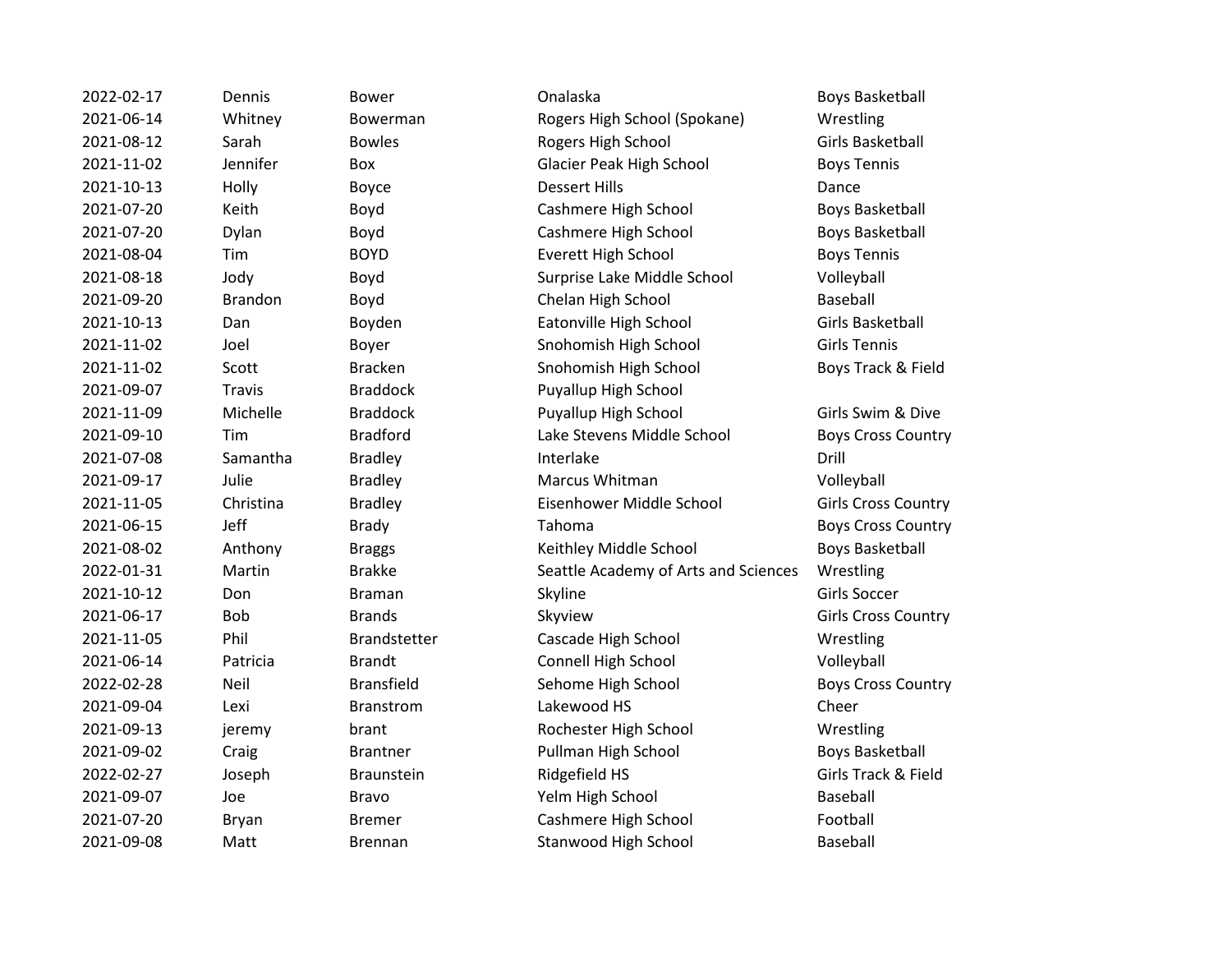| 2021-06-02 | Tawnya        | <b>Brewer</b>      | Burlington-Edison                                  | Volleyball                |
|------------|---------------|--------------------|----------------------------------------------------|---------------------------|
| 2021-06-02 | <b>Darick</b> | <b>Brewer</b>      | <b>Burlington Edison</b>                           | Volleyball                |
| 2021-09-07 | Rone          | <b>Brewer</b>      | Lakewood HS                                        | <b>Boys Soccer</b>        |
| 2022-01-19 | Kelson        | <b>Brewer</b>      | Lakewood High School                               | Boys Track & Field        |
| 2021-06-16 | Wayne         | <b>Bridges</b>     | Lakes High School                                  | <b>Boys Cross Country</b> |
| 2021-06-15 | Justin        | <b>Brien</b>       | Central Kitsap High School                         | <b>Baseball</b>           |
| 2022-02-17 | Shannon       | Brigham            | North Thurston, River Ridge, Timberline Gymnastics |                           |
| 2021-07-08 | Jeff          | <b>Bright</b>      | Sammamish                                          | <b>Boys Basketball</b>    |
| 2021-07-08 | Aaron         | <b>Bright</b>      | Sammamish                                          | <b>Boys Basketball</b>    |
| 2021-11-19 | Jason         | <b>Brinkman</b>    | East Valley High School                            | <b>Boys Basketball</b>    |
| 2021-11-02 | Sean          | <b>Brix</b>        | Snohomish High School                              | Girls Basketball          |
| 2021-07-20 | Kathryan      | <b>Broadbent</b>   | Cashmere High School                               | Volleyball                |
| 2021-06-15 | Jay           | <b>Broadenax</b>   | Lakes High School                                  | <b>Boys Basketball</b>    |
| 2021-10-29 | Tabetha       | <b>Brock</b>       | Othello High School                                | Cheer                     |
| 2021-11-01 | Daryl         | <b>Broekhuis</b>   | Shoreline Christian school                         | <b>Boys Basketball</b>    |
| 2022-02-22 | Colett        | <b>Broekhuis</b>   | Shoreline Christian                                | <b>Girls Basketball</b>   |
| 2022-02-03 | Bobby         | <b>Brokenshire</b> | Kennedy Catholic                                   | Wrestling                 |
| 2021-09-30 | <b>JUSTIN</b> | <b>BRONN</b>       | Nooksack Valley High School                        | Football                  |
| 2021-07-26 | Shaine        | Brookover          | <b>EHS</b>                                         | Football                  |
| 2021-07-26 | Shaila        | Brookover          | EHS                                                | Boys Track & Field        |
| 2021-10-06 | Julene        | <b>Brooks</b>      | Kamiakin                                           | <b>Boys Cross Country</b> |
| 2021-10-13 | Hunter        | <b>Brooks</b>      | Eatonville Middle School                           | Football                  |
| 2021-11-21 | Erik          | <b>Brooks</b>      | Liberty Bell High School                           | <b>Boys Cross Country</b> |
| 2022-02-17 | Michael       | <b>Broom</b>       | <b>Ballard High School</b>                         | <b>Boys Basketball</b>    |
| 2021-09-13 | Michael       | <b>Brose</b>       | Deer Park High School                              | <b>Boys Basketball</b>    |
| 2021-07-08 | Jessica       | <b>Brouillet</b>   | Interlake                                          | Drill                     |
| 2021-06-14 | Mark          | <b>Brown</b>       | Colfax High School                                 | Football                  |
| 2021-06-14 | Josh          | <b>Brown</b>       | Colfax High School                                 | Football                  |
| 2021-06-23 | Terri         | <b>Brown</b>       | North Mason High School                            | Girls Soccer              |
| 2021-06-30 | Robin         | <b>Brown</b>       | <b>Tonasket High School</b>                        | Girls Soccer              |
| 2021-07-08 | Mike          | Brown              | Newport                                            | <b>Boys Tennis</b>        |
| 2021-07-08 | Jeremy        | Brown              | Newport                                            | Volleyball                |
| 2021-08-30 | Jacqueline    | <b>Brown</b>       | Kamiakin                                           | Girls Track & Field       |
| 2021-08-31 | Lonny         | Brown              | MOSES LAKE HIGH SCHOOL                             | Girls Golf                |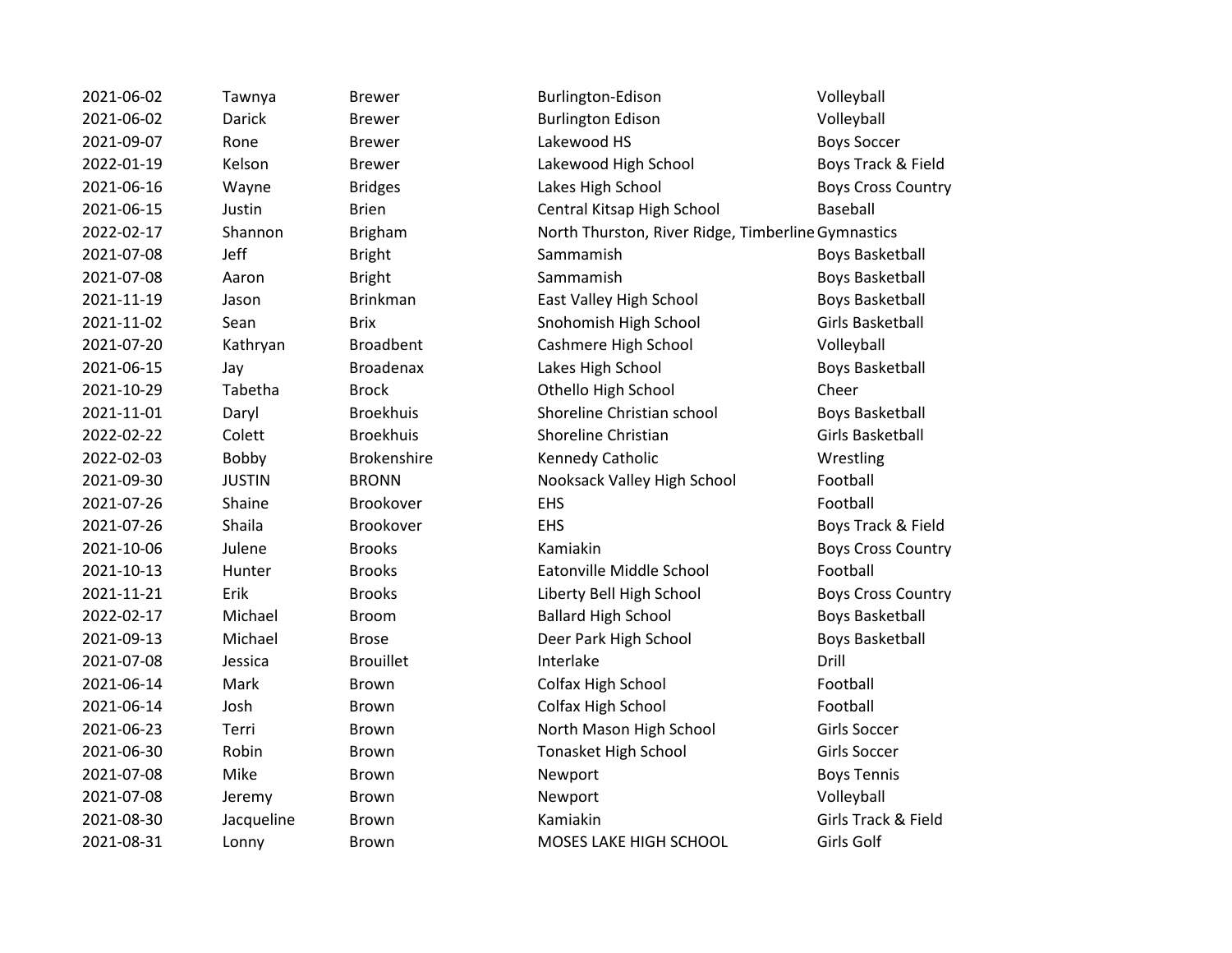| 2021-09-09 | Shawna        | <b>Brown</b>    | Darrington                      | Volleyball              |
|------------|---------------|-----------------|---------------------------------|-------------------------|
| 2021-09-20 | Mario         | <b>Brown</b>    | Sedro Woolley High School       | Football                |
| 2021-09-13 | <b>Nick</b>   | Brown           | Deer Park High School           | Football                |
| 2021-09-15 | Michael       | <b>Brown</b>    | Chiawana High                   | Girls Basketball        |
| 2021-09-16 | charlene      | brown           | John Sedgwick                   | Volleyball              |
| 2021-11-09 | <b>Brandy</b> | <b>Brown</b>    | Colfax                          | Volleyball              |
| 2021-11-11 | Geoffrey      | <b>Brown</b>    | Bainbridge High School          | Baseball                |
| 2022-02-11 | Jawanne       | <b>Brown</b>    | Timberline High School          | <b>Boys Basketball</b>  |
| 2022-02-21 | Arnold        | <b>Brown</b>    | Shadle Park                     | <b>Boys Basketball</b>  |
| 2021-10-06 | Oliver        | <b>Browning</b> | Kamiakin                        | Football                |
| 2021-10-29 | Roy           | <b>Brownlee</b> | <b>Grandview High School</b>    | <b>Boys Basketball</b>  |
| 2021-10-29 | Linda         | <b>Brownlee</b> | Housel Middle School            | Dance                   |
| 2021-07-20 | Darcy         | <b>Bruggman</b> | <b>EHS</b>                      | Girls Swim & Dive       |
| 2021-08-16 | Darcy         | <b>Bruggman</b> | <b>EHS</b>                      | Girls Swim & Dive       |
| 2021-07-15 | Jeff          | <b>Brumley</b>  | Sultan High School              | <b>Boys Basketball</b>  |
| 2022-02-09 | Sarah         | <b>Bryant</b>   | Kingston High School            | Girls Track & Field     |
| 2022-05-04 | Jeff          | <b>Bryson</b>   | Darrington                      | <b>Boys Basketball</b>  |
| 2021-07-08 | Jessica       | <b>Buck</b>     | Sammamish                       | Gymnastics              |
| 2021-08-24 | imelda        | buckingham      | Kennewick                       | <b>Girls Tennis</b>     |
| 2021-07-08 | Mark          | <b>Budos</b>    | Newport                         | Girls Swim & Dive       |
| 2021-09-27 | Toni          | <b>Buechler</b> | Columbia Burbank                | <b>Girls Basketball</b> |
| 2021-12-02 | Taylor        | <b>Buell</b>    | Curtis High School              | Volleyball              |
| 2021-12-02 | Camryn        | <b>Buell</b>    | Curtis High School              | Volleyball              |
| 2021-11-02 | Richard       | <b>Bullatt</b>  | <b>Glacier Peak High School</b> | Girls Golf              |
| 2021-08-27 | Bob           | <b>Bullis</b>   | Wenatchee High School           | Boys Track & Field      |
| 2021-11-02 | Gavin         | <b>Bullock</b>  | Snohomish High School           | Football                |
| 2021-11-21 | Bryan         | <b>Bullock</b>  | WF West High Scho               | Baseball                |
| 2021-09-15 | Shannon       | <b>Bumstead</b> | Cavelero Mid High School        | Volleyball              |
| 2021-08-09 | Ron           | <b>Burdett</b>  | Marysville Pilchuck High School | Football                |
| 2021-09-29 | <b>Brian</b>  | <b>Burdick</b>  | <b>Charles Wright Academy</b>   | Football                |
| 2021-10-13 | Jeffrey       | <b>Burgess</b>  | Eatonville High School          | Softball                |
| 2021-11-17 | Ktee          | <b>Burget</b>   | University High School          | Gymnastics              |
| 2021-11-03 | Jim           | Burgoyne        | Castle Rock                     | Football                |
| 2021-08-18 | Kari          | <b>Burke</b>    | Columbia Jr High                | Girls Track & Field     |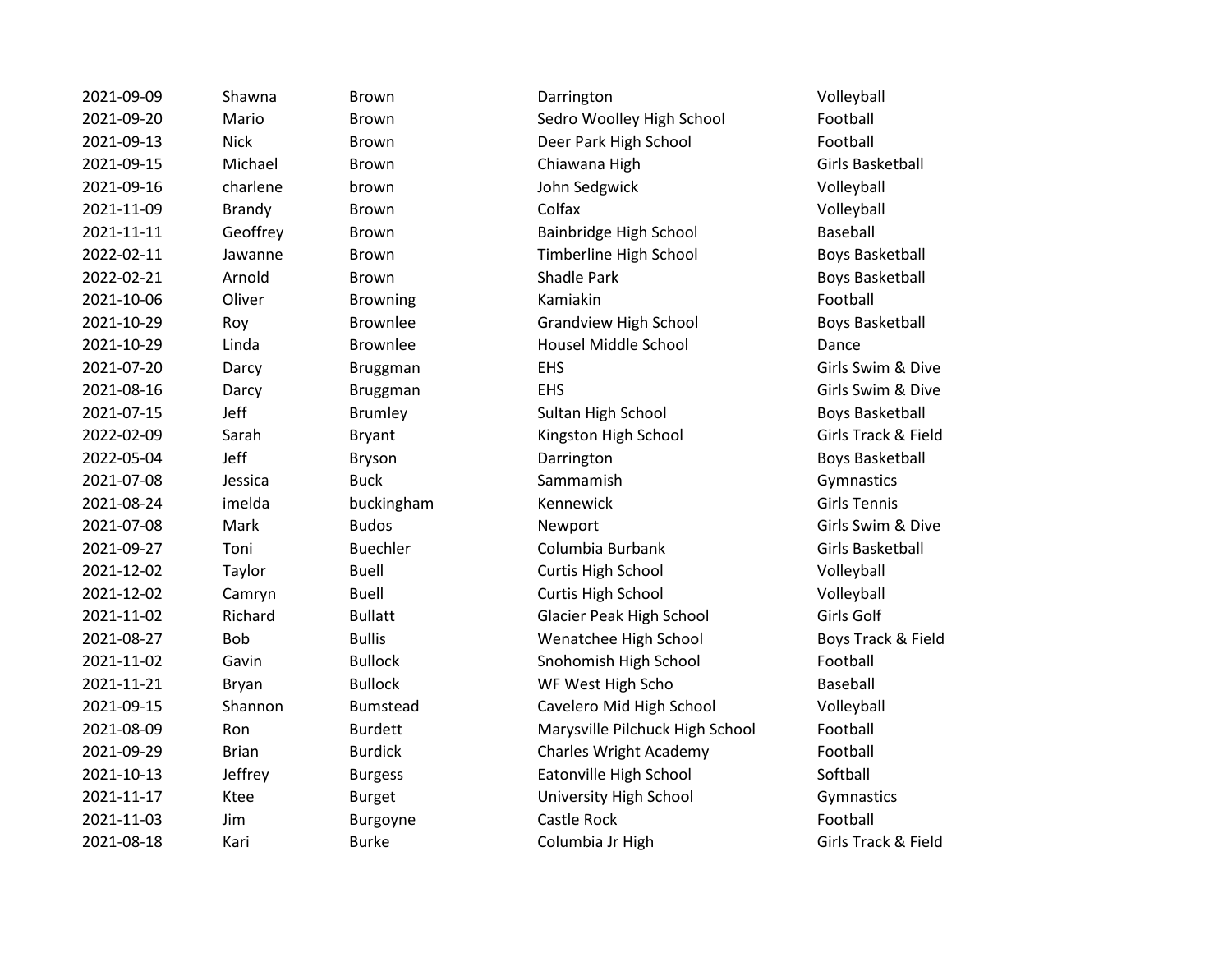| 2021-11-02 | Martavious   | <b>Burkhalter</b>  | <b>Glacier Peak High School</b> | Football                |
|------------|--------------|--------------------|---------------------------------|-------------------------|
| 2021-10-15 | Jonathan     | <b>Burkholder</b>  | Warden HS                       | Baseball                |
| 2021-11-13 | Cali         | <b>Burnett</b>     | Marysville Pilchuck High School | Girls Track & Fi        |
| 2022-02-03 | Douglas      | Burnham            | Tahoma                          | Wrestling               |
| 2021-08-18 | William      | <b>Burns</b>       | Kennedy Catholic High School    | Girls Basketball        |
| 2021-06-24 | Mollie       | <b>Burton</b>      | La Conner High School           | Girls Soccer            |
| 2021-09-13 | Michael      | <b>Burton</b>      | Olympic High School             | Football                |
| 2022-01-19 | Allen        | <b>Busby</b>       | Shelton High School             | Football                |
| 2021-07-06 | Chance       | <b>Busey</b>       | <b>Gig Harbor</b>               | Baseball                |
| 2021-07-07 | Andy         | <b>Bush</b>        | Davis High School               | Football                |
| 2021-08-18 | Anthony      | <b>Bush</b>        | West Valley HS                  | Football                |
| 2021-08-21 | Andy         | <b>Bush</b>        | Davis High School               | Football                |
| 2021-08-25 | John         | <b>Bush</b>        | <b>EJHS</b>                     | Football                |
| 2021-11-17 | Carmen       | <b>Bush</b>        | Newport                         | Girls Soccer            |
| 2021-12-06 | Andy         | <b>Bush</b>        | Davis High School               | Football                |
| 2021-10-12 | Angela       | <b>Bushmaker</b>   | Kentwood                        | <b>Certified Athlet</b> |
| 2022-02-17 | Randi        | <b>Bushnell</b>    | Fife High School                | Softball                |
| 2021-09-27 | Timothy      | <b>Busse</b>       | East Valley Middle School       | <b>Boys Basketbal</b>   |
| 2022-02-23 | Gerry        | <b>Butler</b>      | Kingston High School            | Baseball                |
| 2021-09-22 | Ryan         | <b>Butner</b>      | <b>Central Valley</b>           | Football                |
| 2022-03-16 | Heather      | <b>Butner</b>      | Central Valley High School      | Girls Track & Fi        |
| 2021-08-19 | <b>Bobbi</b> | <b>Buttars</b>     | Chiawana High                   | Dance                   |
| 2021-08-16 | Laurie       | <b>Butterfield</b> | <b>EHS</b>                      | Girls Basketball        |
| 2021-08-12 | Brycen       | Bye                | Clarkston High School           | Football                |
| 2021-09-30 | <b>DEAN</b>  | <b>BYERS</b>       | Nooksack Valley High School     | <b>Boys Soccer</b>      |
| 2021-11-09 | Karen        | <b>Byers</b>       | Bainbridge High School          | Girls Basketball        |
| 2021-06-21 | Ryan         | <b>Byram</b>       | <b>Bear Creek School</b>        | Girls Soccer            |
| 2021-08-04 | Bobby        | Byrd               | Cheney High School              | Football                |
| 2021-08-17 | Alfred       | Byrd               | Pasco High                      | Football                |
| 2021-07-08 | Allen        | Cabales            | Sammamish                       | Softball                |
| 2021-07-08 | Jessica      | Cabales            | Sammamish                       | Softball                |
| 2021-08-06 | Jessalyn     | Caddel             | <b>HMS</b>                      | Volleyball              |
| 2021-08-06 | Lisa         | Caddel             | <b>HMS</b>                      | Volleyball              |
| 2021-09-07 | Gabriel      | Cadero-Smith       | Yelm High School                | Boys Track & Fi         |
|            |              |                    |                                 |                         |

er and Glacier Peak High School Football Marysville Pilchuck High School Girls Track & Field 2021-08-18 William Burns Kennedy Catholic High School Girls Basketball La Conner High School Girls Soccer Olympic High School Football Shelton High School Football Davis High School Football West Valley HS Football Davis High School Football Davis High School Football er and Kentwood Certified Athletic Trainer **2022-02-2023-02-2023-02-2023-02-2023-02-2023-02-2023** Softball East Valley Middle School Boys Basketball Kingston High School Baseball **2021** Central Valley **Football** 2022-03-16 Heather Butner Central Valley High School Girls Track & Field **2021** Chiawana High Dance Clarkston High School Football Nooksack Valley High School Boys Soccer Bainbridge High School Girls Basketball **2021** Bear Creek School Girls Soccer Cheney High School Football 2021-01 Migh School Gabriel Care Catalogue Care Boys Track & Field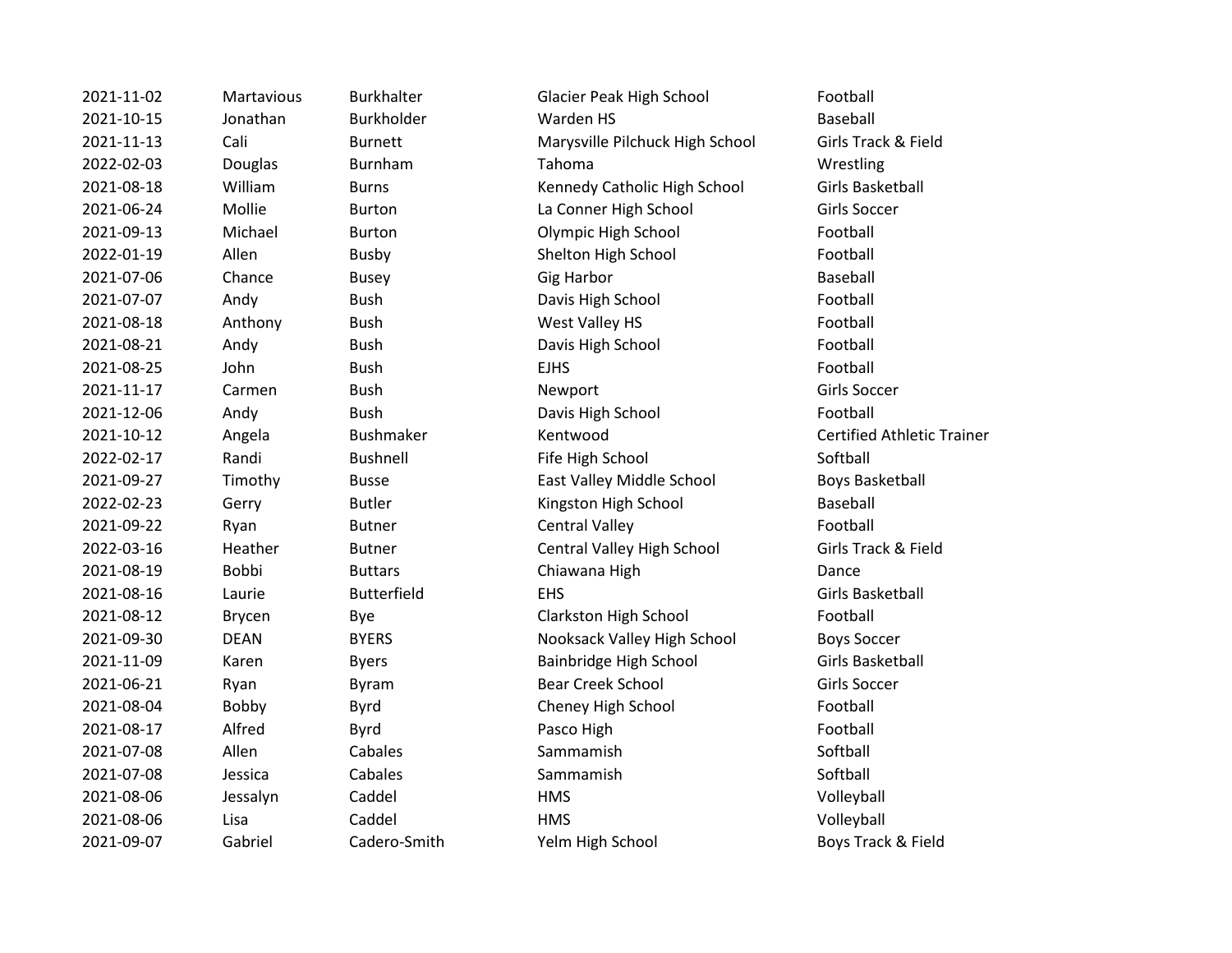| 2021-08-06 | Jared         | Cadwell            | <b>HMS</b>                       | Football          |
|------------|---------------|--------------------|----------------------------------|-------------------|
| 2022-01-13 | Trevor        | Cahoon             | Shelton High School              | Baseball          |
| 2021-06-20 | Joe           | Cail               | Pacific Middle School            | Wrestling         |
| 2021-11-12 | Joshua        | Cain               | <b>Heatherwood Middle School</b> | Football          |
| 2021-08-30 | DeAndre       | Caine-Riggins      | Highlands                        | Football          |
| 2021-09-11 | Virginia      | Calderon           | Washington Middle School         | Softball          |
| 2021-09-28 | Stephanie     | Calderon           | Southridge                       | Dance             |
| 2021-06-14 | Kristin       | Caldwell           | Burlington-Edison                | <b>Bowling</b>    |
| 2021-09-07 | Daniel        | Caldwell           | Yelm High School                 | Football          |
| 2021-11-03 | Greg          | Caldwell           | Kennedy Catholic                 | <b>Boys Bask</b>  |
| 2021-08-18 | Darcia        | Calhoun            | Fife High School                 | Cheer             |
| 2021-06-14 | Kelsey        | Callaghan          | Olympic High School              | Girls Golf        |
| 2021-11-30 | John          | Callaghan          | South Kitsap                     | <b>Boys Bask</b>  |
| 2022-03-03 | Ryley         | Callaghan          | Olympic College                  | <b>Boys Bask</b>  |
| 2021-08-13 | <b>Brian</b>  | Callaway           | Chiawana High                    | <b>Boys Bask</b>  |
| 2021-09-28 | joe           | Callero            | Rogers HS                        | <b>Boys Bask</b>  |
| 2021-10-06 | Zach          | Calles             | Sehome                           | Volleyball        |
| 2021-07-08 | Doug          | Calvert            | Interlake                        | Girls Golf        |
| 2021-06-16 | Jolene        | Calzadillas        | Kiona-Benton Clty High School    | Volleyball        |
| 2022-03-18 | Gabriel       | Camarena-Velasquez | Forks High School                | <b>Boys Socc</b>  |
| 2021-08-24 | Shaun         | Cammock            | Burlington-Edison                | <b>Girls Tenr</b> |
| 2021-09-01 | Frances       | Camp               | River View High School           | Softball          |
| 2021-09-14 | Nathan        | Campbell           | The Bear Creek School            | <b>Girls Bask</b> |
| 2021-08-17 | Douglas       | Campbell           | Pasco High                       | Football          |
| 2021-10-01 | Chris         | Campbell           | Olympic High School              | Baseball          |
| 2021-11-17 | Jay           | Campbell           | Sammamish                        | <b>Boys Golf</b>  |
| 2021-09-15 | Baudelio      | Campos             | Sunnyside High School            | Wrestling         |
| 2021-09-09 | Jesse         | Campos             | Pasco School District            | Football          |
| 2021-08-17 | James         | Canada             | Pasco High                       | Football          |
| 2021-08-13 | <b>Thomas</b> | Candland           | Jackson High School              | Football          |
| 2021-11-17 | Alexander     | Candoo             | Bellevue                         | Football          |
| 2022-01-14 | Elisabeth     | Canright           | Shelton High School              | <b>Girls Bask</b> |
| 2021-09-02 | Justine       | Cantwell           | Lakewood HS                      | Girls Cros        |
| 2021-09-30 | Jerry         | Caoile             | Pasco High                       |                   |
|            |               |                    |                                  |                   |

Pahoon Shelton High School Baseball 2021-06-20 Joe Cail Pacific Middle School Wrestling 2021-11-12 Joshua Cain Heatherwood Middle School Football 2021-2021 - 2021 Virginia Calderon Washington Middle School Softball 2021-2022 Example Burlington-Edison Bowling 2021-2022 Paldwell Manuel Caldwell Telm High School Football 2021-2021 Free Catholic Catholic Boys Basketball Palhoun Fife High School Cheer 2021-2014 Callaghan Colympic High School Girls Golf Political Callaghan Callaghan South Kitsap Boys Basketball 2022-2012 Ellaghan Colympic College Boys Basketball 2021-2014 Boys Basketball Chiawana High Boys Basketball 2021-2011-00-28 Sallero Rogers HS Boys Basketball 2012-2021-06-16 Jolene Calzadillas Kiona-Benton City High School Volleyball 2022-2023-03-2020 Camarena-Velasquez Forks High School Boys Soccer Exammock Burlington-Edison Girls Tennis Examp **River View High School** Softball Exampbell The Bear Creek School Girls Basketball Exampbell Chris Chris Chris Chris Chris Campbell Baseball Exampos Campos Sunnyside High School Wrestling Exampos Pasco School District Football 2021-2021 Tandland Jackson High School Football Elisabeth Canright Canright Shelton High School Girls Basketball Exantwell Lakewood HS Girls Cross Country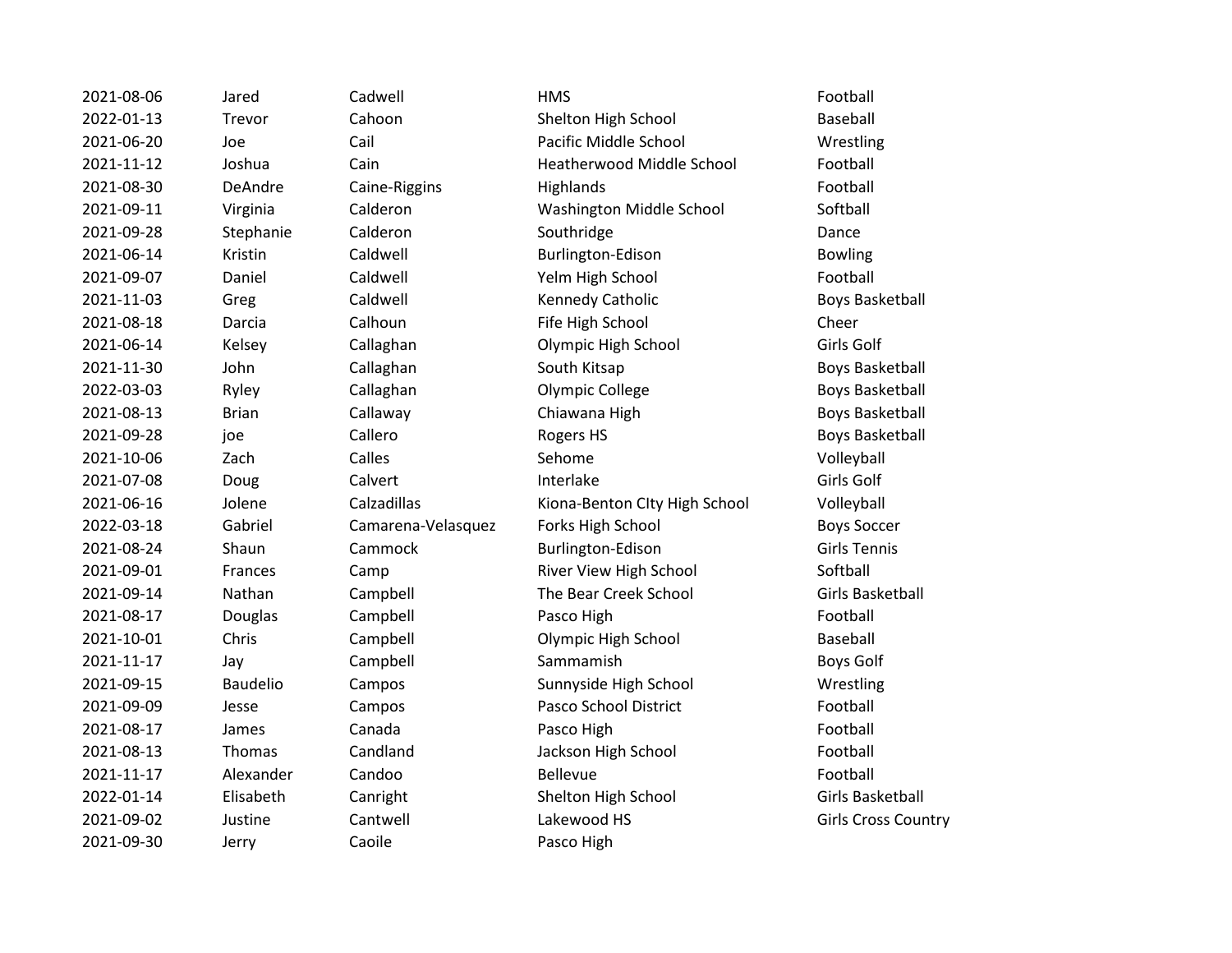| 2021-12-09 | Shun           | Captville-Austin | Thomas Jefferson                | <b>Boys Basket</b>  |
|------------|----------------|------------------|---------------------------------|---------------------|
| 2021-07-08 | Mircea         | Carabat          | Interlake                       | Girls Track &       |
| 2021-09-08 | Chris          | Cardenas         | Pasco School District           | <b>Boys Basket</b>  |
| 2021-10-05 | Crystal        | Cardenas         | Sierra Vista Middle School      | Volleyball          |
| 2021-06-18 | Katrina        | Cardinal         | Peninsula High School           | Volleyball          |
| 2021-09-07 | Jackie         | Carel            | Enumclaw High School            | Volleyball          |
| 2021-08-14 | William        | Carey            | <b>Toutle Lake</b>              | Football            |
| 2022-02-01 | Elizabeth      | Carey            | Garfield                        | Girls Cross (       |
| 2021-10-14 | Tim            | Carlberg         | Warden HS                       | Boys Golf           |
| 2021-09-10 | Mikey          | Carlile          | MOSES LAKE HIGH SCHOOL          | Cheer               |
| 2021-06-25 | Randy          | Carlson          | South Bend Jr./Sr. High School  | <b>Girls Basket</b> |
| 2021-09-02 | Jay            | Carlson          | Lakewood HS                     | Football            |
| 2021-09-08 | Michael        | Carlson          | Puyallup High School            | Girls Soccer        |
| 2021-09-15 | Danny          | Carlson          | Rogers High School              | <b>Boys Track</b>   |
| 2021-09-28 | Jolene         | Carlson          | Southridge                      | Volleyball          |
| 2022-01-06 | Tim            | Carlson          | Sehome High School              | <b>Boys Track</b>   |
| 2022-02-22 | Serena         | Carlson          | Newport High School             | Volleyball          |
| 2021-08-25 | Ryan           | Carlstrom        | MOSES LAKE HIGH SCHOOL          | <b>Boys Basket</b>  |
| 2021-08-25 | Jennifer       | Carpenter        | MOSES LAKE HIGH SCHOOL          | Girls Track &       |
| 2021-09-11 | Dorinda        | Carpenter        | Puyallup High School            | Gymnastics          |
| 2021-11-12 | Christopher    | Carpenter        | Marysville Pilchuck High School | <b>Boys Basket</b>  |
| 2021-09-13 | Scott          | Carr             | Deer Park High School           | Football            |
| 2021-09-16 | Chris          | Carr             | <b>Auburn Mountainview</b>      | <b>Girls Basket</b> |
| 2021-09-30 | Joe            | Carrasco         | Pasco School District           | <b>Girls Basket</b> |
| 2021-08-25 | Curt           | Carroll          | Gig Harbor                      | Girls Soccer        |
| 2021-11-12 | Kathy          | Carroll          | Marysville Pilchuck High School | <b>Girls Basket</b> |
| 2021-11-17 | Jamie          | Carroll          | La Conner High School           | <b>Boys Golf</b>    |
| 2021-09-22 | Stanley        | Carson           | South Kitsap HS                 | Volleyball          |
| 2021-11-11 | <b>Brandon</b> | Carson           | Marysville Pilchuck High School | Football            |
| 2021-07-28 | Justin         | Carstens         | Kettle Falls High School        | Football            |
| 2021-07-08 | <b>Bryan</b>   | Carter           | <b>Bellevue</b>                 | Girls Track &       |
| 2021-08-19 | <b>Brett</b>   | Carter           | Franklin Pierce High School     | Football            |
| 2021-12-14 | Ryan           | Carter           | Kamiakin                        | Football            |
| 2021-08-20 | Richard        | Casares          | Davis High School               | Football            |

Captville-Austin Thomas Jefferson **Boys Basketball** 2021-07-08 Mircea Carabat Interlake Girls Track & Field 2021-2012 - 2021 - Dans Cardenas Pasco School District Cardenas Boys Basketball Example and Exercise Sierra Vista Middle School Volleyball 2021-06-18 Katrina Cardinal Peninsula High School Volleyball 2021-09-07 Jackie Carel Enumclaw High School Volleyball 2022-02-01 Elizabeth Carey Garfield Girls Cross Country <sup>2</sup> Carlile MOSES LAKE HIGH SCHOOL Cheer Earlson **Carlson South Bend Jr./Sr. High School** Girls Basketball Puyallup High School Girls Soccer External of the Carlson Rogers High School Boys Track & Field 2022-2023-01-022-01-06 Sehome High School Boys Track & Field 2022-22 Sarlson Newport High School Newport High School Volleyball Explore that the Carlstrom MOSES LAKE HIGH SCHOOL The Boys Basketball Expenter The MOSES LAKE HIGH SCHOOL Girls Track & Field Expenter **Puyallup High School** Gymnastics Expenter **2021** Marysville Pilchuck High School Boys Basketball Example 2021-2021-2021-2021-2021-2021-2021-2022 School Football 2021-09-16 Chris Carr Auburn Mountainview Girls Basketball 2021-09-30 Joe Carrasco Pasco School District Girls Basketball 2021-11-12 Kathy Carroll Marysville Pilchuck High School Girls Basketball Exercise Carroll La Conner High School Boys Golf External Carson South Kitsap HS Volleyball Sarson South Kitsap HS Volleyball 2021-11-11 Brandon Carson Marysville Pilchuck High School Football Experience Tarstens Carstens Carstens Kettle Falls High School **Football** 2021-07-08 Bryan Carter Bellevue Girls Track & Field Example Tranklin Pierce High School Football 2021-08-20 Richard Casares Davis High School Football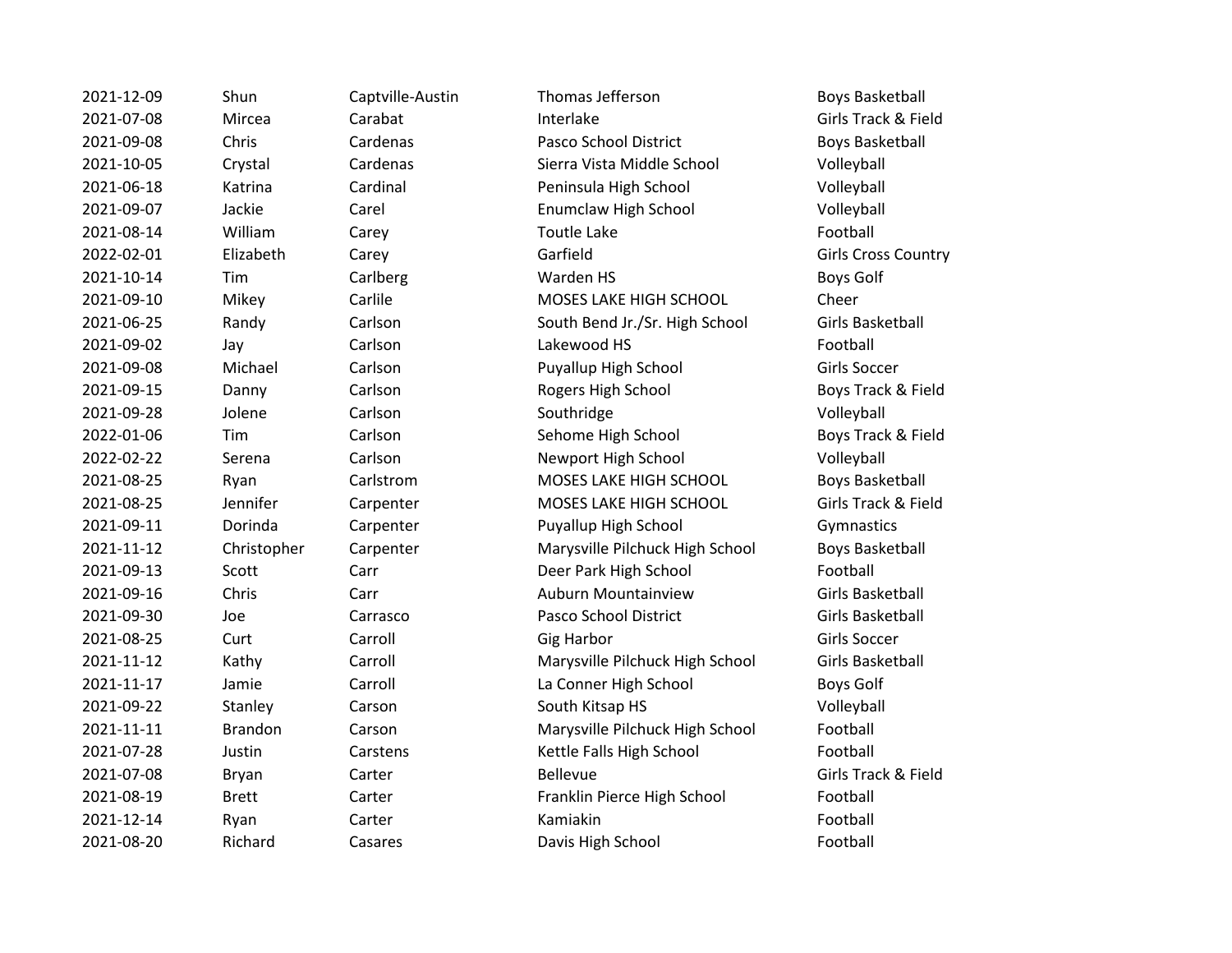2021-09-07 1eff Casey Blanchet Blanchet Girls Swim & Dive 2021-08-31 Lucas Cash Cash Pasco High Boys Soccer 2021-09-15 Mike Casper Rogers High School Baseball 2021-09-16 Julian Castaneda Sunnyside High School Wrestling 2021-11-12 Benjamin Castaneda Totem Middle School Volleyball 2021-11-01 Deb Castle Skagit Valley College Girls Basketball 2021-10-13 Javier Castro Eisenhower High School 2022-02-26 Monjay Cavalier Bremerton Highschool Wrestling 2021-07-08 Felipe Caycedo Bellevue Softball 2021-11-19 Zanetta Cayou La Conner High School Cheer 2021-11-02 Stefanie Celix Glacier Peak High School Softball 2022-02-16 Laurie Chadwick Mead High School Gymnastics 2021-08-21 cliff chaffee Lake Stevens High School Girls Cross Country 2021-08-25 Stuart Chaffee Lake Stevens High School Boys Cross Country 2022-01-13 Scott Chamberlain Shelton High School Baseball 2021-06-15 Darrell Chambers Connell High School Boys Soccer 2021-08-18 Jeffrey Chambers Pasco High Pasco High Football 2021-10-17 Christopher Chambers Spanaway Lake Wrestling 2022-02-15 Roy Chambers Spanaway Lake High School Wrestling 2021-09-13 Rob Champoux Deer Park High School Boys Soccer 2021-08-06 Cedrique Chaney KHS Football 2021-07-08 Hugh Chang EHS Wrestling 2021-09-04 Aaron Chantler Auburn High School Football 2021-08-18 Mike Chapman Fife High School Boys Cross Country 2021-09-13 Greg Chapman Deer Park High School Boys Cross Country 2021-08-02 Joshua Chapman Sr Klahowya Secondary (MS) Boys Track & Field 2021-08-24 Tara Chase Ford Middle School Girls Cross Country 2021-09-02 Bill Chase DeSales Baseball 2021-10-13 Jason Chase Eisenhower High School Football 2021-08-24 Teresa Chavez Pasco High Chavez Pasco High Cirls Soccer 2021-08-25 Jordan Chavez FRONTIER MIDDLE SCHOOL Football 2021-09-30 Shana Chavez Pasco High Boys Soccer 2021-09-16 Kayli Chavez Berk Harrison Middle School Volleyball 2022-01-08 Ebony Chavez-Negrete Sunnyside High School Dance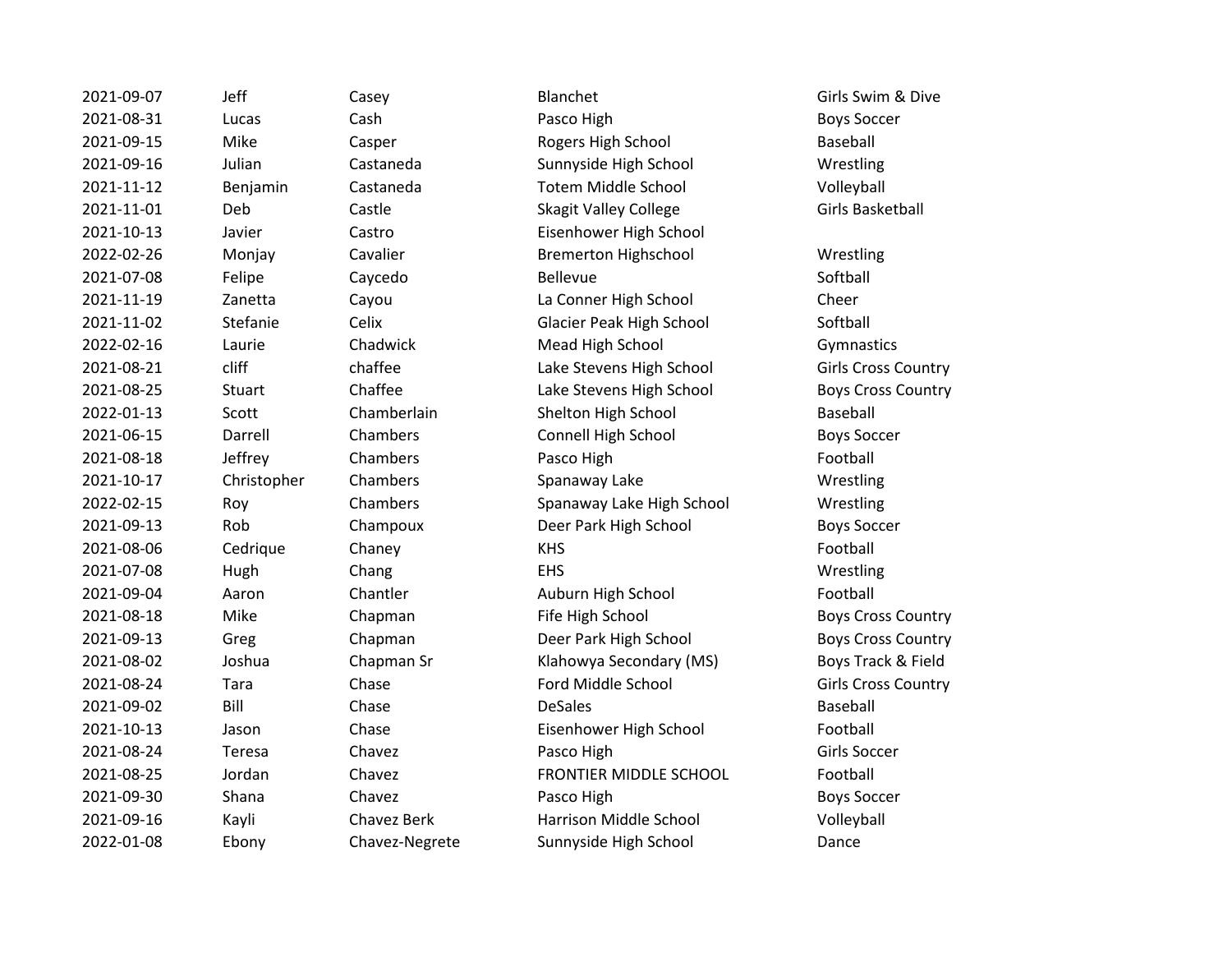| 2021-10-13 | Nicole         | Chelin       | <b>Dessert Hills</b>        | Volleyball               |
|------------|----------------|--------------|-----------------------------|--------------------------|
| 2022-03-01 | Mary           | Chennault    | <b>KHS</b>                  | <b>Girls Tennis</b>      |
| 2021-07-08 | Michael        | Chenoweth    | Newport                     | Wrestling                |
| 2021-11-05 | <b>Brian</b>   | Cherniak     | Cascade High School         | <b>Bowling</b>           |
| 2021-10-06 | Samantha       | Chesnut      | Kamiakin                    | Softball                 |
| 2021-10-13 | <b>Braden</b>  | Childs       | Chinook                     | Football                 |
| 2021-08-26 | Joshua         | Christen     | Willapa Valley              | <b>Boys Basketball</b>   |
| 2021-07-20 | Michelle       | Christensen  | Cashmere Middle School      | Girls Basketball         |
| 2021-09-09 | Steve          | Christensen  | Pasco School District       | Football                 |
| 2021-09-24 | <b>Brandon</b> | Christensen  | Shorecrest High School      | Football                 |
| 2021-09-30 | Priscillla     | Christensen  | Pasco High                  | Cheer                    |
| 2021-10-13 | Alex           | Christensen  | Eatonville High School      | <b>Girls Tennis</b>      |
| 2021-09-28 | Ashley         | Christenson  | Southridge                  | Girls Swim & Dive        |
| 2022-04-10 | Donald         | Christiansen | Olympia High School         | Football                 |
| 2021-09-28 | Richard        | Christopher  | North Kitsap High School    | <b>Boys Cross Counti</b> |
| 2021-07-08 | Dalanie        | Church       | Newport                     | Volleyball               |
| 2021-11-10 | Melissa        | Church       | Jenkins jr sr high          | Volleyball               |
| 2021-08-19 | Noel           | Cisneros     | Davis High School           | Certified Athletic       |
| 2021-11-12 | Kwajalein      | Clack        | Garfield High School        | Girls Track & Field      |
| 2021-07-07 | Sean           | Clancy       | Anacortes High School       | Football                 |
| 2022-02-05 | <b>Brian</b>   | Clapp        | Kennedy Catholic            | Wrestling                |
| 2021-06-14 | Joe            | Clark        | Lakes High School           | <b>Boys Cross Counti</b> |
| 2021-06-21 | Dexter         | Clark        | Lakes High School           | Girls Basketball         |
| 2021-06-21 | Timothy        | Clark        | <b>Mark Morris</b>          | Boys Track & Field       |
| 2021-08-06 | Lori           | Clark        | <b>KHS</b>                  | Boys Swim & Dive         |
| 2021-08-30 | Jiorgia        | Clark        | Colton School               | <b>Boys Cross Counti</b> |
| 2021-10-02 | Mike           | Clark        | Walla Walla High School     | Girls Basketball         |
| 2021-10-13 | Jenna          | Clark        | Chinook                     | Volleyball               |
| 2021-11-08 | Rick           | Clark        | Oroville HS                 | Football                 |
| 2021-11-12 | Josh           | clark        | Odessa High School          | Football                 |
| 2022-02-23 | Macalister     | Clark        | North Creek                 | Football                 |
| 2021-07-08 | Tony           | Clarke       | Sammamish                   | <b>Boys Soccer</b>       |
| 2021-08-18 | Lynde          | Clarke       | Fife High School            | Girls Golf               |
| 2021-06-21 | Darcy          | Claus        | Franklin Pierce High School | Girls Golf               |

2021-11-05 Brian Cherniak Cascade High School Bowling Christen **2021-2021-2021** Willapa Valley Boys Basketball 2021-07-20 Michelle Christensen Cashmere Middle School Girls Basketball 2021-09-09 Steve Christensen Pasco School District Football 2021-09-24 Brandon Christensen Shorecrest High School Football 2021-10-13 Alex Christensen Eatonville High School Girls Tennis 2022-04-10 Donald Christiansen Olympia High School Football 2021-09-28 Richard Christopher North Kitsap High School Boys Cross Country 2021-2021 - Church Jenkins jr sr high Volleyball 2021-08-19 Noel Cisneros Davis High School Certified Athletic Trainer 2021-11-12 Kwajalein Clack Garfield High School Girls Track & Field Clancy **2021-2021-07-07 Show Anacortes High School Football** Clapp **Clapp** Kennedy Catholic Wrestling Clark Lakes High School **Clark Lakes High School** Boys Cross Country 2021-06-21 Dexter Clark Lakes High School Girls Basketball 2021-06-21 Timothy Clark Mark Morris Boys Track & Field 2021-08-06 Lori Clark KHS Boys Swim & Dive 2021-08-30 Jiorgia Clark Colton School Boys Cross Country 2021-10-02 Mike Clark Walla Walla High School Girls Basketball clark Codessa High School Football 2021-08-18 Lynde Clarke Fife High School Girls Golf Claus **Example 1** Pranklin Pierce High School Girls Golf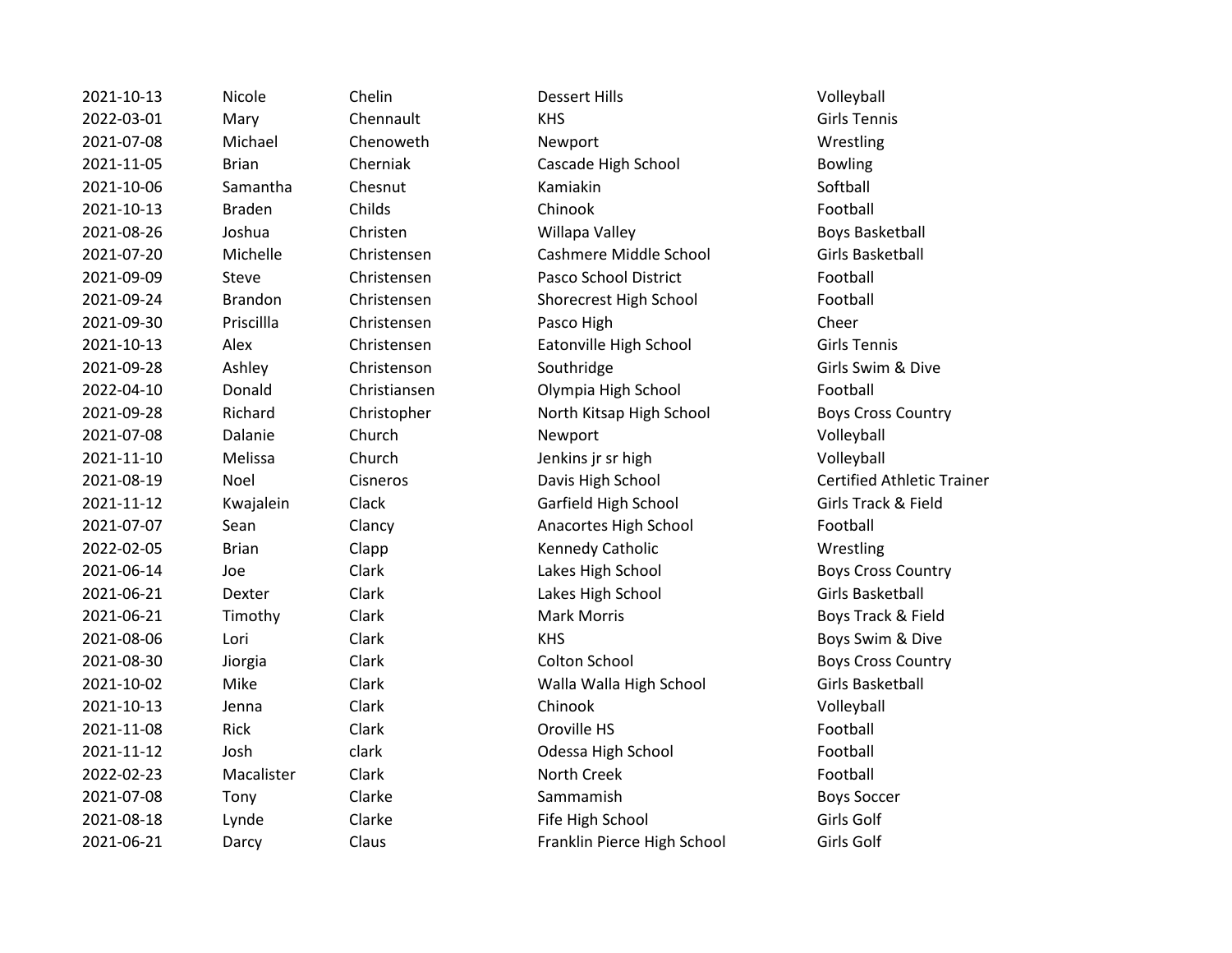| 2021-08-25 | Kathryn        | Clawson        | Kennewick                    | Softball             |
|------------|----------------|----------------|------------------------------|----------------------|
| 2021-09-30 | <b>JASON</b>   | <b>CLAWSON</b> | Nooksack Valley High School  | Football             |
| 2021-09-30 | <b>ALEX</b>    | <b>CLAWSON</b> | Nooksack Valley High School  | Football             |
| 2021-07-01 | Joseph         | Clay           | Eastlake                     | Football             |
| 2021-08-17 | Michael        | Clayton        | Chiawana High                | Football             |
| 2021-10-22 | Sam            | Cleary         | Ferndale High School         | Wrestling            |
| 2021-12-04 | Julia          | Clements       | Peninsula High School        | Volleyball           |
| 2021-06-16 | Benson         | Cleverdon      | Ridgetop Middle School       | <b>Girls Soccer</b>  |
| 2021-11-03 | <b>Blake</b>   | Cleveringa     | Lincoln High School          | <b>Boys Basket</b>   |
| 2022-03-13 | <b>Bridget</b> | Clevinger      | Cheney High School           | Boys Track &         |
| 2021-08-16 | Gabriel        | Cline          | Sterling                     | <b>Girls Soccer</b>  |
| 2021-07-08 | Briyanna       | Clinesmith     | Interlake                    | Cheer                |
| 2021-11-04 | Gary           | Clinton        | Yelm                         | <b>Certified Atl</b> |
| 2021-08-10 | Chris          | Cloakey        | Cashmere Middle School       | <b>Girls Basket</b>  |
| 2021-08-17 | Terry          | Cloer          | Mt Spokane HS                | Football             |
| 2021-09-13 | <b>Nic</b>     | Clough         | Deer Park High School        | Football             |
| 2021-08-31 | <b>Nick</b>    | Clovsky        | Everett High School          | Football             |
| 2021-06-12 | David          | Coakley        | Lakes High School            | Wrestling            |
| 2021-08-06 | Jason          | Coburn         | <b>KHS</b>                   | <b>Boys Basket</b>   |
| 2021-07-08 | Peter          | Cochran        | <b>Bellevue</b>              | <b>Girls Soccer</b>  |
| 2021-10-13 | Ben            | Cochran        | Freeman High School          | Football             |
| 2021-09-04 | Preston        | Cochran-Kruse  | Lakewood HS                  | Football             |
| 2021-11-11 | David          | Cofer          | Pullman                      | Football             |
| 2022-02-15 | Allie          | Cofer          | Colfax Jr/Sr High School     | Volleyball           |
| 2021-07-08 | Noah           | Cohen          | <b>Bellevue</b>              | Volleyball           |
| 2021-12-04 | Paul           | Cole           | Shorecrest High School       | Boys Track &         |
| 2021-10-18 | Jody           | Coleman        | Orting                       | Wrestling            |
| 2021-11-08 | Kim            | Coleman        | <b>Dessert Hills</b>         | Dance                |
| 2021-09-15 | Peter          | Collins        | Rogers High School           | <b>Girls Soccer</b>  |
| 2022-03-01 | Barson         | Collins        | Univ. of Puget Sound         | <b>Boys Basket</b>   |
| 2021-09-13 | Peyton         | Colville       | Deer Park High School        | Baseball             |
| 2021-08-19 | Jennifer       | Comfort        | Pasco High                   | <b>Boys Soccer</b>   |
| 2022-02-17 | Crystal        | Conant         | Auburn Riverside High School | Girls Golf           |
| 2021-07-08 | Amy            | Conger         | Interlake                    | Gymnastics           |

2021-000 AWSON Nooksack Valley High School AWSON Nooksack Valley High School Football ayton **2021-08-2021-08-2021** Chiawana High **Chiamagne Chiamagne Chiamagne Chiamagne Chiamagne Chiamagne Chiamagne** eary **Exam Cleary** Ferndale High School **Example 2021** Wrestling 2021-12-04 Julia Clements Peninsula High School Volleyball everdon **2021-2021-2021-06-2021** Ridgetop Middle School Girls Soccer everinga **2021-2021-2021-2021-2021-2021-2021-2031** Boys Basketball evinger Cheney High School **Boys Track & Field** 2021-11-04 Gary Clinton Yelm Certified Athletic Trainer oakey Cashmere Middle School Girls Basketball oer **2021-08-2021-08-2021-08-2022** Mt Spokane HS **Football** ough **Deer Park High School** Football 2021-08-31 Nick Clovsky Everett High School Football Pakley **2021-06-2021-06-2021-06-2022** Lakes High School **Wrestling** 2021-08-06 Jason Coburn KHS Boys Basketball Boys Basketball echran **Example School** Freeman High School **Football** 2022-02-15 Allie Colfax Jr/Sr High School Colleyball 2021-12-04 Paul Cole Shorecrest High School Boys Track & Field 2021-01-11 Peter Collins Rogers High School Girls Soccer 2022-01 Boys Basketball Boys Basketball 2021-01-13 Peer Park High School Baseball 2022-02-17 Manusian Auburn Riverside High School Girls Golf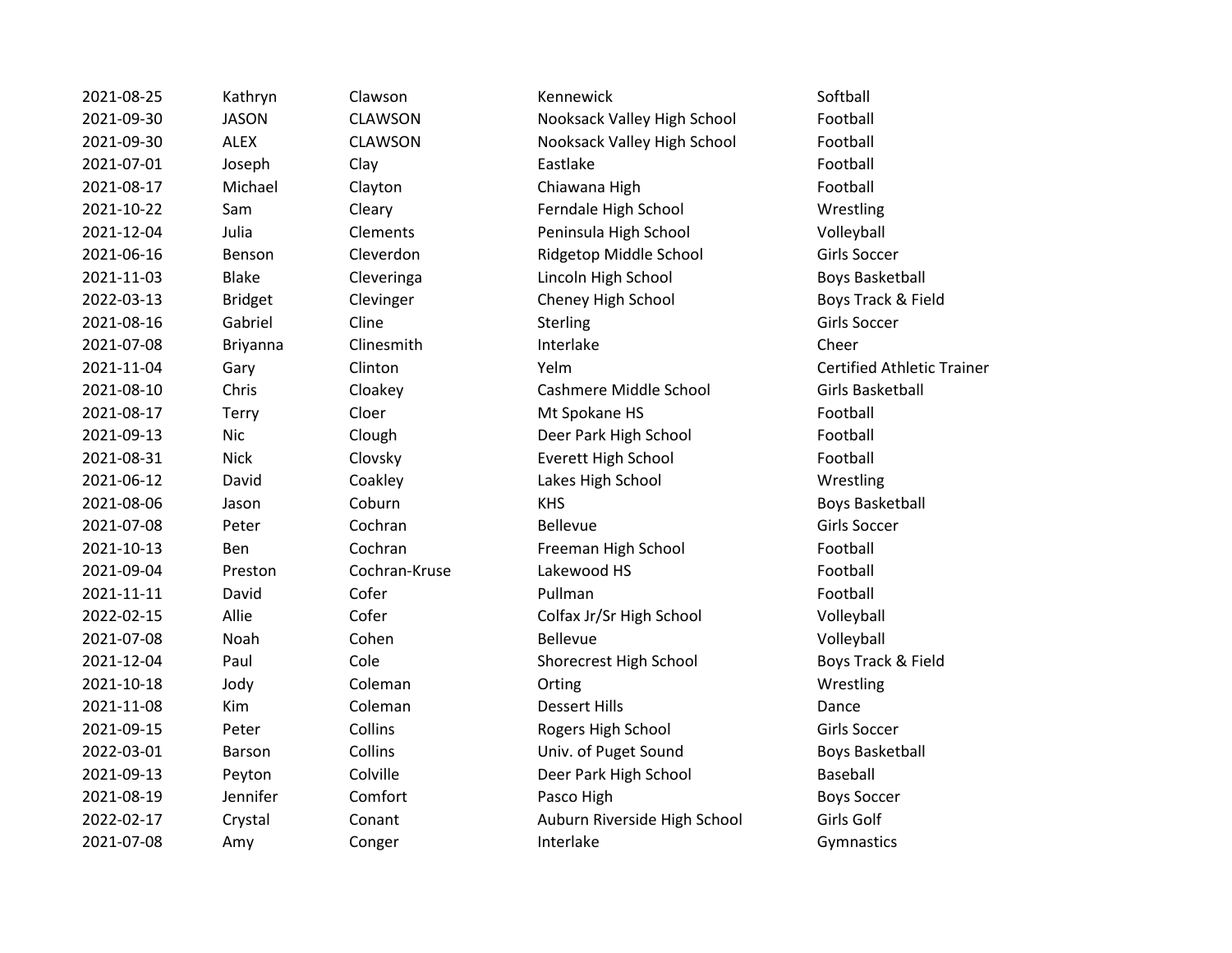| 2022-02-01 | Andy         | Conklin   | Shelton <b>H</b> |
|------------|--------------|-----------|------------------|
| 2021-09-17 | William      | Conley    | South Kit        |
| 2021-09-02 | Alyssa       | Conn      | Lakewoo          |
| 2021-09-03 | Jackson      | Conn      | Lakewoo          |
| 2021-11-10 | lan          | Connell   | Montesa          |
| 2021-09-05 | Matthew      | Conner    | Kennewio         |
| 2021-09-13 | Kimmie       | Conner    | Deer Parl        |
| 2021-11-05 | Jim          | Conner    | <b>Everett H</b> |
| 2021-08-06 | Pat          | Connors   | <b>KHS</b>       |
| 2021-10-27 | Joanna       | Conover   | Highland:        |
| 2021-07-08 | Garrett      | Cook      | Bellevue         |
| 2021-06-25 | Krystal      | Cooper    | Sumner H         |
| 2021-08-25 | Casey        | Cooper    | MOSES L          |
| 2021-11-09 | Jason        | Cooper    | Colfax Hig       |
| 2021-08-18 | Richard      | Copeland  | Fife High        |
| 2021-09-17 | Kevin        | Corbett   | Juanita          |
| 2021-08-20 | Luis         | Cordero   | Eisenhow         |
| 2021-10-26 | Kaitlin      | Cornelius | Kennewio         |
| 2021-11-02 | Jeff         | Cornish   | Snohomi:         |
| 2021-07-19 | Randy        | Cornwell  | Colville H       |
| 2021-06-15 | Adolfo       | Coronado  | Othello H        |
| 2021-08-19 | Alexis       | Coronado  | Othello H        |
| 2021-09-20 | Edmundo      | Corrales  | Sedro Wo         |
| 2021-11-17 | <b>Bruce</b> | Corrie    | Bellevue         |
| 2021-11-02 | Teri         | Corwin    | Glacier P        |
| 2021-08-09 | Jeremy       | Cosio     | Hudtloff I       |
| 2021-07-06 | Courtney     | Cotter    | Central K        |
| 2021-09-28 | Jamie        | Cotton    | Southridg        |
| 2021-08-06 | Josiah       | Coughran  | <b>KHS</b>       |
| 2021-10-07 | Herbert      | Coulter   | Southridg        |
| 2021-08-20 | Chad         | Coupland  | East Valle       |
| 2021-09-07 | Allan        | Covell    | Selah Sch        |
| 2021-09-30 | Jay          | Covington | Pasco Hig        |
| 2021-09-29 | Kyle         | Cowan     | Kamiakin         |

2022-02-02-02-02-02-02-02-02-02-02-01 Andy Shelton High School Conklin Football am Conley Conley South Kitsap HS Girls Soccer 2021-09-02 Alyssa Conn Lakewood HS Volleyball 2021-09-03 Jackson Conn Lakewood HS Baseball 2021-11-10 Ian Connell Montesano High School Girls Soccer 2021-09-05 Matthew Conner Kennewick Hoster Boys Basketball 2021-09-13 Kimmie Conner Deer Park High School Volleyball 2021-11-05 Jim Conner Everett High School Girls Tennis 2021-08-06 Pat Connors KHS Boys Golf 2021-10-27 Joanna Conover Highlands Volleyball 2021-07-08 Garrett Cook Bellevue Football 2021 - Cooper Cooper Sumner High School Cheer ey **2021-08-2021-08-25 Cooper** Cooper MOSES LAKE HIGH SCHOOL Boys Cross Country 2021-11-09 Jason Cooper Colfax High School Boys Track & Field ard Copeland Fife High School Baseball 2021-09-17 Kevin Corbett Juanita Wrestling Cordero **2021** Eisenhower High School **Eisenhower High School** Football 2021-10-26 Kaitlin Cornelius Kennewick Volleyball **2021** Cornish Cornish Snohomish High School Girls Golf dy Cornwell Colville High School **Football** Ifo Coronado Coronado Othello High School Girls Basketball is Coronado **2021-08-2021-08-2021-08-2021-08-2021** Dance undo Corrales Sedro Woolley High School Football 2021-11-17 Bruce Corrie Bellevue Bellevue Corwin Glacier Peak High School Softball my Cosio **12021-09 Hudtloff Middle School** Wrestling 2021-07-021-07-02020 Central Kitsap High School Softball e 2021-09-2011-00-2021-00-2021-00-2021-00-2021-00-2021-00-2021-00-2021-00-2021-00-2021-00-2021-00-20 2021-08-06 Josiah Coughran KHS Girls Tennis 2021-10-07 Herbert Coulter Southridge Southridge Baseball Coupland East Valley High School Volleyball 2021-09-07 Allan Covell Selah School District Boys Track & Field 2021-09-30 Jay Covington Pasco High Wrestling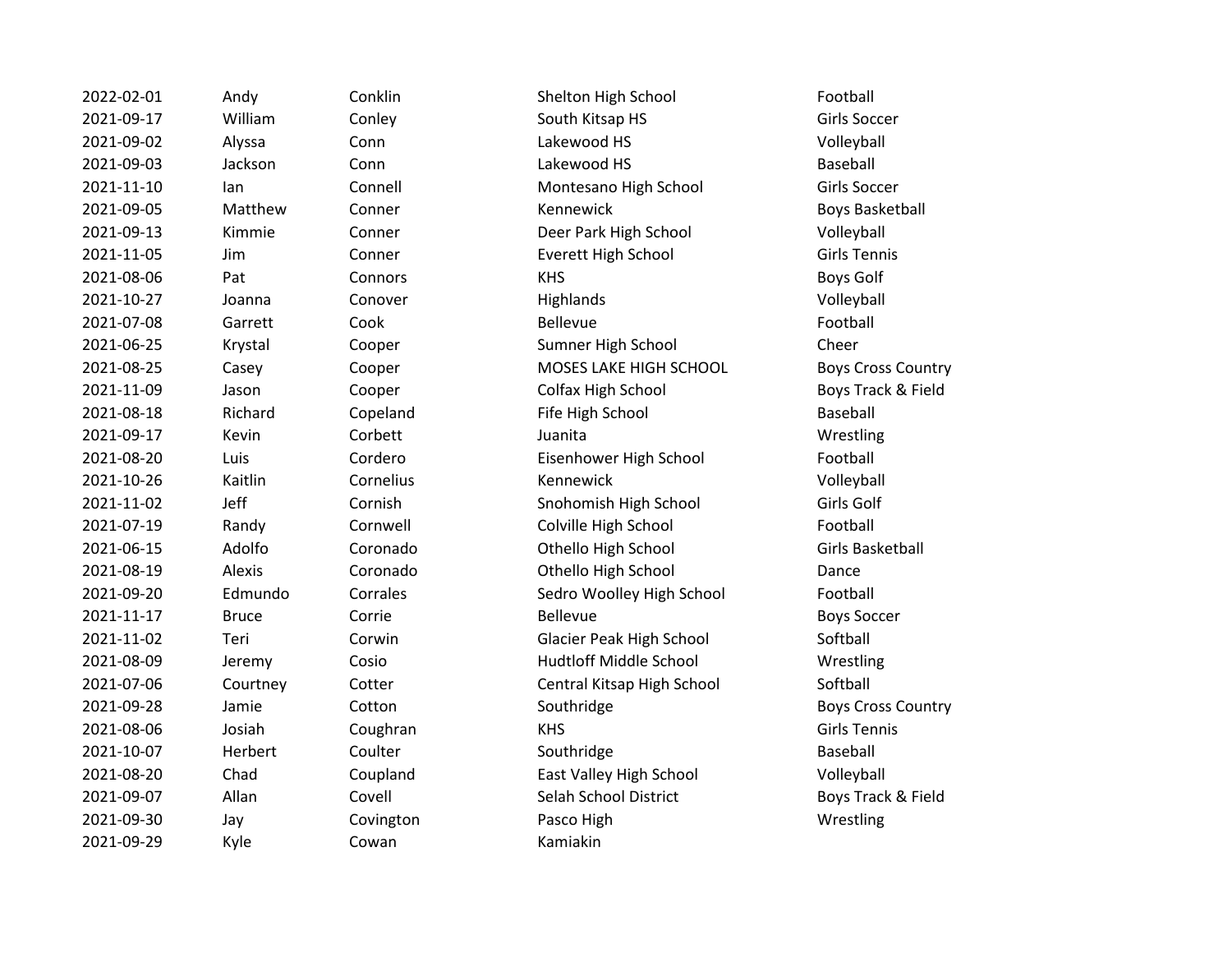2021-08-06 Haley Cox KHS Cheer 2021-10-20 Emily Cox Warden HS Girls Basketball 2021-10-26 Rachael Cox Warden HS Cheer 2022-02-17 Brian Cox Cox South Kitsap HS Boys Basketball 2021-07-08 Blaine Craig Craig Newport Craig Research Bootball 2021-07-08 Paul Craig Sammamish Girls Swim & Dive 2021-11-05 Christian Crain West Seattle High school, Garfield High Football 2021-10-14 Courtney Cram Warden MS Girls Soccer 2021-08-17 Brad Cramer West Valley HS Softball 2021-06-09 Douglas Crandall Issaquah Girls Basketball 2021-08-30 Madison Crandall Highlands Softball 2021-11-07 Tanner Cranor Pomeroy High School Boys Basketball 2022-02-04 Jon Cravens Onalaska High School Wrestling 2021-06-18 Anthony Crawford Clover Park High School Boys Basketball 2021-09-14 Gavin Cree Mercer Island Boys Basketball 2021-11-15 Laurie Creighton Olympia Volleyball 2021-11-07 Michelle Crews Cascade High School Girls Soccer 2021-10-26 Renee Crider Oakesdale School Boys Track & Field 2021-10-26 Carl Crider Oakesdale School Boys Basketball 2021-08-16 Stephanie Critchell EHS Girls Swim & Dive 2021-08-10 Angie Crittenden Jackson High School Volleyball 2021-08-26 Dayle Crockett Rochester High School Boys Cross Country 2021-06-24 Kirsty Croghan La Conner Middle School Volleyball 2021-08-25 Ty Cronenwett Kennewick Boys Track & Field 2021-09-17 Mariah Crosby Cedar Heights Dance 2021-09-01 Josh Croskey Mount Tahoma High School Football 2021-12-04 Marcus Croskey Stadium Stadium Construction Marcus 2021-11-12 david Cross Marysville Pilchuck High School Boys Track & Field 2021-12-09 David Cross Marysville Pilchuck High School Girls Track & Field 2021-09-20 Marcus Crossler Pullman High Wrestling 2021-06-14 Preston Crow Raymond High School Wrestling 2021-12-15 Darren Crow Hanford High School Boys Track & Field 2021-08-06 Nick Crowe KHS Football 2021-08-24 brice crowninshield Lake Stevens Middle School Boys Track & Field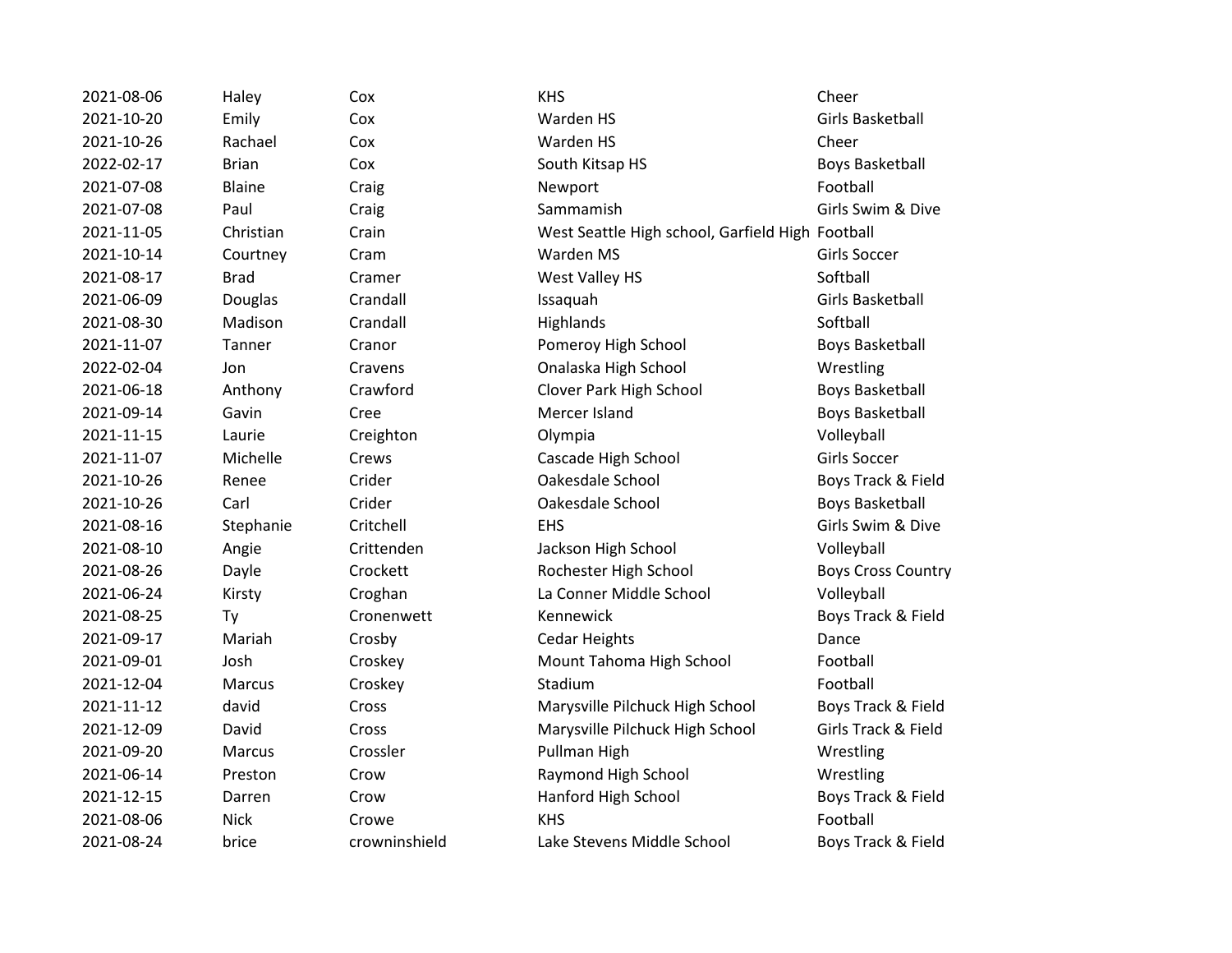2021-08-18 Tony Crudo Fife High School Boys Soccer 2021-07-08 Ryan Cruz Interlake Girls Basketball 2021-09-09 Erik Cruz Cruz Stanwood High School Boys Soccer 2021-10-11 Brandon Cruz MOSES LAKE HIGH SCHOOL Wrestling 2022-02-08 Amber Cruzan W.F. West Boys Cross Country 2021-08-10 Christine Cull Marysville Pilchuck High School Girls Track & Field 2021-11-11 Michael Cull Marysville Pilchuck High School Boys Track & Field 2021-09-16 Ryan Cullen Sunnyside High School Football 2021-06-21 Allen Culp Washington High School Boys Cross Country 2021-10-13 John Cunningham Eisenhower High School Football 2021-10-19 sean cunningham Stanwood High School Girls Tennis 2021-09-03 Justin Curbow River View High School Boys Track & Field 2021-09-12 Ron Curbow River View High School Boys Track & Field 2022-03-07 Brigette Curry Chief Leschi Schools Girls Basketball 2021-11-01 Doug Curtis LaCrosse Football 2021-08-10 SHAWN CUSTIS Marysville Pilchuck High School Football 2022-03-04 Tracy Cutler Puyallup High School Football 2021-08-06 Tom D'Aboy KHS Baseball 2021-08-25 Stephanie Dagnon CHIEF MOSES MIDDLE SCHOOL Boys Cross Country 2021-08-25 Larry Dagnon MOSES LAKE HIGH SCHOOL Boys Cross Country 2021-08-06 Dan Dahlke KHS KHS Pootball 2021-10-18 Gregory Dailer Arlington High School Football 2021-06-21 Mark Dalbeck Sultan High School Football 2021-09-17 Ricky Daley Silas HS Silas HS 2021-09-17 Anuhea Daley Silas High School Wrestling 2022-02-11 Isaac Dana Lincoln Bowling 2022-01-20 Louis D'Andrea Foster High School Boys Track & Field 2021-09-09 Veronica Daniel Pasco School District Girls Soccer 2021-11-03 Darren Daniels Castle Rock Boys Soccer 2021-07-08 Thomas Danielsen Sammamish Boys Soccer 2022-01-31 Jacob Danner Juanita HS, Finn Hill MS Wrestling 2021-10-01 Bernard Daos Pasco School District Boys Basketball 2021-09-10 Kevin Darcey South Kitsap HS Football 2021-07-20 Brent Darnell Cashmere High School Girls Basketball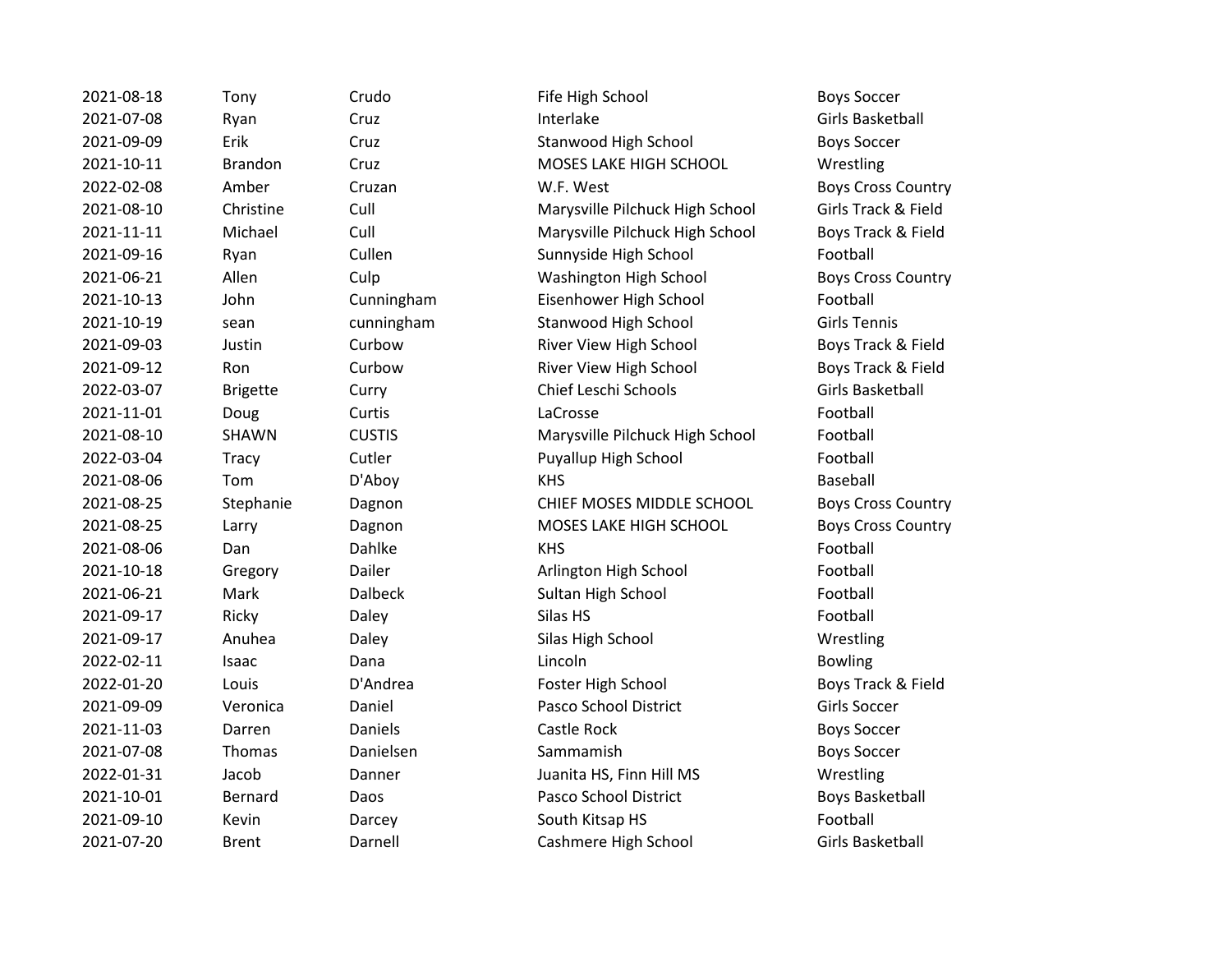| 2021-08-11 | <b>BRENT</b> | <b>DARNELL</b> | Cashmere High School            | Girls Basketball          |
|------------|--------------|----------------|---------------------------------|---------------------------|
| 2021-08-25 | Phil         | Daubel         | MOSES LAKE HIGH SCHOOL          | <b>Boys Basketball</b>    |
| 2021-09-28 | Kym          | David          | Southridge                      | <b>Bowling</b>            |
| 2021-06-14 | Benjamin     | Davidson       | Burlington-Edison               | Boys Basketball           |
| 2021-08-11 | Collin       | Davidson       | Cashmere Middle School          | Football                  |
| 2021-10-13 | Kim          | Davidson       | Eatonville High School          | Cheer                     |
| 2021-10-28 | Daniel       | Davila         | Highlands                       | <b>Boys Basketball</b>    |
| 2021-07-06 | Todd         | Davis          | <b>Gig Harbor</b>               | <b>Boys Basketball</b>    |
| 2021-07-08 | Dave         | Davis          | Newport                         | Boys Track & Field        |
| 2021-08-06 | Karinne      | Davis          | <b>HMS</b>                      | Volleyball                |
| 2021-08-16 | Karinne      | Davis          | <b>EHS</b>                      | Volleyball                |
| 2021-08-16 | Isaiah       | Davis          | <b>EHS</b>                      | Football                  |
| 2021-08-25 | Prescott     | Davis          | Kennewick                       | Boys Track & Field        |
| 2021-08-27 | Corey        | Davis          | John Sager Middle School        | Football                  |
| 2021-09-16 | <b>DAN</b>   | <b>DAVIS</b>   | Pasco School District           | Boys Basketball           |
| 2021-09-27 | Anthony      | Davis          | Heatherwood Middle School       | Football                  |
| 2021-09-28 | Stephen      | Davis          | Southridge                      | <b>Boys Golf</b>          |
| 2021-09-28 | Chad         | Davis          | Southridge                      | <b>Boys Basketball</b>    |
| 2021-10-01 | Raymond      | Davis          | Walla Walla High School         | <b>Bowling</b>            |
| 2021-11-02 | Craig        | Davis          | Snohomish High School           | <b>Boys Basketball</b>    |
| 2021-11-02 | Mike         | Davis          | Snohomish High School           | Boys Track & Field        |
| 2021-11-03 | Tanner       | Davis          | Castle Rock                     | Football                  |
| 2021-11-07 | Gary         | Davis          | Everett High School             | <b>Boys Cross Country</b> |
| 2022-02-02 | Dan          | Davis          | Eastside Catholic               | Wrestling                 |
| 2021-11-11 | James        | day            | Marysville Pilchuck High School | Baseball                  |
| 2021-10-13 | Angela       | De La Barrera  | Park                            | Girls Soccer              |
| 2021-10-27 | Meghan       | De La Rosa     | Kennewick                       | Volleyball                |
| 2021-09-30 | Rafael       | De Leon        | Chiawana High                   | Wrestling                 |
| 2021-09-04 | <b>Brent</b> | De Ruyter      | Lynden Christian                | Girls Soccer              |
| 2022-01-11 | Ron          | Deaton         | Naches Valley School District   | <b>Boys Golf</b>          |
| 2022-01-11 | Ryan         | Deaton         | Naches Valley School District   | Baseball                  |
| 2021-08-27 | Clay         | DeBord         | College Place High School       | Football                  |
| 2022-02-20 | Adam         | Deck           | Mossyrock                       | <b>Boys Basketball</b>    |
| 2021-12-07 | John         | Decker         | Bainbridge High School          | <b>Boys Soccer</b>        |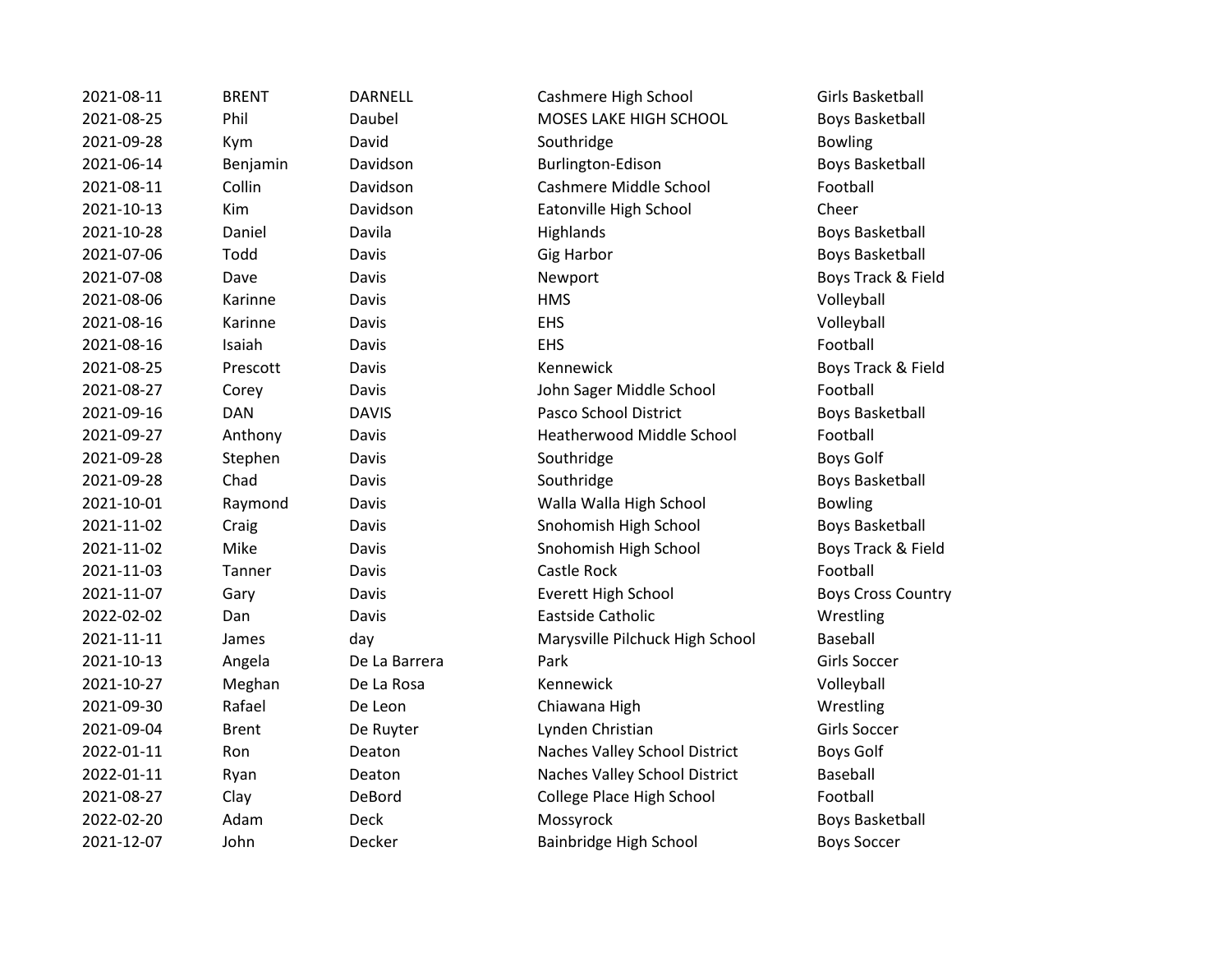2021-07-15 Michael DeFouw Othello High School Girls Basketball 2021-09-16 Kimberly Degarimore South Kitsap HS Girls Swim & Dive 2021-10-14 Megan Deines Dessert Hills Volleyball 2022-01-10 Anthony Del Pozo Lakewood High School Wrestling 2021-06-15 Mark Delarosa Othello High School Wrestling 2021-10-08 Miguel DeLeon Kamiakin Wrestling 2021-10-11 jaime DeLeon MOSES LAKE HIGH SCHOOL Football 2021-08-18 Ryan DeLozier West Valley MS Football 2021-11-13 Brian Demarest Napavine Baseball 2021-10-29 Rich Demeroutis Lynnwood high 2021-06-18 Kim Demianiw Peninsula High School Girls Soccer 2021-09-08 Chris Denman Pasco School District Football 2022-03-04 Tim Dennis East Valley HS (Yakima) Football 2021-08-21 Tracie Dennis-Johnson Davis High School Cheer 2021-09-02 Mark DePew Lakewood HS Boys Basketball 2022-01-13 Juan Deras Sunnyside High School Girls Soccer 2021-07-08 Erik Derrow Sammamish Football 2021-11-11 David Deschaine Cedarcrest Middle School Boys Track & Field 2021-09-02 Ron Detrick Lakewood HS Boys Cross Country 2021-09-01 Steven Detweiler Ridgetop Middle School Boys Basketball 2021-09-01 Robert Detweiler JR Ridgetop Middle School Boys Basketball 2021-09-01 Robert Detweiler SR Ridgetop Middle School Boys Basketball 2021-09-15 Kim deVries Rogers High School Boys Tennis 2021-11-09 karla devries North Kitsap High School Girls Basketball 2021-11-09 jay devries North Kitsap High School Boys Tennis 2021-07-06 Malcolm DeWalt Fairview Middle School Football 2021-09-30 JOEL DEWISPELAERE Nooksack Valley High School Baseball 2021-08-16 david dewitt Sterling Sterling Sterling Volleyball 2021-11-11 Dan DeWitte Marysville Pilchuck High School Boys Golf 2022-01-13 Jennifer Deyette Shelton High School Bowling 2021-11-09 JOSHUA DEYOE Hazen High School Girls Basketball 2021-12-13 Loran Dias Forks Middle School Girls Track & Field 2021-08-25 Rodolfo Diaz Quincy High School Boys Soccer 2021-11-13 lia Diaz Kent-Meridian Gymnastics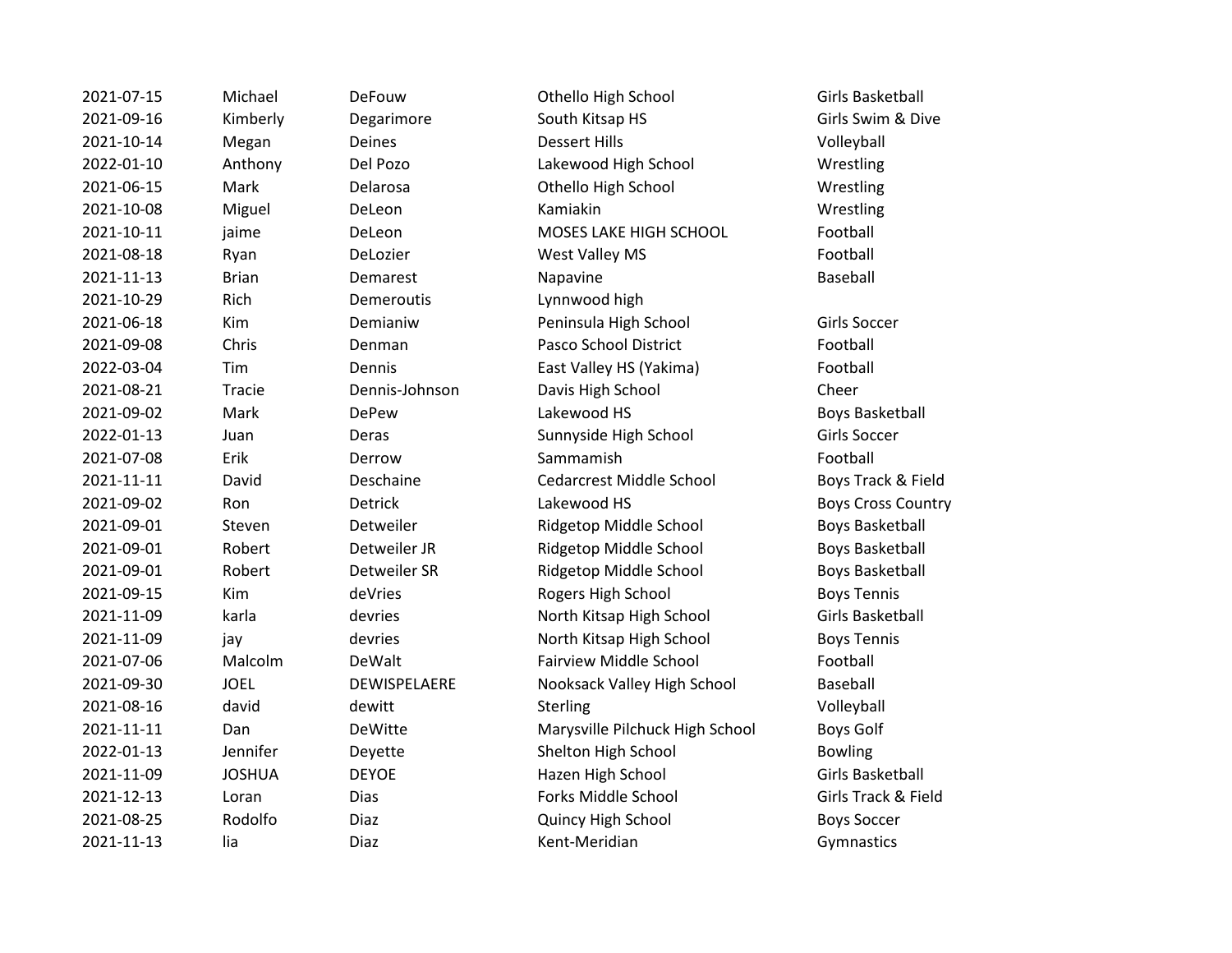| 2021-11-17 | Alfredo        | Diaz Rodriguez | Marysville Getchell High School | Football                 |
|------------|----------------|----------------|---------------------------------|--------------------------|
| 2021-06-15 | Scott          | Dickison       | Anacortes High School           | Girls Golf               |
| 2021-09-27 | Dave           | Dickson        | Squalicum                       | <b>Boys Basket</b>       |
| 2022-02-17 | Aaron          | Dickson        | Lynden                          | <b>Boys Basket</b>       |
| 2021-07-08 | Scott          | Didrickson     | <b>Bellevue</b>                 | Boys Golf                |
| 2021-07-08 | Monica         | Dieckman       | Newport                         | Cheer                    |
| 2021-08-06 | James          | Dieter         | <b>CMS</b>                      | <b>Boys Basket</b>       |
| 2021-08-06 | Jason          | Dieter         | <b>CMS</b>                      | <b>Boys Basket</b>       |
| 2021-09-07 | Alan           | Dillman        | Woodinville High School         | Baseball                 |
| 2021-09-07 | Jacob          | Dimond         | Yelm High School                | Football                 |
| 2021-08-21 | Eric           | Dinwiddie      | Lake Stevens High School        | Football                 |
| 2021-08-27 | Geoff          | Dishion        | Lake Stevens High School        | Football                 |
| 2021-08-13 | Scott          | Ditter         | Selah School District           | Football                 |
| 2021-07-14 | Dan            | Dittmer        | North Mason High School         | <b>Boys Track</b>        |
| 2021-06-18 | David          | Dixon          | Connell High School             | Softball                 |
| 2022-03-07 | <b>Brent</b>   | Dixon          | Kittitas                        | Football                 |
| 2021-08-10 | Paul           | Dockendorf     | Marysville Pilchuck High School | Football                 |
| 2021-08-16 | Kyle           | <b>Dockins</b> | EHS                             | Baseball                 |
| 2021-11-05 | Chris          | Dockter        | Gateway Middle School           | Football                 |
| 2021-08-30 | Jacob          | Doctor         | Quincy Middle School            | Football                 |
| 2021-07-06 | Whitney        | Dodd           | Central Kitsap High School      | Girls Swim &             |
| 2021-08-10 | Seth           | Dodge          | Marysville Middle School        | <b>Boys Track</b>        |
| 2021-08-18 | Cody           | Dodge          | Fife High School                | <b>Boys Swim</b>         |
| 2021-08-28 | Seth           | Dodge          | Lake Stevens High School        | <b>Boys Basket</b>       |
| 2021-11-02 | <b>Brielle</b> | Dodge          | Snohomish High School           | Girls Soccer             |
| 2021-11-02 | <b>Brielle</b> | Dodge          | Snohomish High School           | <b>Girls Soccer</b>      |
| 2021-11-10 | TJ             | Dodge          | Tahoma High School              | <b>Boys Basket</b>       |
| 2022-02-24 | Amy            | Dodge          | Wenatchee High School           | <b>Girls Track &amp;</b> |
| 2021-07-08 | Ross           | Dolbec         | Sammamish                       | Football                 |
| 2021-08-20 | <b>Brock</b>   | Doll           | Washington Middle School        | Football                 |
| 2021-08-06 | Darin          | Dollemore      | <b>KHS</b>                      | Wrestling                |
| 2021-09-20 | <b>Travis</b>  | Domser         | Chelan High School              | Football                 |
| 2021-08-16 | Michael        | Don            | <b>EHS</b>                      | Football                 |
| 2021-12-03 | Michael        | Don            | Eastmont High School            | Football                 |
|            |                |                |                                 |                          |

Boys Basketball Boys Basketball Boys Basketball Boys Basketball Boys Track & Field Girls Swim & Dive Boys Track & Field Boys Swim & Dive Boys Basketball Boys Basketball Girls Track & Field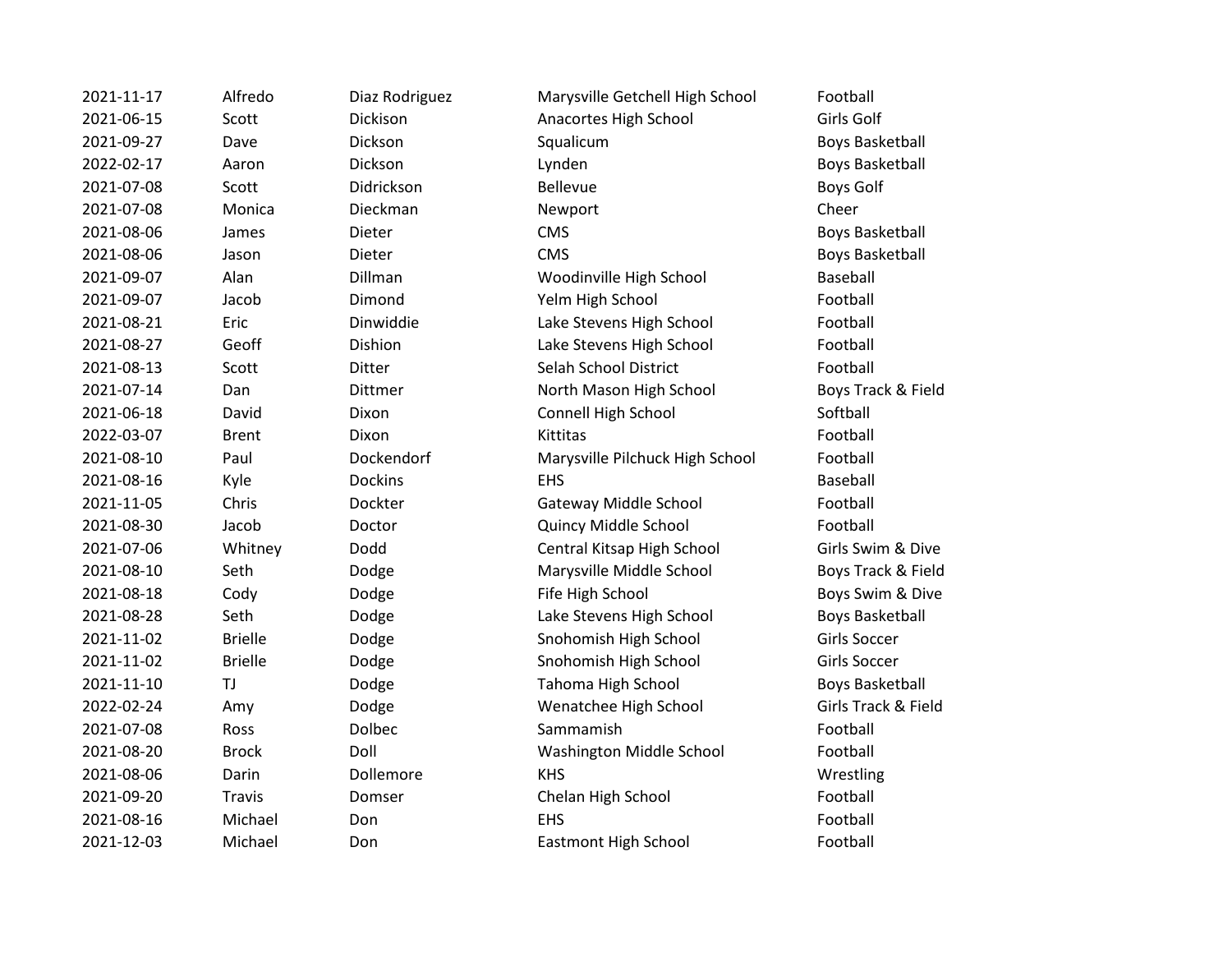2021-10-06 Joyce Donais Kamiakin Boys Track & Field

2021-10-15 Heather Donais Dessert Hills Girls Soccer 2021-06-15 Matt Donnelly Hazen Boys Cross Country 2022-01-27 Stephen Donohue Columbia River Columbia River Baseball 2021-08-22 Bradford Donovan Willapa Valley Jr/Sr High Boys Cross Country 2021-09-23 Kevin Donovan Battle Ground High School Boys Track & Field 2021-09-07 Jay Dorhauer Yelm High School Girls Soccer 2021-08-10 Madison Doty Marysville Pilchuck High School Volleyball 2021-06-14 Bridget Doucet Burlington-Edison Girls Golf 2021-11-02 Ben Doucette Snohomish High School Boys Tennis 2021-11-02 Katie Doucette Snohomish High School Boys Tennis 2022-02-02 Alan Doud Squalicum high school Boys Cross Country 2021-12-30 CRAIG DOUGHERTY Kentridge CRAIG Boys Track & Field 2021-10-13 Jamie Downing Chinook Softball 2021-06-21 Michael Doyle O'Dea High School Baseball 2021-11-02 Morgan Doyle Snohomish High School Volleyball 2021-06-22 Kellen Drake Entiat High School Boys Basketball 2021-11-05 Davon Drake Eisenhower Middle School Football 2021-09-13 Erik Draxton Deer Park High School Baseball 2021-07-08 Joseph Dredge Newport Girls Track & Field 2021-08-23 Kyle Dreessen Lake Stevens High School Football 2021-12-11 Michael Drick Valley Christian Boys Track & Field 2021-09-28 phill dron dron Southridge Southridge Girls Tennis 2021-08-19 Amy Dronen Cashmere Middle School Volleyball 2022-03-16 Jeff Droog Mount Vernon Christian Girls Basketball 2021-11-10 Katie Drovdahl Bainbridge High School Girls Soccer 2021-11-09 Scott Druker Bainbridge High School Boys Soccer 2021-09-13 Gary Drumheller Deer Park High School Girls Basketball 2021-08-20 Hollie Duarte Eisenhower High School Softball 2021-08-17 Eric Duffey EJHS Boys Soccer 2021-11-05 Amy Duffy Evergreen Middle School Girls Soccer 2021-11-02 Becki Duhamel Glacier Peak High School Boys Track & Field 2021-06-14 Ronald Dumpit Olympic High School Volleyball 2021-09-30 Terry Duncan Chiawana High Football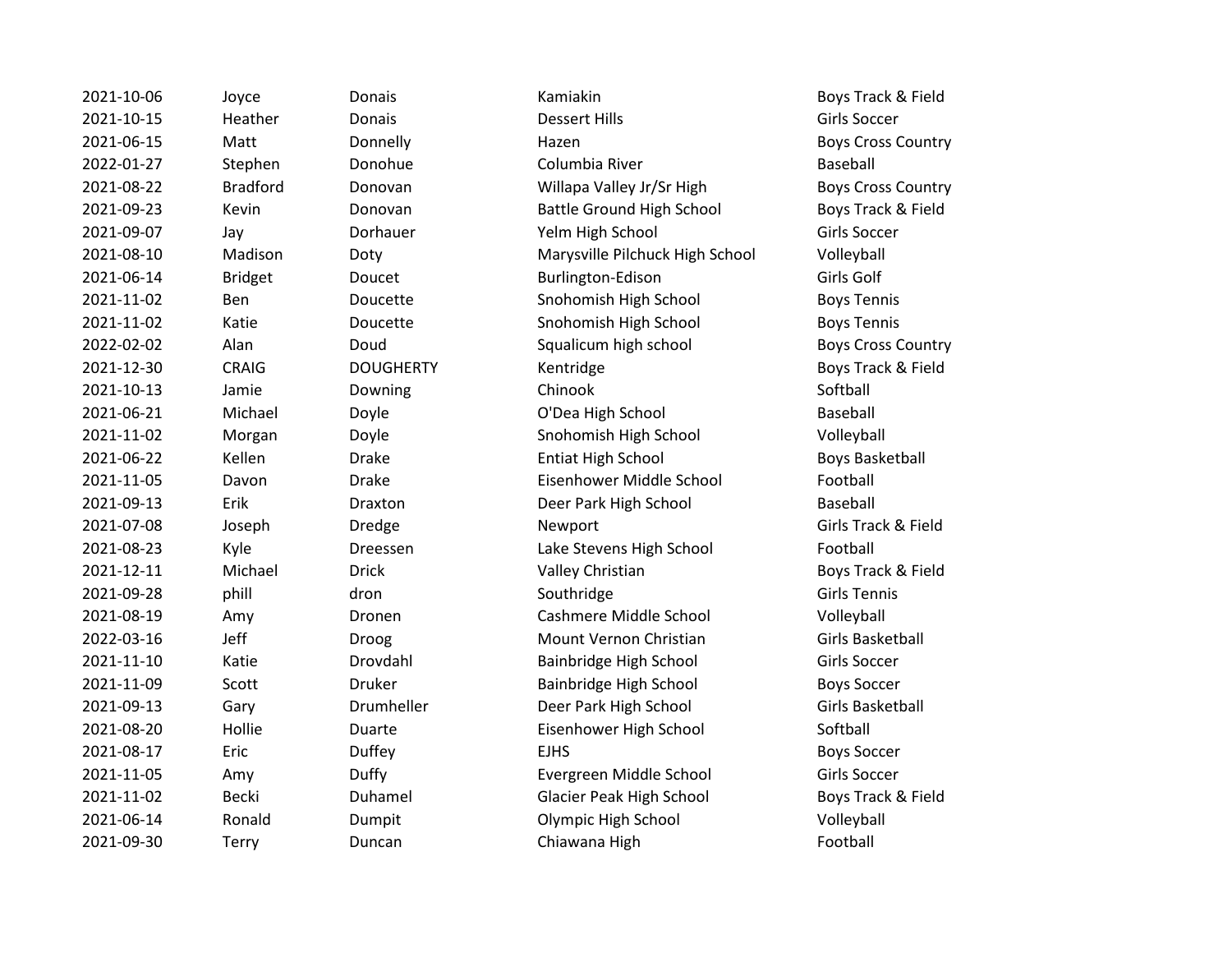| 2021-10-06 | Keith          | Duncan         | Kamiakin                        | Boys Track &             |
|------------|----------------|----------------|---------------------------------|--------------------------|
| 2022-02-03 | Dom            | Duncan         | Hanford                         | Wrestling                |
| 2021-06-15 | <b>Nate</b>    | Dunham         | Anacortes High School           | <b>Girls Basket</b>      |
| 2021-11-15 | Dana           | Dunn           | Union High School               | Gymnastics               |
| 2021-09-07 | Jason          | Dunnagan       | Adna High School                | Football                 |
| 2021-10-06 | Marcus         | Dunnigan       | Walla Walla High School         | Football                 |
| 2021-07-08 | <b>Bradley</b> | Dupea          | Interlake                       | Girls Cross (            |
| 2021-06-12 | Jeremy         | Duplissey      | Central Kitsap High School      | Boys Cross               |
| 2021-08-27 | Darin          | Durand         | College Place High School       | Boys Cross (             |
| 2021-09-12 | Kenneth        | Durham         | John Sedgwick                   | Boys Track &             |
| 2021-10-06 | Hunter         | Durham         | Kamiakin                        | Volleyball               |
| 2021-10-21 | John           | Durheim        | Cashmer                         | Boys Cross               |
| 2021-08-18 | Cassy          | Duschel        | Fife High School                | Softball                 |
| 2021-08-16 | Jeffrey        | Dutton         | Burlington-Edison               | <b>Girls Basket</b>      |
| 2021-07-08 | Cedric         | Duty           | Bellevue                        | <b>Boys Tennis</b>       |
| 2021-06-30 | Annette        | Duvall         | Hoquiam School District         | <b>Girls Soccer</b>      |
| 2021-08-18 | <b>Brian</b>   | Dykman         | Fife High School                | Wrestling                |
| 2021-09-30 | <b>JESSY</b>   | <b>DYKSTRA</b> | Nooksack Valley High School     | Football                 |
| 2021-10-14 | <b>Brent</b>   | E Cox          | Warden HS                       | Wrestling                |
| 2021-08-23 | Steve          | Eacrett        | Northlake Middle School         | <b>Boys Basket</b>       |
| 2021-08-24 | Kevin          | Eager          | <b>Gig Harbor</b>               | Boys Track               |
| 2021-12-02 | Keith          | Eager          | Tahoma                          | Boys Track &             |
| 2022-01-14 | Mark           | Eager          | South Whidbey High School       | <b>Girls Track &amp;</b> |
| 2021-10-12 | Amy            | Earley         | Yelm High School                | Wrestling                |
| 2021-08-25 | AJ             | Easley         | Rochester High School           | Football                 |
| 2021-07-08 | Jenny          | Easterberg     | Sammamish                       | Boys Cross               |
| 2021-08-25 | <b>Bowe</b>    | Ebding         | Walla Walla High School         | Boys Cross               |
| 2021-08-13 | Gary           | Eby            | Chiawana High                   | Wrestling                |
| 2021-09-29 | <b>JEREMY</b>  | <b>ECKLUND</b> | La Center High School           | <b>Boys Basket</b>       |
| 2021-10-12 | Kelsie         | Eddie          | MOSES LAKE HIGH SCHOOL          | Girls Soccer             |
| 2021-11-02 | Chad           | Edelbrock      | Snohomish High School           | <b>Girls Soccer</b>      |
| 2021-06-22 | Randall        | Edens          | Marysville Getchell High School | <b>Boys Cross (</b>      |
| 2021-08-15 | Kimberly       | Edens          | Marysville Getchell High School | <b>Boys Track &amp;</b>  |
| 2021-08-24 | Randall        | Edens          | Lake Stevens High School        | <b>Girls Basket</b>      |

2021-10-06 Keith Duncan Kamiakin Boys Track & Field 2021-06-15 Nate Dunham Anacortes High School Girls Basketball **2021** Dunn Dunn Union High School Gymnastics 2021-09-07 Jason Dunnagan Adna High School Football 2021-10-06 Marcus Dunnigan Walla Walla High School Football **2021-07-021-07-08 Bradley Dupea Interlake Country Communist Cross Country** 2021-06-12 Jeremy Duplissey Central Kitsap High School Boys Cross Country 2021-08-27 Darin Durand College Place High School Boys Cross Country Durham John Sedgwick Boys Track & Field 2021-10-21 John Durheim Cashmer Boys Cross Country Duschel Fife High School Softball Dutton **2021-2021-08-2021-08-2021** Burlington-Edison **Girls Basketball** 2021-06-30 Annette Duvall Hoquiam School District Girls Soccer 2021-08-18 Brian Dykman Fife High School Wrestling DYKSTRA Nooksack Valley High School Football Eacrett **2021** Northlake Middle School **Boys Basketball** Eager Gig Harbor Gig Harbor Boys Track & Field 2021-12-02 Keith Eager Tahoma Boys Track & Field Eager The South Whidbey High School Girls Track & Field 2021-10-12 Amy Earley Yelm High School Wrestling Easley **2021-2021-08-2021** Rochester High School **Football** Easterberg Easterberg Sammamish Boys Cross Country Ebding The Coven Walla Walla High School The Boys Cross Country Eby Chiawana High Wrestling ECKLUND La Center High School Boys Basketball 2021-10-12 Kelsie Eddie MOSES LAKE HIGH SCHOOL Girls Soccer Edelbrock Snohomish High School Girls Soccer Edens **2021-22 Marysville Getchell High School** Boys Cross Country Edens **2021-2021-08-2021-08-2021-08-2021** Marysville Getchell High School Boys Track & Field Edens **2021-22 Edens Lake Stevens High School** Girls Basketball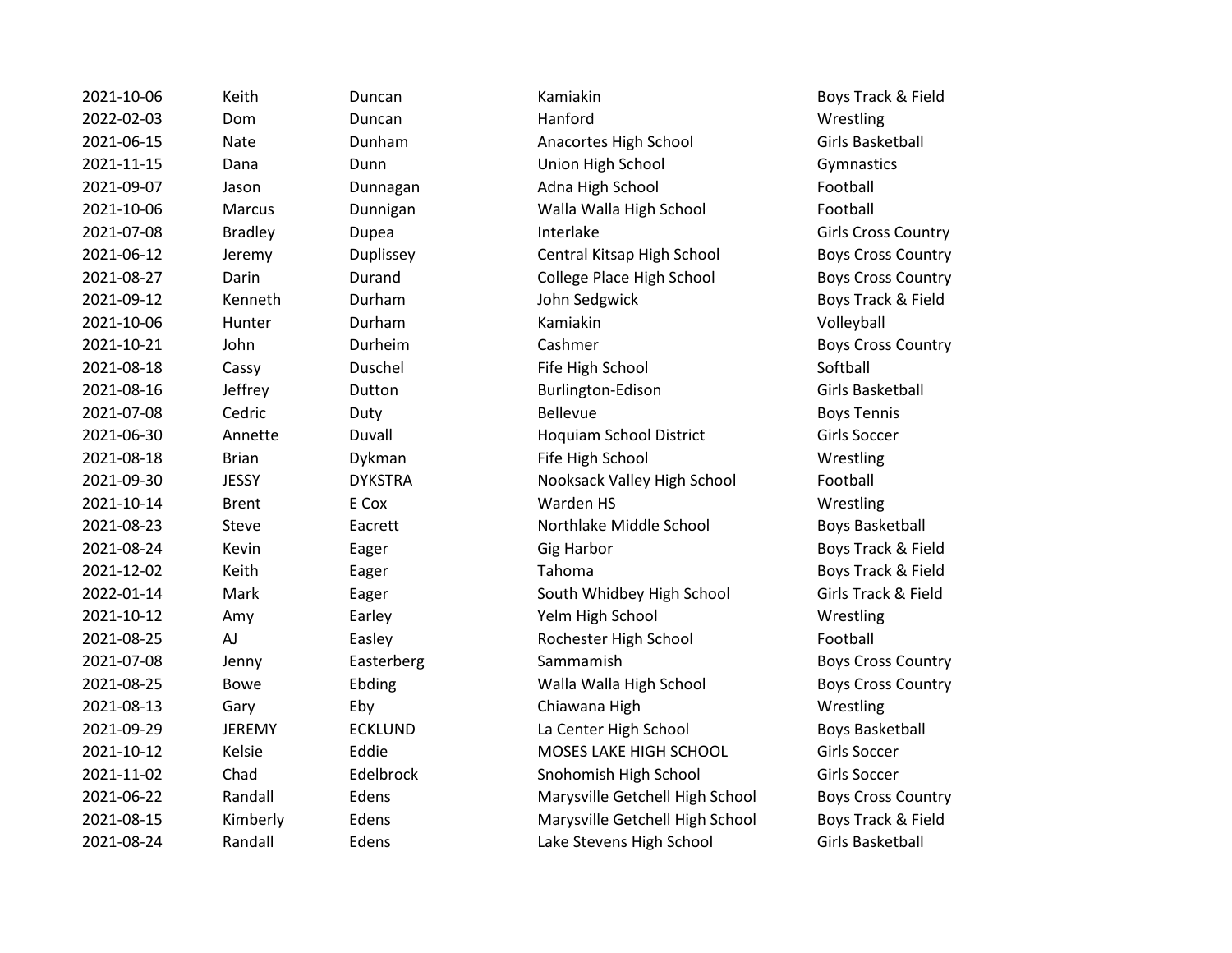| 2021-07-08 | Alicia        | Edgerly         | Sammamish                   | Cheer                   |
|------------|---------------|-----------------|-----------------------------|-------------------------|
| 2021-11-02 | Jon           | Edmonds         | Glacier Peak High School    | Wrestling               |
| 2021-08-01 | James         | Edwards         | Montesano HS                | <b>Boys Cross Cour</b>  |
| 2021-11-02 | Tyler         | Edwards         | <b>Kettle Falls</b>         | <b>Girls Basketball</b> |
| 2021-11-17 | Kelly         | Edwards         | Bellevue                    | <b>Boys Basketball</b>  |
| 2021-11-19 | Charles       | Edwards         | La Conner High School       | Football                |
| 2021-06-10 | ShaKiana      | Edwards-Teasley | Franklin High School        | <b>Boys Basketball</b>  |
| 2021-08-27 | Joshua        | Eerkes          | Kennewick                   | Boys Cross Cou          |
| 2022-03-15 | Dave          | Ege             | Willapa Valley              | Boys Track & Fi         |
| 2021-10-01 | Bryan         | Eggart          | Walla Walla High School     | <b>Boys Tennis</b>      |
| 2021-10-21 | Kyle          | Eggers          | Walla Walla High School     | Boys Track & Fi         |
| 2021-11-04 | Jana          | Eggers          | Eisenhower Middle School    | Volleyball              |
| 2021-09-20 | K             | Einspahr        | Chelan High School          | <b>Boys Golf</b>        |
| 2021-08-31 | Kristi        | Eisenkraft      | <b>Everett High School</b>  | Volleyball              |
| 2021-06-14 | Keith         | Eisenmenger     | Clover Park High School     | Baseball                |
| 2021-09-09 | Merissa       | Ekman           | South Kitsap HS             | Cheer                   |
| 2021-11-10 | Gregg         | Elder           | Evergreen Middle School     | Boys Track & Fi         |
| 2021-12-01 | Steve         | Elder           | East Valley Yakima          | <b>Boys Basketball</b>  |
| 2021-06-17 | Adam          | Eldridge        | West Valley HS              | Boys Track & Fi         |
| 2021-06-21 | James         | Elias           | <b>Tonasket High School</b> | <b>Boys Soccer</b>      |
| 2021-10-14 | Joseph        | Elizalde        | Warden HS                   | Wrestling               |
| 2021-10-27 | Rafael        | Elizarraraz     | Warden HS                   | <b>Boys Soccer</b>      |
| 2021-09-15 | Nikki         | Elledge         | Hoquiam High School         | Cheer                   |
| 2021-06-18 | Steve         | Elligsen        | Peninsula High School       | Football                |
| 2021-08-18 | Tom           | Ellington       | Fife High School            | <b>Boys Golf</b>        |
| 2021-07-26 | <b>JOHN</b>   | <b>ELLIOTT</b>  | Washington High School      | Football                |
| 2021-08-02 | <b>Russ</b>   | Elliott         | Quincy High School          | Football                |
| 2021-09-07 | Alec          | Elliott         | Puyallup High School        | <b>Girls Basketball</b> |
| 2021-09-08 | <b>Travis</b> | Elliott         | Pasco School District       | Football                |
| 2021-11-03 | Danny         | Elliott         | Castle Rock                 | Wrestling               |
| 2021-11-05 | <b>Brien</b>  | Elliott         | <b>Everett High School</b>  | Football                |
| 2022-02-07 | Alec          | Elliott         | Puyallup High School        | <b>Girls Basketball</b> |
| 2021-07-08 | Tom           | Ellis           | <b>Bellevue</b>             | Boys Track & Fi         |
| 2021-08-17 | Snencer       | <b>Filis</b>    | <b>FHS</b>                  | Rovs Golf               |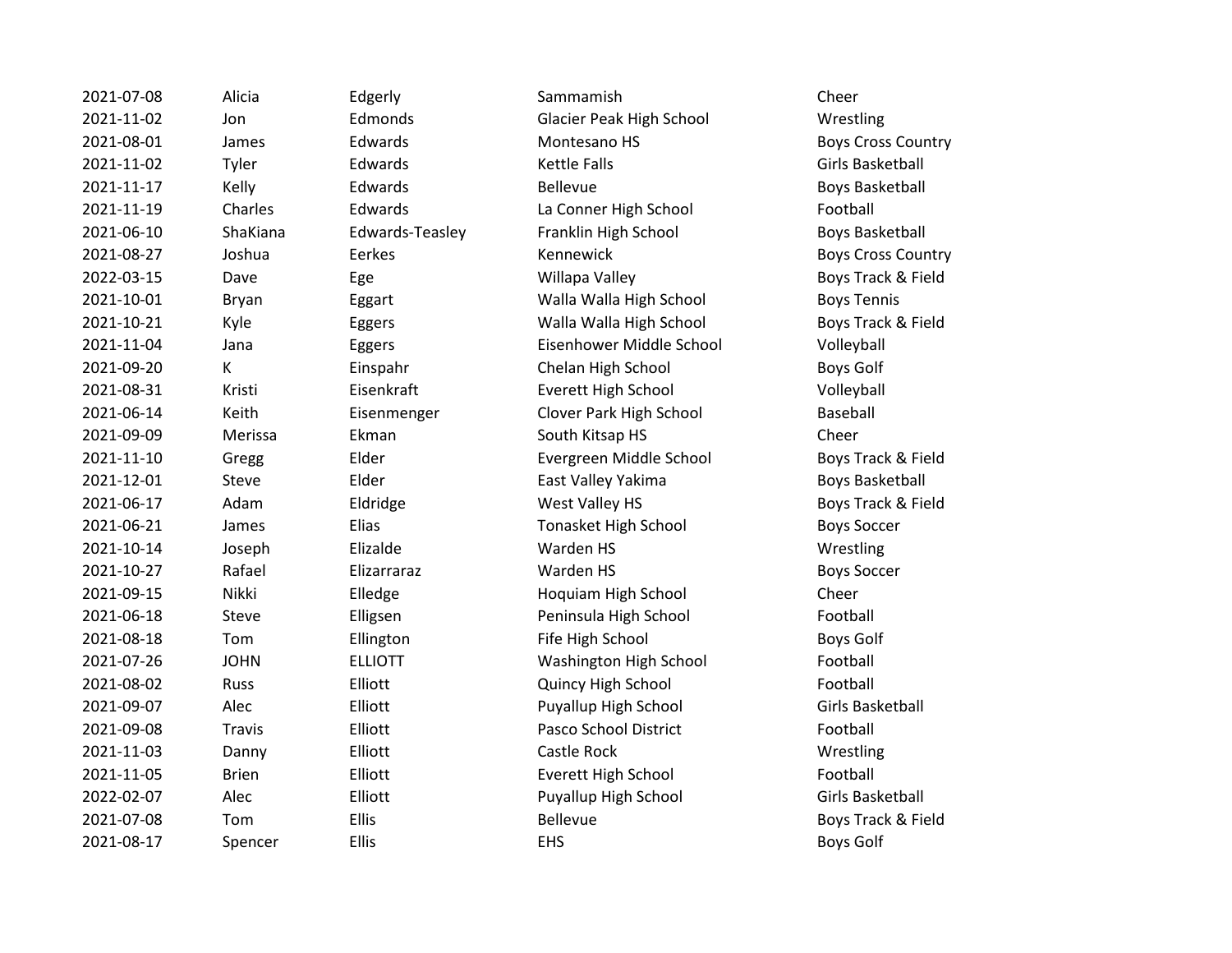| 2021-09-07 | Ashley         | Ellis         | Yelm High School                | Volleyball              |
|------------|----------------|---------------|---------------------------------|-------------------------|
| 2021-09-27 | Megan          | Ellis         | Chelan Middle School            | Girls Cross (           |
| 2021-12-15 | Matthew        | Ellis         | <b>Bellarmine</b>               | Girls Track &           |
| 2021-11-02 | Aurora         | Ellison       | Glacier Peak High School        | Softball                |
| 2021-11-02 | John           | Ellison       | Glacier Peak High School        | Softball                |
| 2021-07-13 | Rod            | Elmore        | <b>Fairview Middle School</b>   | Boys Track &            |
| 2021-09-20 | Mason          | Elms          | Sedro Woolley High School       | Football                |
| 2021-09-07 | Chris          | Elsner        | Lynden High School              | Volleyball              |
| 2021-08-17 | Joe            | Emerson       | Pasco High                      | Baseball                |
| 2021-09-30 | <b>KATIE</b>   | <b>EMMONS</b> | Nooksack Valley High School     | Volleyball              |
| 2022-01-10 | Susan          | Empey         | Mercer Island High School       | Boys Cross (            |
| 2021-11-05 | Daniel         | Eng           | Jackson High School             | <b>Bowling</b>          |
| 2021-08-06 | Doug           | Engebo        | <b>CMS</b>                      | Wrestling               |
| 2021-10-13 | Ryan           | Engel         | Park                            | Baseball                |
| 2021-08-24 | Phil           | English       | Eisenhower High School          | <b>Boys Track &amp;</b> |
| 2021-10-27 | <b>Bob</b>     | Enos          | Ilwaco HS                       | <b>Boys Basket</b>      |
| 2021-10-13 | Kaden          | Enriquez      | Chinook                         | Baseball                |
| 2021-08-06 | Sabrina        | Enser         | <b>KHS</b>                      | Boys Cross (            |
| 2021-10-14 | Rachel         | Ensign        | Chinook                         | <b>Boys Soccer</b>      |
| 2021-10-05 | James          | Ensley        | Fort Vancouver High School      | <b>Boys Basket</b>      |
| 2021-06-14 | John           | Enslow        | Raymond High School             | <b>Girls Soccer</b>     |
| 2021-06-21 | Joel           | Epstein       | Peninsula High School           | Football                |
| 2021-06-23 | Chris          | Erdman        | Skyview HS                      | Boys Cross (            |
| 2021-06-24 | Jonathan       | Erickson      | North Kitsap High School        | Boys Cross (            |
| 2021-10-06 | David          | Erickson      | Marysville Getchell High School | Baseball                |
| 2022-02-16 | <b>Travis</b>  | Erickson      | North Creek High School         | <b>Boys Basket</b>      |
| 2021-10-06 | Lloyd          | Erikson       | Kamiakin                        | <b>Girls Soccer</b>     |
| 2021-10-06 | Christine      | Erikson       | Kamiakin                        | <b>Girls Soccer</b>     |
| 2021-08-20 | Tim            | Ervin         | East Valley High School         | Football                |
| 2021-10-26 | Aaliyah        | Escamilla     | Warden MS                       | Volleyball              |
| 2021-09-16 | Alma           | Escareno      | Harrison Middle School          | Wrestling               |
| 2021-08-27 | Lisa           | Esparza       | College Place High School       | <b>Girls Tennis</b>     |
| 2021-09-30 | <b>Brandon</b> | Esparza       | Pasco School District           | Baseball                |
| 2021-09-03 | Lionel         | Espinoza      | Lakewood HS                     | Boys Cross (            |

2021-09-07 Ashley Ellis Yelm High School Volleyball 2021-09-27 Megan Ellis Chelan Middle School Girls Cross Country 2021-12-15 Matthew Ellis Bellarmine Girls Track & Field Ellison Glacier Peak High School Softball Ellison Glacier Peak High School Softball 2021-07-13 Rod Elmore Fairview Middle School Boys Track & Field Elms **Elms** Sedro Woolley High School **Football** Elsner Chris Elsner Lynden High School Volleyball EMMONS Nooksack Valley High School Volleyball Empey **2022-01-2022-01-2023** Mercer Island High School **Boys Cross Country** Eng Bowling Jackson High School Bowling 2021-08-24 Phil English Eisenhower High School Boys Track & Field 2021-10-27 Bob Enos Ilwaco HS Boys Basketball Enser The Country Country Country Enser Boys Cross Country Ensley **2021-2021-2021-2021-2021-2021** Fort Vancouver High School Boys Basketball 2021-06-14 John Enslow Raymond High School Girls Soccer Epstein **Peninsula High School** Football Erdman Skyview HS Boys Cross Country Erickson **2021** North Kitsap High School **Boys Cross Country** 2021-10-06 David Erickson Marysville Getchell High School Baseball 2022-02-16 Travis Erickson North Creek High School Boys Basketball Ervin East Valley High School Football Escareno **2021-2021-09-2021-00-2021-00-2021-00-2022** Harrison Middle School Wrestling 2021-08-27 Lisa Esparza College Place High School Girls Tennis Esparza **Pasco School District** Baseball Espinoza **Lakewood HS** Boys Cross Country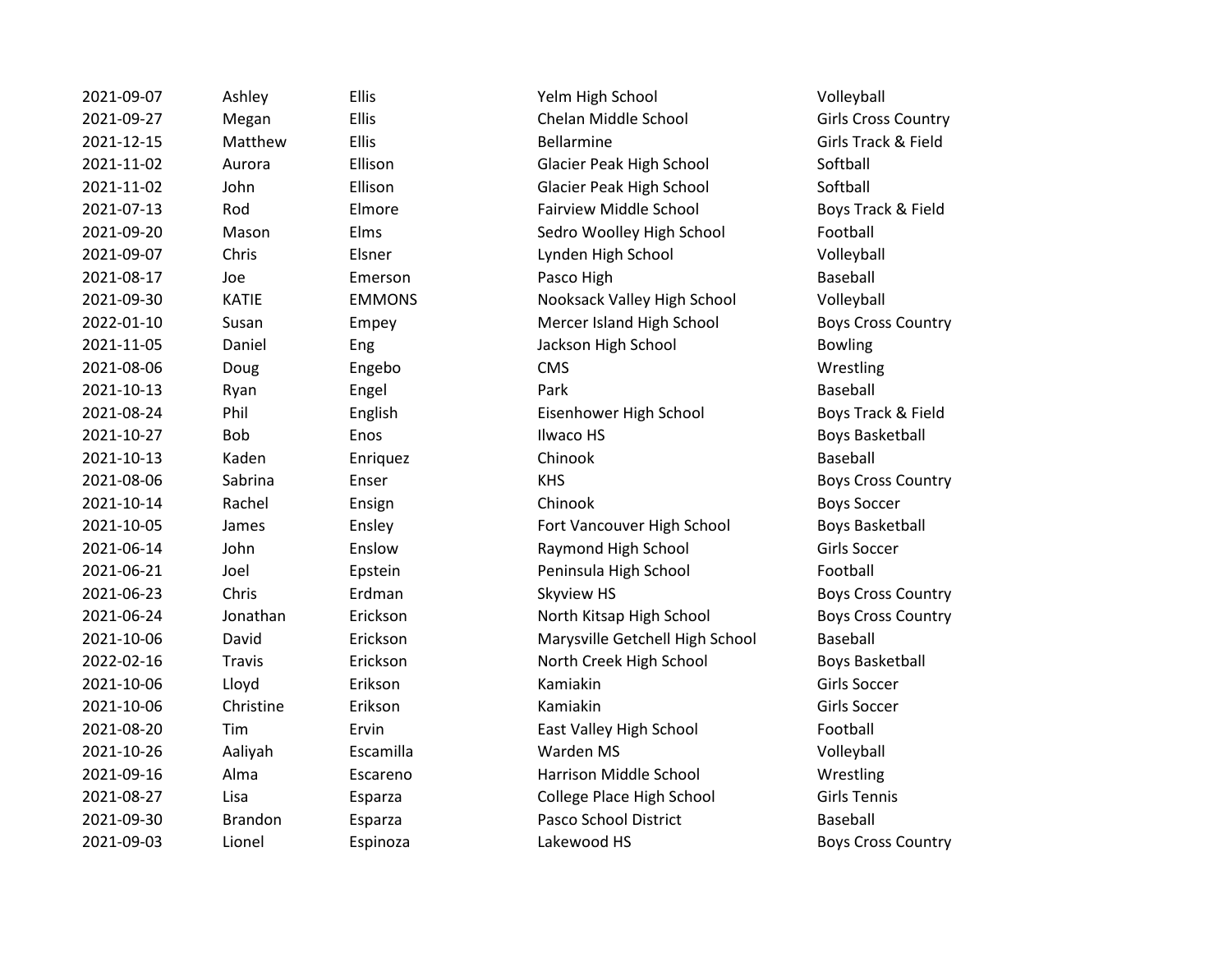| 2022-03-04 | Fernando       | Espinoza       | Oak Harbor                        | Football            |
|------------|----------------|----------------|-----------------------------------|---------------------|
| 2021-08-23 | Jose           | Esquivel       | Rochester High School             | <b>Boys Soccer</b>  |
| 2021-08-17 | Julie          | Estes          | Pasco High                        | Volleyball          |
| 2021-08-17 | Sammantha      | Estes          | Pasco High                        |                     |
| 2021-10-13 | Cecilia        | Estes          | Eatonville High School            | Cheer               |
| 2021-08-18 | <b>ANTONIO</b> | <b>ESTRADA</b> | Othello High School               | Drill               |
| 2021-07-31 | Mark           | Esvelt         | West Valley High School (Spokane) | <b>Boys Cross</b>   |
| 2022-03-04 | Peter          | Esvelt         | <b>OHHS</b>                       | Football            |
| 2021-08-18 | Marty          | Evans          | Columbia Jr High                  | Wrestling           |
| 2021-09-22 | Michael        | Evans          | Stanwood High School              | <b>Boys Cross</b>   |
| 2021-09-30 | Ashley         | Evans          | Pasco School District             | Girls Soccer        |
| 2021-10-01 | Dana           | Evans          | Walla Walla High School           | <b>Girls Soccer</b> |
| 2021-11-15 | Amy            | Evans          | Woodward Middle School            | Girls Cross (       |
| 2021-12-06 | Michael        | Evans          | Stanwood High School              | <b>Boys Cross</b>   |
| 2021-07-20 | Stan           | Evenhus        | Cashmere High School              | <b>Girls Basket</b> |
| 2021-09-13 | <b>Brandon</b> | Evenson        | Ephrata                           | <b>Boys Basket</b>  |
| 2021-08-24 | <b>Brandon</b> | Eygabroad      | Brandon Eygabroad                 | <b>Girls Basket</b> |
| 2021-08-17 | Dan            | Eyman          | West Valley HS                    | Football            |
| 2021-12-04 | Tausala        | Faamausili     | Steilacoom                        | Volleyball          |
| 2021-06-18 | James          | Fairfield      | Peninsula High School             | Football            |
| 2021-07-07 | George         | Fairhart       | <b>Gig Harbor</b>                 | Football            |
| 2021-11-02 | <b>Brandon</b> | Fairhurst      | Snohomish High School             | Girls Swim &        |
| 2021-11-02 | Alex           | Fairhurst      | Snohomish High School             | Wrestling           |
| 2021-08-06 | Lawrence       | Falcon         | Oak Harbor High School            | Wrestling           |
| 2021-12-07 | Derrek         | Falor          | Lakeside                          | <b>Girls Soccer</b> |
| 2021-08-02 | <b>Brett</b>   | Fancher        | Quincy High School                | <b>Boys Basket</b>  |
| 2021-08-26 | Michele        | Fancher        | Quincy Middle School              | <b>Girls Basket</b> |
| 2021-12-02 | <b>Nick</b>    | Fantini        | <b>Everett CC</b>                 | <b>Boys Basket</b>  |
| 2021-10-05 | Maribel        | Farias         | Sierra Vista Middle School        | Volleyball          |
| 2021-10-20 | Jill           | Farman         | Othello High School               | <b>Girls Basket</b> |
| 2022-01-24 | <b>Brian</b>   | Farmer         | Oak Harbor High School            | Wrestling           |
| 2021-11-05 | faye           | farrales       | Cascade High School               | Wrestling           |
| 2021-11-29 | <b>Brett</b>   | Farrar         | <b>Blaine High School</b>         | <b>Boys Basket</b>  |
| 2022-02-11 | Emily          | Farrar         | Baker middle school               | <b>Girls Basket</b> |
|            |                |                |                                   |                     |

2021-08-23 Jose Esquivel Rochester High School Boys Soccer Pasco High Eatonville High School Cheer ADA Chello High School Drill 2021-2021-2021-2021-07-31 Mest Valley High School (Spokane) Boys Cross Country 2021-08-2021-08-2022 S Columbia Jr High Wrestling 2021-0021-22 Stanwood High School Boys Cross Country Pasco School District Girls Soccer 2021-2021-2021-2021-2021-2021-2022 Malla Walla High School Girls Soccer 2021-11-2021-2021-2022 State Moodward Middle School Girls Cross Country 2021-12-06 Michael Evans Stanwood High School Boys Cross Country hus Cashmere High School Girls Basketball 2021-09-13 Brandon Evenson Ephrata Boys Basketball 2021-08-24 Brandon Eygabroad Brandon Eygabroad Girls Basketball 2021-08-17 Ann American West Valley HS Football eld **Peninsula High School** Football **2021** Chrom Snohomish High School Girls Swim & Dive urst Chromatic Chromatic Snohomish High School Chromatic Wrestling n and Oak Harbor High School Wrestling 2021 - 2021 - Denington Boys Basketball Boys Basketball 2021-08-2012 Middle School Girls Basketball 2021-12-02 Nick Fantini Everett CC Boys Basketball 2021-2021-2021-2021-2021-2021-2022 Sierra Vista Middle School Volleyball an an Chello High School Girls Basketball er and Oak Harbor High School Wrestling es Cascade High School Wrestling **2021** Blaine High School Boys Basketball 2022-02-11 Emily Farrar Baker middle school Girls Basketball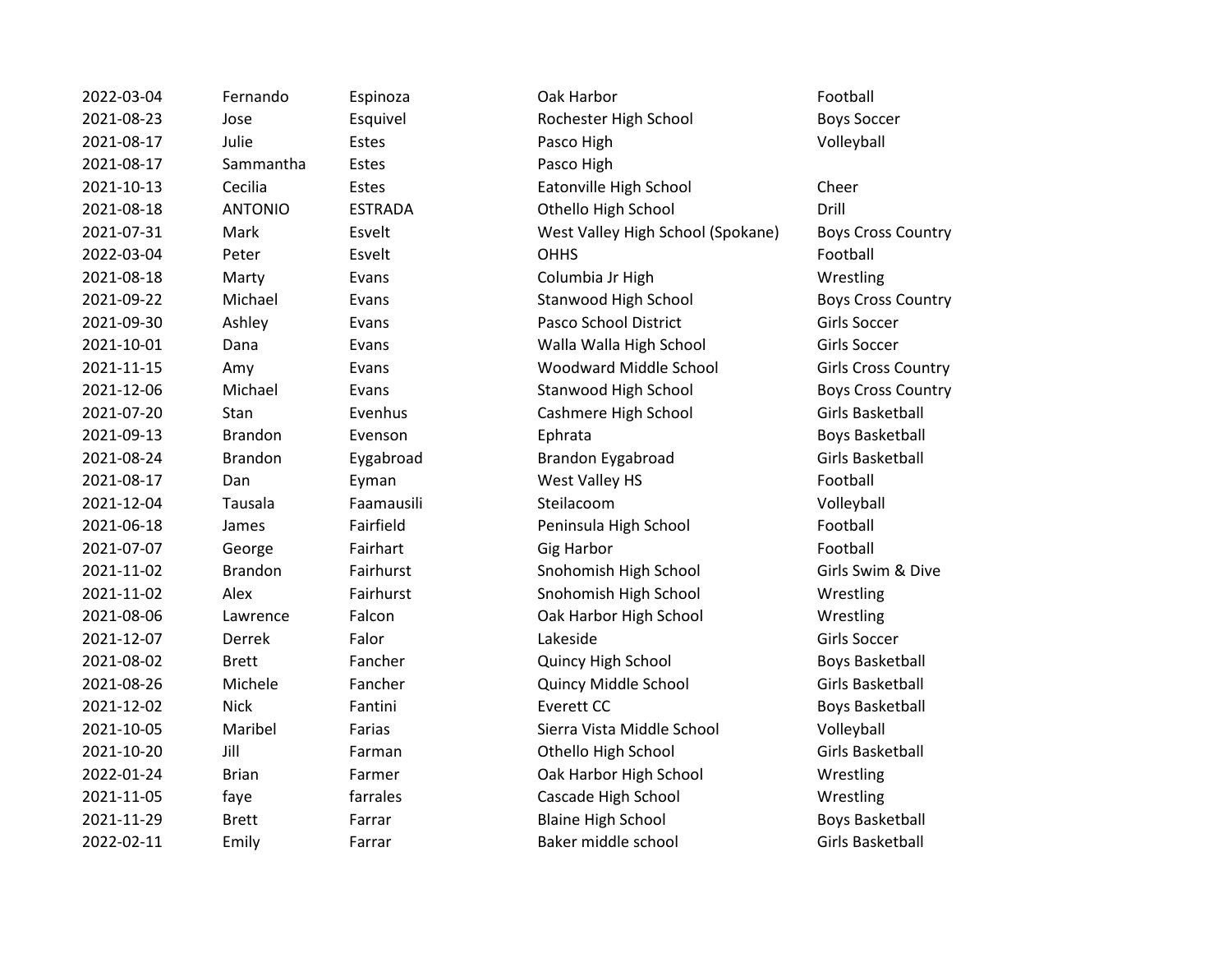2021-11-14 Nick Farrer Thomas Jefferson High School Boys Basketball 2021-11-21 Josh Fay Napavine Football 2021-08-25 Greg Fazzari DeSales Boys Basketball 2022-02-03 CHRIS FEIST Tahoma Wrestling 2021-11-02 Josh Felder Snohomish High School Football 2021-06-14 Madison Feller Clover Park High School Volleyball 2021-08-25 Rick Feller Quincy Middle School Football 2021-08-29 John Felton Carroll/Eisenhower/Davis Boys Basketball 2021-11-05 Ashley Femrite Cascade High School Girls Tennis 2021-08-24 Dan Fenner Lake Stevens HS Football 2021-10-04 Robert Fenton Kentwood Commastics 2021-06-19 Ryan Ferenci North Kitsap High School Football 2021-08-20 Megan Ferguson Eisenhower High School Girls Soccer 2021-10-13 Kaycee Ferguson Chinook Chinook Boys Track & Field 2021-06-15 Jason Fernandez Olympic High School Wrestling 2021-09-17 Ruben Fernandez Sunnyside High School Boys Basketball 2022-04-01 Danilo Fernandez Multiple Boys Track & Field 2021-08-27 Sasha Ferraro College Place High School Volleyball 2022-01-18 Chris Ferrier Crescent HS Boys Basketball 2022-02-17 Eric Fiedler Enumclaw High School Baseball 2021-10-02 Danny Figueira Mt. Spokane HS Football 2021-09-30 Mark Anthony Figueroa Chiawana High Boys Soccer 2021-11-13 Shantelle Figueroa Pasco School District Volleyball 2021-08-16 Omar Figueroa Naranjo EHS Football 2021-07-08 Brad Files Files Newport Exercise Baseball 2021-06-18 Ross Filkins Peninsula High School Football 2021-09-07 Maycy Fillingame Puyallup High School Girls Basketball 2021-09-20 Amber Finch Chelan High School Boys Golf 2021-09-27 Layke Findley Kingston High School Boys Tennis 2021-10-13 Tyree Finney Dessert Hills Football 2021-08-25 Ty Fischer Kennewick Football 2021-12-15 Dean Fischer Coville High School Boys Cross Country 2021-08-20 Adam Fisher East Valley High School Boys Golf 2021-08-20 Roger Fisher Davis High School Baseball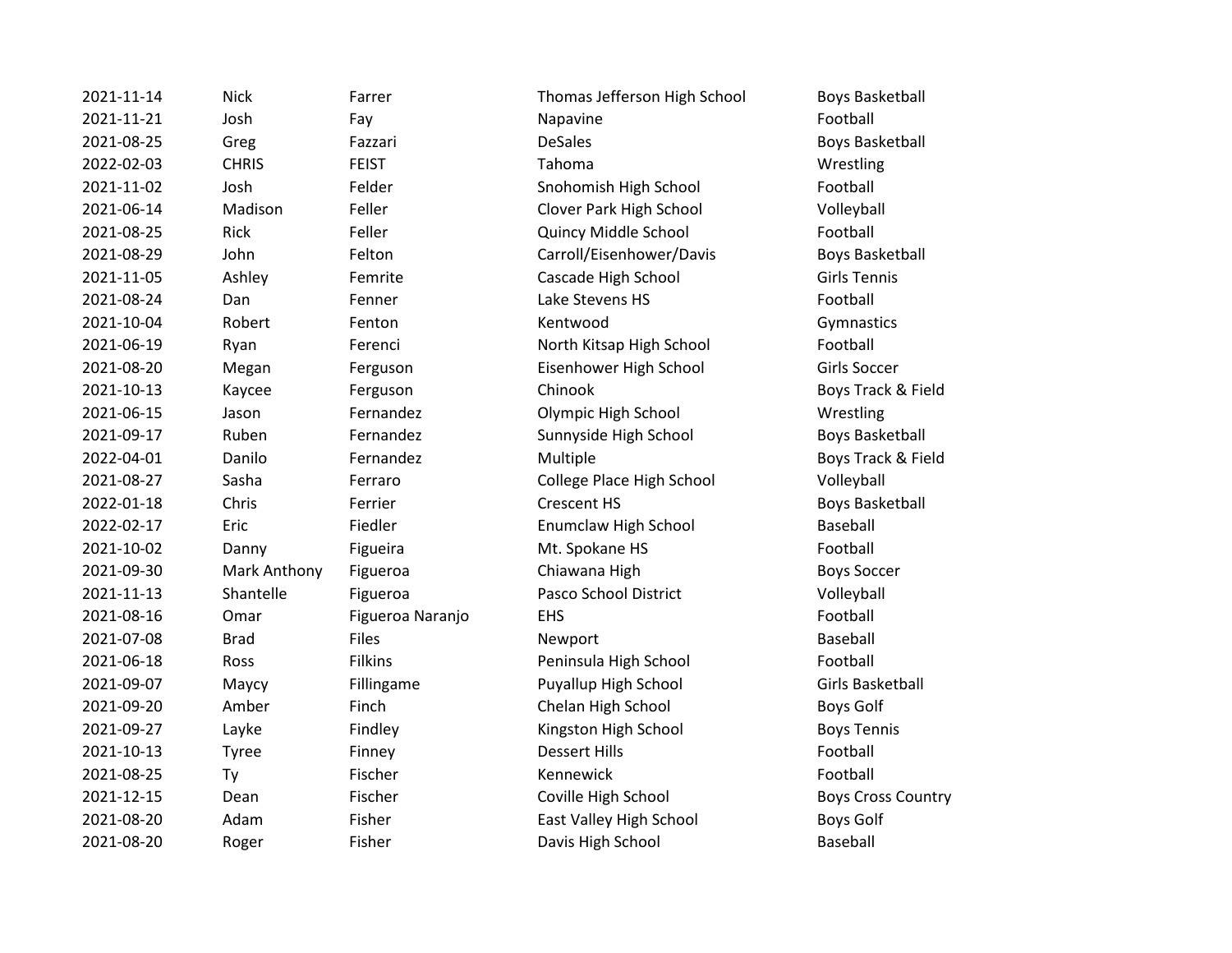| 2021-09-13 | Samuel          | Fisk            | Deer Park High School          | Football               |
|------------|-----------------|-----------------|--------------------------------|------------------------|
| 2021-06-05 | Patrick         | Fitterer        | Highland high school           | <b>Boys Basketball</b> |
| 2021-06-05 | Kirsten         | Fitterer        | Highland high school           | <b>Boys Basketball</b> |
| 2022-02-08 | Macaleb         | Fitzgerald      | Kennedy Catholic Highschool    | Wrestling              |
| 2021-12-07 | John            | Flaherty        | <b>Granite Falls</b>           | <b>Boys Basketball</b> |
| 2021-08-23 | Josey           | Flamenco        | Othello High School            | <b>Bowling</b>         |
| 2021-09-16 | Scott           | <b>Flanders</b> | Lake Stevens High School       | <b>Boys Soccer</b>     |
| 2022-02-10 | John            | Flanigan        | Kentridge HS                   | <b>Baseball</b>        |
| 2021-09-15 | <b>JENNIFER</b> | <b>FLECK</b>    | Sunnyside High School          | Boys Track & Fi        |
| 2021-11-17 | <b>Braden</b>   | Fleck           | Sammamish                      | <b>Boys Tennis</b>     |
| 2021-10-04 | Bill            | Fleenor         | Walla Walla High School        | <b>Boys Golf</b>       |
| 2021-06-03 | Ryan            | Fleisher        | Issaquah High School           | Gymnastics             |
| 2021-07-08 | Justin          | Fleming         | Sammamish                      | Girls Swim & Di        |
| 2022-02-22 | Michael         | Fleming         | <b>Michael Fleming</b>         | Boys Track & Fi        |
| 2021-10-15 | Keithon         | Flemming        | Othello High School            | Football               |
| 2021-06-15 | <b>Nick</b>     | Fletcher        | <b>McFarland Middle School</b> | Football               |
| 2021-10-08 | <b>RODNEY</b>   | <b>FLETCHER</b> | Liberty-Spangle                | Football               |
| 2021-09-01 | Jessica         | Fleury          | Burlington-Edison              | Softball               |
| 2021-11-05 | Mark            | Flickinger      | Jackson High School            | Football               |
| 2022-03-16 | Erik            | Flodin          | Central Valley High School     | <b>Boys Tennis</b>     |
| 2021-07-20 | Emmanuel        | Flores          | Cashmere High School           | <b>Boys Soccer</b>     |
| 2021-09-07 | Richie          | Flores          | Yelm High School               | <b>Boys Basketball</b> |
| 2021-09-30 | <b>ARTURO</b>   | <b>FLORES</b>   | Nooksack Valley High School    | Wrestling              |
| 2021-11-24 | Joshuah         | Fluke           | PeEll/Willapa Valley           | Football               |
| 2021-11-24 | Tami            | Fluke           | PeEll/Willapa Valley           | Cheer                  |
| 2021-11-23 | Kaeden          | Flynn           | Anacortes High School          | <b>Boys Basketball</b> |
| 2021-10-16 | Jeff            | Foertsch        | Prescott                       | <b>Boys Basketball</b> |
| 2021-09-09 | Zack            | Fogel           | South Kitsap HS                | Girls Swim & Di        |
| 2021-06-18 | Holly           | Foley           | North Kitsap High School       | Cheer                  |
| 2021-11-10 | Laura           | Follett         | Kamiakin                       | Gymnastics             |
| 2021-09-07 | Michael Brian   | Foote           | Yelm High School               | Football               |
| 2021-11-02 | Sam             | Ford            | Snohomish High School          | Girls Soccer           |
| 2021-08-18 | Carlton         | Foreman         | Fife High School               | <b>Baseball</b>        |
| 2021-06-14 | Scott           | Forsyth         | Connell High School            | Boys Track & Fi        |
|            |                 |                 |                                |                        |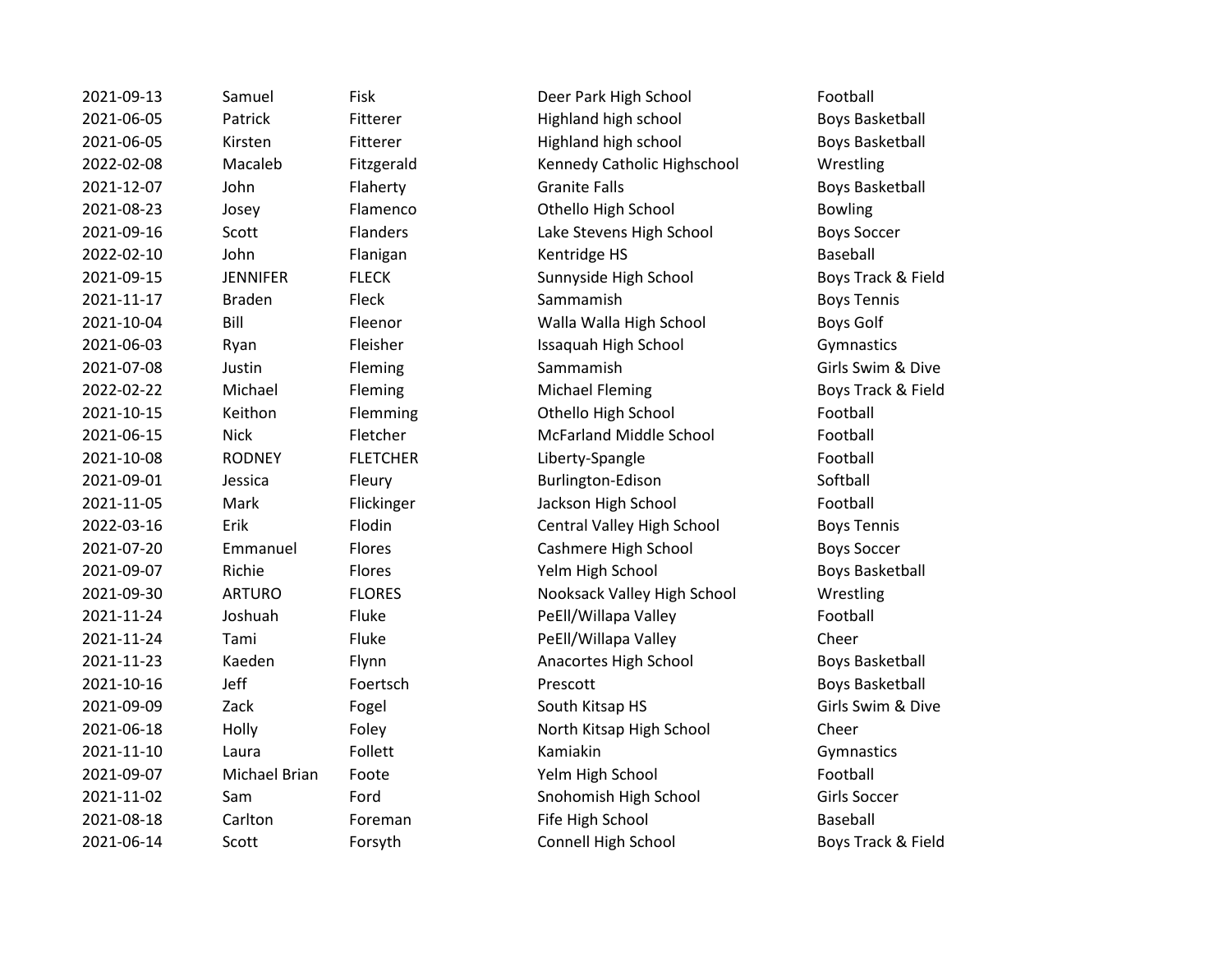| 2021-06-14 | Jessica   | Forsyth     | Olds Junior High                | Girls Track & Fi        |
|------------|-----------|-------------|---------------------------------|-------------------------|
| 2021-10-19 | Kirk      | Forsyth     | Eisenhower MS                   | <b>Boys Basketball</b>  |
| 2021-07-06 | Derek     | Foster      | Central Kitsap High School      | Football                |
| 2021-07-06 | Megan     | Foster      | Olympic High School             | Girls Basketball        |
| 2021-07-08 | Dante     | Foster      | Interlake                       | Football                |
| 2021-08-16 | Jay       | Foster      | <b>EHS</b>                      | Football                |
| 2021-09-09 | Jane      | Foster      | Seattle Lutheran High School    | <b>Boys Cross Cou</b>   |
| 2021-09-13 | Kelly     | Foster      | Deer Park High School           | Football                |
| 2021-09-17 | Makena    | Foster      | South Kitsap HS                 | Volleyball              |
| 2021-06-13 | Daniel    | Fountain    | Eatonville High School          | <b>Boys Basketbal</b>   |
| 2021-08-21 | Ryder     | Fouts       | Lake Stevens High School        | Football                |
| 2021-08-30 | Connie    | Fow         | Highlands                       | Girls Basketball        |
| 2021-09-04 | Ty        | Fowler      | East Valley High School         | <b>Boys Basketbal</b>   |
| 2021-11-05 | Jered     | Fowler      | <b>Everett High School</b>      | Softball                |
| 2022-02-08 | Krystall  | Fowler      | <b>Bethel High School</b>       | Girls Track & Fi        |
| 2021-10-07 | Jill      | Fox         | Emerald Ridge High School       | Volleyball              |
| 2022-01-13 | Michael   | Fox         | Shelton High School             | Boys Track & Fi         |
| 2021-11-12 | Andrea    | France      | Marysville Getchell High School | Girls Golf              |
| 2022-01-26 | Diamond   | Franco      | <b>McFarland Middle School</b>  | Girls Basketball        |
| 2021-09-13 | Amanda    | Frank       | Davis High School               | Volleyball              |
| 2021-11-19 | Anna      | Frank       | Concrete High School            | <b>Boys Cross Cou</b>   |
| 2021-07-08 | Jordon    | Franklin    | Newport                         | Baseball                |
| 2021-10-13 | Pauline   | Franklin    | Park                            | Volleyball              |
| 2021-11-04 | Chris     | Franklin    | Klahowya                        | <b>Certified Athlet</b> |
| 2022-01-17 | lan       | Fraser      | Port Townsend/East Jefferson    | Girls Cross Cour        |
| 2021-08-31 | Jake      | Frauenholtz | Jackson High School             | Football                |
| 2021-07-08 | Nina      | Frausto     | Bellevue                        | Gymnastics              |
| 2021-08-16 | Jordan    | Frazier     | <b>EHS</b>                      | Boys Track & Fi         |
| 2021-09-01 | Emily     | Frazier     | Davis High School               | Girls Soccer            |
| 2022-02-17 | Michael R | Frederick   | Newport High School             | <b>Boys Cross Cou</b>   |
| 2021-09-27 | Martin    | Fredrickson | Cavelero Mid High School        | Boys Track & Fi         |
| 2022-01-20 | john      | freeburg    | <b>Enumclaw High School</b>     | Girls Cross Cou         |
| 2021-06-14 | Kristie   | Freeman     | Olympic High School             | Cheer                   |
| 2021-06-21 | Willis    | Freeman     | Lakes High School               | Football                |

2021-06-14 Jessica Forsyth Olds Junior High Girls Track & Field 2021-10-19 Kirk Forsyth Eisenhower MS Boys Basketball 2021-07-06 Derek Foster Central Kitsap High School Football Foster **2021** Olympic High School **Contains Girls Basketball 2021-09 Foster Seattle Lutheran High School Boys Cross Country** 2021-09-13 Kelly Foster Deer Park High School Football Foster **2021** South Kitsap HS Volleyball **2021-06-13 Fountain Eatonville High School Boys Basketball** Fouts **Example 2021** Lake Stevens High School **Football** Fowler **2021-2021** East Valley High School **East Valley High School** Boys Basketball Fowler **2021-2021-2021** Everett High School Softball 2022-02-08 Krystall Fowler Bethel High School Girls Track & Field 2021-10-07 Jill Fox Emerald Ridge High School Volleyball **2022-01-2023-01-2023-01-2023-01-2023-01-2023-01-2023-01-2023-01-2023-01-2023-01-2023-01-2023-01-2023-01-2023-0** 2021-11-12 Andrea France Marysville Getchell High School Girls Golf 2022-01-26 Diamond Franco McFarland Middle School Girls Basketball Erank Davis High School Volleyball **2021-11-12-11-12-20 Prank Concrete High School Concrete High School Boys Cross Country** 2021-11-04 Chris Franklin Klahowya Certified Athletic Trainer 2022-01-17 Ian Fraser Port Townsend/East Jefferson Girls Cross Country Frauenholtz **Jackson High School** Football **2021-08-2021-08-2021-08-2022 Frazier EHS Boys Track & Field Boys Track & Field** 2021-09-01 Emily Frazier Davis High School Girls Soccer **2022-02-2022-02-2023-02-2023-02-2023-02-2023-02-2023-02-2023-02-2023-02-2023-02-2023-02-2023-02-2023-02-2023-0 2021-00221-00220-2021-00-2021-00-2021-00-2021-00-27 Martin Fredrickson** Cavelero Mid High School Boys Track & Field Freeburg Enumclaw High School Girls Cross Country Freeman **Colympic High School** Cheer Freeman Lakes High School Football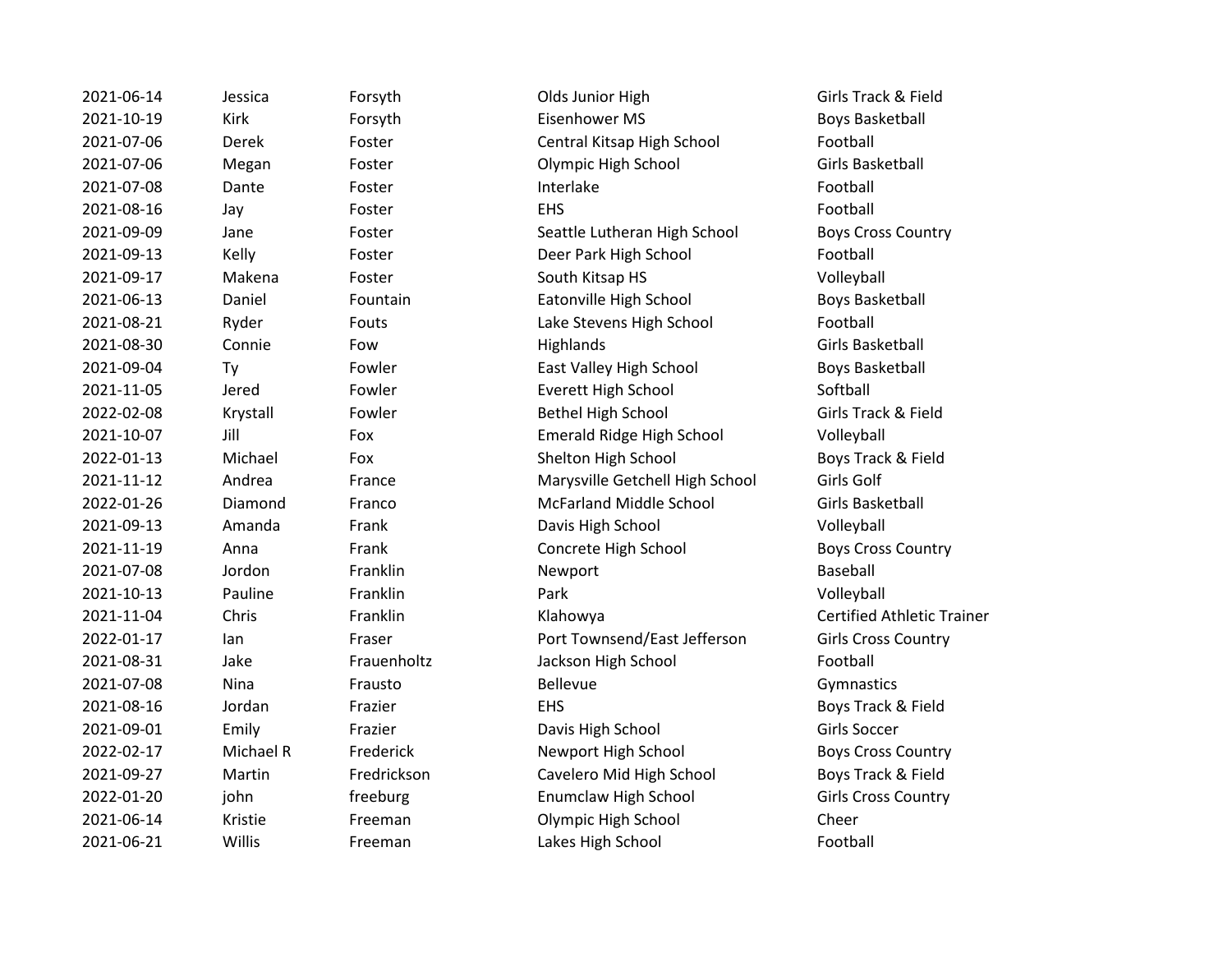| 2022-03-16 | Karl     | Freeman   | Central Valley High School     | Football                 |
|------------|----------|-----------|--------------------------------|--------------------------|
| 2021-07-01 | Tiffany  | Freitag   | Connell High School            | <b>Girls Basket</b>      |
| 2021-10-06 | Todd     | Freitag   | Kamiakin                       | Boys Track &             |
| 2021-07-21 | Paula    | French    | Meridian High School           | <b>Girls Soccer</b>      |
| 2021-08-30 | Pete     | Frentzen  | Highlands                      | Baseball                 |
| 2021-08-06 | Bobby    | Freund    | <b>KHS</b>                     | Wrestling                |
| 2021-06-15 | Bob      | Frey      | <b>Emerald Ridge</b>           | <b>Girls Track &amp;</b> |
| 2021-06-01 | Rob      | Friese    | Willapa Valley                 | Football                 |
| 2021-06-04 | Lisa     | Friese    | Willapa Valley                 |                          |
| 2021-08-23 | Shawn    | Friese    | Columbia High School           | Football                 |
| 2021-07-08 | Michael  | Fritz     | Interlake                      | <b>Girls Tennis</b>      |
| 2021-08-26 | Matt     | Fritz     | Cashmere Middle School         | Boys Track &             |
| 2021-08-26 | Sydney   | Frogge    | East Valley High School        | Volleyball               |
| 2021-09-21 | Melanie  | Froman    | Chelan High School             | Volleyball               |
| 2021-09-10 | Timothy  | Frost     | Blanchet                       | <b>Girls Track &amp;</b> |
| 2022-02-22 | Josh     | Frunz     | Rainier High School            | <b>Boys Basket</b>       |
| 2021-08-18 | Janae    | Fueston   | Fife High School               | <b>Girls Basket</b>      |
| 2021-10-22 | Justin   | Fugleberg | <b>KHS</b>                     | <b>Bowling</b>           |
| 2021-08-25 | Jaret    | Fulbright | MOSES LAKE HIGH SCHOOL         | Baseball                 |
| 2021-08-17 | Dale     | Fuller    | Pasco High                     | Boys Track &             |
| 2021-09-16 | Michael  | Fuller    | Puyallup High School           | Boys Track &             |
| 2021-11-02 | Doug     | Fulton    | South Whidbey                  | Girls Cross (            |
| 2021-11-03 | Ashley   | Fulton    | Castle Rock                    | <b>Girls Soccer</b>      |
| 2021-10-01 | Tim      | Gaebe     | <b>Tim Gaebe</b>               | <b>Boys Basket</b>       |
| 2021-07-22 | Angelica | Galan     | <b>McFarland Middle School</b> | Volleyball               |
| 2021-06-14 | David    | Galbraith | Mount Baker                    | Football                 |
| 2022-02-25 | Pamela   | Gale      | Forks High School              | Boys Track &             |
| 2021-09-02 | Paul     | Galligan  | Pioneer Middle School          | Football                 |
| 2021-09-29 | Anthony  | Galvan    | Blanchet                       | Boys Cross (             |
| 2021-11-02 | Cindy    | Gamber    | Glacier Peak High School       | <b>Girls Tennis</b>      |
| 2021-07-31 | Michael  | Ganey     | Rogers                         | Football                 |
| 2021-08-16 | Jennifer | Gann      | <b>EHS</b>                     | Cheer                    |
| 2021-08-11 | Emily    | Gant      | Cashmere High School           | Girls Track &            |
| 2021-08-18 | Josten   | Garalde   | <b>EHS</b>                     | <b>Boys Soccer</b>       |

Freeman Central Valley High School Football 2021-07-01 Tiffany Freitag Connell High School Girls Basketball 2021-10-06 Todd Freitag Kamiakin Boys Track & Field Erench Meridian High School Girls Soccer 2021-08-30 Pete Frentzen Highlands Baseball 2021-08-06 Bobby Freund KHS Wrestling **2021-06-2021-06-2021-06-2021-06-2021-06-2021-06-2021-06-2022 Series Girls Track & Field** Priese Willapa Valley **Example 2021** Football **2021-06-02 Friese** Willapa Valley **2021-09: Triese Columbia High School Football** 2021-07-08 Michael Fritz Interlake Girls Tennis 2021-08-26 Matt Fritz Cashmere Middle School Boys Track & Field y Change East Valley High School Volleyball e 2021-09-21 Troman Chelan High School Chelan High School Volleyball ny Frost Blanchet Blanchet Girls Track & Field 2022-02-22 Josh Frunz Rainier High School Boys Basketball Fueston Fife High School Girls Basketball 2021-10-22 Justin Fugleberg KHS Bowling Fulbright MOSES LAKE HIGH SCHOOL Baseball **2021-09 Fuller Pasco High Boys Track & Field Boys Track & Field** el 2021-09-16 Fuller Puyallup High School Boys Track & Field 2021-11-02 Doug Fulton South Whidbey Girls Cross Country 2021-11-03 Ashley Fulton Castle Rock Girls Soccer Example 2021-2022 Tim Gaebe Boys Basketball 2021 - 2021 - Calan McFarland Middle School Volleyball 2021-06-14 David Galbraith Mount Baker Football a Cale Contest High School Boys Track & Field Galligan Pioneer Middle School Football ny Calvan Blanchet Blanchet Boys Cross Country Gamber **Camber** Glacier Peak High School **Girls Tennis** 2021-07-31 Michael Ganey Rogers Football 2021-08-16 Jennifer Gann EHS Cheer Example 31 Cashmere High School Girls Track & Field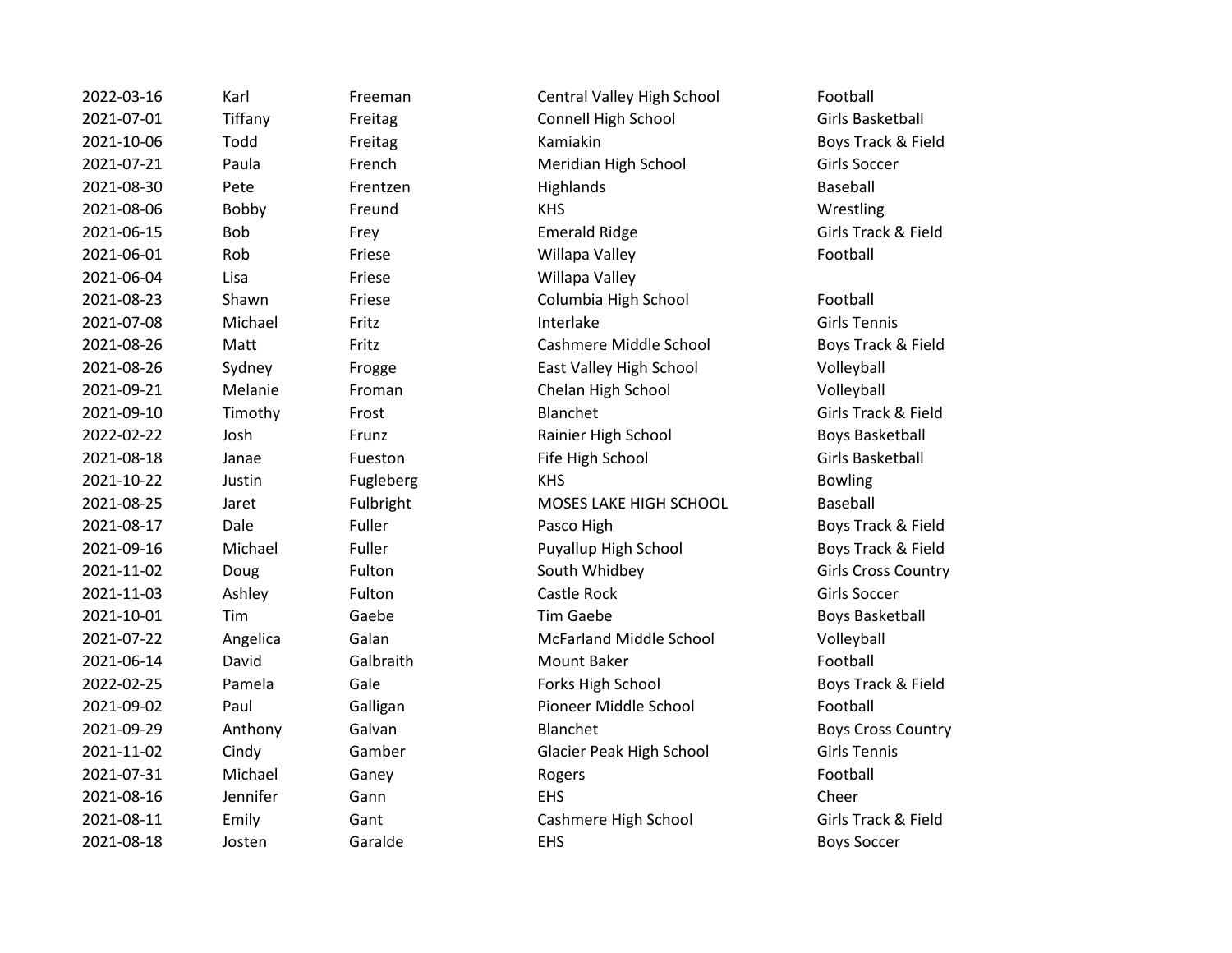| 2021-11-03 | Jordan        | Garbe        | Castle Rock                    | Girls Basketball      |
|------------|---------------|--------------|--------------------------------|-----------------------|
| 2021-07-12 | Nelson        | Garbutt      | Peninsula High School          | Girls Basketball      |
| 2021-06-23 | Jonathan      | Garcia       | Lakes High School              | Baseball              |
| 2021-07-02 | Juan          | Garcia       | Othello High School            | Girls Soccer          |
| 2021-08-20 | Kimberley     | Garcia       | Wilson Middle School           | Volleyball            |
| 2021-08-21 | Juan          | Garcia       | Davis High School              | Wrestling             |
| 2021-08-25 | Armando       | Garcia       | Kennewick                      | Wrestling             |
| 2021-09-30 | Veronica      | Garcia       | Pasco School District          | Dance                 |
| 2022-02-04 | Alexus        | Garcia       | Oak Harbor High School         | Wrestling             |
| 2021-08-06 | Darin         | Gardner      | <b>KHS</b>                     | Football              |
| 2021-09-28 | Rita          | Gardner      | FRONTIER MIDDLE SCHOOL         | Boys Track & Fi       |
| 2021-08-17 | Andreas       | Garness      | <b>EHS</b>                     | Boys Track & Fi       |
| 2021-11-15 | Sarah         | Garrett      | Kamiakin                       | Gymnastics            |
| 2021-09-07 | Kevin         | Gary         | Timberline High School         | <b>Boys Cross Cou</b> |
| 2021-06-29 | <b>Bernie</b> | Garza        | Othello High School            | <b>Boys Soccer</b>    |
| 2021-08-04 | Tim           | Garza        | Selah School District          | <b>Boys Basketbal</b> |
| 2021-08-13 | Marcus        | Garza        | Chiawana High                  | <b>Boys Tennis</b>    |
| 2021-08-17 | Richard       | Garza        | Pasco School District          | <b>Boys Soccer</b>    |
| 2021-08-17 | Kimberlee     | Garza        | <b>McFarland Middle School</b> | Girls Soccer          |
| 2021-08-17 | Eli           | Garza        | Chiawana High                  | Softball              |
| 2021-08-18 | Generoso      | Garza        | <b>McFarland Middle School</b> | Baseball              |
| 2021-08-24 | Taylor        | Garza        | Othello High School            | Cheer                 |
| 2021-08-25 | JAIME         | <b>GARZA</b> | MOSES LAKE HIGH SCHOOL         | Wrestling             |
| 2021-09-30 | <b>Delia</b>  | Garza        | Pasco School District          | Girls Track & Fi      |
| 2021-10-14 | David         | Garza        | Othello High School            | Football              |
| 2021-08-02 | Tasha         | Gates        | Quincy High School             | Cheer                 |
| 2021-08-02 | Zachary       | Gates        | Quincy High School             | Football              |
| 2021-09-17 | Will          | Gatlin       | South Kitsap HS                | Baseball              |
| 2021-08-09 | <b>Steve</b>  | Gatterman    | Lynden Middle School           | Football              |
| 2021-09-13 | Louis         | Gaulden II   | Olympic High School            | Football              |
| 2021-08-09 | Rebecca       | Gause        | Selah School District          | Volleyball            |
| 2021-06-16 | Ed            | Gay          | Retired                        | Baseball              |
| 2021-12-03 | Meg           | Gayman       | Ingraham High School           | Girls Track & Fi      |
| 2021-11-10 | Boyd          | Gebers       | <b>Horse Heaven Hills</b>      | <b>Boys Basketbal</b> |
|            |               |              |                                |                       |

2021-07-12 Nelson Garbutt Peninsula High School Girls Basketball **2021** Treasure Lakes High School Baseball **2021** Treasure Community Othello High School Girls Soccer rcia 2021-2021-2021-2021-2021-2021-2022 Milson Middle School Volleyball 2021-08-21 Juan Garcia Davis High School Wrestling 2021-09-30 Veronica Garcia Pasco School District Dance 2022-02-04 Alexus Garcia Oak Harbor High School Wrestling rdner FRONTIER MIDDLE SCHOOL Boys Track & Field **2021-09 Track & Field EHS** Boys Track & Field ry Timberline High School Boys Cross Country Exa and 2021-06-2021-06-2021 Boys Soccer rza 1921-08-02-02-02-05-04 Selah School District Caracter Boys Basketball rza **2021-08-2021-08-2021-08-2021-08-2022** Chiawana High Boys Tennis rza **Pasco School District** Boys Soccer rza **2021-08-2021-08-2021-08-2021-08-2021** Girls Soccer rza **2021-08-2021-08-2021-08-2021** Chiawana High Softball Softball rza 2021-08-2021-08-2021-08-18 Garza McFarland Middle School Baseball rza **2021-08-24 Taylor Cheer** Cheer Cheer Cheer RZA MOSES LAKE HIGH SCHOOL Wrestling 2021-09-30 Delia Garza Pasco School District Girls Track & Field 2021-10-14 David Garza Othello High School Football **2021 Cheer Quincy High School** Cheer **2021 Charges Controllery High School Football 2021-09-2021-00-2021-00-2021-00-2021-00-2022** South Kitsap HS 2021-08-09 Steve Gatterman Lynden Middle School Football ulden II aan aan Dolympic High School aan oor Football use Communist Colleyball Selah School District Colleyball Volleyball 2021-12-03 Meg Gayman Ingraham High School Girls Track & Field bers **2021-11-12 Boys Basketball** Boys Basketball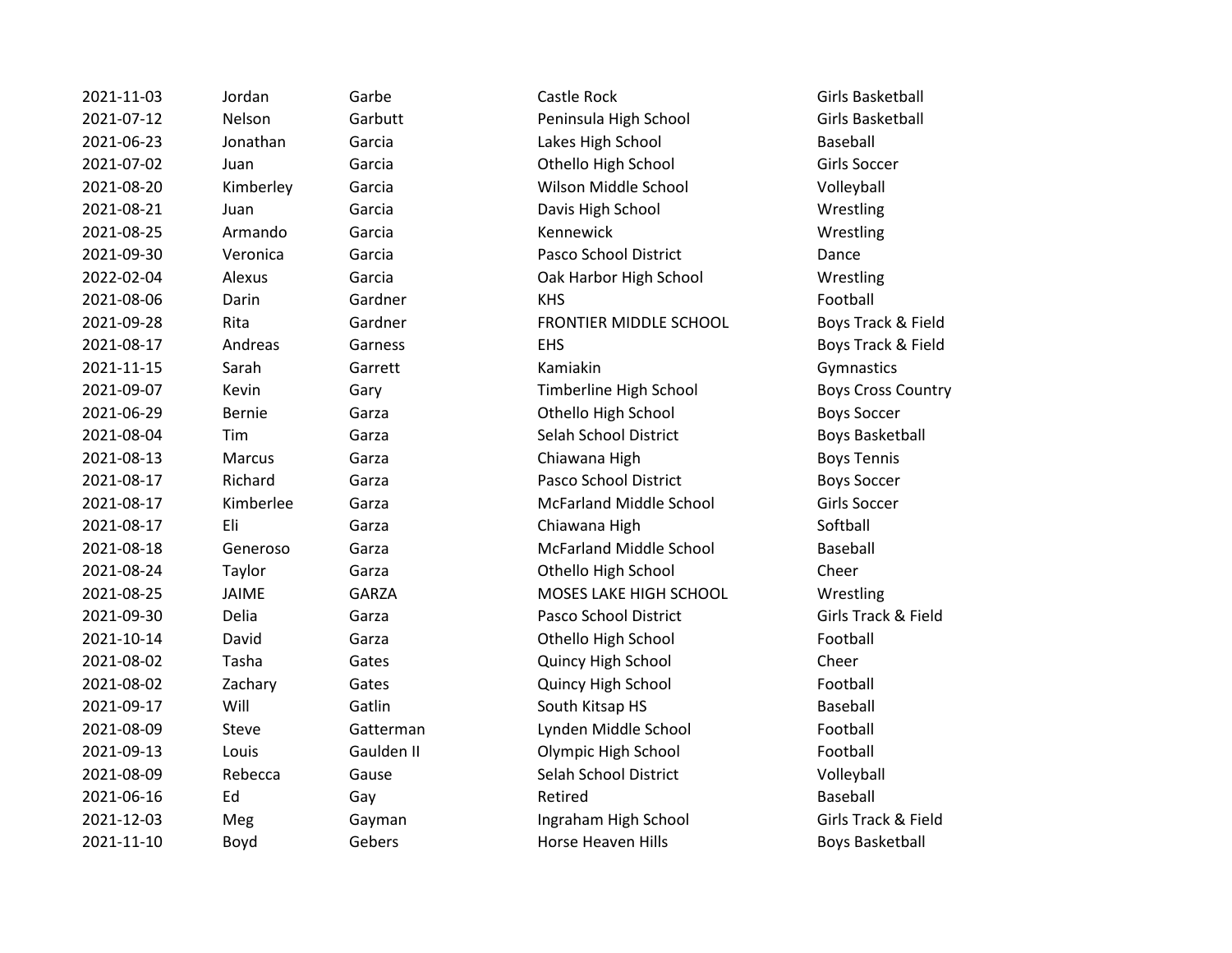| 2021-11-03 | Aaron          |
|------------|----------------|
| 2021-07-08 | Jennifer       |
| 2022-03-16 | Kyle           |
| 2021-11-02 | Jordan         |
| 2021-08-16 | Megan          |
| 2021-10-13 | Mark           |
| 2022-02-28 | Ryan           |
| 2021-06-18 | Jared          |
| 2021-08-27 | Adam           |
| 2021-08-27 | Brett          |
| 2021-10-12 | James          |
| 2021-11-03 | James          |
| 2021-06-02 | Rick           |
| 2021-06-02 | Priscilla      |
| 2021-06-18 | jonn           |
| 2021-07-08 | Ben            |
| 2021-09-16 | Chris          |
| 2021-11-05 | Nate           |
| 2021-12-09 | Todd           |
| 2021-07-08 | Matthew        |
| 2021-08-18 | Pat            |
| 2021-11-09 | <b>RYAN</b>    |
| 2021-06-18 | Blaine         |
| 2021-06-15 | Micah          |
| 2021-07-08 | Phyllis        |
| 2021-12-03 | Nate           |
| 2021-08-04 | <b>Brandon</b> |
| 2021-08-25 | Orbie          |
| 2021-08-17 | Dane           |
| 2021-08-31 | Quinn          |
| 2021-07-08 | Joshua         |
| 2021-11-12 | Katherine      |
| 2021-09-27 | Steven         |
| 2021-09-20 | LISA           |

2021-11-03 Aaron Gehring Castle Rock Football 2021-07-08 Jennifer Genoway Sammamish Gymnastics 2022-03-16 Kyle Genther Central Valley High School Girls Cross Country Gere Glacier Peak High School Wrestling 2021-08-16 Megan Gering EHS ENS Boys Basketball 2021-10-13 Mark German Chinook Boys Basketball 2022-02-28 Ryan Gerrits Olympia High School Girls Basketball 2021-06-18 Jared Gervais Auburn Mountainview Football 2021-08-27 Adam Gervis College Place High School Boys Soccer 2021-08-27 Brett Getz McFarland Middle School Football Getzinger MOSES LAKE HIGH SCHOOL Girls Basketball 2021-11-03 James Giachetti Central Valley High School Boys Cross Country Giampietri Central Valley Central Valley Contents Contents of the Content of the Content Content of Tennes Conte 2021-06-02 Priscilla Giampietri Central Valley Football 2021-06-18 jonn giannandrea Medical Lake H.S. Football 2021-07-08 Ben Gibbons Sammamish Boys Track & Field 2021-09-16 Chris Gibson Gibson White River Controller Girls Basketball 2021-11-05 Nate Gibson Eastlake HS Football 2021-12-09 Todd Gibson Ellensburg High School Baseball 2021-07-08 Matthew Gilbert Bellevue Bellevue Example 2021-08-19 Fife High School Football Football GILBERTSON Marysville Getchell High School Boys Golf 2021-06-18 Blaine Gilchrist-Smith Mark Morris Channel Mestling Giles **2021** Othello High School **Football** 2021-07-08 Phyllis Gill Gill Bellevue Bellevue Boys Tennis 2021-12-03 Nate Gillam Peninsula High School Football 2021-091 Gillespie Selah School District Boys Basketball 2021-08-25 Orbie Gilliam Kennewick Boys Soccer 2021-08-17 Dane Gillin EJHS Girls Soccer 2021-08-31 Quinn Gillis Federal Way HS Girls Track & Field 2021-07-08 Joshua Gilmore Sammamish Wrestling 2021-11-12 Katherine Girard Marysville Pilchuck High School Girls Swim & Dive Gjefle **2021-22 FRONTIER MIDDLE SCHOOL** Boys Cross Country GLEASMAN Chelan Middle School Volleyball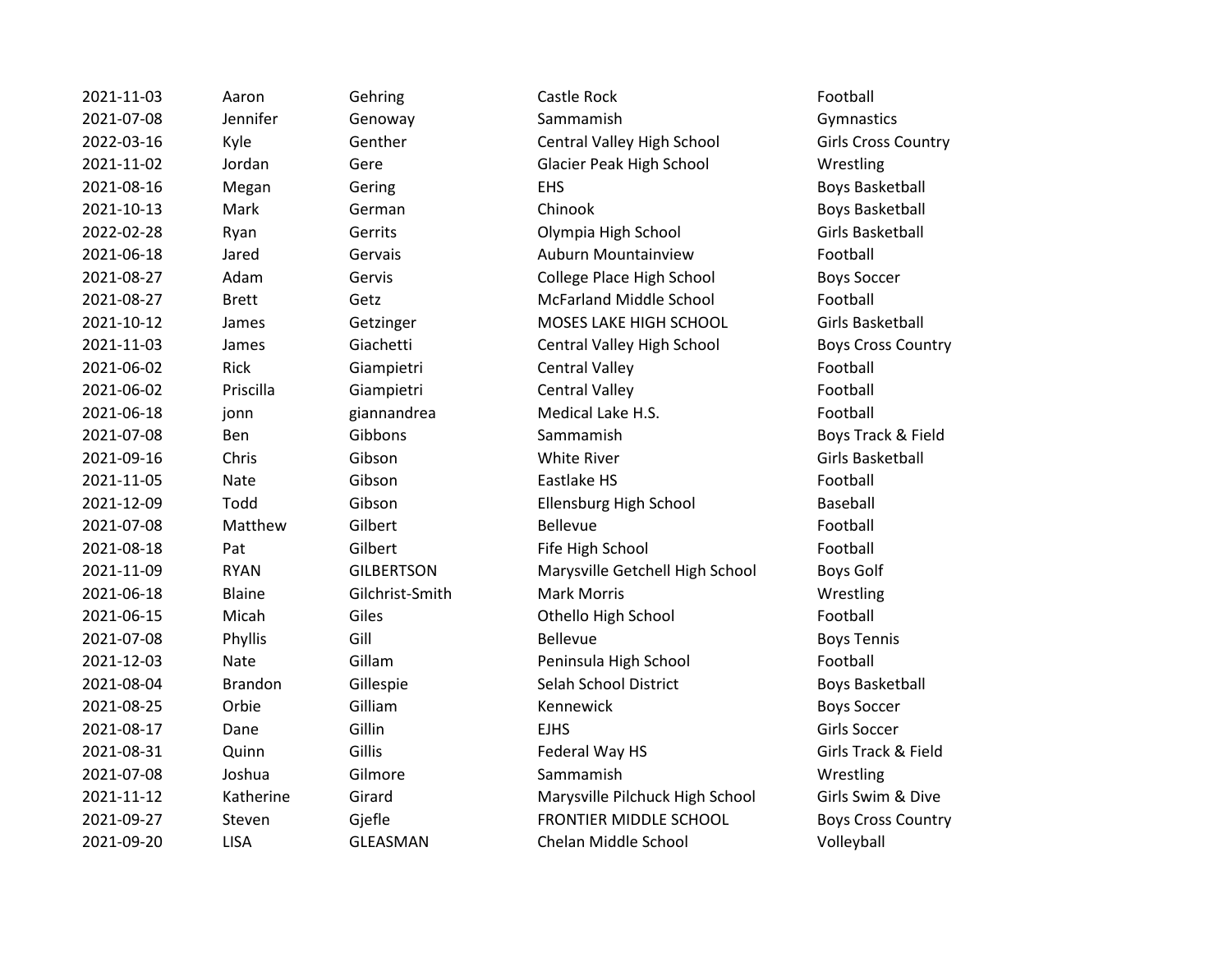2021-07-13 Teresa Goninan Quincy Middle School

2021-06-22 Al Gleich North Mason High School Boys Basketball 2022-03-17 Nicholas Glenn Forks High School Softball 2021-08-23 Richard Glick Burlington-Edison Boys Basketball 2021-07-20 Jackie Gliddon Tonasket High School Volleyball 2021-09-28 Brian Gochoel Southridge Girls Soccer 2021-09-08 Lindsay Goding Pasco School District Girls Cross Country 2021-11-03 Joe Godinho Castle Rock Wrestling 2021-11-03 Kyle Godinho Castle Rock Football 2021-11-03 Levi Godinho Castle Rock Wrestling 2021-07-27 Tracy Goff EJHS Football 2021-08-27 Andrew Goin John Sager Middle School Girls Track & Field 2021-11-13 Sara Goldie Eastlake Girls Basketball 2022-03-13 Scott Goldsberry Cedarcrest High School Baseball 2021-08-19 Ramiro Gomez Pasco School District Wrestling 2021-07-08 Darryl Gonyea Sammamish Goreo Girls Soccer 2021-10-07 Mike Gonzales Zillah School District Wrestling 2021-10-14 Melissa Gonzales Warden MS Softball 2021-11-02 Raelyn Gonzales Zillah High School Wrestling 2021-08-26 Domingo Gonzalez Cashmere High School Boys Soccer 2021-09-29 Andres Gonzalez Southridge Boys Cross Country 2021-10-16 Leticia Gonzalez Warden HS Volleyball 2021-10-22 Abraham Gonzalez McFarland Middle School Wrestling 2021-10-22 Uriel Gonzalez Toppenish High School Boys Soccer 2021-08-17 Erika Goodall West Valley HS Cheer 2021-11-12 Kristina Goodfellow North Kitsap High School Gymnastics 2022-02-28 Rick Gooding Forks High School Softball 2021-11-05 Kelly Goodmansen Evergreen Middle School Volleyball 2021-06-30 Sally Goodspeed The Overlake School Girls Soccer 2021-08-16 Ryan Goodwin EHS Football 2021-07-08 Chris Gott Sammamish Sammamish Baseball 2021-09-10 Eric Gough Kamiakin Girls Golf 2021-10-12 Dennis Gowan DeSales, Onalaska, Rosalia,Liberty, Rain Boys Basketball 2021-07-19 Scott Grabenhorst Toutle Lake Football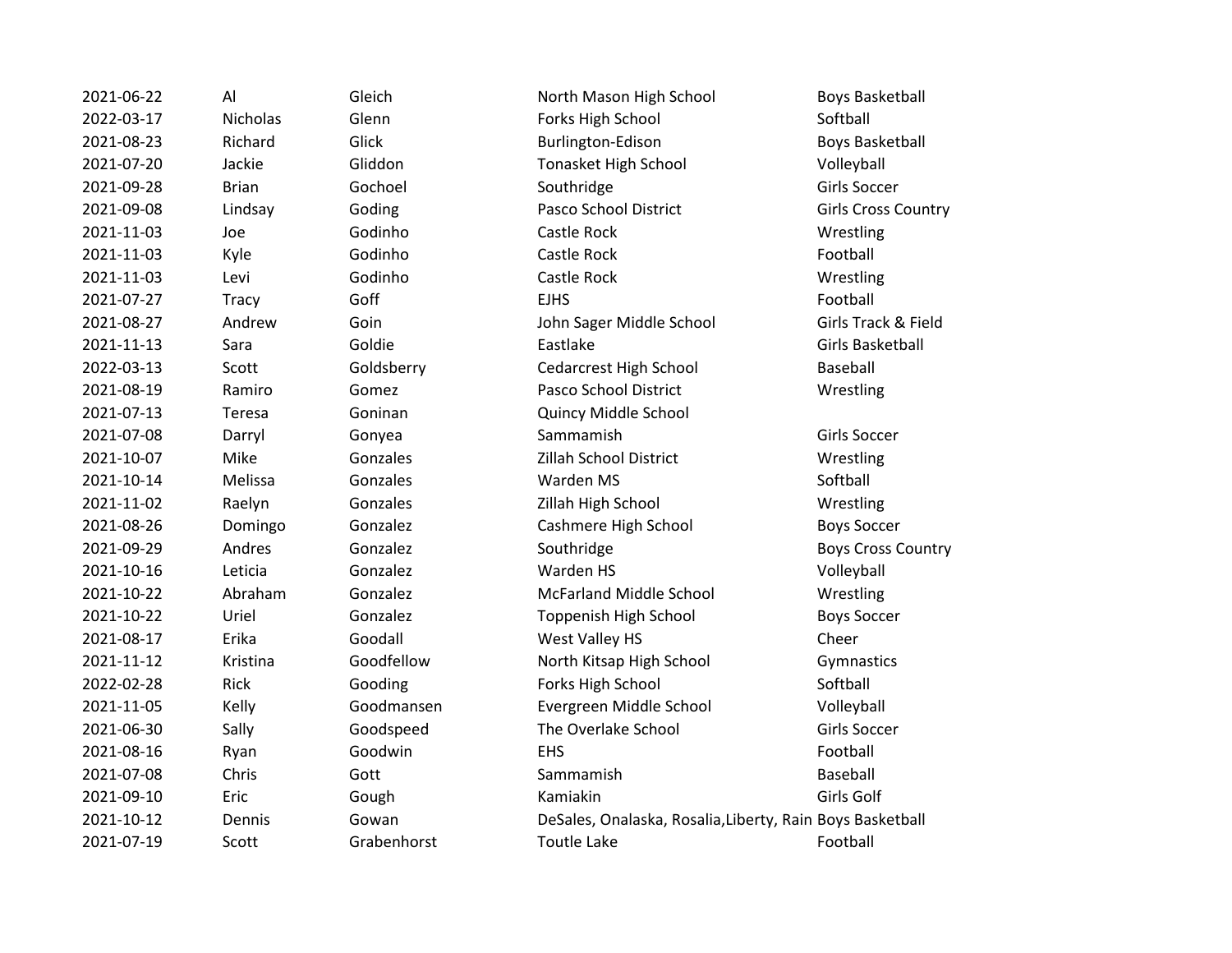| 2022-03-02 | Logan         | Grabenhorst    | Reardan                               | Baseball            |
|------------|---------------|----------------|---------------------------------------|---------------------|
| 2021-10-06 | Pat           | Graham         | Kamiakin                              | Baseball            |
| 2022-03-04 | Tyler         | Grajek         | Montesano HS                          | Wrestling           |
| 2021-11-17 | Jeff          | Gramling       | Sammamish                             | <b>Boys Cross</b>   |
| 2021-11-16 | Shannon       | Grandbois      | Marysville Middle School              | Girls Cross (       |
| 2021-07-08 | Sara          | Grandstrand    | Interlake                             | Gymnastics          |
| 2021-12-08 | Sara          | Grandstrand    | Interlake High School                 | Gymnastics          |
| 2021-09-20 | Jacob         | Grantham       | Sedro Woolley High School             | Football            |
| 2021-08-21 | Spencer       | Gray           | Lake Stevens High School              | Football            |
| 2021-11-03 | Dean          | Gray           | Castle Rock                           | Football            |
| 2021-11-17 | Rob           | Gray           | Meridian High School                  | <b>Boys Basket</b>  |
| 2021-11-17 | Tonian        | Gray           | Silverbeach Elementary                | <b>Boys Track</b>   |
| 2021-11-22 | Dean          | Gray           | Castle Rock                           | Football            |
| 2022-03-01 | Keenan        | Gray           | Meridian High School                  | <b>Boys Basket</b>  |
| 2021-11-02 | Morgan        | Green          | Snohomish High School                 | Girls Soccer        |
| 2021-06-30 | Jim           | Greene         | Pomeroy                               | Volleyball          |
| 2021-08-18 | <b>Brandi</b> | Greene         | Fife High School                      | Volleyball          |
| 2021-06-23 | Mark          | Greenleaf      | Woodland High School                  | Football            |
| 2021-10-13 | Crystal       | Greer          | Park                                  | Volleyball          |
| 2021-08-03 | Whitney       | Gregg          | Quincy High School                    | Girls Track &       |
| 2021-08-03 | Elijah        | Gregg          | Quincy High School                    | <b>Boys Basket</b>  |
| 2021-08-20 | Roderick      | Greggs         | Eisenhower High School                | <b>Boys Basket</b>  |
| 2021-11-17 | Eric          | Gregory        | Interlake                             | Football            |
| 2021-11-17 | Eann          | Gregory        | Interlake                             | Football            |
| 2021-08-26 | Thomas        | Gresch         | <b>East Valley Elementary Schools</b> |                     |
| 2021-09-13 | Eric          | Grieve         | <b>Cedar Heights</b>                  | <b>Boys Track</b>   |
| 2021-08-26 | Alisa         | Griffen        | Northlake Middle School               | <b>Girls Basket</b> |
| 2021-07-12 | <b>GARY</b>   | <b>GRIFFIN</b> | Peninsula High School                 | Wrestling           |
| 2021-09-17 | AnnMarie      | Grigg          | Kamiakin                              | <b>Boys Cross</b>   |
| 2021-08-24 | Thomas        | Griggs         | East Valley High School               | Football            |
| 2021-10-13 | Jeremy        | Grillo         | <b>Dessert Hills</b>                  | Baseball            |
| 2021-09-09 | Heather       | Grinde         | John Sedgwick                         | Softball            |
| 2022-02-21 | Tom           | Griner         | East Valley High School               | <b>Girls Tennis</b> |
| 2021-09-02 | Evan          | Griswold       | Northlake Middle School               | <b>Boys Cross</b>   |
|            |               |                |                                       |                     |

Boys Cross Country Girls Cross Country Boys Basketball Boys Track & Field Boys Basketball Girls Track & Field Boys Basketball Boys Basketball Boys Track & Field Girls Basketball Boys Cross Country Boys Cross Country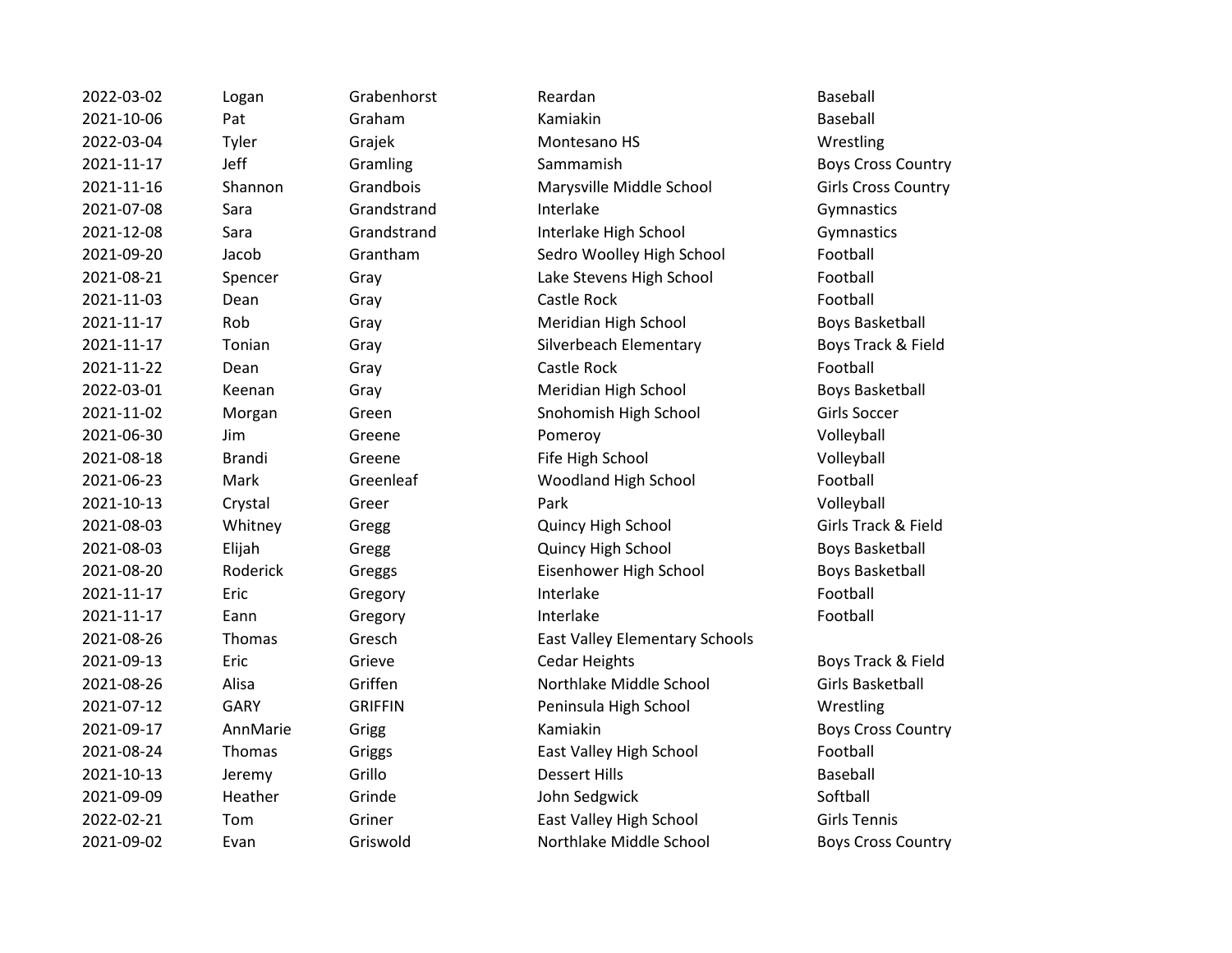| 2021-07-30 | Andrew       |
|------------|--------------|
| 2021-08-16 | Kessley      |
| 2021-11-12 | Macoy        |
| 2021-10-11 | Craig        |
| 2022-03-04 | Brian        |
| 2021-09-01 | Juston       |
| 2021-11-04 | Matt         |
| 2021-10-28 | Kimberly     |
| 2021-08-20 | Alex         |
| 2021-09-30 | shawn        |
| 2021-09-30 | Jonna        |
| 2021-06-14 | Kevin        |
| 2021-10-26 | Linda        |
| 2021-10-26 | DICK         |
| 2021-10-14 | Josiah       |
| 2021-11-02 | <b>Miles</b> |
| 2021-07-08 | Eduardo      |
| 2021-09-28 | Jesus        |
| 2021-09-17 | David        |
| 2021-09-30 | MADISON      |
| 2021-11-17 | Michael      |
| 2022-03-04 | Mark         |
| 2021-06-25 | David        |
| 2021-09-15 | Nicholas     |
| 2021-07-09 | Greg         |
| 2021-08-14 | David        |
| 2021-07-08 | Chelsea      |
| 2021-08-20 | Noe          |
| 2021-09-30 | Lizette      |
| 2021-09-30 | steven       |
| 2021-09-09 | Jesus        |
| 2021-08-16 | Joe          |
| 2021-10-26 | Kevin        |
| 2021-06-15 | Alex         |

2021-07-30 Andrew Groce Cashmere Middle School Football 2021-08-16 Kessley Grode Sterling Girls Basketball Gronseth Aberdeen High School Football Groth **MOSES LAKE HIGH SCHOOL** Boys Basketball 2022-03-04 Brian Grout Puyallup Football 2021-09-01 Juston Grow River View High School Football Exampler The Skyview High School Charles Boys Basketball 2021-10-28 Kimberly Grycel Lynden Christian School Volleyball Guajardo **East Valley High School** Baseball 2021-09-30 shawn Guajardo Chiawana High Girls Swim & Dive Guajardo **Pasco School District** Dance 2021-06-14 Kevin Gudgel Burlington-Edison Boys Track & Field 2021-10-26 Linda Gudmunson Mount Vernon Christian High School Girls Track & Field 2021-10-26 DICK GUDMUNSON mount Vernon Christain Girls Basketball 2021-10-14 Josiah Guerra Warden MS Wrestling 2021-11-02 Miles Guerra Glacier Peak High School Girls Basketball 2021-07-08 Eduardo Guerrero Interlake Volleyball 2021-09-28 Jesus Guerrero FRONTIER MIDDLE SCHOOL Girls Soccer 2021-09-17 David Guevara Sunnyside High School Boys Soccer 2021-09-30 MADISON GUILLEN Nooksack Valley High School Boys Cross Country 2021-11-17 Michael Guinasso Gig Harbor Girls Basketball 2022-03-04 Mark Gunderson Enumclaw Football Eunnarson South Bend Jr./Sr. High School Boys Basketball Externard Sunnyside High School Boys Golf 2021-07-09 Greg Gurtler Wapato High School Baseball Gussenhoven Chiawana High Bowling 2021-07-08 Chelsea Gustafson **Interlake Chelsea** Girls Swim & Dive 2021-08-20 Noe Gutierrez Eisenhower High School Girls Soccer 2021-09-30 Lizette Gutierrez **Pasco High Boys Tennis** 2021-09-30 steven Gutierrez Pasco School District Football 2021-09-09 Jesus Guzman Pasco School District Softball 2021-08-16 Joe Gwinn EHS Volleyball Gwinn **2021-2021-2021-2021-2021-2021** Walla Walla High School **Boys Basketball** Hacker **2021-2021-2021-2021-06-2021-06-2021** Hacker Lakes High School **Boys Swim & Dive**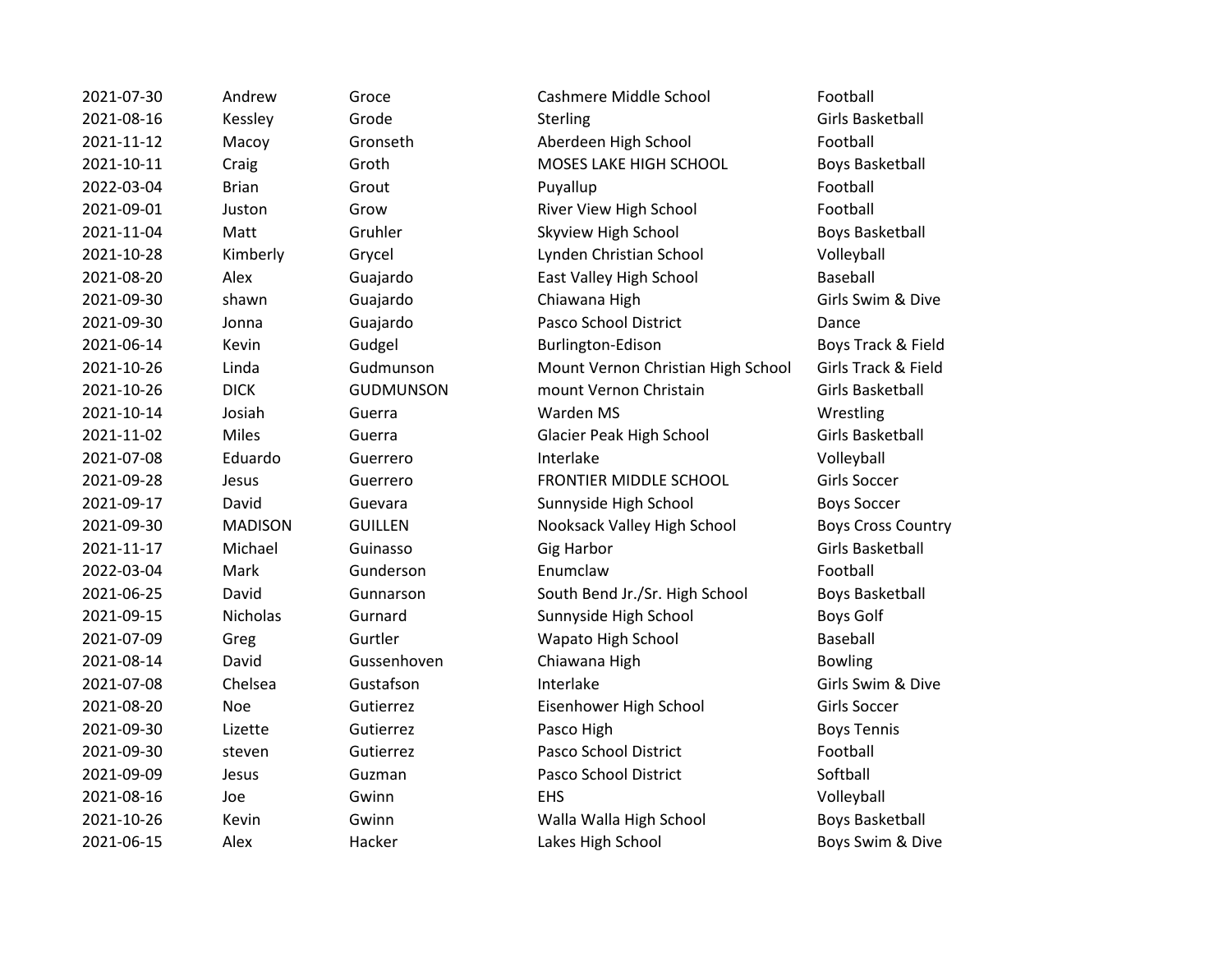| 2021-08-24 | Taylor      | Hacker        | <b>Gig Harbor</b>               | Girls Track & Field       |
|------------|-------------|---------------|---------------------------------|---------------------------|
| 2021-08-25 | Robert      | Haensel       | MOSES LAKE HIGH SCHOOL          | Baseball                  |
| 2021-09-26 | Mike        | Haerling      | Chelan Middle School            | <b>Boys Basketball</b>    |
| 2021-09-08 | Chad        | Haertling     | Pasco School District           |                           |
| 2021-08-18 | Tor         | Hagen         | Fife High School                | Girls Basketball          |
| 2021-06-14 | Steve       | Haggerty      | Olympic High School             | Girls Soccer              |
| 2021-08-20 | Jason       | Hagler        | Davis High School               | Softball                  |
| 2022-02-08 | Luke        | Hagler        | Kennedy Catholic High School    | Wrestling                 |
| 2021-11-09 | Steve       | Haizlip       | Bainbridge High School          | <b>Boys Basketball</b>    |
| 2021-06-15 | Kevin       | Hale          | Othello High School             | Football                  |
| 2021-09-09 | <b>Ben</b>  | Hale          | John Sedgwick                   | Baseball                  |
| 2021-11-09 | Kristine    | Hale          | Jackson High School             | Cheer                     |
| 2021-11-10 | Mark        | Haley         | Foster                          | Football                  |
| 2021-06-18 | Curtiss     | Hall          | Peninsula High School           | Girls Track & Field       |
| 2021-07-06 | Jeanette    | Hall          | <b>Gig Harbor</b>               | Girls Golf                |
| 2021-08-17 | Taylor      | Hall          | Sterling                        | Football                  |
| 2021-08-21 | Wyatt       | Hall          | Cavelero Mid High School        | Football                  |
| 2021-09-13 | Ross        | Hall          | Deer Park High School           | Football                  |
| 2022-03-14 | Marvin      | Hall          | Garfield High School            | Girls Basketball          |
| 2021-09-04 | Diane       | Hallberg      | Wenatchee                       | <b>Girls Basketball</b>   |
| 2021-09-04 | Allison     | Hallberg      | Wenatchee                       | Volleyball                |
| 2021-09-04 | Alexxa      | Hallberg      | Foothills/Pioneer Middle School | Girls Basketball          |
| 2021-08-23 | gerald      | halle         | Sterling                        | Girls Soccer              |
| 2021-08-24 | Patrick     | Haller        | Jackson High School             | <b>Boys Cross Countr</b>  |
| 2021-09-28 | Charles     | Hamaker-Teals | Southridge                      | <b>Girls Tennis</b>       |
| 2021-08-06 | Jennifer    | Hamilton      | <b>KHS</b>                      | <b>Girls Basketball</b>   |
| 2021-10-26 | Jennifer    | Hamilton      | Onalaska High School            | Volleyball                |
| 2022-01-02 | Jory        | Hamilton      | Juanita High School             | Wrestling                 |
| 2021-11-02 | Joey        | Hammer        | Snohomish High School           | Football                  |
| 2021-11-02 | Aaron       | Hammer        | Snohomish High School           | Football                  |
| 2021-11-02 | Candace     | Hammer        | <b>Centennial Middle School</b> | <b>Boys Cross Country</b> |
| 2021-11-02 | <b>Nick</b> | Hammons       | Snohomish High School           | Baseball                  |
| 2021-06-15 | Leigh       | Hampton       | Klahowya Secondary (MS)         | Girls Cross Country       |
| 2021-06-15 | Holly       | Hanberg       | Central Kitsap Middle School    | Volleyball                |
|            |             |               |                                 |                           |

20ys Basketball Boys Basketball Girls Basketball Girls Basketball **2021** Boys Cross Country Girls Basketball 20ys Cross Country Girls Cross Country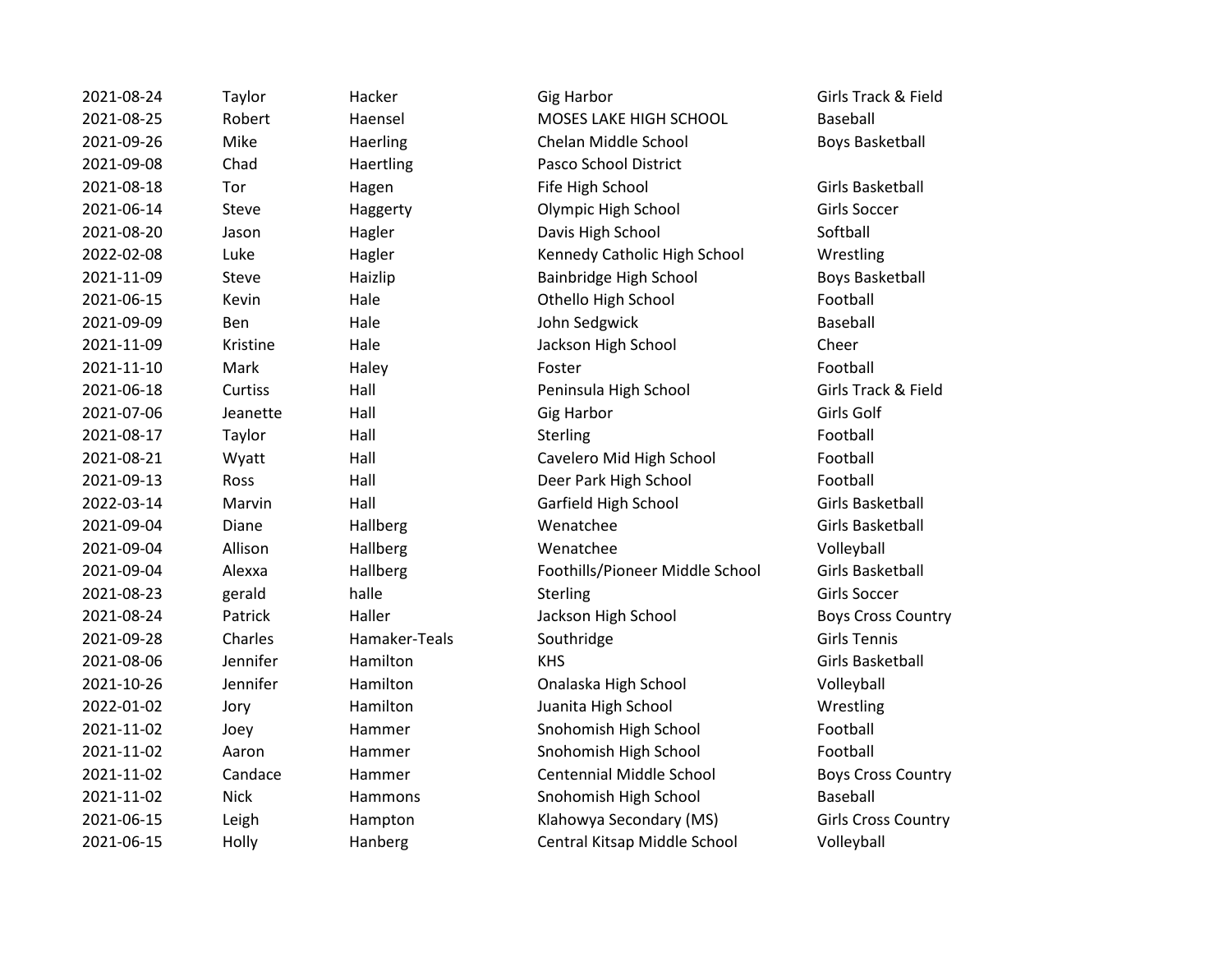| 2021-09-01 | <b>GRIFFIN</b> | <b>HANBERG</b> | Finley Middle School            | Football            |
|------------|----------------|----------------|---------------------------------|---------------------|
| 2021-10-13 | Hayley         | Hancock        | Eatonville High School          | <b>Girls Basket</b> |
| 2021-10-13 | Tira           | Hancock        | Eatonville High School          | Girls Swim          |
| 2021-09-13 | Chad           | Hand           | Deer Park High School           | Boys Basket         |
| 2021-10-13 | Kyler          | Haneberg       | MOSES LAKE HIGH SCHOOL          | Football            |
| 2021-10-28 | Kevin          | Hanis          | Puyallup High School            | Football            |
| 2022-02-10 | Tyler          | Hannigan       | Squalicum high school           | Boys Basket         |
| 2021-11-02 | Joe            | Hanrahan       | <b>Glacier Peak High School</b> | Football            |
| 2021-07-08 | Jeff           | Hansen         | Newport                         | <b>Boys Basket</b>  |
| 2021-08-18 | Matthew        | Hansen         | West Valley MS                  | <b>Boys Soccer</b>  |
| 2021-09-03 | <b>Bruce</b>   | Hansen         | Centralia High School           | Football            |
| 2021-10-13 | Ryan           | Hansen         | Auburn High School              | Boys Basket         |
| 2021-10-13 | Alexander      | Hansen         | Eatonville Middle School        | Wrestling           |
| 2022-02-15 | Jessica        | Hansen         | Auburn High                     | <b>Girls Tennis</b> |
| 2021-06-15 | Gretchen       | Hanson         | Anacortes High School           | <b>Girls Soccer</b> |
| 2021-07-26 | Trevor         | Hanson         | Franklin Pierce High School     | Football            |
| 2021-08-20 | Craig          | Hanson         | East Valley High School         | Wrestling           |
| 2022-02-04 | Craig          | Hanson         | Kent-Meridian High School       | Boys Track          |
| 2021-11-17 | Jacob          | Harder         | Sammamish                       | Boys Cross          |
| 2021-08-27 | Jessica        | Hardin         | College Place High School       | Cheer               |
| 2021-10-15 | Todd           | Hardy          | <b>Dessert Hills</b>            | Baseball            |
| 2021-11-06 | Joseph         | Hardy          | Ingraham HS                     | <b>Boys Basket</b>  |
| 2021-11-12 | <b>Nick</b>    | Harkness       | Liberty                         | Football            |
| 2021-11-02 | Chris          | Harlin         | Liberty                         | Wrestling           |
| 2021-08-27 | Shawn          | Harlow         | Surprise Lake Middle School     | Boys Track          |
| 2021-09-16 | Kelly          | Harmon         | North Central                   | Girls Track         |
| 2021-10-26 | <b>TOM</b>     | <b>HARMON</b>  | <b>NOOKSACK VALLEY</b>          | Softball            |
| 2021-11-11 | Jessika        | Haro           | <b>Totem Middle School</b>      | Girls Track         |
| 2021-08-25 | shawn          | harper         | Kennewick                       | Football            |
| 2021-08-04 | Bill           | Harris         | Selah School District           | Softball            |
| 2021-08-14 | Ernest         | Harris         | <b>Bethel High School</b>       | Football            |
| 2021-08-23 | Steven         | Harris         | Othello High School             | <b>Girls Basket</b> |
| 2021-08-25 | <b>RICH</b>    | <b>HARRIS</b>  | Kennewick                       | Football            |
| 2021-09-02 | Mary           | Harris         | Lakewood HS                     | Volleyball          |
|            |                |                |                                 |                     |

2021-001 Finley Middle School Football 2021-10-13 Eatonville High School Girls Basketball 2021-10-13 Teatonville High School Girls Swim & Dive Deer Park High School Boys Basketball erg **Each MOSES LAKE HIGH SCHOOL** Football Puyallup High School Football an an Squalicum high school Boys Basketball an Glacier Peak High School Football Newport **Contract Hansen Hansen Hansen Roys Basketball 2021** West Valley MS Boys Soccer Centralia High School Football Auburn High School Boys Basketball Eatonville Middle School Wrestling Anacortes High School Girls Soccer Franklin Pierce High School Football East Valley High School Wrestling 2022-02-04 Craig Hanson Kent-Meridian High School Boys Track & Field Exammamish Boys Cross Country College Place High School Cheer Ingraham HS Boys Basketball 2021-08-27 Shawn Harlow Surprise Lake Middle School Boys Track & Field n and 2021-09-2021-09-2021-09-2021-09-2021-09-2021-09-2021-09-2021-09-2021-09-2022-09-2022-09-2022-0 2021-10-2021-2020 NOOKSACK VALLEY Softball 2021-11-11 Jessika Haro Totem Middle School Girls Track & Field 2021-08-04 Selah School District Softball Bethel High School Football Othello High School Girls Basketball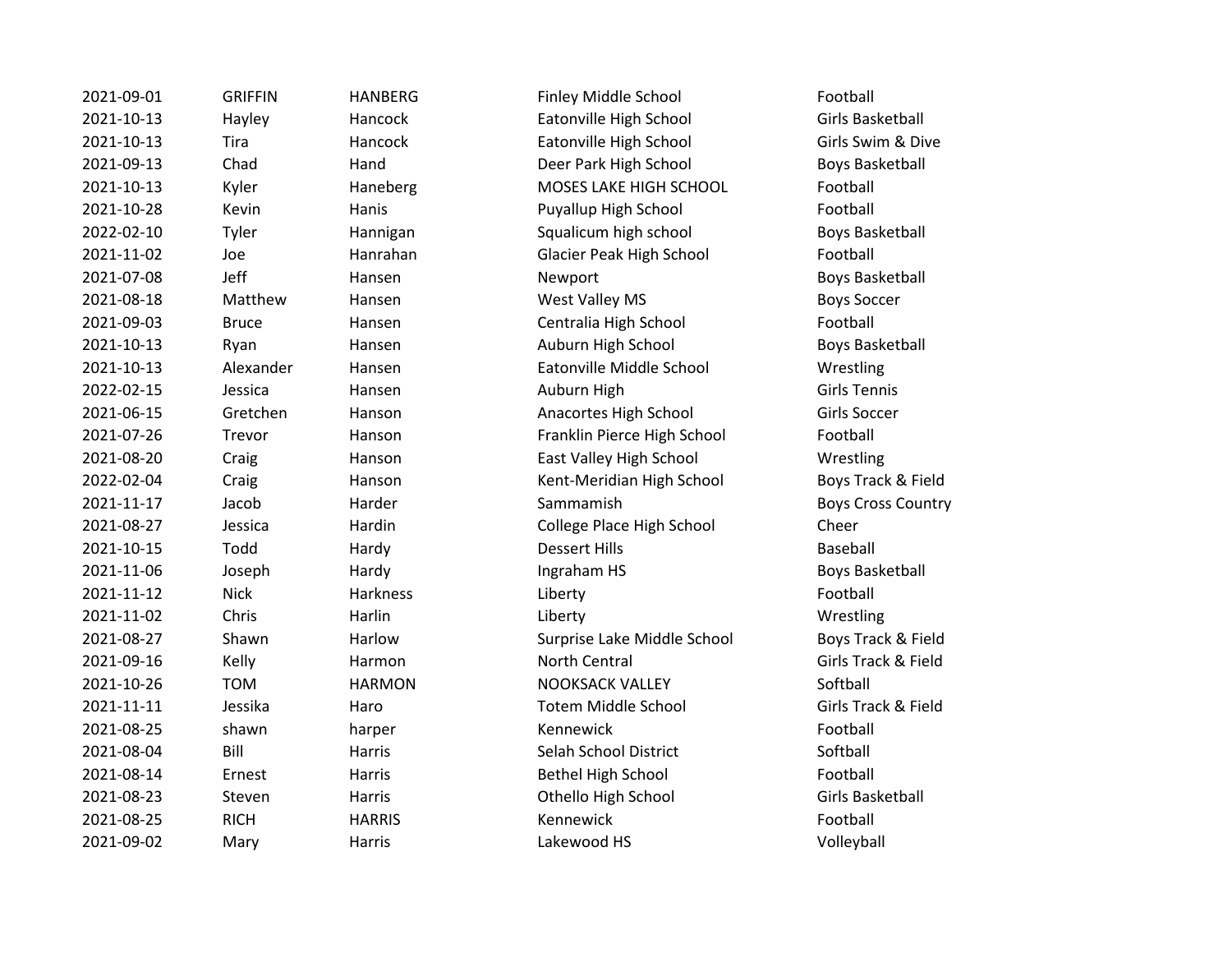2021-10-13 Darlene Harris Chinook Girls Basketball 2021-10-28 JOE HARRIS Chelan High School Boys Basketball 2021-12-15 Jennifer Harrison Life Christian Academy Girls Cross Country 2021-08-24 Jack Harry Gig Harbor Boys Track & Field 2021-10-27 Matthew Harshman Sumner High School Wrestling 2021-09-01 William Hart Mount Baker High School Boys Basketball 2022-03-06 Aaron Hart Lincoln (Seattle) Football 2021-10-02 Heidi Hartman Fairview Middle School Softball 2022-02-19 Rick Hartman Naches Valley School District Boys Basketball 2021-07-08 Reid Hartmann Bellevue Football 2021-07-08 Alexandra Hartmann Bellevue Bellevue 2021-08-25 Rett Hartmann Cashmere Middle School Football 2021-09-10 Conner Hartmann South Kitsap HS Wrestling 2021-08-09 Thomas HARTO Grandview HS Softball 2021-09-28 Dallas Harwood Lakota Middle School Wrestling 2021-08-31 Jeff Hashimoto Ellensburg High School Girls Cross Country 2021-10-08 Colleen Hatch Walla Walla High School Dance 2021-11-12 Tony Hatch Marysville Pilchuck High School Wrestling 2021-10-13 Anne Hatler Eatonville Middle School Girls Cross Country 2021-09-28 Lance Hattemer Southridge Southridge Baseball 2021-08-31 Luong Hau Everett High School Boys Tennis 2021-08-17 blake haug haug north Middle have Football 2021-11-02 Brandon Haugh Glacier Peak High School Football 2021-11-11 Marcus Haughian Marysville Pilchuck High School Wrestling 2021-06-15 Mike Hawkins Lakes High School Softball 2021-06-24 Jay Hawkins Tonasket High School Football 2021-09-30 Peter Hawkins Chiawana High Boys Cross Country 2021-11-09 Kyanne Hawkins Bainbridge High School Cheer 2021-09-27 Todd Hawley University HS Girls Track & Field 2021-09-16 Russ Hayden Tahoma Baseball 2021-09-10 Robert Hayes Blanchet Blanchet Boys Track & Field 2021-11-17 Kyle Hayes Sammamish Sammamish Football 2021-09-09 Heather Hays South Kitsap HS Cheer 2021-08-26 Ben Hazelwood Mount Vernon High School Boys Basketball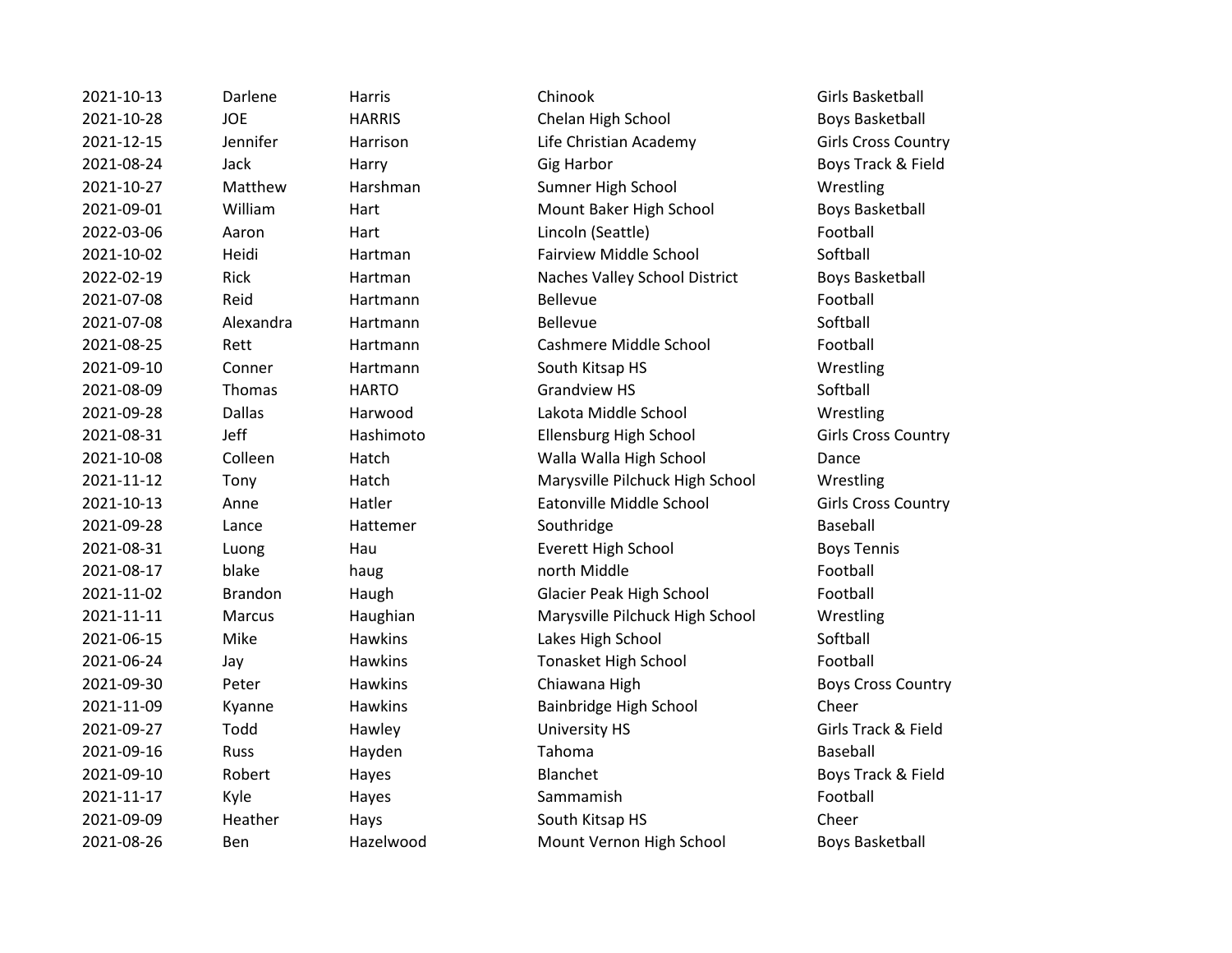2021-08-24 Brooks Hazen Puyallup High School Boys Tennis 2021-09-30 michael hazenberg Chiawana High Wrestling 2021-07-06 Madison Heaman Central Kitsap High School Girls Swim & Dive 2021-11-12 Aaron Heck Marysville Getchell High School Boys Track & Field 2021-11-06 Jeffrey Hee Overlake Boys Basketball 2021-10-13 Carl Hehemann Eatonville High School Boys Basketball 2021-11-02 Doug Hehn Glacier Peak High School Volleyball 2021-08-21 Mark Hein Hein Lake Stevens High School Boys Basketball 2022-01-03 Annette Helling Mt. Spokane High School Girls Track & Field 2021-09-02 Danielle Helvie-Juarez Finley Middle School Volleyball 2021-09-10 Tami Helwig South Kitsap HS Boys Track & Field 2021-09-17 Taylor Helwig Cedar Heights Girls Basketball 2021-06-22 Ted Henderson Lakes High School Boys Golf 2022-03-29 Jim Hendrickson Mark Morris Boys Basketball 2021-09-10 Julie Henling Blanchet Girls Track & Field 2022-03-07 Donny Hennigs Ferndale Baseball 2021-11-19 Stephanie Henning Concrete High School Boys Cross Country 2021-11-02 Jeanette Henriksen Snohomish High School Volleyball 2021-07-12 Kevin Hensley Othello High School Football 2021-08-14 Geoffrey Hensley West Valley High School Spokane Wrestling 2021-11-02 Nicholas Hensley Glacier Peak High School Football 2022-02-17 Jared Henton Pateros Girls Basketball 2021-08-26 Uriel Heras Quincy High School Wrestling 2021-10-13 Bill Herber Blanchet Wrestling 2022-01-21 Gregory Herd Auburn Riverside HS Football 2021-08-09 Sarah Hereth Marysville Getchell High School Girls Soccer 2021-08-10 Craig Hereth Marysville Middle School Boys Track & Field 2021-08-22 Jake Hereth Lake Stevens High School Baseball 2021-10-05 Jesse Hernandez Sierra Vista Middle School Football 2021-10-12 Jaylynn Hernandez MOSES LAKE HIGH SCHOOL Drill 2021-10-14 Carlos Hernandez Warden HS Worden HS Wrestling 2021-10-14 Johnny Hernandez Warden HS Wrestling 2021-10-14 VALERIE HERNANDEZ Warden HS Wrestling 2021-10-14 Mario Hernandez Warden HS Wrestling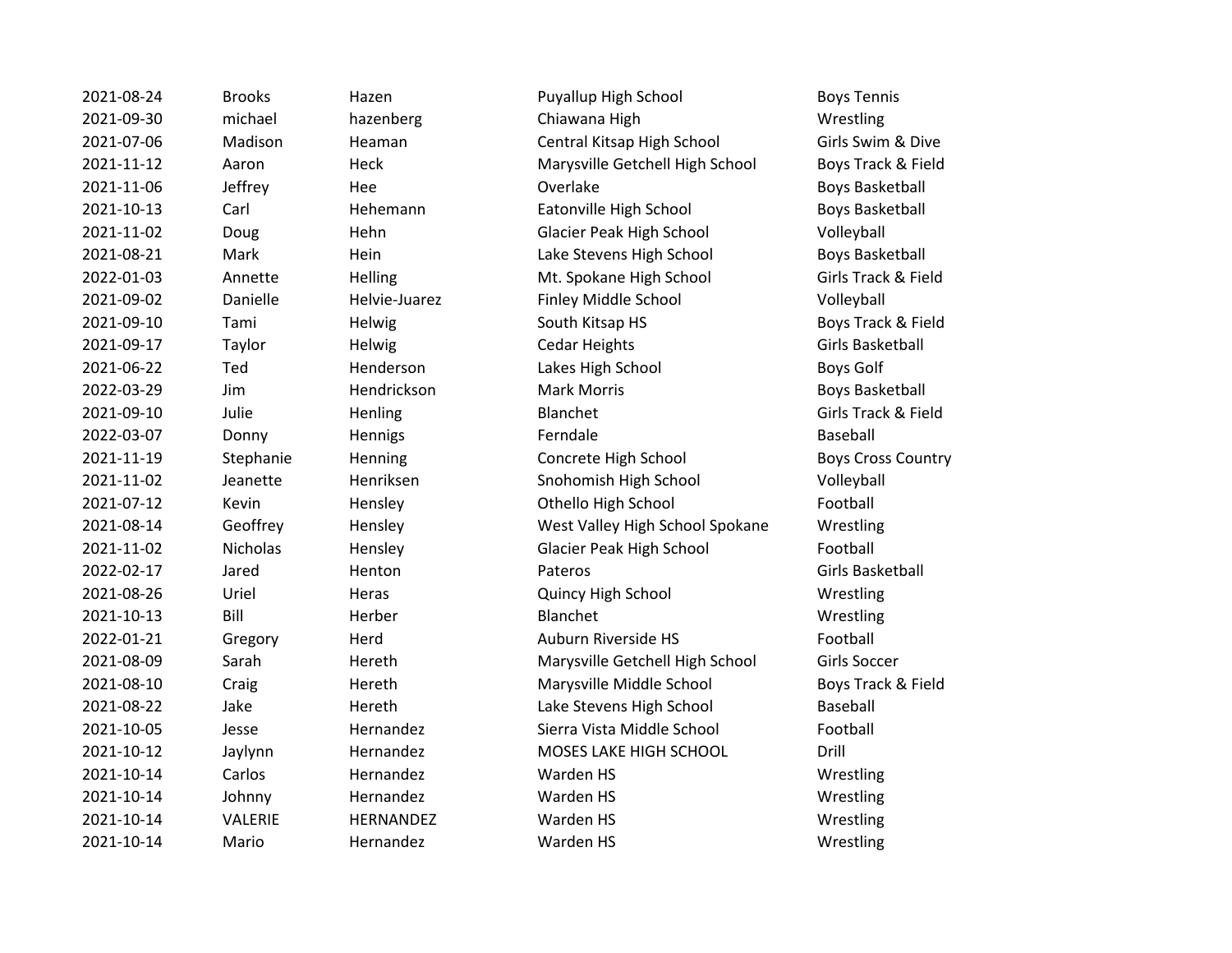2022-02-15 Enrique Hernandez Quincy Middle School Wrestling 2021-06-16 Robin Herrera Ridgetop Middle School Girls Track & Field 2021-08-13 Jesus Herrera Chiawana High Wrestling 2021-08-13 Chad Herron Chiawana High Boys Basketball 2021-12-02 Andrew Hershey Shorewood Boys Golf 2021-06-28 Charlie Herzberg Burlington-Edison Boys Golf 2021-08-16 Steve Hewitt EJHS Volleyball 2021-07-20 Levi Heyen Cashmere High School Boys Basketball 2022-02-22 Gretchen Heytvelt Pomeroy Jr-Sr High Volleyball 2021-09-13 Chris Hiatt South Kitsap HS Certified Athletic Trainer 2021-11-20 Robert Hickman Concrete High School Softball 2021-09-03 Julie Higginbotham Seattle Christian School Boys Cross Country 2021-09-09 Sarah Higgins Pasco School District Softball 2022-01-19 Damon Higgins Blaine High School Wrestling 2022-03-04 Trevor Highfield Forks HS Football 2021-11-09 Johanna Hilde Eisenhower Middle School Girls Track & Field 2021-11-04 Casey Hildesheim East Valley High School Boys Basketball 2021-09-28 Chris Hildman Southridge Souther Baseball 2021-07-08 Michael Hill Bellevue Boys Track & Field 2021-07-08 Cassandra Hill Interlake Cassandra Hill Softball 2021-08-27 Julie Hill College Place High School Girls Basketball 2021-09-07 Jennifer Hill Burlington-Edison Volleyball 2021-09-13 Brennan Hill Deer Park High School Football 2021-09-29 Dan Hill WF West Football 2021-09-29 Jack Hill Royal High School Football 2021-11-02 Brian Hill Glacier Peak High School Girls Basketball 2021-11-09 Cassandra Hill Gateway Middle School Softball 2021-11-02 Brandon Hillis Glacier Peak High School Baseball 2021-08-18 Anna Hilty Chiawana High Dance 2022-02-03 Jason Hilzer Ritzville Ritzville 2021-07-06 Bruce Himmerick Klahowya Secondary (HS) Baseball 2021-11-01 Marielle Hinderman Skagit Valley College Girls Basketball 2021-08-20 Tim Hinds Union High School Softball 2021-11-19 Joel Hingston La Conner High School Boys Soccer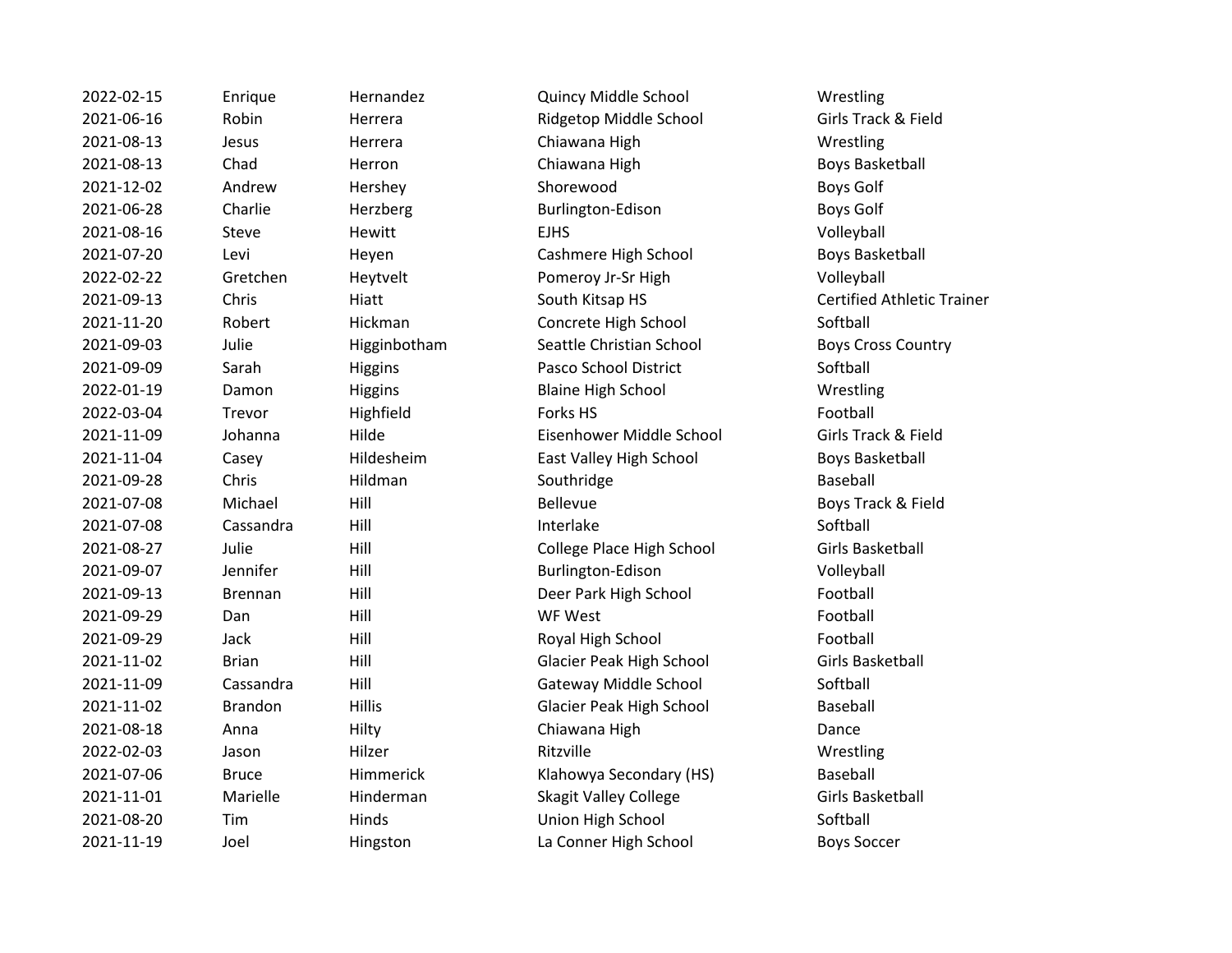2021-06-25 Greg Hinz South Bend Jr./Sr. High School Boys Track & Field

2021-12-14 Michael Hinz Pullman HS Girls Track & Field 2021-07-08 Mike Hirai Newport Softball 2021-08-19 Matthew Hirai Chiawana High Softball 2021-08-21 Sarah Hirsch Lake Stevens High School Softball 2021-10-01 Eric Hisaw Walla Walla High School Boys Track & Field 2021-10-06 Ashley Hissam Kamiakin Dance 2021-11-02 Corall Hjert Glacier Peak High School Softball 2021-08-17 Tyler Hockaday Pasco High Baseball 2021-09-08 Karisa Hodel Willapa Valley Volleyball 2021-07-12 William Hodgins Marysville Pilchuck High School Football 2021-08-10 John Hodgins Marysville Pilchuck High School Wrestling 2021-08-21 William Hodgins Lake Stevens High School Football 2021-09-06 Michael Hodgins O'Dea Football 2022-03-10 Jared Hodl Liberty Boys Basketball 2021-09-08 Brandon Hoeft Pasco School District Boys Soccer 2021-06-15 Roger Hoell Othello High School Football 2021-08-26 Darren Hoff EHS Baseball 2021-12-03 Jodi Hoffbuhr Tahoma High School Boys Cross Country 2021-09-09 Michael Hofheins MOSES LAKE HIGH SCHOOL Softball 2021-09-13 Levi Hogan Deer Park High School Football 2021-09-28 Tyler Hogg Southridge Southridge Football 2021-09-07 Thomas Hoghaug Yelm High School Football 2021-08-27 Mike Holden Holden College Place High School Football 2021-08-27 Kellan Holdener Surprise Lake Middle School Boys Basketball 2021-11-05 John Holifield Eastlake HS Football 2021-11-22 Brian Hollatz Montesano High School Boys Track & Field 2021-08-23 Joshua Holliday Eisenhower High School Certified Athletic Trainer 2021-11-12 Brian Holliday Cedarcrest Middle School Boys Basketball 2021-08-26 Troy Holman Rochester High School Boys Track & Field 2021-09-07 Michael Holman Yelm High School Wrestling 2021-08-24 Susan Holmes Rochester Middle School Girls Track & Field 2021-09-08 Eric Holmkvist Rochester High School Boys Golf 2021-08-06 Zach Holter KHS KHS Wrestling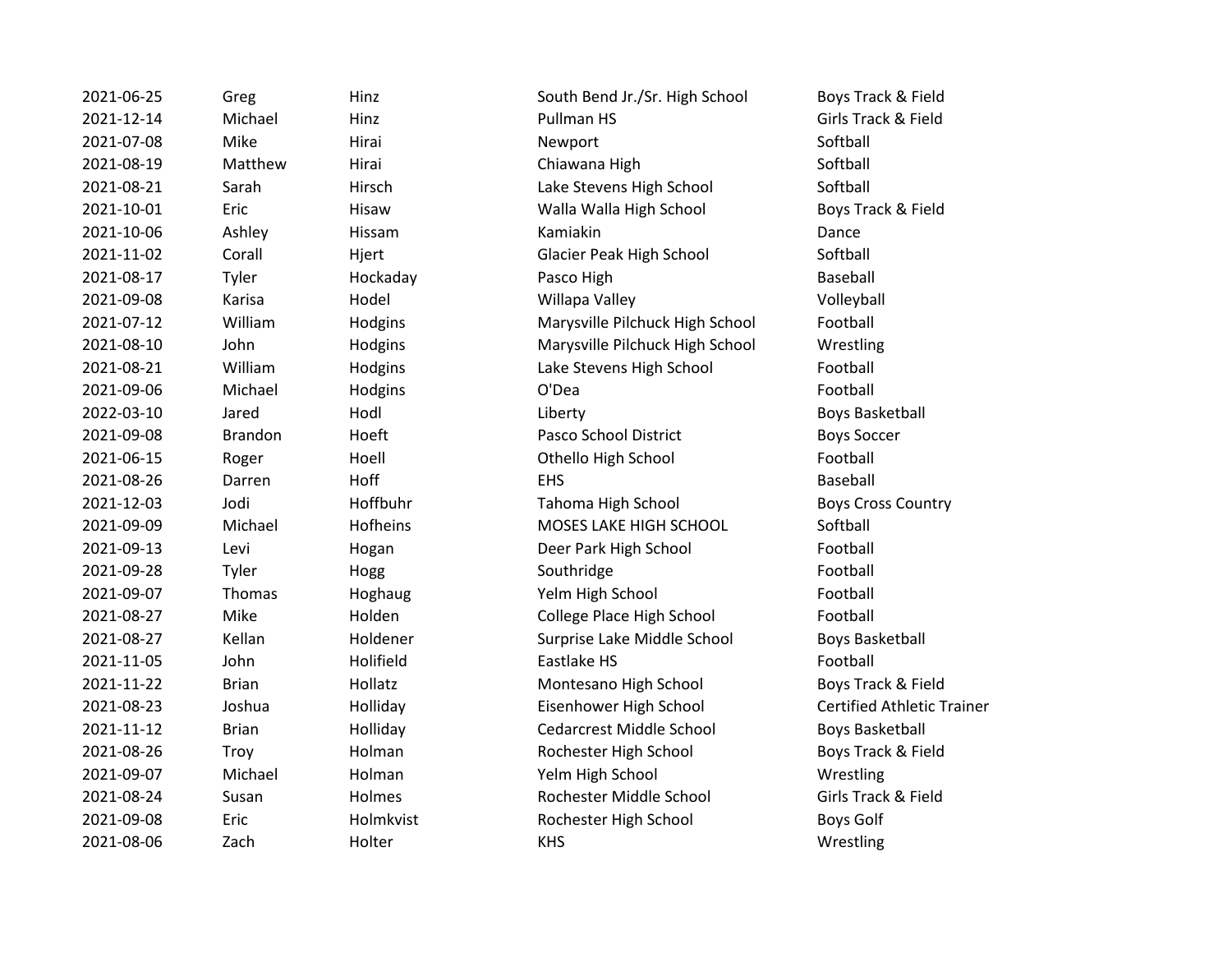| 2021-11-05 | Chris          | Holterman               | Rainier High School             | Wrestlir        |
|------------|----------------|-------------------------|---------------------------------|-----------------|
| 2021-10-11 | Alyssa         | Holtrust                | Jackson High School             | Dance           |
| 2021-10-26 | MIchael        | Holz                    | Meridian High School            | <b>Boys Cro</b> |
| 2021-09-30 | <b>ASHLEY</b>  | <b>HOMER</b>            | Nooksack Valley High School     | Girls Soo       |
| 2021-09-07 | Sarah          | Hominda                 | Yelm High School                | Volleyba        |
| 2021-11-08 | Kiernan        | Honeycutt               | Jackson High School             | Football        |
| 2021-06-18 | Rabecca        | Hooper                  | Peninsula High School           | Cheer           |
| 2021-12-09 | Erin           | Hoopes                  | Squalicum high school           | <b>Boys Cro</b> |
| 2022-03-01 | Liz            | Hoopfer                 | <b>KHS</b>                      | Softball        |
| 2021-11-12 | <b>Brian</b>   | Hoorn                   | Marysville Pilchuck High School | Football        |
| 2022-02-15 | Ronald         | Hoot                    | Marysville Getchell High School | Wrestlir        |
| 2021-09-28 | Randy          | <b>HOOVER</b>           | Southridge                      | Football        |
| 2021-07-08 | Robert         | Hopkins                 | <b>Bellevue</b>                 | Boys Bas        |
| 2021-07-19 | Hoover         | Hopkins                 | Nathan Hale                     | Football        |
| 2022-01-03 | Spencer        | Hopkins                 | Kamiakin High School            | <b>Boys Tra</b> |
| 2021-09-09 | Jim            | Horan                   | <b>Cedar Heights</b>            | <b>Bowling</b>  |
| 2021-08-05 | <b>Bailey</b>  | Horton                  | Selah School District           | Girls Crc       |
| 2021-09-15 | Heather        | Hoskins                 | Rogers High School              | Girls Sw        |
| 2021-06-18 | Kenneth        | Houck                   | Oak Harbor High School          | Football        |
| 2021-11-30 | Cameron        | Houf                    | Pasco School District           | Girls Bas       |
| 2021-06-17 | Susan          | Howard                  | Darrington                      | Softball        |
| 2021-08-18 | <b>Brandon</b> | Howard                  | Fife High School                | <b>Boys Tra</b> |
| 2021-09-13 | Sam            | Howard                  | Deer Park High School           | Boys Bas        |
| 2021-10-06 | Neal           | Howard                  | <b>Ballard</b>                  | <b>Boys Cro</b> |
| 2021-11-05 | Sophia         | Howard                  | Cascade High School             | <b>Boys Tra</b> |
| 2021-11-10 | Anne           | <b>Howard Lindquist</b> | Bainbridge High School          | <b>Boys Cro</b> |
| 2021-08-20 | Larry          | Howe                    | Wenatchee HS                    | Certified       |
| 2021-08-23 | Justin         | Howell                  | <b>McFarland Middle School</b>  | <b>Boys Sor</b> |
| 2021-08-18 | James          | Howell                  | Central Kitsap Middle School    | Softball        |
| 2021-08-24 | Samantha       | Howell                  | Wilson Middle School            | Volleyba        |
| 2021-07-08 | <b>Brianna</b> | Howie                   | Sammamish                       | Girls Crc       |
| 2021-11-17 | Marcus         | Howle                   | Newport                         | Football        |
| 2021-08-18 | brad           | Hoyt                    | Fife High School                | Girls Ter       |
| 2021-09-20 | Eric           | Hruschka                | Jackson High School             | <b>Boys Cro</b> |
|            |                |                         |                                 |                 |

2021-11-12 View Mainier High School Wrestling ackson High School Dance 2021-10-26 MIchael Holz Meridian High School Boys Cross Country **2021** Valley High School Girls Soccer <sup>2</sup> Elm High School Volleyball ackson High School Football Peninsula High School Cheer qualicum high school Boys Cross Country 2021-11-12 Brian Hoorn Marysville Pilchuck High School Football Aarysville Getchell High School Wrestling 2021-07-08 Robert Hopkins Boys Basketball 2022-2023 amiakin High School Boys Track & Field elah School District Girls Cross Country Progers High School Girls Swim & Dive 2021-06 Mark Oak Harbor High School Football asco School District Girls Basketball Example High School **Boys Track & Field** Peer Park High School Boys Basketball 2021-10-06 Neal Howard Boys Cross Country Example 2021-2021-2022 Sophia Howard Boys Track & Field 2021-11-12 Boys Cross Country Bainbridge High School Venatchee HS Certified Athletic Trainer AcFarland Middle School Boys Soccer 2021-2018 Central Kitsap Middle School Softball Vilson Middle School Volleyball ammamish Girls Cross Country Example High School Girls Tennis ackson High School **Boys Cross Country**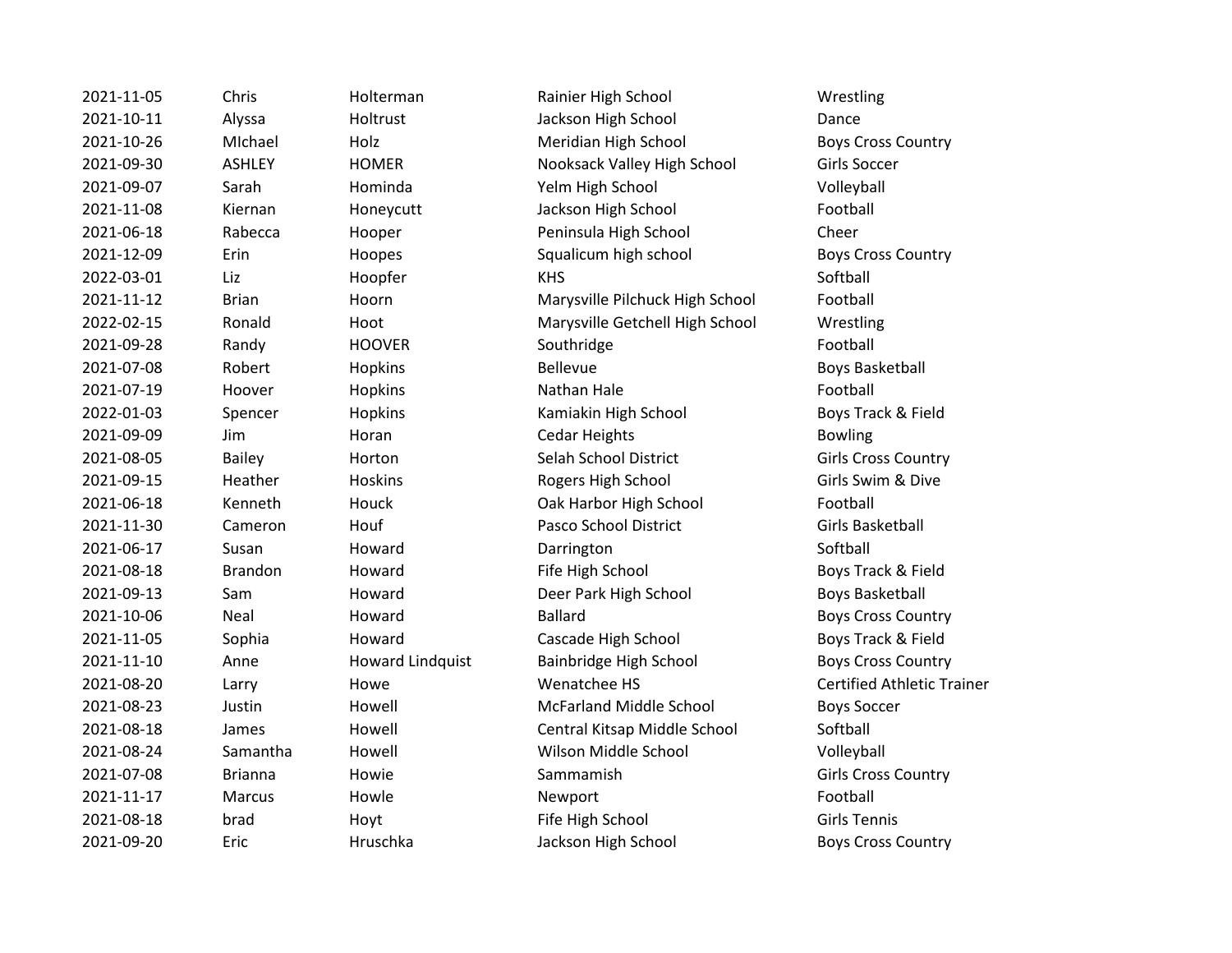2021-07-08 Zeke Hsu Newport Volleyball 2021-08-22 Anthony Hsu Lewis & Clark Middle School Boys Cross Country 2021-10-19 Dawn Hudak Tenino High School Girls Track & Field 2021-11-03 Alyssa Hudson Castle Rock Girls Soccer 2021-12-06 Paul Hudson Ellensburg and Selah Boys Basketball 2021-11-01 Fernando Huerta Othello High School Boys Basketball 2021-09-02 Christopher Huether DeSales Football 2021-06-14 Perry Huff Olympic High School Football 2021-06-18 Alison Hughes Peninsula High School Softball 2021-06-21 Tony Hughes Peninsula High School Football 2021-09-13 KC Hughes Deer Park High School Girls Basketball 2021-09-13 KC Hughes Deer Park High School Girls Tennis 2021-11-02 Marc Hughes Glacier Peak High School Boys Swim & Dive 2021-11-02 Bill Hughes Snohomish High School Boys Cross Country 2022-02-27 Marcus Hughes Oak Harbor Football 2021-08-31 Jake Huizinga Cascade High School Football 2021-09-06 Valerie Hull Selah School District Volleyball 2021-08-31 Bill Hull Cascade High School Boys Cross Country 2021-10-29 Michael Hull Pateros Boys Basketball 2021-07-08 Kylie Hults Newport Softball 2021-09-07 Jeremiah Hume Yelm High School Wrestling 2021-09-07 Madison Hummel Yelm High School Cheer 2021-12-15 Mark Hummel LaCrosse High School Girls Basketball 2022-02-16 Ahmad Humoud Marysville Getchell High School Wrestling 2021-10-01 James Humphrey Walla Walla High School Football 2021-11-23 Jay Humphrey West Valley-Spokane Boys Basketball 2021-08-29 Chris Hunke Gig Harbor Charles Football 2021-10-13 Haley Hunsaker Eatonville High School Girls Soccer 2021-08-25 Jake Hunt Hunt MOSES LAKE HIGH SCHOOL Boys Basketball 2021-08-25 Jace Hunt MOSES LAKE HIGH SCHOOL Boys Tennis 2021-11-09 Randall Hunt Shadle Park High School Girls Basketball 2021-07-08 John Hunter Bellevue Bellevue Boys Soccer 2021-11-02 Brian Hunter Glacier Peak High School Boys Basketball 2021-12-15 Gary Hunter Ballard HS Boys Soccer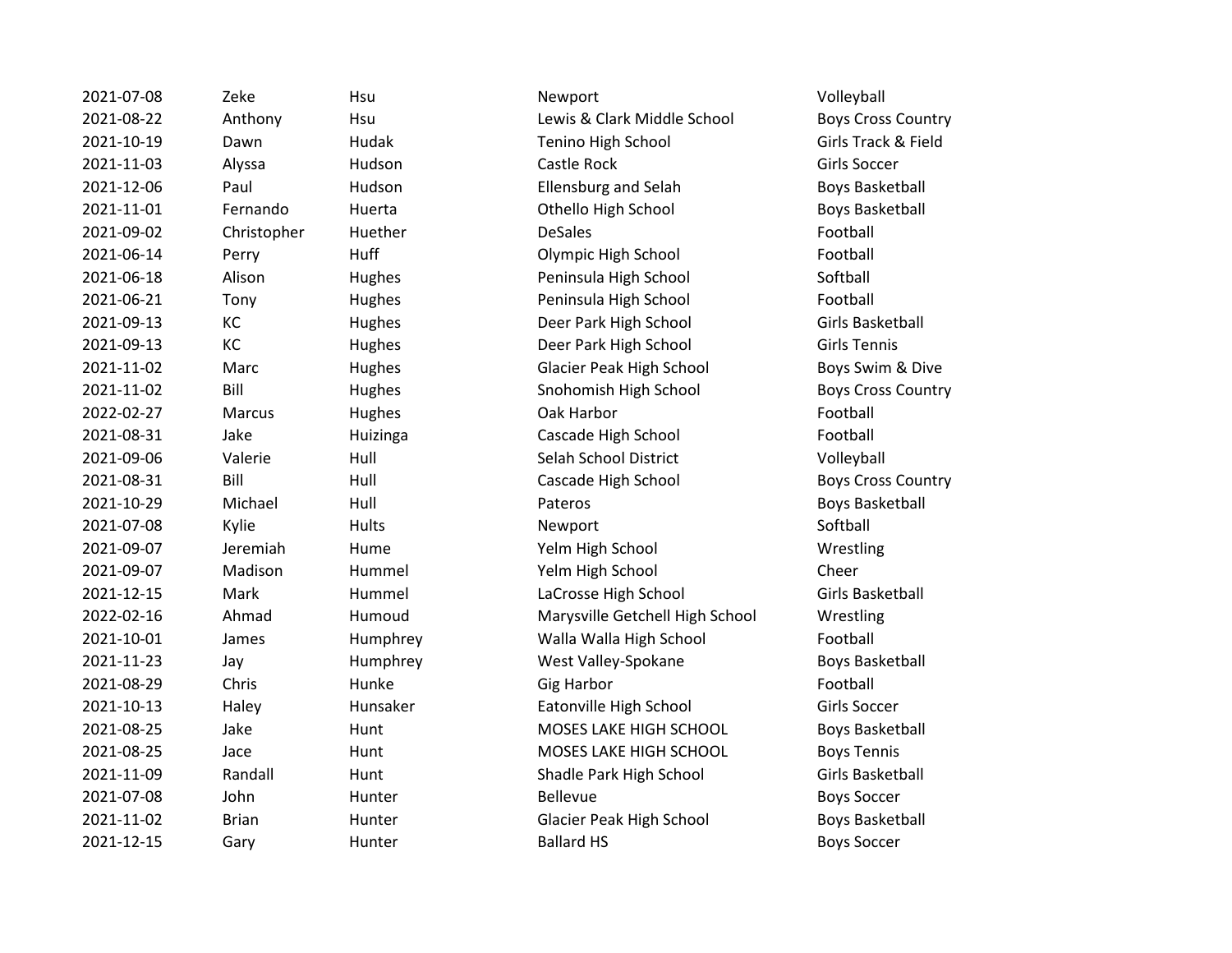| 2022-01-03 | Judd           | Hunter          | Arlington HS                    | Football             |
|------------|----------------|-----------------|---------------------------------|----------------------|
| 2022-03-12 | Jessica        | Huntington      | Prosser High school             | <b>Girls Basket</b>  |
| 2021-11-11 | Leslie         | Hurd            | Roosevelt                       | Volleyball           |
| 2021-11-12 | Lamar          | Hurd            | Roosevelt                       | Volleyball           |
| 2021-06-14 | jeff           | hurdus          | Clover Park High School         | Boys Golf            |
| 2021-09-28 | Dave           | Hurst           | Southridge                      | Girls Track &        |
| 2021-06-29 | Kevin          | Hurt            | Kentlake High School            | Football             |
| 2021-08-17 | Vidal          | Hurtado         | <b>EHS</b>                      | <b>Boys Soccer</b>   |
| 2021-09-30 | Juan           | Hurtado         | Pasco School District           | Wrestling            |
| 2021-09-02 | Shannon        | Hussell         | Selah Middle School             | Volleyball           |
| 2021-12-14 | Layne          | <b>Hutchins</b> | Lynden High School              | Boys Track &         |
| 2021-08-14 | <b>DAVID</b>   | <b>HUTT</b>     | Jackson High School             | <b>Boys Tennis</b>   |
| 2021-08-16 | Steve          | Huylar          | <b>EJHS</b>                     | <b>Boys Basket</b>   |
| 2021-08-09 | Reed J         | Hyer            | Quincy High School              | <b>Girls Tennis</b>  |
| 2021-08-25 | Chris          | Hyland          | <b>DeSales</b>                  | Football             |
| 2021-11-04 | David          | I Moses         | Mt si high school               | Wrestling            |
| 2021-08-06 | Ryan           | Iddings         | <b>KHS</b>                      | Wrestling            |
| 2021-08-19 | Jessie         | <b>Ihly</b>     | Pasco High                      | <b>Certified Atl</b> |
| 2021-08-20 | <b>Barbara</b> | Imperial        | Washington Middle School        | <b>Girls Basket</b>  |
| 2021-09-14 | Ryan           | Ingram          | <b>Stanwood High School</b>     | <b>Boys Tennis</b>   |
| 2021-07-15 | Joseph         | Ireland         | Lewis and Clark High School     | Football             |
| 2021-09-07 | <b>Bryan</b>   | Irion           | Yelm High School                | Football             |
| 2021-09-30 | <b>ANNE</b>    | <b>ISENHART</b> | Nooksack Valley High School     | <b>Girls Soccer</b>  |
| 2021-10-15 | Gregory        | Isham           | Auburn High School              | Boys Cross (         |
| 2021-10-20 | Rick           | Iversen         | <b>Everett High School</b>      | Wrestling            |
| 2021-11-03 | Craig          | Iversen         | Marysville Pilchuck High School | Wrestling            |
| 2021-11-05 | Sherm          | Iversen         | Everett High School             | Wrestling            |
| 2021-11-10 | <b>Rick</b>    | <b>Iversen</b>  | Everett High School             | Wrestling            |
| 2021-09-15 | Alex           | <b>Iverson</b>  | Lake Stevens High School        | <b>Boys Basket</b>   |
| 2022-02-03 | Kenny          | Iverson         | <b>Bethel High School</b>       | <b>Boys Soccer</b>   |
| 2021-10-05 | Drew           | Ivey            | Pasco School District           | <b>Boys Basket</b>   |
| 2021-08-17 | Devon          | Jackson         | Pasco High                      | Wrestling            |
| 2021-08-26 | Harlan         | Jackson         | Everett                         | Boys Cross (         |
| 2021-11-02 | Lawrence       | Jackson         | Glacier Peak High School        | Football             |
|            |                |                 |                                 |                      |

ngton **2022-2023-03-2023-03-2023-03-2023-03-2023** Girls Basketball 2021-06-2021-06-2021-06-2022 s Clover Park High School Boys Golf 2021-09-28 Dave Hurst Southridge Girls Track & Field Example High School Football 2021-00-2021-00-2022 do Pasco School District Wrestling II Selah Middle School Volleyball Example 12 Lynden High School Contract Boys Track & Field Jackson High School Boys Tennis EJHS Boys Basketball Quincy High School Girls Tennis <sup>2</sup>2021-11-02 Payment Communist Mt si high school Wrestling Wrestling Pasco High **Pasco High Certified Athletic Trainer** 2021-108 Mashington Middle School Girls Basketball n and 2021-2021-2021-2021-2021-2022 Stanwood High School Boys Tennis 2021-07-2021 Joseph Ireland Clark High School Football Yelm High School Football ART Mooksack Valley High School Girls Soccer Auburn High School Boys Cross Country n 2021-2022 Everett High School 2022 Mrestling n 2021-2021-2021-2021-203 Marysville Pilchuck High School Wrestling n 2021-2022 Everett High School Communist Control Wrestling n 2021-2022 Everett High School 2022 Mrestling n and Lake Stevens High School and Boys Basketball n and Bethel High School Boys Soccer Pasco School District Boys Basketball 2021-08-2020 Million Everett Everett Everett Boys Cross Country n and Glacier Peak High School Football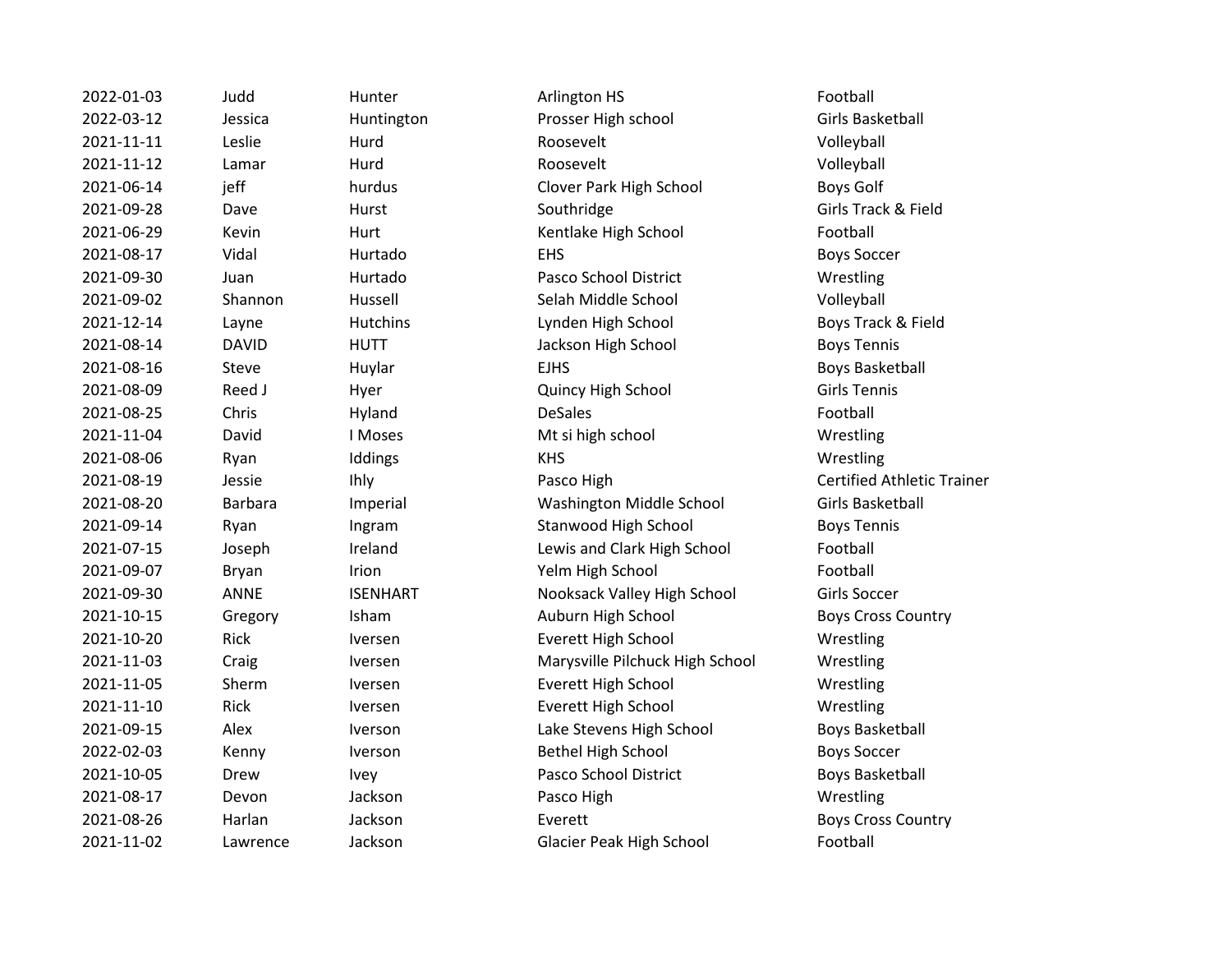| 2021-11-09 | Tawnya             | Jackson        | Bainbridge High School           | Cheer            |
|------------|--------------------|----------------|----------------------------------|------------------|
| 2021-11-13 | <b>Brian</b>       | Jackson        | Graham Kapowsin                  | Baseball         |
| 2022-01-13 | Daniel             | Jackson        | colville                         | Girls Tra        |
| 2022-02-25 | Craig              | Jackson        | Franklin                         | Boys Bas         |
| 2021-11-06 | Jodi               | Jacobs         | Cascade High School              | Girls Cro        |
| 2021-09-07 | Karli              | Jaeckel        | Quincy Middle School             | <b>Boys Cro</b>  |
| 2021-09-11 | Gabe               | Jager          | Adna                             | Football         |
| 2022-02-08 | <b>DAVE</b>        | <b>JAGLA</b>   | Wenatchee High School            | Football         |
| 2021-08-17 | shaine             | jaime          | Chiawana High                    | Wrestlin         |
| 2021-09-30 | Antonio            | Jaimes         | Chiawana High                    | <b>Boys Sor</b>  |
| 2021-06-24 | Theresa            | James          | La Conner High School            | Cheer            |
| 2021-06-24 | Loran              | James          | La Conner High School            | Softball         |
| 2021-08-17 | Justin             | James          | Walla Walla High School          | Football         |
| 2021-08-27 | Kenneth            | James          | College Place High School        | Baseball         |
| 2021-09-15 | Douglas            | James          | Rogers High School               | Softball         |
| 2021-09-08 | Angie              | Jamieson       | Pasco School District            | Dance            |
| 2021-07-07 | Dave               | Jamison        | Kentridge                        | Boys Bas         |
| 2021-06-15 | David              | Jamrog         | Olympic High School              | <b>Bowling</b>   |
| 2021-07-05 | Emma               | Janousek       | <b>Curtis Senior High School</b> | <b>Girls Bas</b> |
| 2021-07-06 | Pete               | Jansen         | <b>Gig Harbor</b>                | <b>Baseball</b>  |
| 2021-11-02 | <b>Dick</b>        | Jansen         | Snohomish High School            | <b>Boys Ter</b>  |
| 2021-08-20 | Ashley             | Jaramillo      | Eisenhower High School           | Cheer            |
| 2021-09-24 | <b>Beth</b>        | Jarman         | MOSES LAKE HIGH SCHOOL           | Girls Bas        |
| 2021-07-13 | <b>JASON</b>       | <b>JARRETT</b> | Tri-Cities Prep High School      | <b>Baseball</b>  |
| 2021-10-12 | <b>Brett</b>       | Jay            | MOSES LAKE HIGH SCHOOL           | Football         |
| 2022-03-04 | Josh               | Jelinek        | Richland High School             | Football         |
| 2021-11-02 | <b>Steven Troy</b> | Jellison       | Glacier Peak High School         | Football         |
| 2021-07-08 | Melantha           | Jenkins        | Bellevue                         | Girls Tra        |
| 2022-01-19 | Sara               | Jenkins        | Shelton High School              | Dance            |
| 2021-06-23 | Meredith           | Jenks          | Marysville Pilchuck High School  | <b>Boys Sw</b>   |
| 2021-10-01 | Aaron              | Jenniges       | Seton Catholic High School       | Boys Bas         |
| 2021-06-12 | Jens               | Jensen         | Royal High School                | <b>Boys Sor</b>  |
| 2021-06-12 | Terry              | Jensen         | Montesano High School            | Football         |
| 2021-06-14 | <b>Brian</b>       | Jensen         | Bellarmine                       | Football         |
|            |                    |                |                                  |                  |

2021-2021-2021-2021-2022 Son Cheer zon **2021-2021-2021-2021-2021** Graham Kapowsin Baseball 2022-01-13 Daniel Jackson colville Girls Track & Field 2022-2020 Son Eranklin Boys Basketball 2021-11-06 Joseph Jacobs Cascade High School Girls Cross Country 2021-09-07 Karli Jaeckel Quincy Middle School Boys Cross Country 2022-02-08 DAVE JAGLA Wenatchee High School Football ne and Chiawana High Wrestling nes **2021-00-2021-0-2021-0-30 Antonio Chiawana High** Boys Soccer es and the Conner High School Cheer Cheer es and La Conner High School Softball es **2021-2021-2021-08-2021** Walla Walla High School **Football** es and College Place High School Baseball es and 2021-2022 Rogers High School Softball Softball 2021-09-08 Angie Jamieson Pasco School District Dance 2021-07-02 Ison Kentridge Boys Basketball **2021** Transformal Diversion Diversion Diversion of the School Bowling 2021-07-05 Emma Janousek Curtis Senior High School Girls Basketball Example 10 2021-2021-2021-2021-2021-2021 Proposed Snohomish High School Boys Tennis millo **2021-2021-2021-2021-08-2021-09 Eisenhower High School Cheer** Cheer nan 2021-09-2022 MOSES LAKE HIGH SCHOOL Girls Basketball RETT Tri-Cities Prep High School Baseball MOSES LAKE HIGH SCHOOL Football 2022-03-04 Josh Jelinek Richland High School Football 2021-11-02 Steven Troy Jellison Glacier Peak High School Football 2021-07-08 Melantha Jenkins Bellevue Girls Track & Field zins and Shelton High School Dance 2021-23 Marysville Pilchuck High School Boys Swim & Dive niges **2021-2021-2021-2021** Seton Catholic High School **Boys Basketball** zen and a Royal High School Boys Soccer 2021-06-12 Terry Montesano High School Football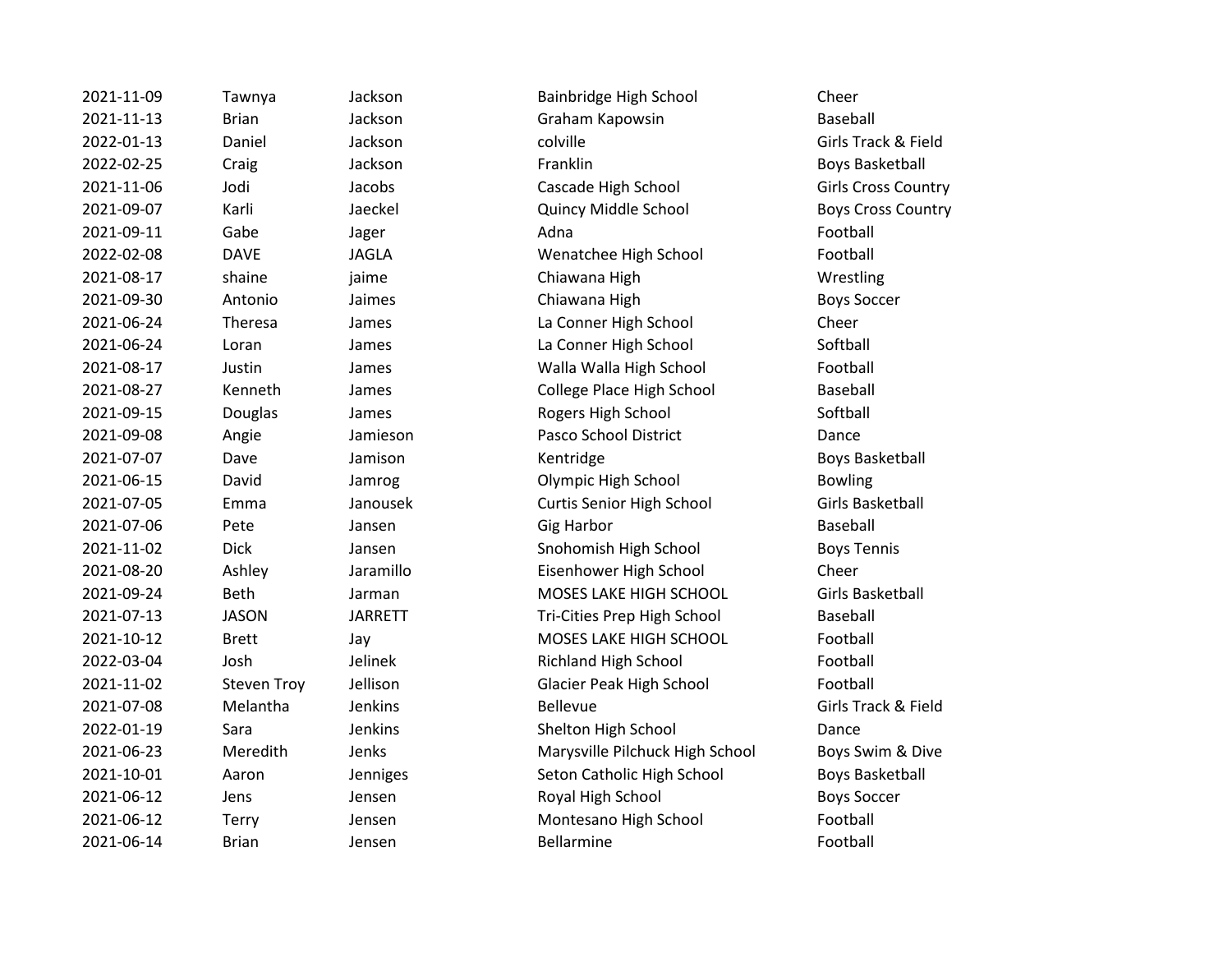| 2021-07-06 | Laura          | Jensen    | Olympic High School             | Boys Swim & D         |
|------------|----------------|-----------|---------------------------------|-----------------------|
| 2021-08-12 | Steven         | Jensen    | Marysville Middle School        | Girls Basketball      |
| 2021-08-12 | Kris           | Jensen    | Marysville Middle School        | Boys Track & Fi       |
| 2021-09-03 | Scott          | Jensen    | Burlington-Edison               | Football              |
| 2021-11-02 | Jerry          | Jensen    | Glacier Peak High School        | Football              |
| 2021-11-05 | Marcelle       | Jensen    | Cascade High School             | Volleyball            |
| 2022-03-07 | Michael        | Jensen    | Othello High                    | Softball              |
| 2021-06-18 | Loren          | Jenson    | <b>McFarland Middle School</b>  | <b>Boys Basketbal</b> |
| 2021-07-08 | <b>Bradley</b> | Jessernig | Interlake                       | Baseball              |
| 2021-08-23 | Dana           | Jewell    | Burlington-Edison               | <b>Boys Soccer</b>    |
| 2021-06-14 | Alan           | Jim       | Burlington-Edison               | <b>Boys Soccer</b>    |
| 2021-08-20 | Gary           | Jimenez   | Eisenhower High School          | Football              |
| 2021-06-02 | Eric           | Johnson   | Eric Johnson                    | <b>Boys Cross Cou</b> |
| 2021-06-07 | Seth           | Johnson   | Skyview High School             | <b>Baseball</b>       |
| 2021-06-13 | Mike           | Johnson   | South Kitsap                    | Football              |
| 2021-06-17 | Michael        | Johnson   | Peninsula High School           | <b>Baseball</b>       |
| 2021-06-25 | Ronald         | Johnson   | South Bend Jr./Sr. High School  | Softball              |
| 2021-07-08 | KC             | Johnson   | Adna                            | Football              |
| 2021-07-08 | William        | Johnson   | Bellevue                        | Girls Basketball      |
| 2021-08-17 | <b>Bradley</b> | Johnson   | Chiawana High                   | <b>Girls Tennis</b>   |
| 2021-08-17 | Edwin          | Johnson   | West Valley HS                  | Football              |
| 2021-08-17 | Ryan           | Johnson   | West Valley HS                  | Baseball              |
| 2021-08-18 | Amber          | Johnson   | West Valley HS                  | Volleyball            |
| 2021-08-20 | Adrian         | Johnson   | Eisenhower High School          | Boys Track & Fi       |
| 2021-08-23 | Pamella        | Johnson   | Rochester High School           | Boys Track & Fi       |
| 2021-08-27 | Steve          | Johnson   | Jackson High School             | <b>Boys Basketbal</b> |
| 2021-08-29 | Lenny          | Johnson   | Kamiakin                        | Football              |
| 2021-09-01 | Kent           | Johnson   | Finley Middle School            | <b>Boys Basketbal</b> |
| 2021-09-17 | Benjamin       | Johnson   | South Kitsap HS                 | Football              |
| 2021-09-24 | Chris          | Johnson   | Tenino High School              | Softball              |
| 2021-11-02 | Ron            | Johnson   | Snohomish High School           | Boys Track & Fi       |
| 2021-11-02 | Chris          | Johnson   | <b>Glacier Peak High School</b> | Boys Track & Fi       |
| 2021-11-03 | Andrew         | Johnson   | Castle Rock                     | Football              |
| 2021-11-09 | Jennifer       | Johnson   | St. John-Endicott-LaCrosse      | Volleyball            |

2021-0203 Lensen Colympic High School Boys Swim & Dive 2021-08-12 Steven Jensen Marysville Middle School Girls Basketball 2021-08-12 Kris Jensen Marysville Middle School Boys Track & Field 2021-09-03 Scott Jensen Burlington-Edison Football 2021-11-02 Jerry Jensen Glacier Peak High School Football 2021-11-05 Marcelle Jensen Cascade High School Volleyball 2021-06-18 Loren Jenson McFarland Middle School Boys Basketball 2021-08-23 Dana Jewell Burlington-Edison Boys Soccer Example 3 Alan Durlington-Edison Boys Soccer Iimenez Eisenhower High School Football 2021-06-02 Eric Johnson Eric Johnson Boys Cross Country 2021-06-07 Johnson Skyview High School Baseball 2021-06-17 Michael Johnson Peninsula High School Baseball Iohnson South Bend Jr./Sr. High School Softball 2021-08-17 Bradley Johnson Chiawana High Girls Tennis 2021-08-17 Iohnson West Valley HS Football 2021-17 Pohnson Mest Valley HS Baseball 2021-19 Iohnson West Valley HS Volleyball 2021-08-20 Adrian Johnson Eisenhower High School Boys Track & Field 2021-08-23 Pamella Johnson Rochester High School Boys Track & Field 2021-08-27 Steve Johnson Jackson High School Boys Basketball 2021-09-01 Kent Johnson Finley Middle School Boys Basketball 2021-09-17 Benjamin Johnson South Kitsap HS Football 2021-09-24 Chris Johnson Tenino High School Softball 2021-11-02 Dohnson Snohomish High School Boys Track & Field 2021-11-02 Chris Johnson Glacier Peak High School Boys Track & Field 2021-11-09 Jennifer Johnson St. John-Endicott-LaCrosse Volleyball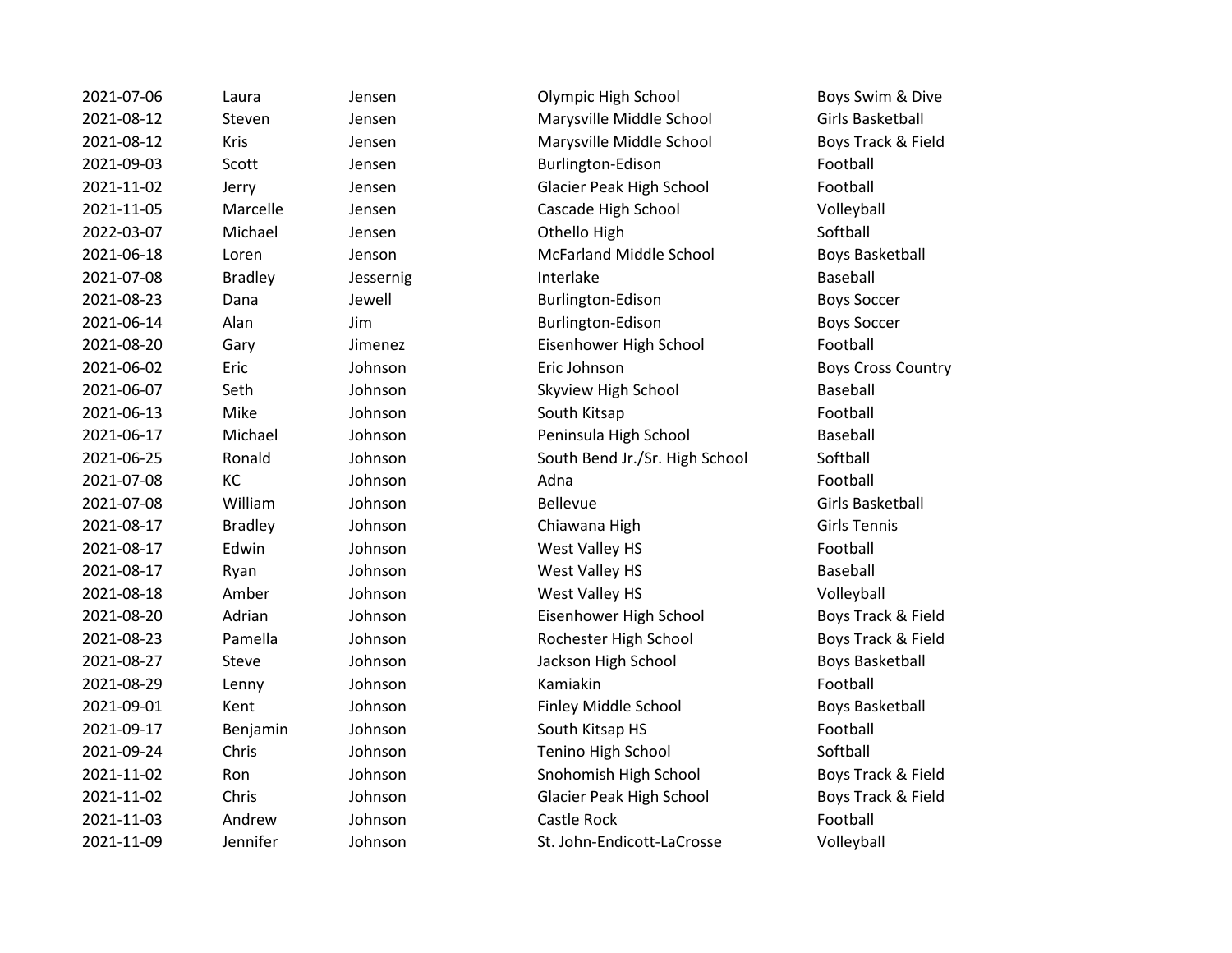| 2022-01-13 | John         | Johnson      | Shelton High School             | <b>Boys Cross Cou</b> |
|------------|--------------|--------------|---------------------------------|-----------------------|
| 2022-02-21 | Seth         | Johnson      | Skyview                         | Baseball              |
| 2022-02-28 | Charles      | Johnson      | Cheney                          | Boys Track & Fi       |
| 2022-02-28 | Rex          | Johnson      | Tahoma                          | <b>Boys Basketbal</b> |
| 2022-03-01 | Dennis       | Johnson      | Federal Way                     | <b>Boys Basketbal</b> |
| 2022-03-01 | Chad         | Johnson      | Shelton High School             | Baseball              |
| 2022-04-05 | Patrick      | Johnson      | Stadium High School             | Football              |
| 2021-10-01 | Christina    | Johnson-Dove | Walla Walla High School         | Volleyball            |
| 2021-09-15 | David        | Johnston     | Rogers High School              | Wrestling             |
| 2021-09-17 | Elesha       | Johnston     | Davenport High School           | Softball              |
| 2021-11-02 | Sam          | Johnston     | <b>Glacier Peak High School</b> | Baseball              |
| 2021-11-03 | Susan        | Johnston     | Castle Rock                     | <b>Girls Tennis</b>   |
| 2021-08-23 | gary         | jonas        | Chiawana High                   | <b>Boys Basketbal</b> |
| 2021-06-14 | James        | Jones        | Rogers High School (Spokane)    | Wrestling             |
| 2021-07-08 | Justin       | Jones        | Clarkston High School           | <b>Boys Basketbal</b> |
| 2021-08-06 | Doug         | Jones        | <b>KHS</b>                      | <b>Girls Tennis</b>   |
| 2021-08-17 | Shaeanna     | Jones        | <b>EHS</b>                      | Girls Basketball      |
| 2021-08-18 | Mark         | Jones        | Fife High School                | <b>Boys Golf</b>      |
| 2021-08-23 | Kip          | Jones        | Burlington-Edison               | Wrestling             |
| 2021-08-23 | Sherri       | Jones        | Washington Middle School        | <b>Bowling</b>        |
| 2021-09-02 | Jerrod       | Jones        | Lakewood HS                     | Football              |
| 2021-09-04 | Jamila       | Jones        | Lincoln High School (Tacoma)    | Girls Basketball      |
| 2021-09-08 | Carolynn     | Jones        | Pasco School District           | Volleyball            |
| 2021-09-27 | Denzel       | Jones        | Franklin Pierce High School     | Football              |
| 2021-11-05 | Durriell     | Jones        | Eastlake HS                     | <b>Boys Basketbal</b> |
| 2021-11-22 | Terry        | Jones        | Eastlake High School            | <b>Boys Basketbal</b> |
| 2022-01-29 | Keith        | Jones        | Naches Valley School District   | <b>Boys Basketbal</b> |
| 2022-02-09 | John         | Jones        | Thomas Jefferson High School    | Wrestling             |
| 2022-02-16 | <b>Bobbi</b> | Jones        | Rogers High School              | Gymnastics            |
| 2022-02-25 | James        | Jones        | Timberline High School          | Football              |
| 2022-03-16 | Tamara       | Jones        | Prosser High school             | Girls Basketball      |
| 2021-09-16 | Matthew      | Jongsma      | Harrison Middle School          | Girls Soccer          |
| 2021-12-01 | rusty        | jordan       | Chehalis                        | Wrestling             |
| 2021-12-02 | Heath        | Jordan       | Waterville                      | Boys Basketball       |

on Shelton High School Boys Cross Country 2022-02-28 Charles Johnson Cheney Boys Track & Field on Tahoma Boys Basketball 2022-03-01 On September 2022-03-01 Dennis Johnson Federal Way Boys Basketball en and Zohnson Shelton High School Baseball on and Stadium High School **Football** 2021-10-01 Christina Johnson-Dove Walla Walla High School Volleyball 2021-2021-000-2021-00-2022 points are approached a control of the School Wrestling 2021-2021-000-2021-00-2021-00-2021-00-2022 con 2021-11-02 Sam Johnston Glacier Peak High School Baseball Chiawana High Boys Basketball Rogers High School (Spokane) Wrestling Clarkston High School Boys Basketball Fife High School Boys Golf **2021** Burlington-Edison Wrestling Washington Middle School Bowling Lincoln High School (Tacoma) Girls Basketball Pasco School District Volleyball Franklin Pierce High School Football Eastlake HS Boys Basketball Eastlake High School Boys Basketball Naches Valley School District Boys Basketball Thomas Jefferson High School Wrestling Rogers High School Gymnastics Timberline High School Football Prosser High school Girls Basketball 2021-09-16 Matthew Jongsma Harrison Middle School Girls Soccer n and Waterville Boys Basketball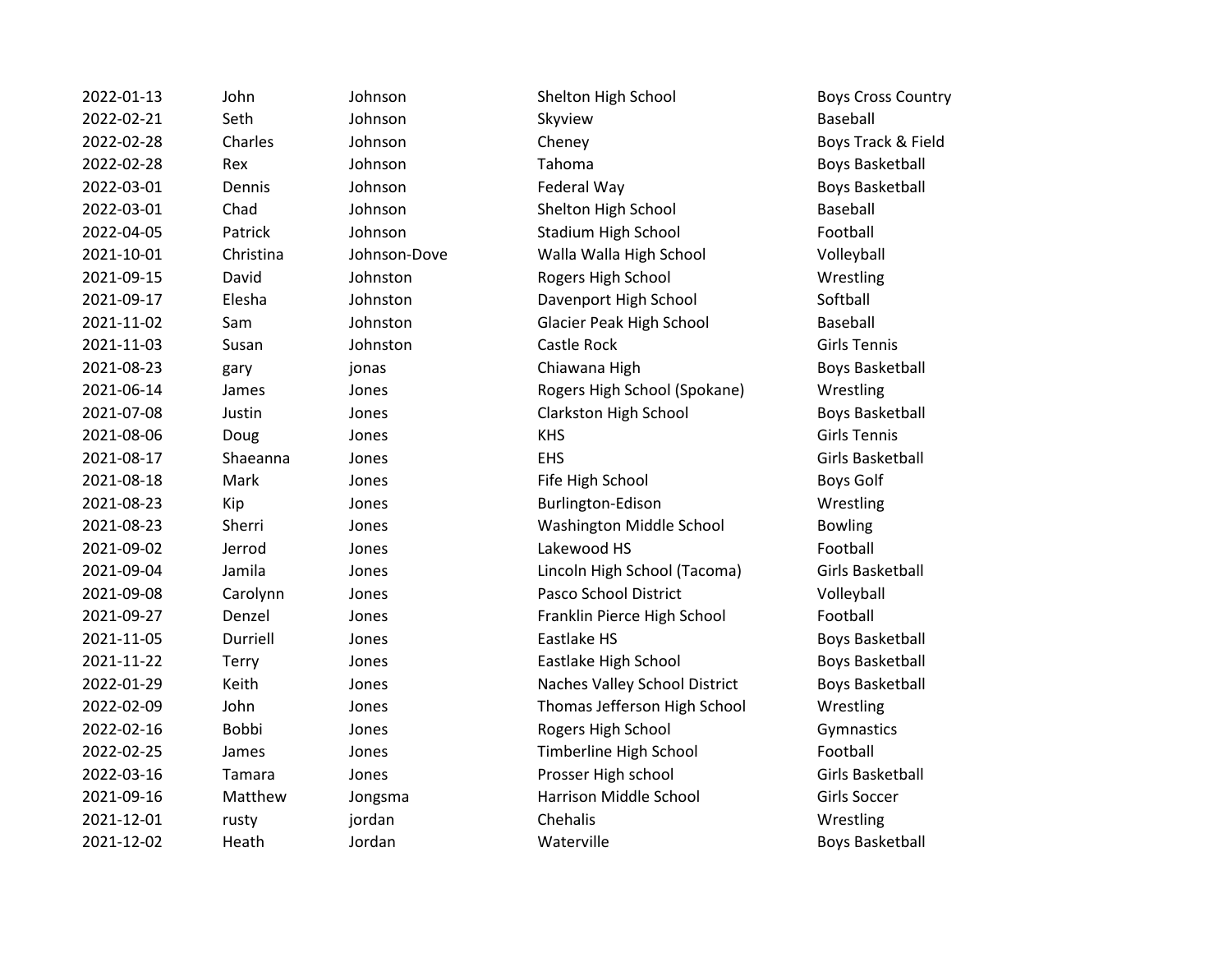| 2021-09-13 | Ryan            | Jorgensen       | Deer Park High School          | Wrestling           |
|------------|-----------------|-----------------|--------------------------------|---------------------|
| 2021-08-06 | Emilie          | Jorgenson       | <b>KHS</b>                     | Cheer               |
| 2021-11-02 | Doug            | Joyce           | Snohomish High School          | Baseball            |
| 2021-08-19 | George          | Juarez          | <b>EHS</b>                     | Boys Basket         |
| 2021-12-10 | Eli             | Juarez          | Davis High School              | Boys Basket         |
| 2021-11-02 | Kevin           | <b>Judkins</b>  | Glacier Peak High School       | Wrestling           |
| 2021-09-15 | Kira            | Kaelin          | Rogers High School             | Boys Swim           |
| 2021-06-16 | Jeffrey         | Kahler          | Ridgetop Middle School         | Boys Track          |
| 2022-02-07 | Kevin           | Kalal           | <b>Bellarmine Prep</b>         | Wrestling           |
| 2022-02-02 | Leah            | Kangas          | Garfield High School           | Girls Cross         |
| 2021-09-15 | <b>Bailey</b>   | Kapels          | Rogers High School             | Girls Track         |
| 2021-09-17 | <b>Brett</b>    | Kapels          | Rogers High School             | Boys Basket         |
| 2021-08-16 | Doug            | <b>Karalius</b> | <b>Totem Middle School</b>     | Wrestling           |
| 2021-11-03 | Kim             | Karnofski       | Castle Rock                    | <b>Girls Tennis</b> |
| 2021-08-27 | Amy             | Kasenga         | College Place High School      | <b>Girls Soccer</b> |
| 2021-09-30 | Keith           | Kauer           | Pasco School District          | Boys Track          |
| 2021-11-02 | Kody            | Kaysner         | Snohomish High School          | <b>Baseball</b>     |
| 2021-08-24 | <b>Brittany</b> | Kealy           | <b>Gig Harbor</b>              | Girls Cross         |
| 2021-09-30 | Jeff            | Keane           | Pasco School District          | Football            |
| 2021-11-02 | Shane           | Keck            | Glacier Peak High School       | Football            |
| 2021-11-22 | Mark            | Keel            | Central Kitsap High School     | Football            |
| 2021-07-13 | Lana            | Keenan          | <b>McFarland Middle School</b> | Drill               |
| 2021-08-23 | <b>Brian</b>    | Keese           | Rochester High School          | Girls Golf          |
| 2021-06-15 | Joseph          | Keeton          | Lakes High School              | Girls Track         |
| 2021-06-15 | Joyia           | Keil            | Central Kitsap Middle School   | Softball            |
| 2021-08-26 | Ben             | Keith           | <b>Gig Harbor</b>              | Boys Track          |
| 2021-06-16 | Caleb           | Kellcy          | Lakes High School              | Football            |
| 2021-06-14 | David           | Keller          | Central Kitsap Middle School   | Boys Track          |
| 2021-08-04 | Chris           | Keller          | Selah School District          | Baseball            |
| 2021-11-17 | Nicole          | Keller          | Highland high school           | <b>Girls Soccer</b> |
| 2022-01-05 | <b>Buddy</b>    | Keller          | NVI / Drum Intermediate        | Wrestling           |
| 2021-08-25 | Kelsy           | Kelley          | FRONTIER MIDDLE SCHOOL         | Cheer               |
| 2021-07-06 | Michael         | Kelly           | <b>Gig Harbor</b>              | Boys Swim           |
| 2021-07-08 | Drew            | Kelly           | Newport                        | Football            |
|            |                 |                 |                                |                     |

Deer Park High School Wrestling 2021-11-02 Doug Joyce Snohomish High School Baseball EHS Boys Basketball Davis High School Boys Basketball 2021-11-02 Kevin Judkins Glacier Peak High School Wrestling Rogers High School Boys Swim & Dive Ridgetop Middle School Boys Track & Field 2022-02-07 Kevin Kalal Bellarmine Prep Wrestling Garfield High School Girls Cross Country **2021-09-15 Rogers High School Girls Track & Field 2021-09-2021-00-2021-00-2021-00-2021-00-2021-00-2021-00-2023** Boys Basketball **2021** Totem Middle School Wrestling College Place High School Girls Soccer Pasco School District Boys Track & Field **2021** Snohomish High School Baseball Example 2021-08-24 British Girls Cross Country Pasco School District Football Glacier Peak High School Football Central Kitsap High School Football McFarland Middle School Drill Rochester High School Girls Golf Lakes High School Girls Track & Field 2021-06-15 Joyia Keil Central Kitsap Middle School Softball Example 3 Boys Track & Field Lakes High School Football Central Kitsap Middle School Boys Track & Field 2021-08-04 Chris Keller Selah School District Baseball Highland high school Girls Soccer NVI / Drum Intermediate Wrestling FRONTIER MIDDLE SCHOOL Cheer Example 3 Michael Gig Harbor Michael Boys Swim & Dive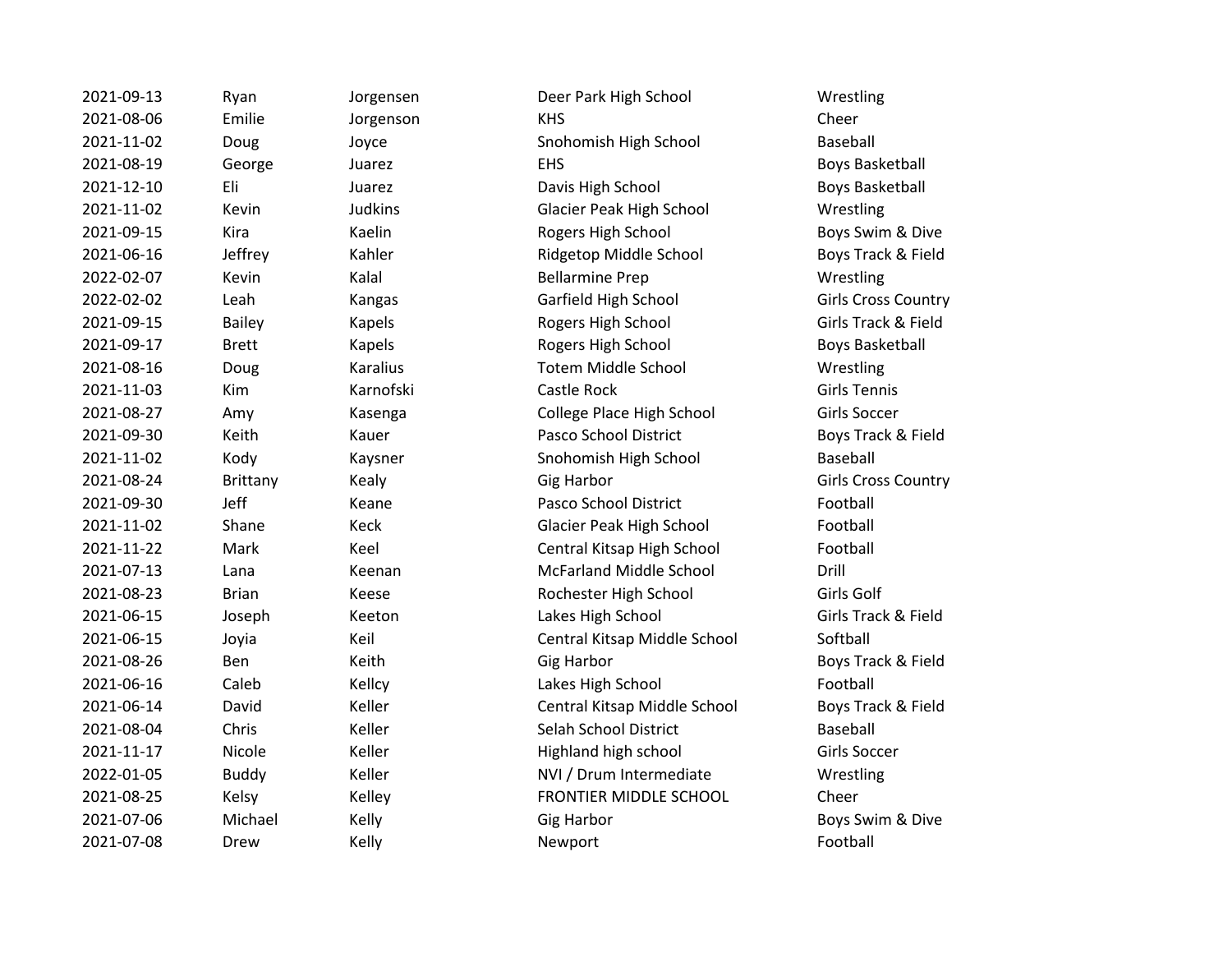| 2021-09-27 | Michael          | Kelly         | Seattle Prep                | <b>Boys Basket</b>       |
|------------|------------------|---------------|-----------------------------|--------------------------|
| 2021-10-06 | Justin           | Kelly         | Kamiakin                    | <b>Boys Basket</b>       |
| 2021-11-02 | <b>Brandon</b>   | Kelly         | Snohomish High School       | <b>Boys Basket</b>       |
| 2022-02-15 | Tim              | Kelly         | Curtis HS                   | <b>Boys Basket</b>       |
| 2021-08-07 | Ryan             | KellyJr       | Jackson High School         | Football                 |
| 2021-08-31 | Matthew          | Keltner       | La Venture Middle School    | Volleyball               |
| 2021-08-31 | Mishel           | Keltner       | Mishel Keltner              | Volleyball               |
| 2022-03-16 | Donnie           | Keltz         | Mount Vernon Christian      | <b>Girls Basket</b>      |
| 2021-08-16 | Jeff             | Kenoyer       | Cashmere High School        | Boys Cross               |
| 2021-07-08 | Jeff             | Kent          | Newport                     | Boys Golf                |
| 2021-12-14 | Steven           | Kent          | Tahoma High School          | Boys Track               |
| 2021-09-10 | <b>Nickalaus</b> | Kenyon        | South Kitsap HS             | Baseball                 |
| 2021-07-21 | Carley           | Keogh         | Cashmere Middle School      | Girls Cross (            |
| 2021-09-30 | <b>CAITLYN</b>   | <b>KEPLER</b> | Nooksack Valley High School | Cheer                    |
| 2021-09-13 | Kevin            | Kernan        | Deer Park High School       | Girls Golf               |
| 2021-08-23 | Nicole           | Kernutt       | Rochester High School       | <b>Girls Track &amp;</b> |
| 2021-08-26 | Andrew           | Kernutt       | Rochester Middle School     | <b>Boys Basket</b>       |
| 2021-09-16 | Jason            | Kerr          | O'Dea High School           | <b>Boys Basket</b>       |
| 2021-07-20 | Trevor           | Kert          | Cashmere High School        | <b>Boys Tennis</b>       |
| 2021-07-20 | Holly            | Kert          | Cashmere Middle School      | Volleyball               |
| 2021-08-24 | Jake             | Kessler       | West Valley HS              | Girls Swim &             |
| 2021-07-08 | Cristina         | Ketola        | <b>Bellevue</b>             | Drill                    |
| 2021-10-13 | Mikaela          | Kevan         | Chinook                     | <b>Girls Soccer</b>      |
| 2022-02-22 | Jeray            | Key           | RA Long High School         | <b>Boys Basket</b>       |
| 2021-07-08 | Rose             | Kibala        | Newport                     | Gymnastics               |
| 2021-08-19 | Josh             | Kiehl         | East Valley High School     | <b>Boys Basket</b>       |
| 2022-01-12 | Maloree          | Kilian        | Sunnyside High School       | <b>Girls Basket</b>      |
| 2022-01-13 | John             | Kilian        | Sunnyside High School       | Wrestling                |
| 2021-08-17 | Tyler            | Killam        | West Valley HS              | <b>Boys Track &amp;</b>  |
| 2021-07-08 | Jason            | Kim           | Newport                     | Baseball                 |
| 2021-09-15 | Kelly            | Kim           | Rogers High School          | Volleyball               |
| 2021-08-17 | Matthew          | Kimmel        | <b>EHS</b>                  | <b>Girls Soccer</b>      |
| 2021-08-06 | Joe              | Kinch         | <b>KHS</b>                  | <b>Boys Basket</b>       |
| 2021-09-09 | Jennifer         | Kindle        | Pasco School District       | Football                 |
|            |                  |               |                             |                          |

Boys Basketball Boys Basketball Boys Basketball Boys Basketball Girls Basketball Boys Cross Country Boys Track & Field Girls Cross Country Girls Track & Field Boys Basketball Boys Basketball Girls Swim & Dive Boys Basketball Boys Basketball Girls Basketball Boys Track & Field Boys Basketball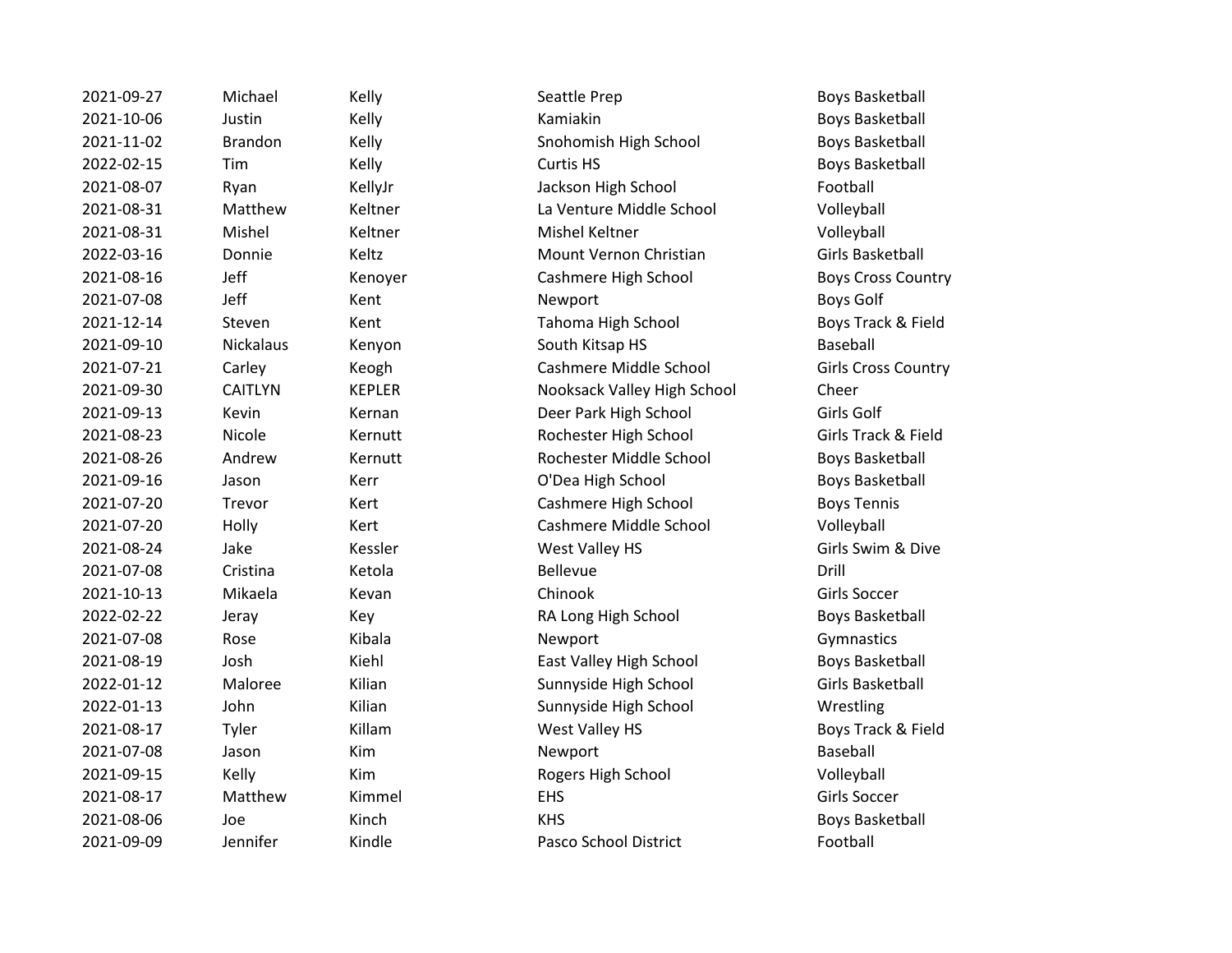2021-09-17 Lauren Kluver South Kitsap HS

2021-06-14 Mike King Ocosta High School Girls Soccer 2021-06-15 Stephanie King Granger High School Girls Soccer 2021-07-13 Jerry King King Freeman High School Football 2021-11-02 Michael King Renton High School Boys Cross Country 2021-07-23 Charlie Kinnune Mount Si HS Football 2022-02-10 Steve Kirk Retired - Sehome Football 2022-02-10 Kim Kirk Sehome Sehome Girls Basketball 2021-07-05 Cathaleen Kirkevold Clover Park High School Softball 2021-09-17 Lisa Kirkpatrick Marcus Whitman Girls Track & Field 2022-03-02 Brad Kirsch Saint George's School Girls Basketball 2021-10-06 Jenny Kissell Kamiakin Kamiakin Cheer 2021-10-14 Renee Kitchen Highlands Girls Track & Field 2021-07-08 Pon Kith Kith Interlake Constants Girls Basketball 2021-10-18 Candice Kitterman Anacortes High School Cheer 2021-10-06 Tim Klein Lakeside High School Football 2021-11-17 Brenda Klein Foss Girls Golf 2021-12-15 Dean KLEPEC Okanogan High School Girls Soccer 2021-08-06 Jennifer Kleven KHS Boys Track & Field 2021-09-26 Kaytie Klinck Lakewood HS Cheer 2022-01-25 Jeff Klinger Montesano Wrestling 2021-11-11 Kristina Klinginsmith Marysville Getchell High School Volleyball 2021-08-26 Marla Klipper Gig Harbor Girls Soccer 2021-09-10 Kim Klippert Kennewick Softball 2021-07-08 Michael Kneip Rellevue Bellevue 2022-01-19 Andrew Knight Shelton High School Boys Track & Field 2022-03-17 Hayden Knight Sehome Sehome Baseball 2021-08-20 Brooke Knobel Washington Middle School Bowling 2021-08-10 Stephen Knoefler Marysville Getchell High School Football 2021-06-22 Aaron Knoll Knoll North Mason High School Football 2021-09-09 Jennifer Knowles Cedar Heights Volleyball 2021-06-18 Scott Knutsen North Kitsap High School Baseball 2021-08-23 Andy Knutson Lake Stevens High School Wrestling 2021-06-14 Greg Knutzen Burlington-Edison Girls Golf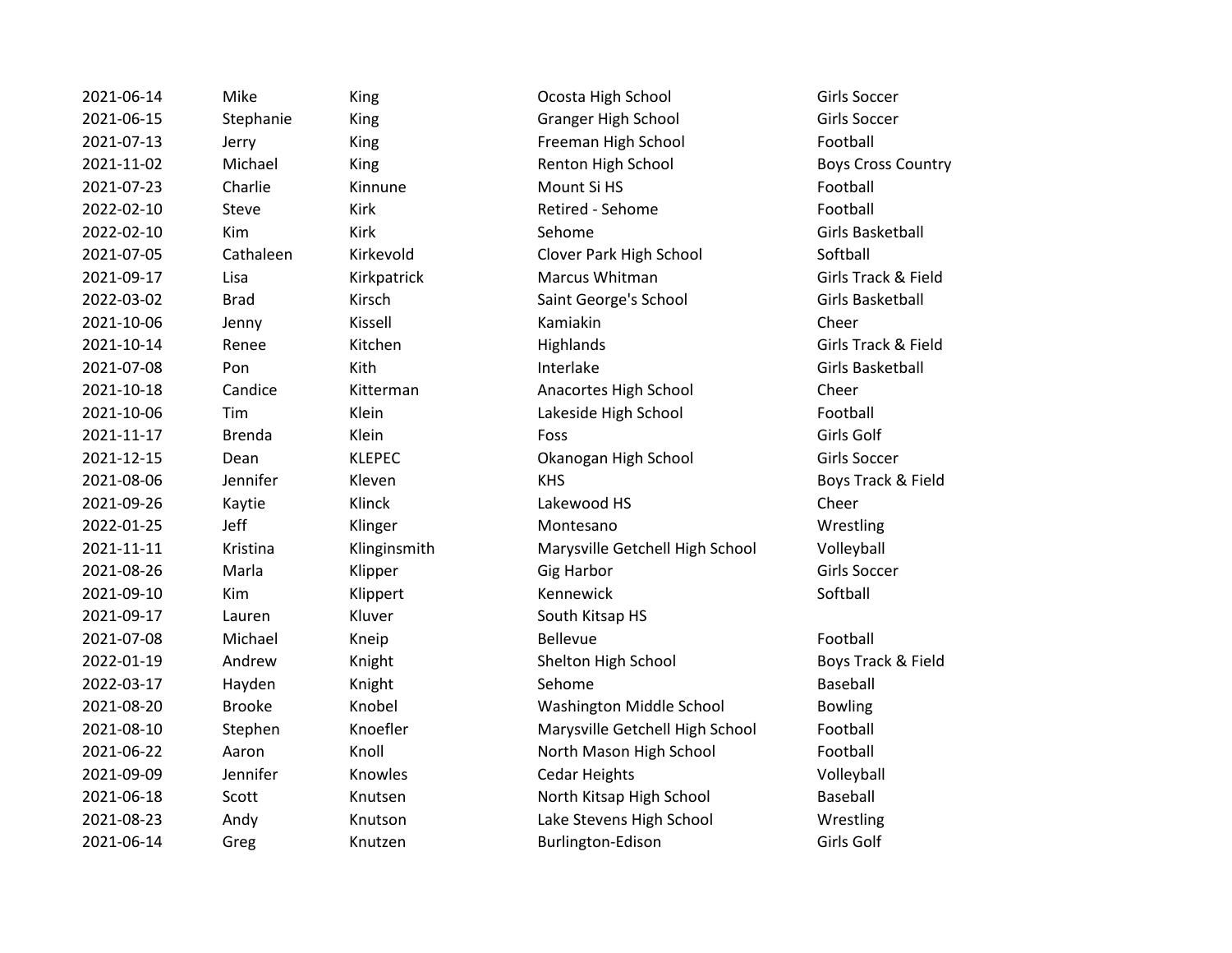| 2021-08-17 | Michael       | Koch           | <b>EHS</b>                      | Softball                 |
|------------|---------------|----------------|---------------------------------|--------------------------|
| 2022-02-21 | Kathie        | Koch           | Woodinville                     | Gymnastics               |
| 2021-07-07 | Chris         | Koebelin       | Klahowya Secondary (HS)         | <b>Girls Basket</b>      |
| 2021-11-12 | Jeff          | Koellmer       | Marysville Getchell High School | <b>Boys Basket</b>       |
| 2021-11-15 | Matthew       | Koenigs        | Marysville Pilchuck High School | Girls Track &            |
| 2021-09-15 | Shannon       | Koepfler       | Rogers High School              | Girls Cross (            |
| 2021-09-21 | Erin          | Koerner        | Sunnyside High School           | Volleyball               |
| 2021-09-17 | Dianne        | Kogan          | Marcus Whitman                  | Girls Track &            |
| 2021-09-02 | Jordan        | Kohagen        | Lakewood HS                     | <b>Boys Soccer</b>       |
| 2021-06-14 | Christopher   | Kok            | Burlington-Edison               | <b>Boys Basket</b>       |
| 2021-08-16 | Mark          | Koley          | Sterling                        | <b>Boys Soccer</b>       |
| 2021-09-03 | Jacob         | Kon            | Lakewood HS                     | Football                 |
| 2022-02-15 | Elizabeth     | Kondo          | Quincy Middle School            | Wrestling                |
| 2022-02-16 | Mark          | Kondo          | Quincy Middle School            | Wrestling                |
| 2021-09-16 | Michael-Paul  | Koontz         | <b>Cedar Heights</b>            | Boys Track &             |
| 2021-10-01 | Amy           | Korslund       | Walla Walla High School         | Softball                 |
| 2021-06-14 | Jason         | Koski          | Raymond High School             | <b>Girls Basket</b>      |
| 2021-07-07 | Marty         | Krafcik        | Klahowya Secondary (HS)         | Boys Cross (             |
| 2021-09-30 | David         | Kraft          | Klahowya Secondary (HS)         | <b>Boys Tennis</b>       |
| 2021-09-30 | Wendy         | Kraft          | Klahowya Secondary (HS)         | Volleyball               |
| 2021-10-13 | Gavin         | <b>Kralik</b>  | Eatonville High School          | Football                 |
| 2021-08-18 | Ed            | Kramer         | Fife High School                | Football                 |
| 2022-03-05 | Edward        | Kramer         | Kentwood                        | Football                 |
| 2022-02-26 | Robert        | Kratzer        | Forks High School               | Softball                 |
| 2022-03-12 | <b>TRACI</b>  | <b>KRATZER</b> | Forks High School               | Softball                 |
| 2022-03-17 | <b>Bailee</b> | Kratzer        | Forks High School               | Softball                 |
| 2021-11-12 | Andrew        | Kreutz         | Marysville Pilchuck High School | Football                 |
| 2021-08-06 | Joe           | Krieder        | <b>KHS</b>                      | Boys Track &             |
| 2021-08-27 | Katie         | Krieger        | Surprise Lake Middle School     | <b>Girls Track &amp;</b> |
| 2021-11-03 | Ashleigh      | Kruckenberg    | Castle Rock                     | Volleyball               |
| 2021-11-19 | Kendra        | Kruper         | Skyline High School             | Gymnastics               |
| 2021-09-08 | Tasha         | Kryger         | Lakewood HS                     | Boys Track &             |
| 2021-09-30 | valentin      | kucheryaviy    | Pasco High                      | Wrestling                |
| 2021-11-02 | Jon           | Kunard         | Snohomish High School           | Wrestling                |
|            |               |                |                                 |                          |

2021-07-07 Chris Koebelin Klahowya Secondary (HS) Girls Basketball ellmer Marysville Getchell High School Boys Basketball 2021-11-15 Matthew Koenigs Marysville Pilchuck High School Girls Track & Field epfler **2021-2021-09-2021-09-2021-00-2021-00-2021** Girls Cross Country erner and Sunnyside High School Colleyball examental Care Marcus Whitman Controllering Girls Track & Field 2021-06-2021-06-2021-06-2021-06-2021-06-2021-06-2022 Roys Basketball ndo Cuincy Middle School Wrestling ndo **2022-02-2022-02-2023-02-2023-02-2023-02-2023** Messenting Wrestling ontz Cedar Heights Boys Track & Field 2021-10-01 Amy Korslund Walla Walla High School Softball 2021-06-14 Jason Koski Raymond High School Girls Basketball 2021-07-07 Marty Krafcik Klahowya Secondary (HS) Boys Cross Country 2021-09-30 Right Klahowya Secondary (HS) Boys Tennis 2021-101 Mentang Klahowya Secondary (HS) Mentang Mentang Kraft Kraft Volleyball alik Eatonville High School Football amer **2021-2021-08-2021-08-2021-08-2021-08-2022** Football atzer **Example School** Forks High School Softball ATZER Forks High School Softball atzer **Example School Softball** Forks High School Softball Putz **2021-11-12 Marysville Pilchuck High School** Football eder The KHS Boys Track & Field eger Surprise Lake Middle School Girls Track & Field zo are a Skyline High School Gymnastics Gymnastics zer and the Lakewood HS Boys Track & Field 2021-11-02 Jon Kunard Snohomish High School Wrestling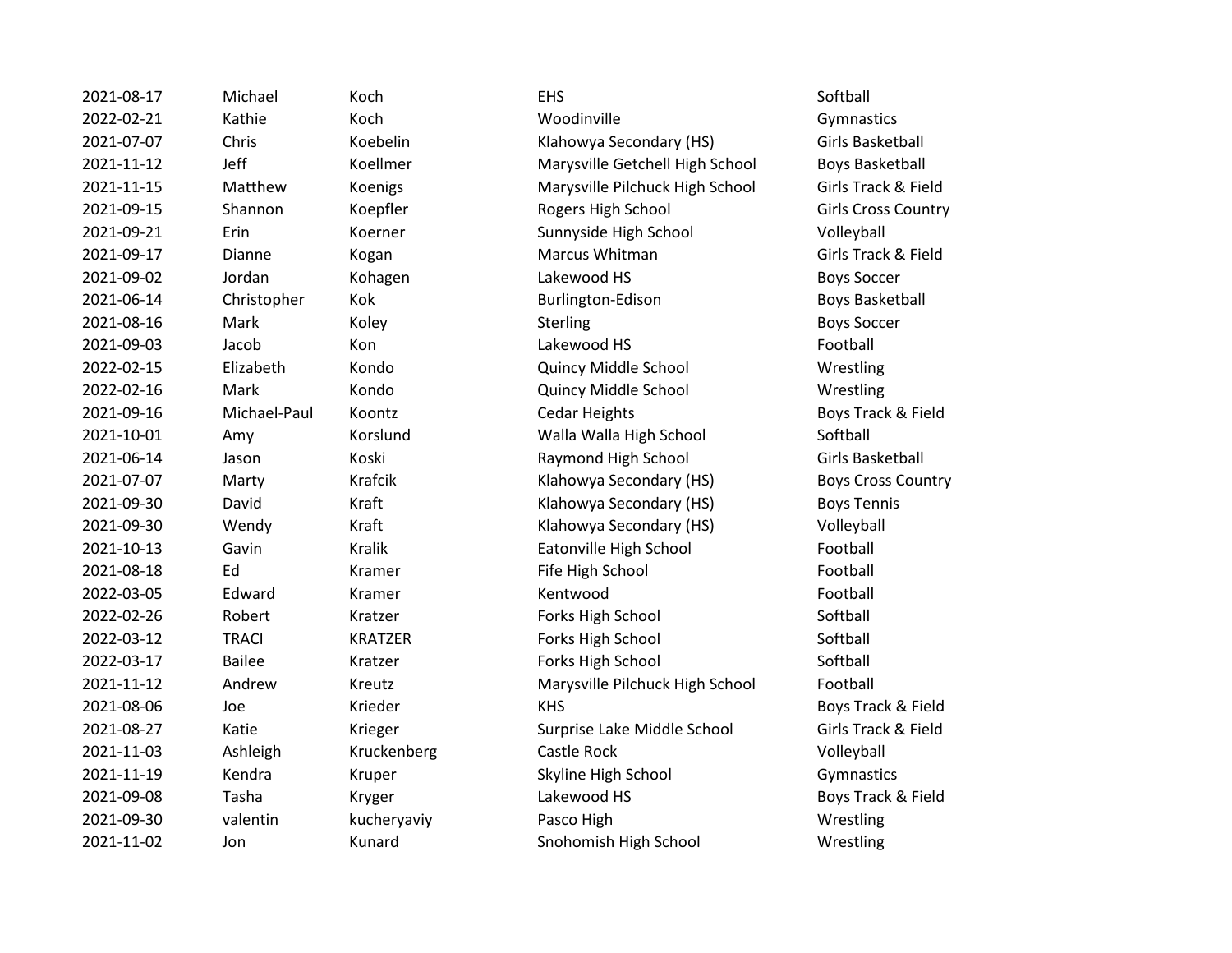2021-10-28 Eric Kurle Graham Kapowsin Football 2021-11-05 Michael Kurtz Gateway Middle School Boys Soccer 2021-11-12 Webster Kurz Meridian High School Football 2021-11-02 George Kuth Snohomish High School Baseball 2021-06-14 Ryan Kuttel Burlington-Edison Girls Soccer 2021-10-26 Alyse Lacey Kentlake High School Girls Basketball 2021-11-09 Dominic Lacie Bainbridge High School Boys Golf 2021-08-17 Craig Lacy West Valley HS 2021-09-24 Lee LaDeaux South Kitsap HS Bowling 2021-07-08 Jonathan Lafler Newport Boys Cross Country 2021-10-06 Dustin Lamb Kamiakin Football 2021-10-08 Cody Lamb La Salle High School Football 2021-09-28 Micah Lampkin Southridge Football 2021-09-29 Andy Lancaster Klahowya Secondary (HS) Boys Basketball 2021-09-09 Sherry Lancon Pasco School District Football 2021-11-02 Patti Lande Snohomish High School Softball 2021-11-02 Emma Lande Snohomish High School Softball 2021-08-10 Haley Landen Marysville Pilchuck High School Girls Cross Country 2021-08-24 Billy Landram Gig Harbor Boys Basketball 2021-11-08 Steven Landro Eisenhower Middle School Girls Track & Field 2022-03-01 Jon Lane Univ. of Puget Sound Boys Basketball 2021-08-25 Jeffrey Lang Gig Harbor Boys Track & Field 2021-11-03 Boris Langdon Castle Rock Wrestling 2021-11-03 Christina Langdon Castle Rock Volleyball 2021-08-06 Jason Langenbach KHS Boys Golf 2021-06-14 Kristin Langguth Klahowya Secondary (MS) Softball 2021-07-14 Alan Langguth Klahowya Secondary (MS) Girls Basketball 2021-11-05 Craig Langley Langley North Middle School Boys Basketball 2021-08-27 Marci Lanning College Place High School Girls Cross Country 2022-04-06 Shiloh Lanphear Mount Vernon High School Football 2021-06-13 Steve Lantz Granite Falls High School Boys Cross Country 2021-08-18 Jordan Lara Pasco High Volleyball 2021-08-18 Ryan Lara Lara Pasco High Boys Track & Field 2021-07-08 Michael Laracuente Sammamish Boys Tennis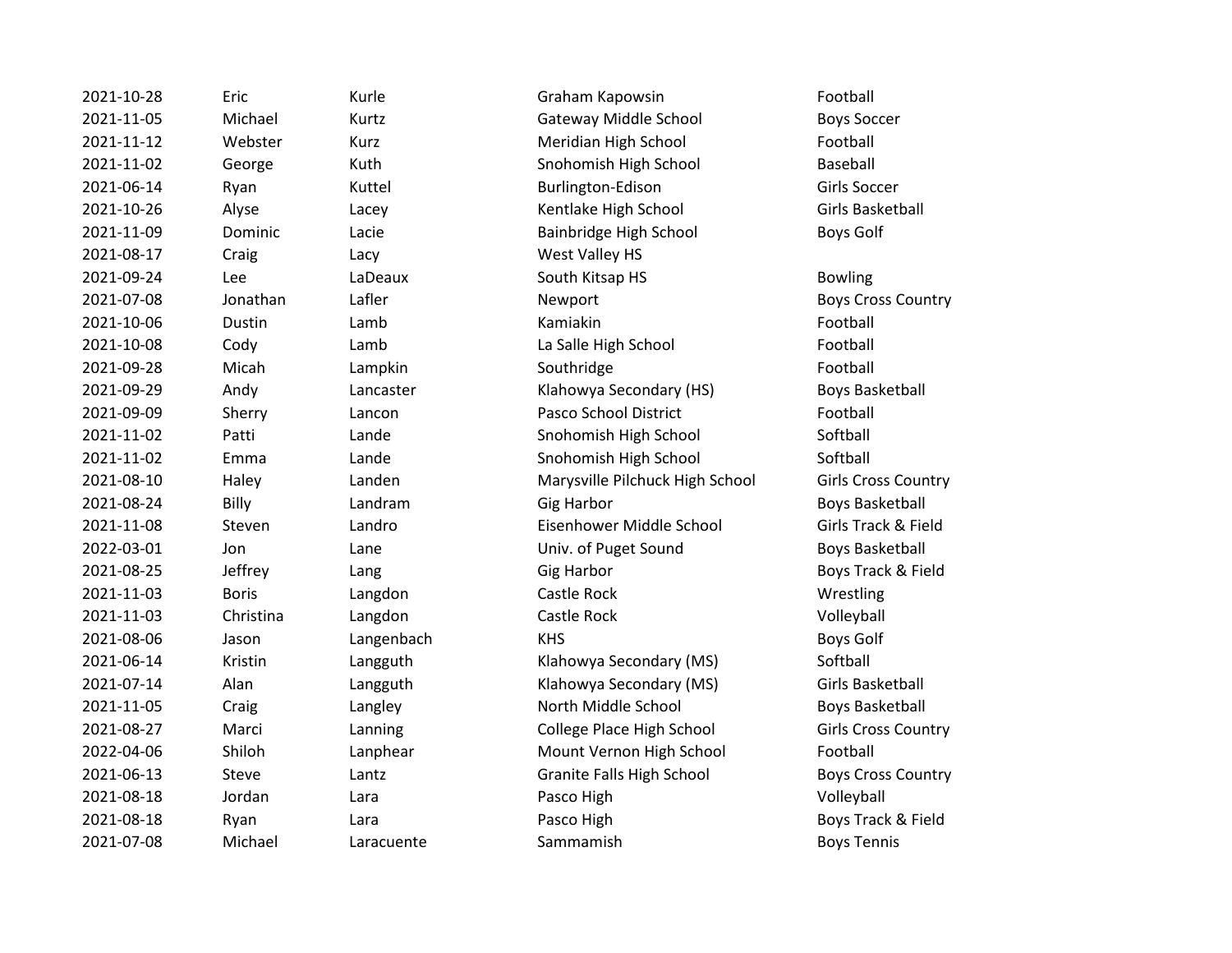| 2021-06-30 | Fred        | Larsen    | Mountain View, Vancouver       | <b>Boys Cross Countr</b> |
|------------|-------------|-----------|--------------------------------|--------------------------|
| 2021-07-13 | Thomas      | Larsen    | <b>Bellarmine Prep</b>         | Football                 |
| 2021-08-24 | Drew        | Larson    | Lake Stevens High School       | Boys Track & Field       |
| 2021-08-25 | Scott       | Larson    | Kennewick                      | <b>Boys Basketball</b>   |
| 2021-08-30 | Timothy     | Larson    | Burlington-Edison              | Football                 |
| 2021-08-31 | Taylor      | Larson    | Cavelero Mid High School       | Girls Cross Countr       |
| 2021-11-02 | David       | Larson    | Snohomish High School          | <b>Boys Basketball</b>   |
| 2021-11-17 | Corey       | Larson    | <b>Bellevue</b>                | <b>Boys Cross Countr</b> |
| 2022-02-26 | Kari        | Larson    | Forks High School              | Girls Track & Field      |
| 2021-07-01 | Steve       | Lassiter  | Shorewood High School          | Softball                 |
| 2021-10-26 | Shani       | Law       | Warden MS                      | Volleyball               |
| 2021-08-18 | Yodi        | Lawes     | Fife High School               | Wrestling                |
| 2022-02-27 | Michael     | Laws      | <b>Central Valley</b>          | <b>Boys Basketball</b>   |
| 2021-12-01 | Jacob       | Lawson    | Curtis High School             | Boys Track & Field       |
| 2021-08-21 | <b>Nick</b> | Lazanis   | East Valley High School        | Girls Track & Field      |
| 2021-11-05 | San         | Le        | Cascade High School            | <b>Boys Golf</b>         |
| 2021-08-25 | Kati        | Leach     | MOSES LAKE HIGH SCHOOL         | Girls Track & Field      |
| 2021-11-19 | Violet      | League    | Concrete High School           | Girls Basketball         |
| 2021-08-17 | Garrett     | Leahy     | <b>McFarland Middle School</b> | <b>Boys Basketball</b>   |
| 2021-06-24 | Matt        | Leamer    | <b>Todd Beamer</b>             | Football                 |
| 2021-09-10 | Matt        | Leamer    | <b>Todd Beamer</b>             | Football                 |
| 2021-09-16 | Jeff        | Leary     | Kamiak                         | <b>Boys Basketball</b>   |
| 2021-11-02 | Jeff        | Leary     | Glacier Peak High School       | <b>Boys Basketball</b>   |
| 2021-08-18 | Jenna       | Leaverton | West Valley HS                 | Volleyball               |
| 2021-08-17 | Andy        | Ledezma   | Pasco High                     | Girls Soccer             |
| 2022-03-10 | Cameron     | LeDuke    | Forks High School              | Baseball                 |
| 2021-06-17 | Michael     | Lee       | Lewis & Clark High School      | <b>Boys Cross Countr</b> |
| 2021-07-08 | Peter       | Lee       | Newport                        | <b>Boys Tennis</b>       |
| 2021-09-02 | Erin        | Lee       | Cascade High School            | Softball                 |
| 2021-09-20 | Duane       | Lee       | Lincoln-Tacoma                 | <b>Boys Cross Countr</b> |
| 2021-09-20 | Johnny      | Lee       | Sedro Woolley                  | Football                 |
| 2021-10-13 | Heather     | Lee       | Chinook                        | Girls Track & Field      |
| 2021-11-02 | Grace       | Lee       | Glacier Peak High School       | <b>Girls Tennis</b>      |
| 2022-02-16 | Harrison    | Lee       | <b>Curtis High School</b>      | <b>Boys Tennis</b>       |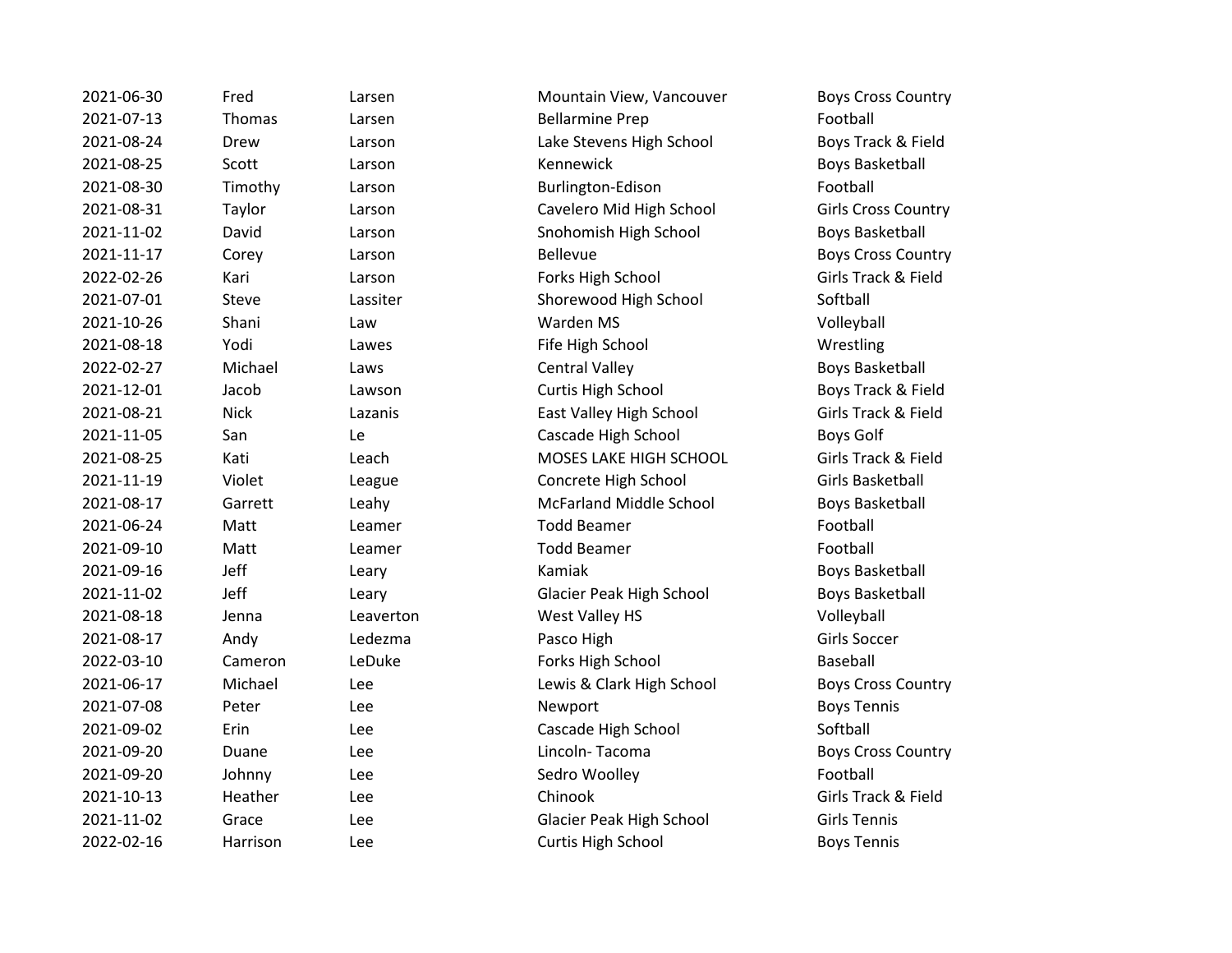| 2022-03-03 | Kathryn        | LeFriec               | Joel E Ferris HS                | Girls Track & Field      |
|------------|----------------|-----------------------|---------------------------------|--------------------------|
| 2021-10-13 | Crystal        | Legard                | <b>Dessert Hills</b>            | Girls Basketball         |
| 2021-11-13 | Jaclin         | <b>LEGore Hodgins</b> | Marysville Getchell High School | Girls Golf               |
| 2021-08-16 | James          | Lehman                | Sterling                        | Football                 |
| 2021-10-11 | Jordan         | Lehman                | Chelan High School              | Girls Basketball         |
| 2021-11-19 | James          | Lehr                  | Mead High School                | Boys Track & Field       |
| 2021-09-09 | Scott          | Lehrman               | Pasco School District           | Football                 |
| 2021-11-06 | Jo Lynne       | Leitzel-Abbe          | Cascade High School             | Boys Swim & Dive         |
| 2021-08-06 | Andy           | Lemiere               | <b>CMS</b>                      | Boys Track & Field       |
| 2021-10-01 | <b>Stevie</b>  | Lemke                 | Pasco School District           | Dance                    |
| 2021-08-28 | Thomas         | Lenart                | Woodinville High School         | Football                 |
| 2022-02-08 | <b>BRITT</b>   | LENTZ                 | Nooksack Valley High School     | Football                 |
| 2021-08-31 | Matthew        | Leonard               | Lake Stevens High School        | Football                 |
| 2021-09-08 | Ron            | Lepper                | Mount Baker                     | Football                 |
| 2021-08-25 | John           | Lesko                 | <b>DeSales</b>                  | <b>Boys Basketball</b>   |
| 2021-07-27 | Julie          | Leslie                | North Kitsap High School        | Certified Athletic       |
| 2021-08-23 | Kristin        | Lessley               | Burlington-Edison               | Volleyball               |
| 2022-01-13 | Tamara         | Lester-Dame           | South Kitsap HS                 | Girls Swim & Dive        |
| 2021-09-28 | Derrek         | Lete                  | Southridge                      | <b>Girls Basketball</b>  |
| 2021-10-06 | Kylee          | Lete                  | Kamiakin                        | Softball                 |
| 2021-07-06 | Shayna         | Levine                | <b>Gig Harbor</b>               | Dance                    |
| 2021-06-15 | Charles        | LeWarne               | Kamiak High School              | Girls Cross Countr       |
| 2021-11-02 | Dave           | LeWarne               | Snohomish High School           | Boys Track & Field       |
| 2021-06-14 | Paul           | Lewis                 | Auburn Riverside High School    | Girls Soccer             |
| 2021-09-15 | Jason          | Lewis                 | Rogers High School              | <b>Boys Soccer</b>       |
| 2021-10-13 | Jason          | Lewis                 | Eatonville High School          | Football                 |
| 2021-09-30 | Todd           | Lewison               | Pasco School District           | Football                 |
| 2021-08-24 | Patty          | Ley                   | <b>Gig Harbor</b>               | <b>Boys Cross Countr</b> |
| 2021-09-23 | Bradyn         | Leyde                 | Kennewick                       | <b>Boys Basketball</b>   |
| 2021-12-03 | Jason          | Lichtenberger         | Issaquah High School            | <b>Girls Soccer</b>      |
| 2021-06-12 | <b>KEVIN</b>   | LIDDIARD              | Columbia High School            | Volleyball               |
| 2021-11-02 | Jessie         | Lidstrom              | Snohomish High School           | <b>Girls Soccer</b>      |
| 2021-06-18 | <b>Bradley</b> | Liebrecht             | West Valley MS                  | Baseball                 |
| 2021-08-17 | Leon           | Likens                | Curtis High School              | Football                 |
|            |                |                       |                                 |                          |

2021-11-13 Core Hodgins Marysville Getchell High School Girls Golf 2021-10-11 The Chelan High School Chelan High School Girls Basketball 2021-11-19 James Lehr Mead High School Boys Track & Field 2021-01-09 Pasco School District Football Pasco School District Football 2021-11-06 Jo Lynne Leitzel -Abbe Cascade High School Boys Swim & Dive 2021-08-06 Anders CMS CMS Boys Track & Field 2021-10-02 Pasco School District Communication Chance 2021-08-2020 Thart Controller Woodinville High School Controller Football 2022-02-08 BRITT LENTZ Nooksack Valley High School Football 2021-0921 Matthew Lake Stevens High School Football 2021-08-25 John Lesko DeSales Boys Basketball 2021-2021 - 2021 North Kitsap High School Certified Athletic Trainer 2021-08-23 Kristin Lessley Burlington-Edison Volleyball 2022-01-13 Tamara Couth Kitsap HS Girls Swim & Dive **2021** Charles Lewarne Kamiak High School Girls Cross Country Warne **2021-2021-2021-2021-2021-2021** Snohomish High School **Boys Track & Field** 2021-2021-06-2021 Paul Lewis Auburn Riverside High School Girls Soccer 2021-09-15 Jason Lewis Rogers High School Boys Soccer wis **2021-2021-2021-2021** Eatonville High School **Football** 2021-09-30 Todd Lewison Pasco School District Football ey the control of Gig Harbor and the country Boys Cross Country 2021-09-23 Bradyn Leyde Kennewick Boys Basketball 2021-2015 Issaquah High School Girls Soccer 2021-06-12 KEVIN LIDDIARD Columbia High School Volleyball 2021-11-02 Jessie Lidstrom Snohomish High School Girls Soccer ebrecht West Valley MS Baseball 2021-08-2021-08-2022 Curtis High School Football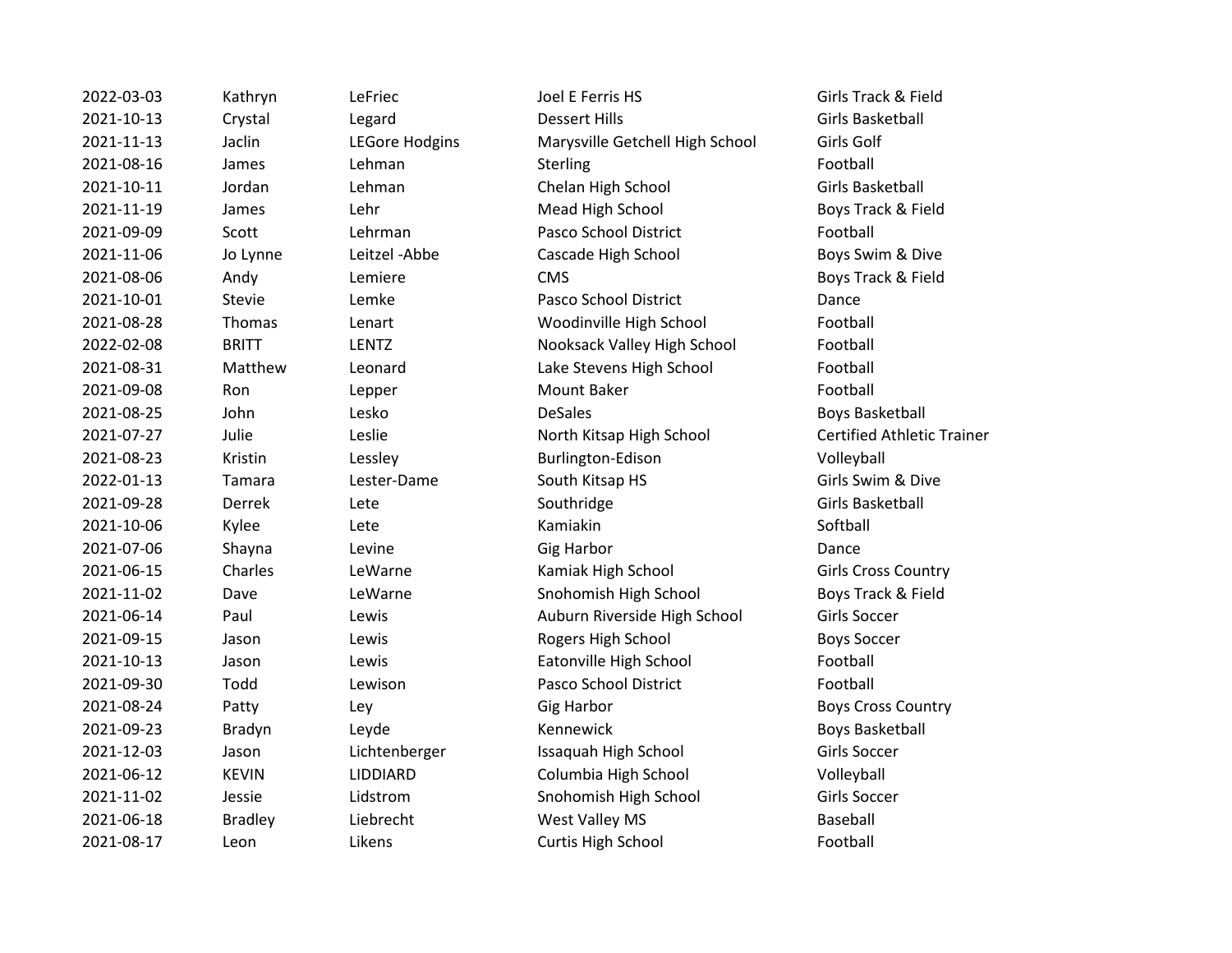2021-09-30 Amber Lincoln Pasco School District Boys Cross Country 2021-09-16 Bruce Lindell Harrison Middle School Boys Basketball 2021-11-05 Rian Lindell Eastlake HS Football 2021-08-06 Tyson Lindeman KHS Wrestling 2021-06-14 Ken Lindgren Oakesdale High School Girls Basketball 2021-08-25 Donnie Lindgren MOSES LAKE HIGH SCHOOL Baseball 2021-08-18 Ally Lindstrom Fife High School Softball 2021-06-20 Jianna Link Peninsula High School Girls Swim & Dive 2021-09-13 Kadie Link Deer Park High School Cheer 2021-11-05 Michael Linker Eastlake HS Football 2021-07-08 Jason Linn **Interlake** Interlake Baseball 2021-07-06 Diana Litsch Gig Harbor Boys Swim & Dive 2021-08-27 Bob Litts John Sager Middle School Boys Soccer 2021-07-08 Michael Liu China Bellevue Communication Girls Swim & Dive 2021-08-16 Kim Livingston EHS ENG Boys Track & Field 2022-03-01 Ronald Livingston East Valley -Yakima Boys Basketball 2021-09-29 Alessandro Llamas Ibarra Southridge Song Southridge Girls Soccer 2021-08-26 Scott Loar Southridge Southridge Football 2022-01-12 Marshall Lobbestael Sunnyside High School Football 2021-10-03 Michael Locati Walla Walla High School Boys Cross Country 2021-11-04 Patrick J Loftus Wenatchee High School Girls Basketball 2021-09-28 Andrew Logozzo Southridge Wrestling 2021-09-17 Marcus Logue South Kitsap HS Baseball 2021-09-01 Presley Lollar River View High School Volleyball 2021-06-15 Michael Lomsdalen Anacortes High School Wrestling 2021-09-07 willie London Puyallup High School Boys Golf 2021-11-30 Amaris Longmire Chelan High School Girls Soccer 2021-08-02 April Longwill Quincy High School Cheer 2021-08-02 Seth Longwill Quincy High School Football 2021-06-17 James Lonsbery Auburn Riverside Softball 2021-07-23 Colton Loomis Cashmere High School Baseball 2021-08-16 Greg Loomis EHS Wrestling 2021-06-15 Enrique Lopez Clds Junior High Girls Soccer 2021-06-21 Enrique Lopez Davis High School Wrestling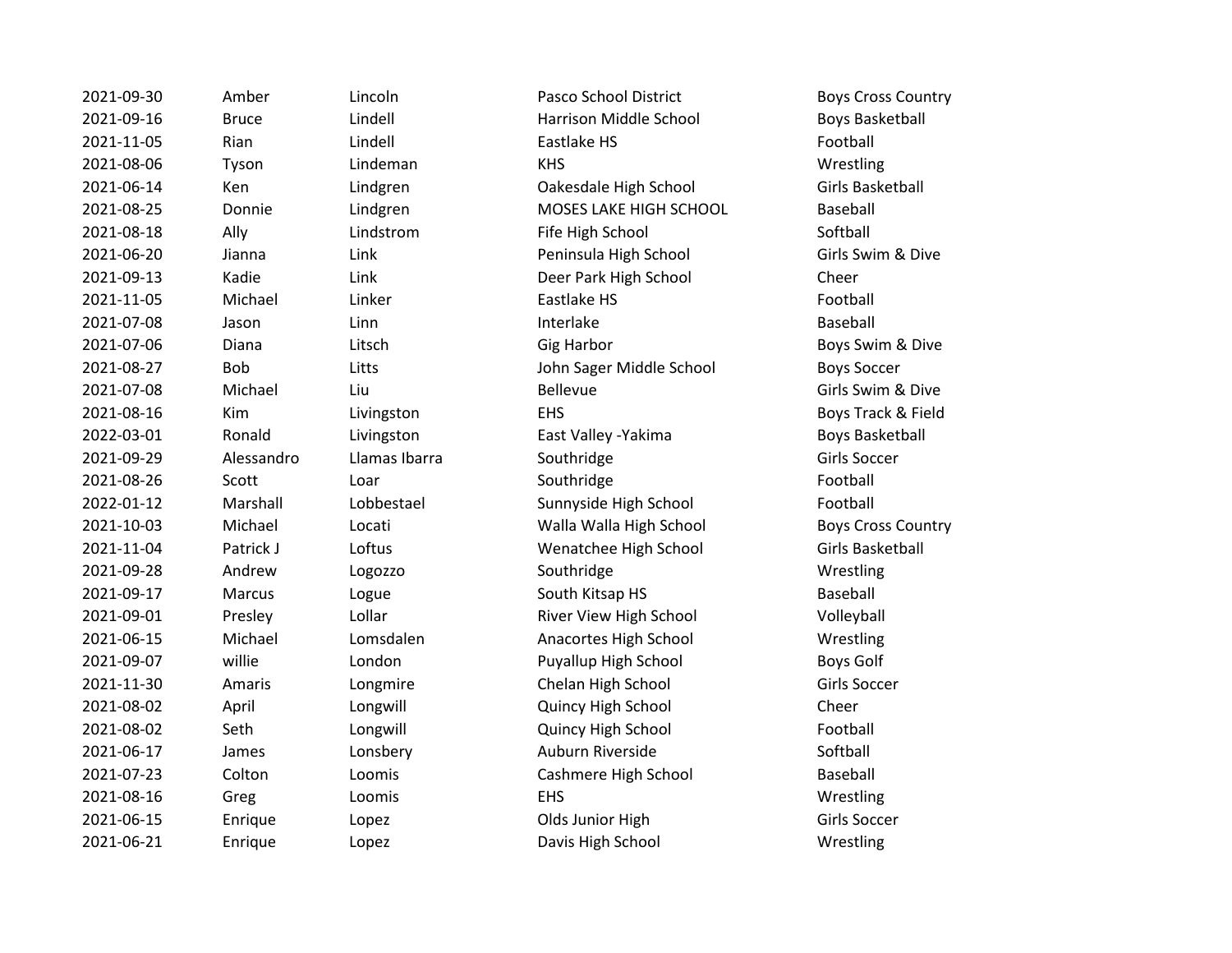| 2021-11-01 | Lance        | Lopez         | <b>Skagit Valley College</b>    | Girls Basketball        |
|------------|--------------|---------------|---------------------------------|-------------------------|
| 2021-11-02 | Frank        | Lopez         | Snohomish High School           | Football                |
| 2021-08-19 | Emmanuel     | Lopez-Morales | Sterling                        | Girls Soccer            |
| 2021-07-08 | April        | Lorenzo       | Bellevue                        | Girls Basketball        |
| 2021-11-22 | Shaheen      | Lotfi         | Eastlake High School            | <b>Boys Basketbal</b>   |
| 2021-10-25 | kyle         | loughery      | Cheney                          | <b>Certified Athlet</b> |
| 2021-11-05 | John         | Low           | Everett High School             | Girls Golf              |
| 2022-01-13 | Sarah        | Lowe          | Shelton High School             | Girls Cross Cou         |
| 2021-06-13 | Greg         | Lowell        | Inglemoor HS                    | <b>Boys Basketbal</b>   |
| 2021-08-13 | Dominique    | Lowery        | Clover Park High School         | Boys Track & Fi         |
| 2021-10-05 | Miguel       | Loya          | Sierra Vista Middle School      | Football                |
| 2021-06-02 | <b>Brett</b> | Lucas         | <b>Todd Beamer High School</b>  | Wrestling               |
| 2021-06-02 | Stacy        | Lucas         | <b>Todd Beamer HS</b>           | Wrestling               |
| 2022-02-03 | <b>JOSH</b>  | <b>LUCAS</b>  | Hanford High School             | Wrestling               |
| 2021-11-25 | Bob          | Lucey         | Curtis H S & J H S              | Football                |
| 2021-10-13 | Bobby        | Lucht         | Eatonville High School          | Football                |
| 2022-02-17 | Shannon      | Luedtke       | Hazen High School               | Gymnastics              |
| 2021-09-16 | Miguel       | Lugo          | Harrison Middle School          | <b>Boys Soccer</b>      |
| 2021-09-10 | Stuart       | Lui           | Redmond High School             | Boys Track & Fi         |
| 2021-08-24 | Consuelo     | Luna          | Lewis & Clark Middle School     | Volleyball              |
| 2021-10-06 | Armando      | Luna          | Kamiakin                        | Wrestling               |
| 2021-10-01 | Greg         | Lupfer        | Walla Walla High School         | Football                |
| 2021-06-18 | Abraham      | Lupkin        | Central Kitsap High School      | Baseball                |
| 2021-08-10 | Davis        | Lura          | Marysville Getchell High School | Football                |
| 2021-07-08 | Cuong        | Luu           | Newport                         | Girls Basketball        |
| 2021-07-08 | Vu           | Luu           | Newport                         | Girls Basketball        |
| 2021-08-25 | <b>Brock</b> | Lybbert       | MOSES LAKE HIGH SCHOOL          | Baseball                |
| 2021-08-18 | Nicholas     | Lyons         | Walla Walla High School         | Boys Track & Fi         |
| 2021-12-02 | Jerime       | M Jones       | Federal Way High School         | Wrestling               |
| 2021-09-28 | Rebecca      | Maag          | Southridge                      | Girls Cross Cou         |
| 2021-06-21 | Garth        | MacDicken     | Sultan High School              | Football                |
| 2021-11-02 | Eli          | MacDicken     | Snohomish High School           | Baseball                |
| 2021-11-02 | Jason        | MacDicken     | Glacier Peak High School        | Boys Track & Fi         |
| 2021-12-03 | Joel         | MacDougall    | Auburn Mountainview High School | Boys Track & Fi         |

2021-11-01 Lance Lopez Skagit Valley College Girls Basketball 2021-11-02 Frank Lopez Snohomish High School Football Eastlake High School Boys Basketball 2021-10-25 kyle loughery Cheney Certified Athletic Trainer Everett High School Girls Golf 2022-01-13 Shelton High School Girls Cross Country Inglemoor HS Boys Basketball 2021-2021-2021-00-2021-008-2021-008-2021-008-2022 Roys Track & Field 2021-10-05 Miguel Loya Sierra Vista Middle School Football Todd Beamer High School Wrestling Todd Beamer HS Wrestling Hanford High School Wrestling Curtis H S & J H S Football Eatonville High School Football 2022-02-17 Shannon Luedtke Hazen High School Gymnastics Harrison Middle School Boys Soccer Redmond High School Boys Track & Field Lewis & Clark Middle School Volleyball Walla Walla High School Football Central Kitsap High School Baseball Marysville Getchell High School Football MOSES LAKE HIGH SCHOOL Baseball 2021-08-18 Nicholas Lyons Walla Walla High School Boys Track & Field Federal Way High School Wrestling 2021-09-2020 Southridge Girls Cross Country Sultan High School Football Snohomish High School Baseball Glacier Peak High School Boys Track & Field Auburn Mountainview High School Boys Track & Field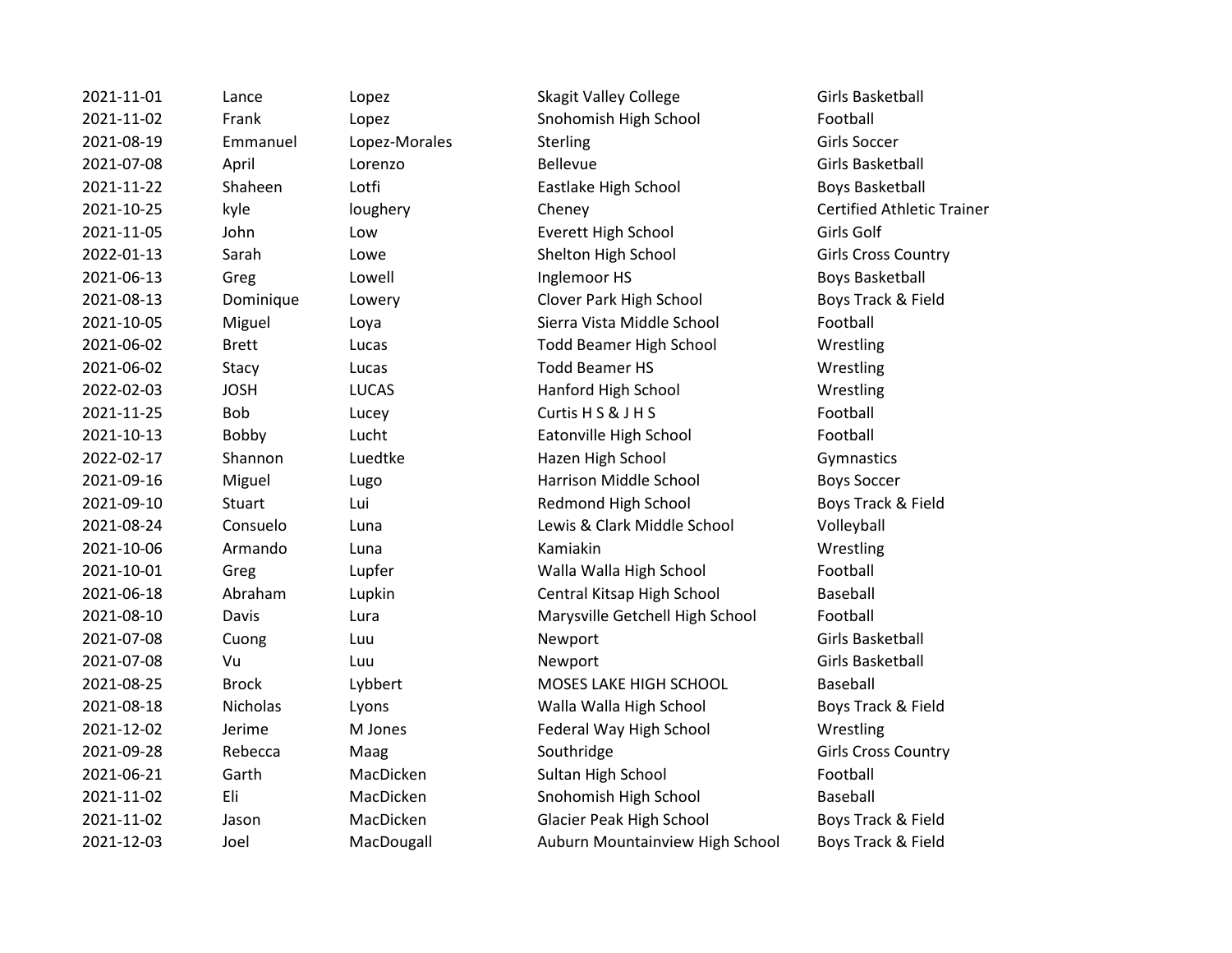2021-10-06 Jeff Mace Lakeside High School Football 2021-08-25 Spencer Manjarrez Gig Harbor

2021-08-20 Stephanie Macedonio Washington Middle School Volleyball 2021-12-12 James MacIntyre Eastside Catholic Boys Basketball 2021-06-14 Ben MacKay Burlington-Edison Boys Soccer 2022-02-22 Matthew Mackey Newport High School Boys Basketball 2021-09-09 Shannon Mackie Marcus Whitman Boys Basketball 2021-08-31 LaRae Madison South Kitsap HS Girls Track & Field 2021-09-09 Omar Madrigal Pasco School District Girls Soccer 2021-10-14 Josh Madsen Warden HS Girls Basketball 2021-11-04 Dan Madsen Columbia HS Boys Basketball 2021-10-01 Viviana Magallon Pasco School District Volleyball 2022-02-02 Rory Magana Hazen High School Wrestling 2021-10-01 Scott Magnaghi Walla Walla High School Boys Track & Field 2021-06-21 Kaelea Makaiwi North Kitsap High School Volleyball 2021-07-08 Mai Maki Bellevue Girls Cross Country 2022-01-13 Rick Maldonado Sunnyside High School Girls Basketball 2022-03-01 Edwin Maldonado Graham Kapowsin Boys Basketball 2021-11-02 Mary Malgesini Snohomish High School Girls Swim & Dive 2021-06-22 Wendy Malich Washington High School Cheer 2021-10-06 Paul Malisani Kamiakin Boys Basketball 2021-08-31 Michael Malsam East Valley Middle School Wrestling 2021-11-18 Horst Malunat Adna High School Girls Soccer 2022-02-15 Dave Manahan Lakeside School- Seattle Wrestling 2021-12-02 Travis Mango Federal Way High School Wrestling 2021-06-14 Ben Mangrum Curtis HS Boys Cross Country 2021-06-15 Krista Manke Lakes High School Volleyball 2021-10-13 Andrea Mann Park Girls Basketball 2022-03-10 Mark Mansfield Montesano Girls Basketball 2021-12-01 MORGAN MANUEL Roosevelt High School Girls Cross Country 2021-06-18 Karla Manuguid Kingston High School Girls Track & Field 2021-08-28 James Manuguid Olympic High School Football 2021-06-17 Jodi Maras Ridgetop Middle School Volleyball 2021-11-07 Suzanne Marble La Conner Volleyball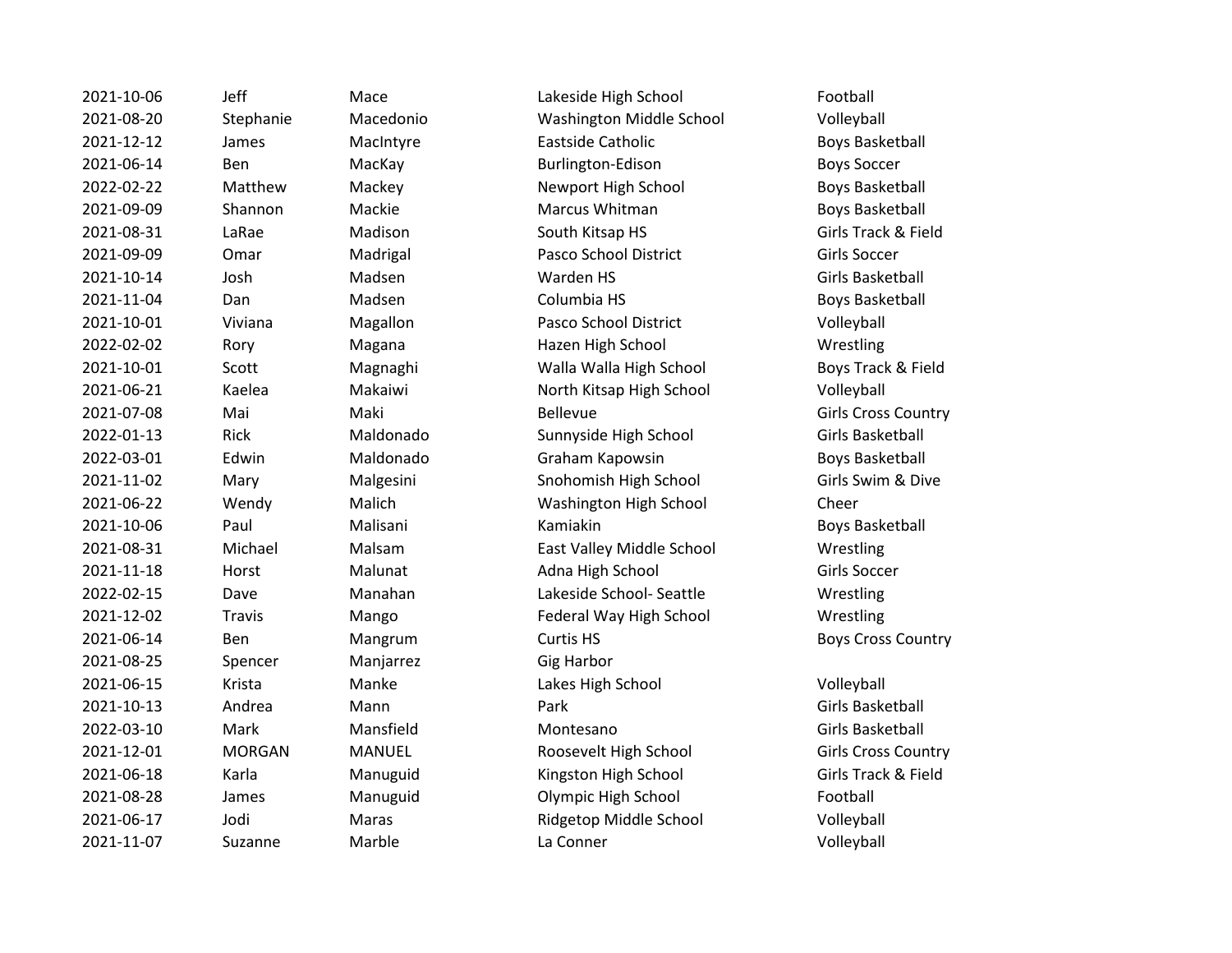| 2021-07-08 | Tori          | Marcum     | <b>Bellevue</b>                 | Girls Golf        |
|------------|---------------|------------|---------------------------------|-------------------|
| 2021-07-08 | Scott         | Marcum     | Interlake                       | <b>Boys Golf</b>  |
| 2021-11-11 | Nicole        | Marcus     | Marysville Pilchuck High School | Cheer             |
| 2021-08-21 | Crystal       | Marey      | Wilson Middle School            | <b>Bowling</b>    |
| 2021-11-05 | Josh          | Markey     | Eastlake HS                     | Football          |
| 2021-08-31 | Tina          | Marks      | East Valley Middle School       | <b>Girls Tenr</b> |
| 2021-07-08 | Briyanna      | Marlatt    | Sammamish                       | Cheer             |
| 2021-08-25 | Giana         | Marquardt  | Kennewick                       | Girls Cros        |
| 2021-11-13 | Gilbert       | Marquez    | Kamiakin                        | Wrestling         |
| 2021-11-08 | Marty         | Marquez    | W F West                        | Football          |
| 2021-11-08 | Gilbert       | Marquez    | Kamiakin                        | Wrestling         |
| 2021-09-28 | Jaclyn        | Marriott   | FRONTIER MIDDLE SCHOOL          | Volleyball        |
| 2021-09-25 | Madison       | Marro      | Sunnyside High School           | <b>Girls Tenr</b> |
| 2021-11-13 | Sean          | Mars       | Hanford High School             | Girls Cros        |
| 2021-08-09 | <b>Travis</b> | Marsh      | Marysville Getchell High School | Football          |
| 2021-08-28 | Joseph        | Marsh      | Arlington High School           | <b>Girls Bask</b> |
| 2021-11-02 | Ryan          | Marshall   | Snohomish High School           | Wrestling         |
| 2021-11-09 | Isaiah        | Marshall   | Everett High School             | <b>Boys Trac</b>  |
| 2022-01-19 | Darren        | Marshall   | Shelton High School             | <b>Boys Bask</b>  |
| 2022-01-29 | Larry         | Marshall   | <b>Emerald Ridge HS</b>         | Baseball          |
| 2022-03-04 | Noah          | Marshall   | Oak Harbor High School          | Football          |
| 2022-03-04 | Eric          | Marshall   | Oak Harbor High                 | Football          |
| 2021-08-13 | Lisa          | Martin     | Chiawana High                   | <b>Boys Trac</b>  |
| 2021-09-10 | <b>Nick</b>   | Martin     | John Sedgwick                   | Wrestling         |
| 2021-10-08 | Kathleen      | Martin     | Southridge                      | <b>Girls Trac</b> |
| 2021-10-13 | Jason         | Martin     | Chinook                         | Football          |
| 2021-10-13 | Robert        | Martin     | <b>Dessert Hills</b>            | Baseball          |
| 2021-11-07 | Lacey         | Martin     | <b>Granger High School</b>      | Volleyball        |
| 2021-11-17 | Kyle          | Martin     | <b>Bellevue</b>                 | Football          |
| 2021-11-19 | Daniel        | Martin     | Ephrata                         | <b>Girls Trac</b> |
| 2021-12-01 | Quinn         | Martin     | Prosser High school             | <b>Boys Bask</b>  |
| 2021-08-18 | Gary          | Martindale | Fife High School                | Wrestling         |
| 2021-09-15 | Saul          | Martinez   | Sunnyside High School           | Football          |
| 2021-06-15 | Anna          | Martinez   | Othello High School             | Dance             |

2021-11-11 Nicole Marcus Marysville Pilchuck High School Cheer **2021** Vilson Middle School Bowling East Valley Middle School Girls Tennis <sup>2</sup> Cennewick Cennewick Girls Cross Country RONTIER MIDDLE SCHOOL Volleyball 2021-09-25 Madison Marro Sunnyside High School Girls Tennis anford High School Girls Cross Country Aarysville Getchell High School Football 2021-08-28 Joseph Marsh Arlington High School Girls Basketball Exteeds and Marshall School Arrestling Wrestling <sup>2</sup> Everett High School Boys Track & Field Example International Marshall Shelton High School Boys Basketball 2022-01-2022-01-2022-01-2022-01-2022-01-2022-01-2022-01-2023-01-2023-01-2023-01-2023-01-2023-01-2023 2022-03-03-03-03-04 Noak Harbor High School Football 2022 Dak Harbor High Football 2021-2013 Lisa Martin Chiawana High Boys Track & Field **2021** ohn Sedgwick Wrestling 2021-10-08 Kathleen Martin Southridge Girls Track & Field Example Thigh School Volleyball 2021-11-19 Daniel Martin Ephrata Girls Track & Field Prosser High school Boys Basketball Example Figh School Wrestling Extempts and Martinez Sunnyside High School Football 2021-06-15 Pance Othello High School Dance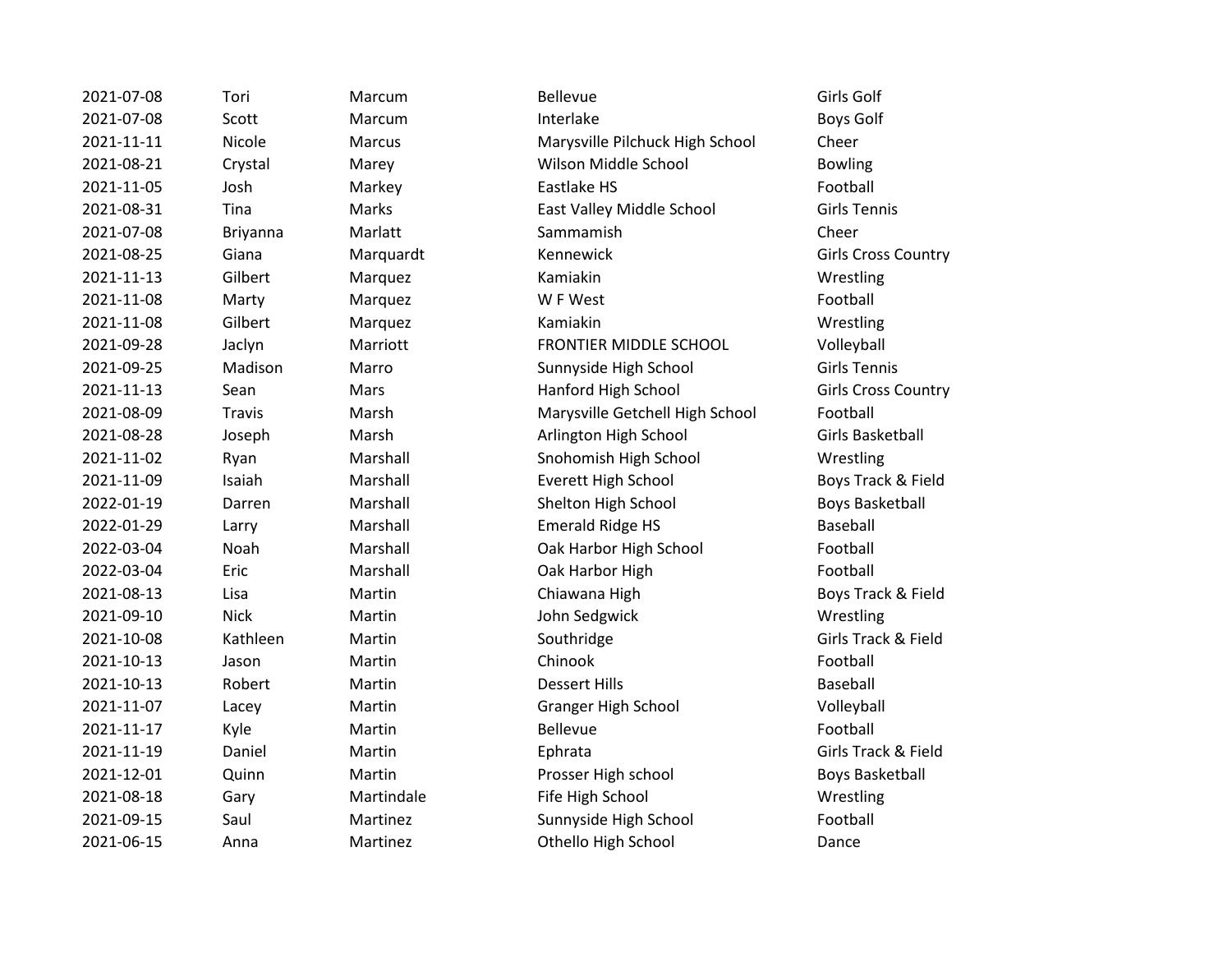| 2021-06-15 | Joey         | Martinez        | <b>Mount Rainier</b>           | Football                 |
|------------|--------------|-----------------|--------------------------------|--------------------------|
| 2021-07-08 | Mario        | Martinez        | Sammamish                      | <b>Boys Soccer</b>       |
| 2021-08-01 | Alyssa       | Martinez        | <b>McFarland Middle School</b> | Softball                 |
| 2021-08-17 | Robert       | Martinez        | <b>EHS</b>                     | <b>Boys Soccer</b>       |
| 2021-08-18 | Cesar        | Martinez        | Pasco High                     | Girls Golf               |
| 2021-08-20 | Sandra       | Martinez        | Davis High School              | <b>Boys Track &amp;</b>  |
| 2021-09-28 | Alexis       | Martinez        | Southridge                     | Softball                 |
| 2021-09-30 | Saul         | Martinez        | Pasco High                     | Boys Golf                |
| 2021-09-30 | Timothy      | Martinez        | Pasco High                     | Wrestling                |
| 2021-10-06 | Adrian       | Martinez        | Sierra Vista Middle School     | Wrestling                |
| 2021-10-14 | Alan         | Martinez        | Warden MS                      | Wrestling                |
| 2021-11-05 | Arnie        | Martinez        | Cascade High School            | <b>Boys Soccer</b>       |
| 2021-11-07 | Grace        | Martinez        | Evergreen Middle School        | Girls Cross O            |
| 2021-11-23 | <b>Brian</b> | Martinez        | Tahoma High School             | Girls Cross (            |
| 2022-05-04 | Randy        | Martinez        | La Center High School          | Football                 |
| 2021-06-19 | Karrie       | Marton          | Washington High School         | Girls Track &            |
| 2021-08-17 | Ryan         | Massey          | West Valley HS                 | <b>Boys Soccer</b>       |
| 2021-09-20 | <b>Brady</b> | Mast            | Sedro Woolley High School      | Football                 |
| 2021-08-17 | Rosalio      | Mata            | West Valley HS                 | Football                 |
| 2021-09-08 | Raymond      | Mather          | Stanwood High School           | Wrestling                |
| 2021-08-26 | Jennifer     | Mathews         | North Mason High School        | <b>Girls Track &amp;</b> |
| 2022-02-17 | Jonah        | Mathews         | Fife High School               | Boys Track &             |
| 2021-08-18 | Adam         | Mathieson       | Mountain View High School      | Football                 |
| 2021-07-08 | Erik         | Mathre          | Interlake                      | Girls Swim &             |
| 2021-10-14 | Heather      | Matsuda         | Lakes                          | <b>Certified Atl</b>     |
| 2021-06-20 | Robert       | Matthews        | Peninsula High School          | Boys Track &             |
| 2021-08-23 | Kendrick     | Matthews        | Rochester High School          | <b>Girls Soccer</b>      |
| 2021-10-10 | Lori         | <b>Matthews</b> | Thomas Jefferson H. S.         | Girls Cross (            |
| 2021-08-04 | Kelly        | Mattson         | Selah School District          | Boys Track &             |
| 2021-09-30 | <b>RYAN</b>  | <b>MATTSON</b>  | Pasco School District          | <b>Boys Basket</b>       |
| 2022-03-05 | Damon        | Matz            | Lake Stevens High School/LSYF  | Football                 |
| 2021-11-17 | Elizabeth    | Mau             | Bellevue                       | Wrestling                |
| 2021-10-07 | Wayne        | Maxwell         | Woodinville                    | Football                 |
| 2021-11-02 | Kelven       | May             | Glacier Peak High School       | Girls Golf               |

Martinez McFarland Middle School Softball 2021-08-20 Sandra Martinez Davis High School Boys Track & Field Martinez **2021-2022** Sierra Vista Middle School Wrestling Martinez **2021** Cascade High School **Cascade High School** Boys Soccer Martinez **2021** Evergreen Middle School **Girls Cross Country Martinez Comman Martinez Tahoma High School Girls Cross Country** Martinez **La Center High School** Football 2021-06-19 Karrie Marton Washington High School Girls Track & Field Massey **2021-2021-08-2021-08-2021** West Valley HS Boys Soccer Mast **2021-2021-00-2021-00-2020 Sedro Woolley High School Football** Mata **2021-08-2021-08-2022 Mest Valley HS** Football Mather Stanwood High School Wrestling 2021-08-26 Jennifer Mathews North Mason High School Girls Track & Field Mathews **EXACT CONCOCOLLY FIFE High School** Boys Track & Field Mathieson Mountain View High School Football 2021-07-08 Erik Mathre Interlake Girls Swim & Dive 2021-10-14 Heather Matsuda Lakes Certified Athletic Trainer Matthews **Peninsula High School** Boys Track & Field Matthews **Rochester High School** Girls Soccer Matthews Thomas Jefferson H. S. Girls Cross Country **2021** Mattson **Cally Selah School District** Boys Track & Field MATTSON Pasco School District Boys Basketball 2022-03-05 Damon Matz Lake Stevens High School/LSYF Football May Glacier Peak High School Girls Golf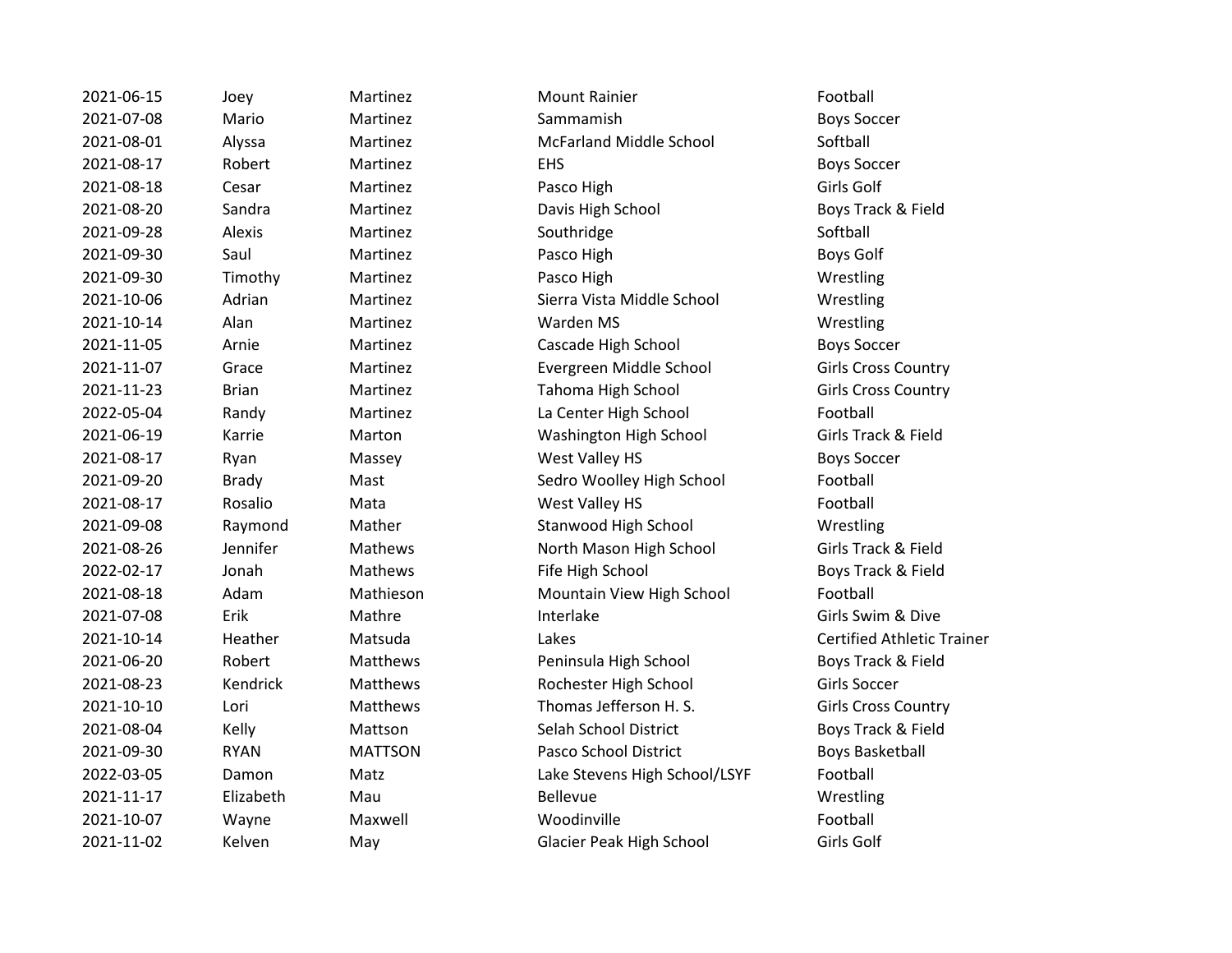| 2021-11-09 | Αm   |
|------------|------|
| 2021-07-08 | Asl  |
| 2022-04-09 | Jay  |
| 2021-08-18 | Ke   |
| 2021-10-13 | Rya  |
| 2021-09-08 | Ha   |
| 2021-10-04 | Gil  |
| 2022-02-02 | Kyl  |
| 2021-09-14 | Ke   |
| 2021-06-22 | Ro   |
| 2021-11-02 | Ste  |
| 2021-08-31 | Co   |
| 2021-08-13 | Na   |
| 2021-09-07 | My   |
| 2022-02-25 | Bill |
| 2021-08-31 | Mε   |
| 2021-10-04 | Na   |
| 2021-08-10 | Ch   |
| 2021-08-24 | Μa   |
| 2021-08-25 | Mi   |
| 2021-08-18 | Ke   |
| 2022-02-10 | Ke   |
| 2021-08-19 | Ge   |
| 2021-10-19 | De   |
| 2021-12-02 | Mo   |
| 2021-09-03 | Jer  |
| 2021-08-19 | Va   |
| 2021-08-23 | Tra  |
| 2021-11-02 | Joł  |
| 2021-08-19 | Jor  |
| 2021-08-28 | Brι  |
| 2021-09-07 | Sus  |
| 2021-08-19 | Da   |
| 2021-12-01 | Da   |

2021-11-09 Mazzone Mackson High School Girls Soccer 2021-07-08 Ashley McAllister Sammamish Girls Track & Field McArthur **2022-2023-0-04-09 Shorewood High School** Baseball vin 1922-2021-08-2022 McCallum Chiawana High Football Football 2021-10-13 Ryan Mccallum Chinook Football 2021-09-08 Hannah McCann Puyallup High School Girls Basketball 2021-10-04 Gilbert McCargo Chiawana High Girls Basketball 2022-02-02 Kyle McCarron Juanita High School Wrestling 2021-09-14 Kevin McCarthy Central Kitsap High School Boys Golf 2021-06-22 Robin McCarver Keithley Middle School Girls Track & Field eve a McCary Glacier Peak High School Boys Basketball urtney McClasky Lake Stevens High School Softball 2021-08-13 Nathan McClellan Marysville Pilchuck High School Volleyball 2021-09-07 Myron McClellan Yelm High School Girls Tennis 2022-02-25 Bill McClement Bellingham High School Girls Track & Field 2021-08-21 McClinchy McClinchy Jackson High School Number of Wrestling 2021-10-04 Nathan McClure Walla Walla High School Wrestling 2021-08-10 Christina McCormick Marysville Getchell High School Boys Track & Field ark 1922 McCoy Cavelero Mid High School Boys Basketball 2021-08-25 Micaiah McCreary Quincy High School Girls Basketball vin 1920-2022-2022 McCrossin Fife High School Fife High School Boys Basketball vin and McCrossin **McCrossin** Fife High School **Boys Basketball** no and McCue and Chiawana High Boys Track & Field 2021-10-19 Desiree McCullough Warden HS Girls Golf 2021-12-02 Morgan McCurdy Columbia River High School Gymnastics 2021-09-03 Jennifer McDermott Burlington-Edison Softball 2021-08-19 Vanessa McDonald Othello High School Girls Soccer avis **2021-23 McDonald Communist Communist Communist Communist Communist Communist Communist Communist Communist Communist Communist Communist Communist Communist Communist Communist Communist Communist Communist Communist** 10211-11-02 1021-2021-02 John McDonald Glacier Peak High School Glacier Peak High School Baseball nathan McDonnell **1920-19 Franklin Pierce High School** Football ace a McDowell and Cedarcrest HS Boys Cross Country 2021-09-07 Susan McDowell Shorewood High School Girls Swim & Dive vid McEachern **McEachern Franklin Pierce High School** Football 2021-12-01 Dave McFadden Mariner High School Boys Track & Field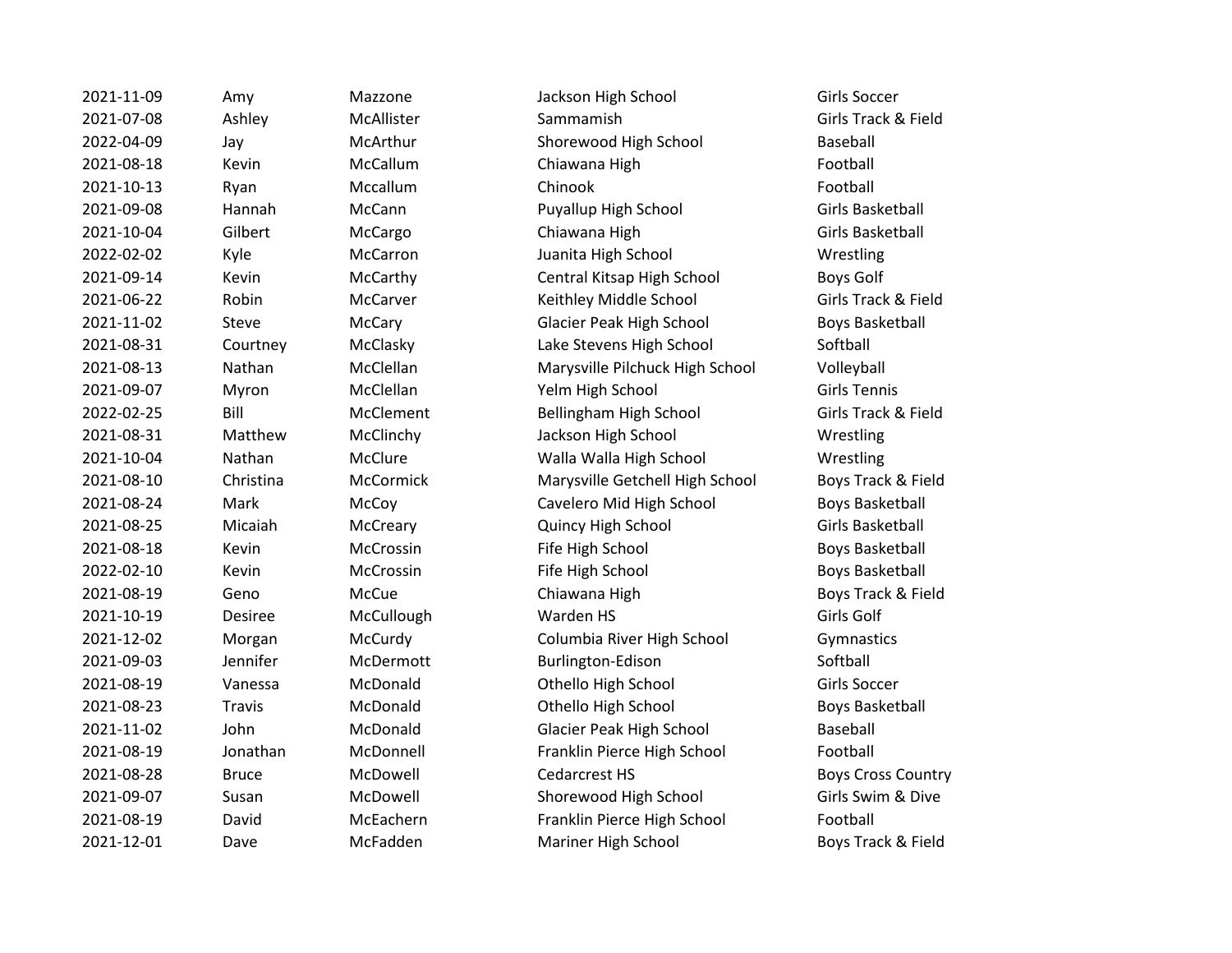2022-02-23 Patrick McFarlane Morth Mason **Football** 2021-08-16 Tyler McGee EHS Wrestling 2021-08-16 Doug McGill EHS Boys Golf 2021-08-17 Debra McGill Sterling Girls Track & Field 2021-10-25 Bobby1 McGivern Emerald Ridge HS Volleyball 2021-07-07 Jeff McGlocklin Cheney High School Girls Cross Country 2021-11-05 Jim McGlocklin Jackson High School Volleyball 2021-08-18 Jo McGrath-Bushnell Fife High School Girls Swim & Dive 2021-08-18 Tammy McGrath-Wilson Fife High School Girls Swim & Dive 2021-07-08 Ronelle McGraw Bellevue Girls Track & Field 2021-11-17 Clare McGree Interlake Girls Basketball 2021-11-02 Dennis McGuire Central Valley HS Girls Cross Country 2021-06-19 calvin mchenry North Creek High School Girls Basketball 2021-10-01 Arch McHie Walla Walla High School Softball 2021-10-13 Robert McIlraith Eatonville Middle School Girls Soccer 2021-09-15 DANIEL MCINNIS Fairview Middle School Boys Basketball 2021-09-07 Alex McIntire Yelm High School Boys Cross Country 2021-07-06 Jeri McKagan Fairview Middle School Girls Track & Field 2021-09-17 Scott McKay John Sedgwick Baseball 2021-09-29 Brad McKay Bellingham High Boys Basketball 2021-12-24 Darren McKay Curtis Football 2021-12-24 Carter McKay Curtis Football 2021-09-24 Ashley Mckean MOSES LAKE HIGH SCHOOL Girls Basketball 2021-10-12 David McKenna Gonzaga Prep Football 2021-09-30 Amy McKeown Pasco School District Girls Soccer 2021-08-31 Cliff McKinlay Lake Stevens High School Boys Golf 2021-07-08 Lorenzo McKinney Bellevue Football 2021-07-08 Marigold McKinney Newport Softball 2021-07-06 Hugh McKinnis Central Kitsap High School Football 2021-06-15 Chris McKnight Anacortes High School Boys Golf 2021-11-19 Galen McKnight La Conner High School Boys Soccer 2021-07-08 Heather McLean Interlake Cheer 2021-09-08 Jason McLean MOSES LAKE HIGH SCHOOL Baseball

2021-10-13 Philip McLean Mead HS Mead HS Wrestling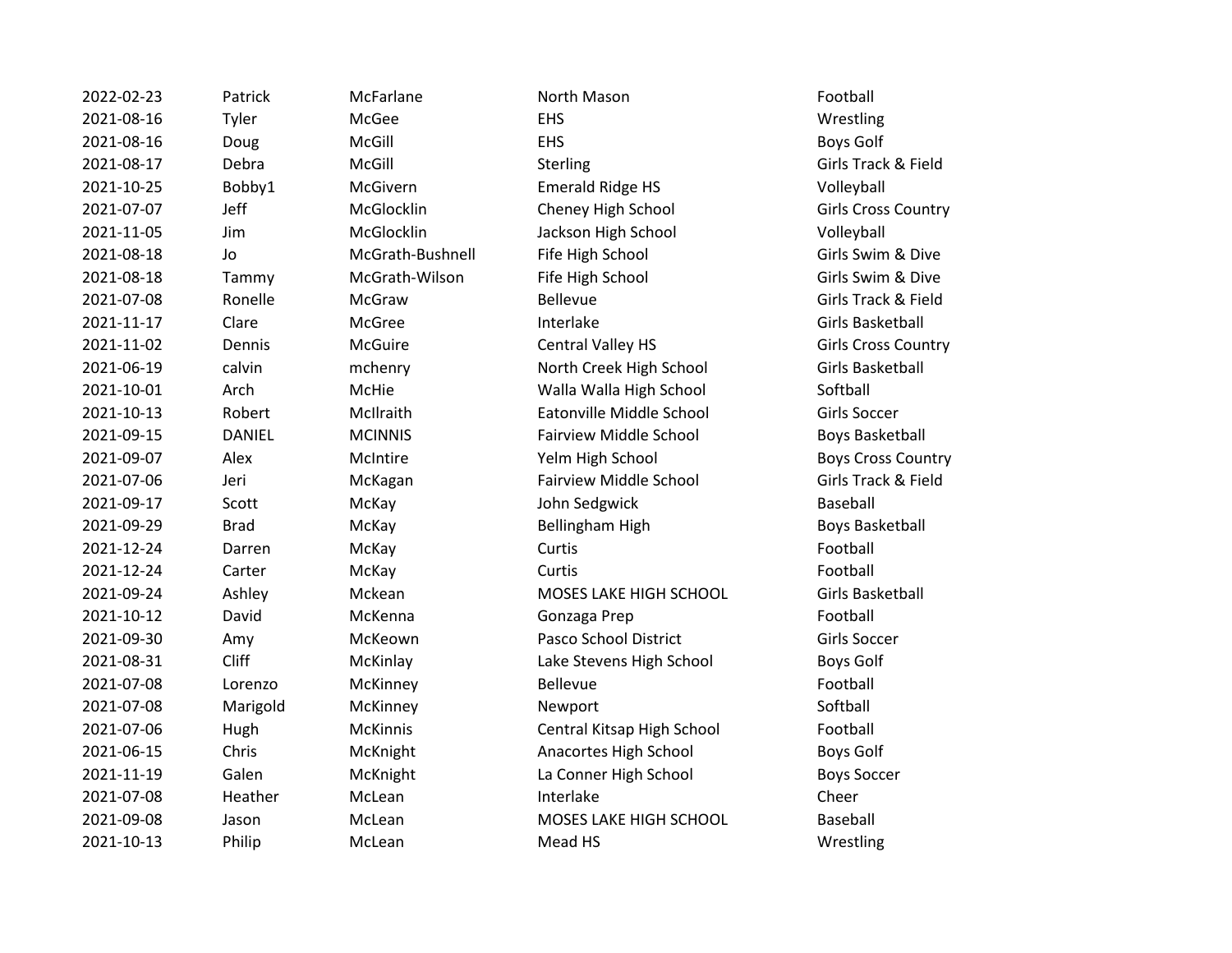| 2021-06-17 | <b>Brett</b> | McLeod        | Burlington-Edison              | Girls Basketball      |
|------------|--------------|---------------|--------------------------------|-----------------------|
| 2021-11-07 | Dennis       | McLeod        | Sacajawea                      |                       |
| 2021-07-05 | Jeremy       | McMillan      | Hoquiam High School            | Football              |
| 2021-08-02 | Gregory      | McMillan      | Quincy High School             | Football              |
| 2021-08-18 | Gabe         | McMillan      | Quincy High School             | Football              |
| 2021-11-09 | Darrell      | McNeal        | <b>Everett High School</b>     | Girls Basketball      |
| 2021-09-10 | John         | McNeil        | John Sedgwick                  | Boys Track & Fi       |
| 2022-01-10 | Mitchell     | McNeill       | medical lake                   | <b>Boys Cross Cou</b> |
| 2021-09-15 | Kevin        | McNulty       | Naselle                        | Football              |
| 2021-11-19 | Tracie       | Meacham       | Concrete High School           | Cheer                 |
| 2021-12-10 | John         | Meagher       | Federal Way High School        | Girls Track & Fi      |
| 2021-10-04 | Daniel       | <b>Mears</b>  | Walla Walla High School        | Football              |
| 2021-09-04 | Irma         | Medina        | Quincy Middle School           | Volleyball            |
| 2021-10-05 | Gabriel      | Medrano       | Lewis and Clark High School    | Girls Basketball      |
| 2021-08-22 | Kayla        | Meinecke      | Chiawana High                  | <b>Boys Tennis</b>    |
| 2021-08-26 | Jose         | Mejia         | Chiawana High                  | Wrestling             |
| 2021-07-08 | Mark         | Mejorada      | Sammamish                      | Girls Basketball      |
| 2021-06-30 | Michael P    | Mele          | <b>DeSales</b>                 | Football              |
| 2021-08-27 | Antonio      | Melendez      | Quincy High School             | Wrestling             |
| 2021-08-26 | Julie        | Melton        | Rochester High School          | Cheer                 |
| 2021-06-15 | <b>EDGAR</b> | <b>MENDEZ</b> | Connell High School            | Football              |
| 2021-06-15 | Edgar        | <b>MENDEZ</b> | Othello High School            | Wrestling             |
| 2021-06-28 | Paloma       | Mendez        | <b>McFarland Middle School</b> | Wrestling             |
| 2021-09-02 | Gilbert      | Mendez        | Pasco School District          | Football              |
| 2021-10-12 | Lupita       | Mendez        | Southridge                     | Wrestling             |
| 2022-02-12 | Caily        | Mendez        | Prairie High School            | Wrestling             |
| 2022-02-10 | Tyler        | Mendezona     | <b>Bear Creek</b>              | <b>Boys Basketbal</b> |
| 2021-08-23 | Luz          | Mendoza       | <b>McFarland Middle School</b> | Girls Track & Fi      |
| 2021-08-24 | Eddy         | Mendoza       | Kennewick                      | Wrestling             |
| 2021-09-16 | Rafael       | Mendoza       | Sunnyside High School          | Wrestling             |
| 2022-01-09 | Dave         | Mendoza       | Sunnyside High School          | Wrestling             |
| 2021-10-06 | <b>Brian</b> | Meneely       | Kamiakin                       | <b>Boys Basketbal</b> |
| 2021-06-14 | Francisco    | Meraz         | Connell High School            | Girls Basketball      |
| 2021-06-14 | Martha       | Meraz         | Connell High School            | Wrestling             |

2021-06-17 Brett McLeod Burlington-Edison Girls Basketball McMillan **2021-07-02-08 Hoquiam High School** Football McMillan **2021-08-02 Quincy High School** Football McMillan **2021-08-2021-08-2021-08-2021** McMillan Football 2021-11-09 Darrell McNeal Everett High School Girls Basketball 2021-00-2021-00-2021-00-2021-00-2021-00-2022-00-2022-00-2022-00-2022-00-2022-00-2022-00-2022-00-2022 2022-01-10 Mitchell McNeill medical lake Boys Cross Country Meacham Concrete High School Cheer 2021-12-10 John Meagher Federal Way High School Girls Track & Field Mears **2021-2021-2021-2021-2021** Walla Walla High School **Football** Medina **2021-2021-00-04 Irma Medina Medina Medina Additional Cuincy Middle School Contract Volleyball** Medrano **2021-2021-2021** Lewis and Clark High School **Girls Basketball** Meinecke Chiawana High Boys Tennis 2021-08-26 Jose Mejia Chiawana High Wrestling 2021-08-27 Antonio Melendez Quincy High School Wrestling **2021** Melton Rochester High School Cheer MENDEZ Connell High School Football MENDEZ Othello High School Wrestling Mendez McFarland Middle School Wrestling 2021-09-02 Gilbert Mendez Pasco School District Football Mendez **2022-2023** Prairie High School Wrestling Mendezona **Bear Creek** Boys Basketball 2021-08-23 Luz Mendoza McFarland Middle School Girls Track & Field Mendoza **2021-2021-2021-09-2021-09-2021** Sunnyside High School Wrestling Mendoza **2022-2023** Sunnyside High School Wrestling 2021-10-06 Brian Meneely Kamiakin Boys Basketball 2021-06-14 Francisco Meraz Connell High School Girls Basketball Meraz Connell High School Wrestling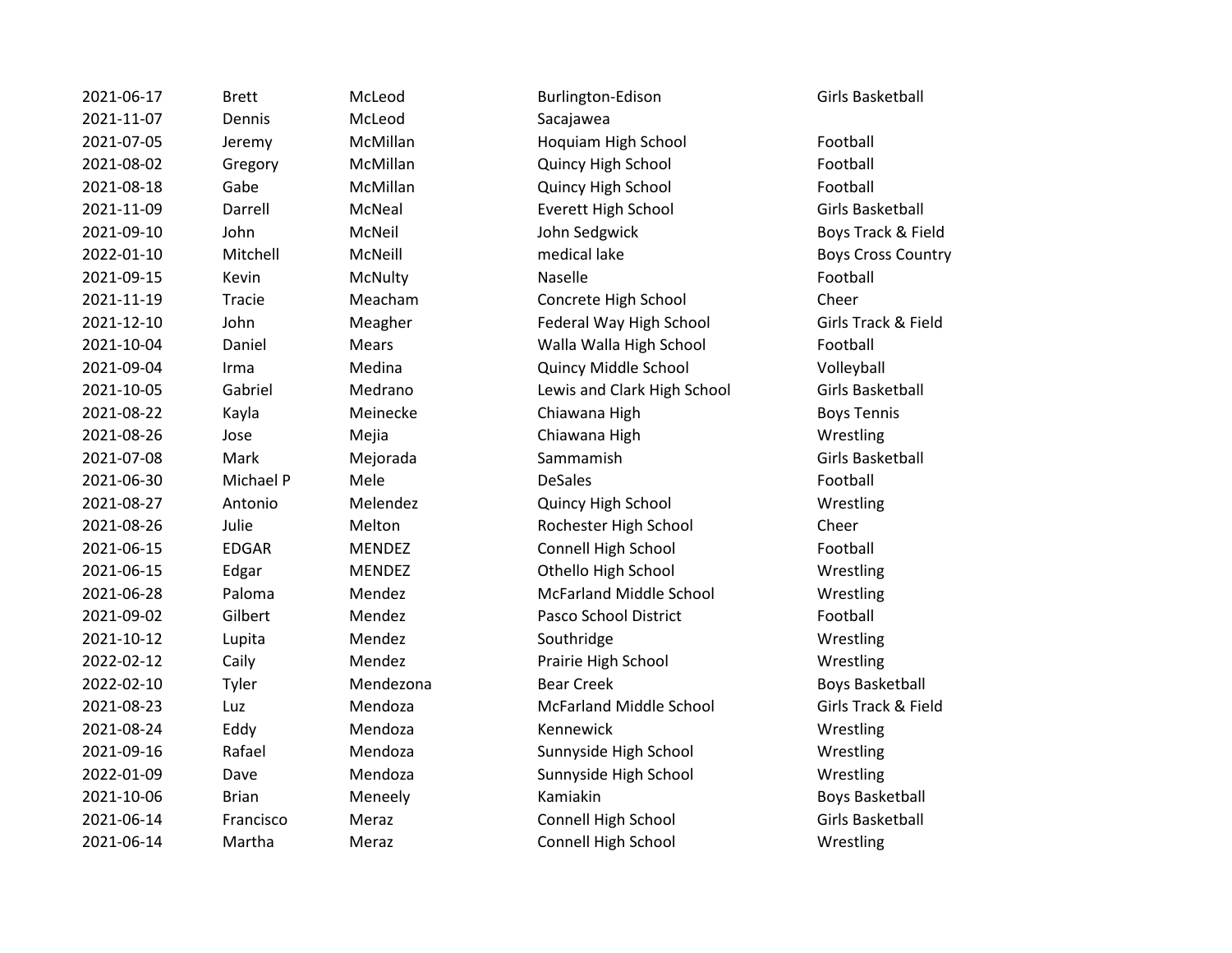| 2021-08-03 | Tiffanie    | Meridth        | Ford Middle School       | Boys Track & Field     |
|------------|-------------|----------------|--------------------------|------------------------|
| 2022-02-17 | Stacy       | Merrill-Boring | East Valley High School  | Girls Track & Field    |
| 2021-11-04 | Don         | Merzoian       | <b>Toutle Lake</b>       | Volleyball             |
| 2021-06-18 | Tim         | Messersmith    | Peninsula High School    | Girls Swim & Dive      |
| 2021-09-07 | Casi        | Messineo       | Puyallup High School     | Girls Swim & Dive      |
| 2022-02-22 | Lee         | Metcalf        | Morton                   | Football               |
| 2021-10-13 | Katie       | Mettler        | Eatonville Middle School | Volleyball             |
| 2021-10-13 | Ryan        | Mettler        | Eatonville High School   | Football               |
| 2021-08-20 | Matt        | Meyer          | Wilson Middle School     | Baseball               |
| 2021-10-30 | Jim         | Meyerhoff      | Puyallup SD              | Wrestling              |
| 2021-08-11 | Larry       | Michael        | Cashmere High School     | Football               |
| 2021-08-18 | Andy        | Michel         | Columbia Jr High         | Boys Track & Field     |
| 2021-08-18 | Chris       | Michels        | Walla Walla High School  | Boys Track & Field     |
| 2021-08-18 | Keith       | Michels        | Walla Walla High School  | Boys Track & Field     |
| 2022-03-04 | matt        | miethe         | John R. Rogers (Spokane) | Football               |
| 2021-10-06 | Mac         | Mikkelsen      | Lakeside High School     | Football               |
| 2021-08-23 | Alex        | Milden         | Davis High School        | <b>Baseball</b>        |
| 2021-07-20 | Kelly       | Miles          | Washington High School   | Football               |
| 2021-11-02 | Eroll       | <b>Miles</b>   | Sunnyside High School    | Football               |
| 2021-08-16 | Gary        | Millard        | <b>EHS</b>               | Girls Track & Field    |
| 2021-06-15 | Daniel      | Millay         | La Center High School    | <b>Boys Basketball</b> |
| 2021-08-25 | Jacob       | Millbauer      | Kennewick                | Baseball               |
| 2021-06-15 | Dave        | Miller         | Lakes High School        | Football               |
| 2021-06-15 | Garrett     | Miller         | Lakes High School        | Girls Golf             |
| 2021-08-06 | Josh        | Miller         | <b>KHS</b>               | Wrestling              |
| 2021-08-06 | Riley       | Miller         | <b>KHS</b>               | Wrestling              |
| 2021-09-05 | Garrett     | Miller         | Wahkiakum                | Football               |
| 2021-09-15 | Kimberlee   | Miller         | Mount Tahoma High School | <b>Boys Basketball</b> |
| 2021-09-20 | Nicole      | Miller         | South Kitsap HS          | Girls Swim & Dive      |
| 2021-10-06 | Sarah       | Miller         | Kamiakin                 | <b>Girls Tennis</b>    |
| 2021-10-06 | Amanda      | Miller         | Kamiakin                 | Volleyball             |
| 2021-10-13 | Christy     | Miller         | Eatonville Middle School | Volleyball             |
| 2021-10-20 | <b>Bart</b> | Miller         | <b>Dessert Hills</b>     | Baseball               |
| 2021-11-02 | Shirley     | Miller         | Mount Tahoma High School | <b>Boys Basketball</b> |
|            |             |                |                          |                        |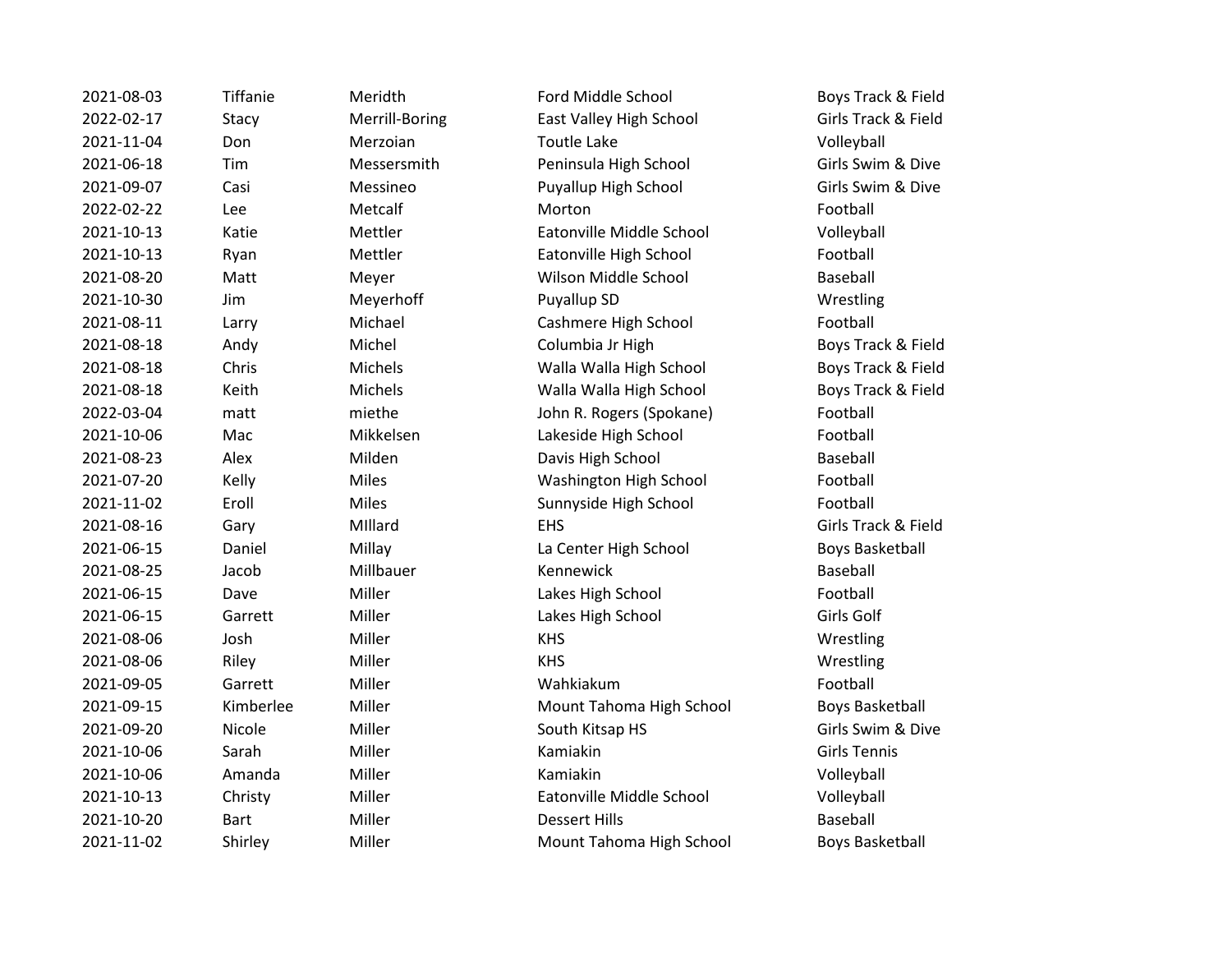| 2021-11-19 | Jason        |
|------------|--------------|
| 2021-06-21 | Garv         |
| 2021-07-22 | Jay          |
| 2021-08-10 | John         |
| 2021-08-17 | Cameron      |
| 2021-10-06 | Roland       |
| 2021-06-15 | Michael      |
| 2021-11-12 | Jenny        |
| 2021-06-26 | Kenny        |
| 2021-06-14 | Richard      |
| 2021-06-21 | Esteban      |
| 2021-08-18 | Evelyn       |
| 2021-11-03 | Don          |
| 2021-11-02 | Teddy        |
| 2021-11-02 | Chris        |
| 2022-01-04 | Andy         |
| 2021-09-10 | Jessica      |
| 2021-09-30 | <b>TYLER</b> |
| 2022-02-08 | Charlie      |
| 2022-03-15 | Patrick      |
| 2021-06-15 | Leslie       |
| 2021-08-27 | Jeff         |
| 2021-06-14 | Mark         |
| 2021-11-08 | Heidi        |
| 2021-12-03 | Jeff         |
| 2021-09-02 | Jim          |
| 2021-10-13 | Michael      |
| 2021-11-08 | Kara         |
| 2021-12-05 | Matt         |
| 2021-08-24 | Alex         |
| 2021-08-02 | Paul         |
| 2021-09-16 | Sandy        |
| 2021-10-06 | Casey        |
| 2021-07-26 | Steve        |

Miller **2021** Concrete High School **Boys Track & Field** 2021-06-21 Gary Mills Union Girls Basketball Mills **2021-22 Iddie Ephrata High School** Football Mills Marysville Middle School Football 2021-08-17 Cameron Mills Pasco High Football 2021-10-06 Roland Minder Camas High School Boys Soccer 2021-06-15 Michael Minerich Juanita High School Girls Track & Field 2021-11-12 Jenny Minkoff Adna Adna Cheer Minks South Bend Jr./Sr. High School Football 2021-06-14 Richard Minutoli Auburn High School Girls Track & Field Miron **2021** Othello High School Boys Soccer Miron **2021** Othello High School **Volleyball** Misner Castle Rock Boys Track & Field Mitalas **2021** Glacier Peak High School **Boys Soccer 2021** Mitalas Glacier Peak High School Boys Soccer 2022-01-02 Mitby Ocosta Boys Basketball 2021-09-10 Jessica Mitchell Pasco School District Softball MITCHELL **Nooksack Valley High School** Boys Basketball 2022-02-08 Charlie Mitchell Kentridge Girls Golf Mitchell **Ephrata High School** Football **2021** Mix **Anacortes High School** Girls Swim & Dive 2021-08-27 Jeff Mladenich Gig Harbor Football Mochel **2021** East Valley High School **Football** Mochel **2021** Cottonwood Elementary- WV Yakima Girls Basketball 2021-12-03 Jeff Modlin Silas HS Silas HS 2021-09-02 Jim Moehrle Colton Baseball Moeller **2021-2021-2021-2021** Eatonville High School **Baseball** 2021-11-08 Kara Moffatt Lakeside Volleyball 2021-12-05 Matt Mohney Adna Adna Football **2021-0921-0922-08-24 Moll Lake Stevens Middle School Country Country Country** Monaghan **Exam Example 2021** Kalles Junior High Boys Track & Field 2021-09-16 Sandy Monaghan Puyallup High School Boys Cross Country Monahan **Lakeside High School** Football Mongeon Cashmere High School Softball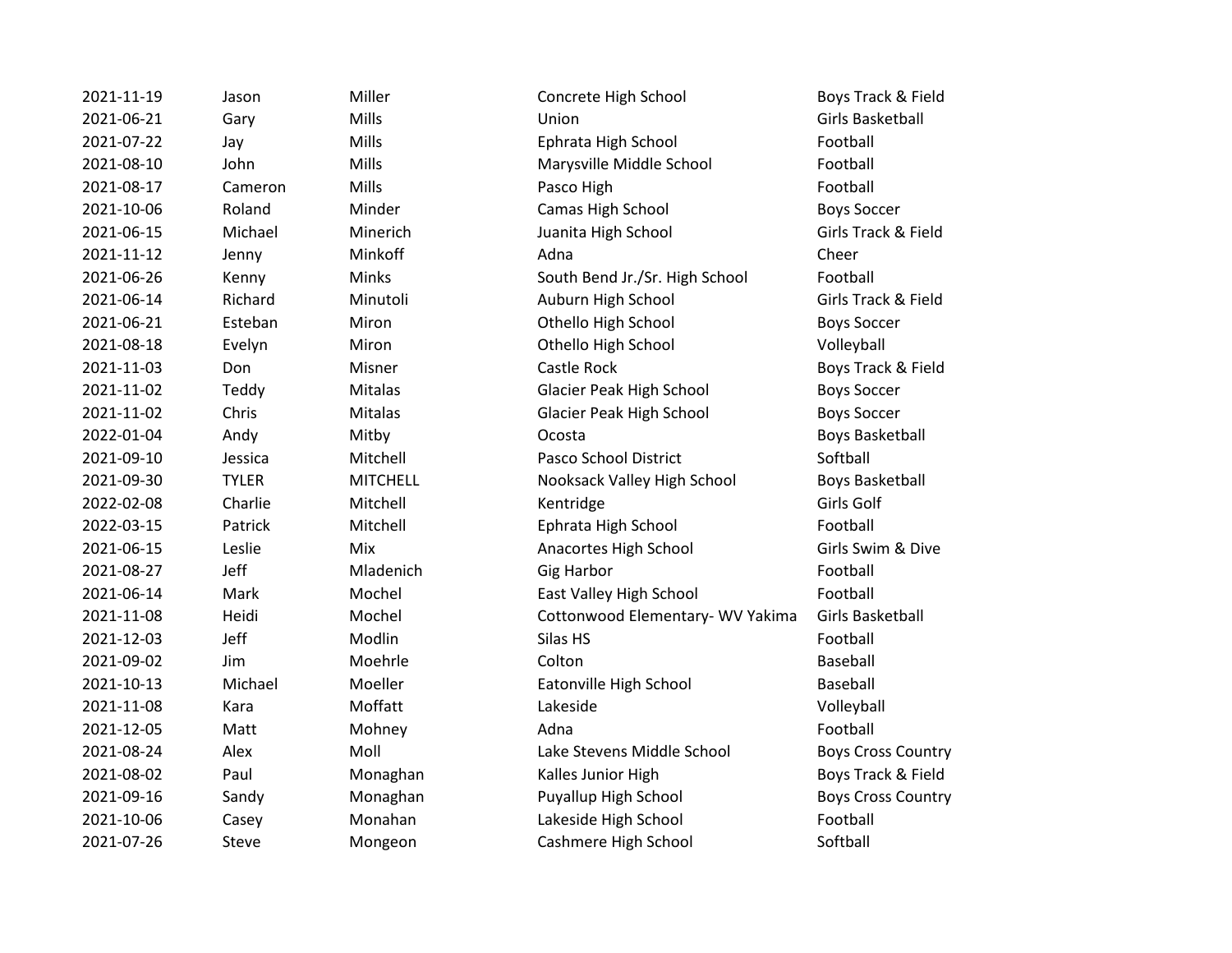2021-11-05 George Monica Everett High School Baseball 2021-09-08 Kayla Monroe Rochester High School Boys Golf 2021-09-10 Daren Monroe Blanchet Boys Track & Field 2021-08-31 Marleny Montano Quincy Middle School Volleyball 2021-11-06 Judi Montgomery Jackson High School Girls Tennis 2021-08-05 Colton Monti Selah School District Boys Basketball 2022-02-18 Gracie Montoya East Valley High School Girls Track & Field 2021-10-05 Dan Montzingo Jackson High School Boys Track & Field 2021-10-27 Leilani Moody Kennewick Volleyball 2021-11-12 Ray Moody Inglemoor/Bothell Baseball 2021-09-09 Christine Moon Adna Middle High School Volleyball 2021-09-09 Brent Moon Adna Middle High School Boys Basketball 2021-08-06 Allison Mooney KHS Drill 2021-06-15 Brad Moore Anacortes High School Boys Tennis 2021-07-08 Larry Moore North Beach Boys Basketball 2021-08-20 Sydney Moore East Valley High School Girls Basketball 2021-10-12 Garett Moore MOSES LAKE HIGH SCHOOL Boys Basketball 2021-11-03 Sheila Moore Kingston High School Gymnastics 2021-11-05 Jamie Moore Evergreen Middle School Volleyball 2022-02-01 Jason Moore Naches Valley School District Wrestling 2022-03-03 Frank Moppins South Kitsap HS Girls Basketball 2021-08-23 Michael Morales Rochester High School Wrestling 2021-11-12 Mike Moran Marysville Getchell High School Softball 2022-01-13 Vicente Moran Sunnyside High School Baseball 2021-07-07 Greg Moreno Gig Harbor Football 2022-03-30 Arnie Moreno Shorewood Girls Tennis 2021-09-14 DJ Morey Olympic High School Football 2021-07-08 Bryce Morgan Bellevue Bellevue Boys Basketball 2021-09-06 Mike Morgan Colfax Football 2021-09-17 Kurt Morgan Sunnyside High School Boys Track & Field 2021-10-13 Todd Morgan Park Girls Soccer 2021-11-03 Barb Morgan Sedro-woolley Wrestling 2021-08-18 Levon Moroz Fife High School Girls Tennis 2021-12-17 Ethan Morrill Connell High School Boys Tennis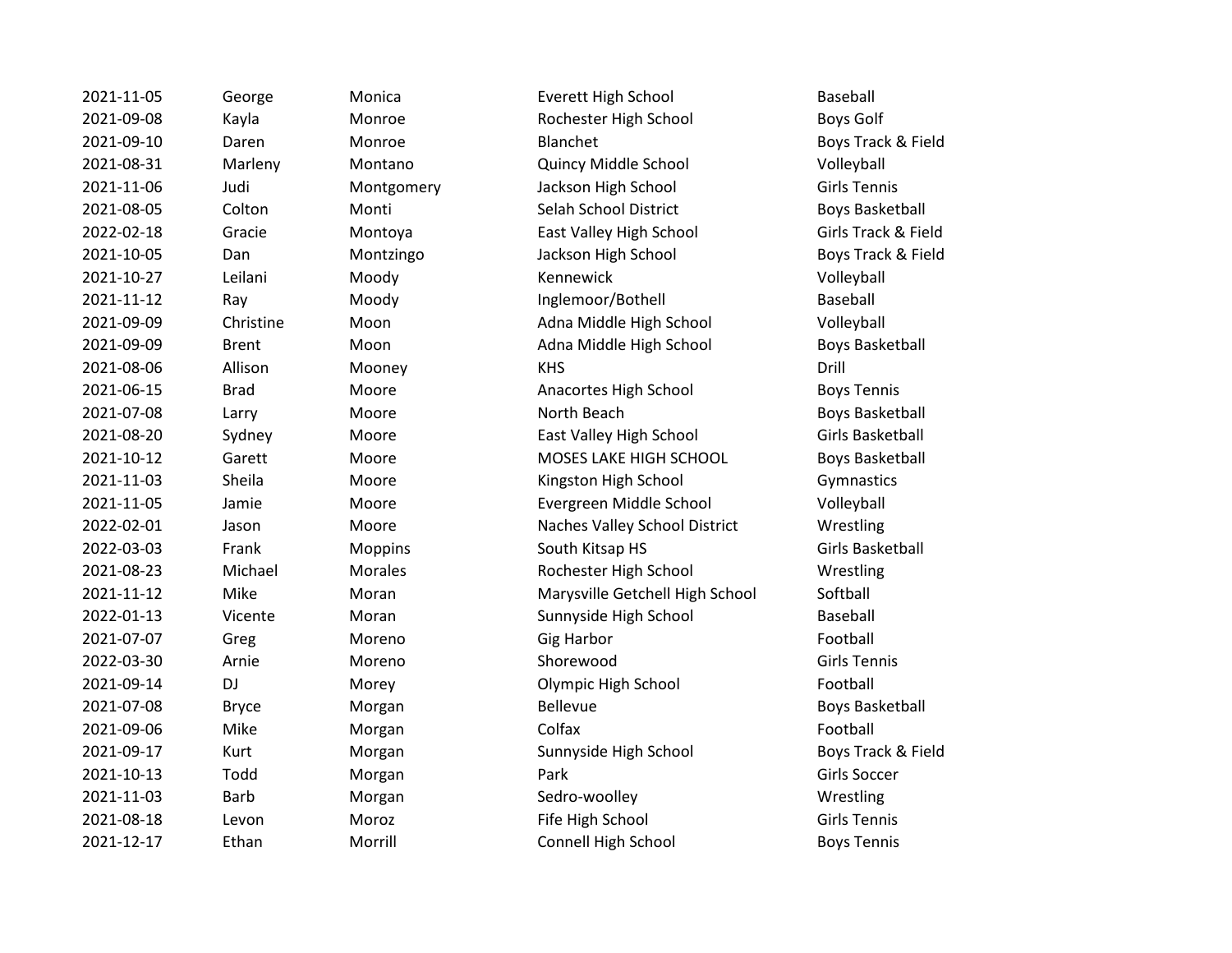| 2022-03-04 | Josh           | Morrill    | Connell High School             | <b>Boys Tennis</b>    |
|------------|----------------|------------|---------------------------------|-----------------------|
| 2021-09-02 | Jennifer       | Morris     | River View High School          | Girls Basketball      |
| 2021-09-14 | <b>Bridget</b> | Morris     | Rochester High School           | Volleyball            |
| 2021-09-24 | Tiffany        | Morris     | MOSES LAKE HIGH SCHOOL          | Girls Basketball      |
| 2021-11-16 | Robert         | Morris     | <b>Cedarcrest Middle School</b> | Football              |
| 2022-02-23 | David          | Morris     | <b>WHS</b>                      | Boys Track & Fi       |
| 2021-10-13 | Jessica        | Morrish    | Eatonville High School          | Girls Cross Cou       |
| 2021-10-13 | Tod            | Morrish    | Eatonville Middle School        | Football              |
| 2021-07-08 | Kari           | Morrison   | Sammamish                       | Cheer                 |
| 2022-01-27 | Dwaine         | Morrison   | East Valley High School         | Softball              |
| 2021-09-02 | Steve          | Morton     | Lakewood HS                     | Football              |
| 2021-09-23 | Jordan         | Morton     | Puyallup High School            | Girls Swim & Di       |
| 2021-09-09 | Josh           | Morton     | South Kitsap HS                 | Girls Basketball      |
| 2021-11-17 | Haygen         | Morton     | Newport                         | Cheer                 |
| 2021-09-29 | Sam            | Moscatel   | Woodinville                     | Girls Basketball      |
| 2021-10-18 | Victoria       | Moses      | Chinook                         | Volleyball            |
| 2021-08-27 | Jason          | Mosez      | <b>CMS</b>                      | Football              |
| 2021-06-14 | Mike           | Mosher     | Hermiston                       | Football              |
| 2021-07-06 | Tarence        | Mosley     | Central Kitsap High School      | <b>Boys Basketbal</b> |
| 2021-07-08 | Darren         | Moss       | Newport                         | Football              |
| 2021-11-02 | Sharene        | Mossburg   | Glacier Peak High School        | Volleyball            |
| 2021-11-02 | <b>Bryan</b>   | Mossburg   | Glacier Peak High School        | Wrestling             |
| 2021-08-18 | Sherry         | Mostoller  | Chiawana High                   | Cheer                 |
| 2022-03-01 | Taylor         | Moulton    | <b>St Georges</b>               | Boys Track & Fi       |
| 2021-09-16 | Jason          | Moyer      | Sunnyside High School           | Wrestling             |
| 2022-03-04 | Mike           | Mpnan      | Woodinville                     |                       |
| 2021-09-30 | Michael        | Muai       | Pasco High                      | Football              |
| 2022-02-04 | Michael        | Muehlbauer | Columbia - White Salmon         | Wrestling             |
| 2021-08-06 | Adam           | Muir       | <b>HMS</b>                      | Football              |
| 2021-07-08 | Mike           | Mullen     | Newport                         | Girls Swim & Di       |
| 2021-08-16 | <b>Nick</b>    | Mullen     | Olympia HS                      | Football              |
| 2021-09-10 | Pat            | Mullen     | <b>Emerald Ridge</b>            | <b>Boys Basketbal</b> |
| 2021-09-11 | Cody           | Muller     | Adna High School                | Dance                 |
| 2021-10-12 | Jeffrey        | Mullin     | MOSES LAKE HIGH SCHOOL          | Football              |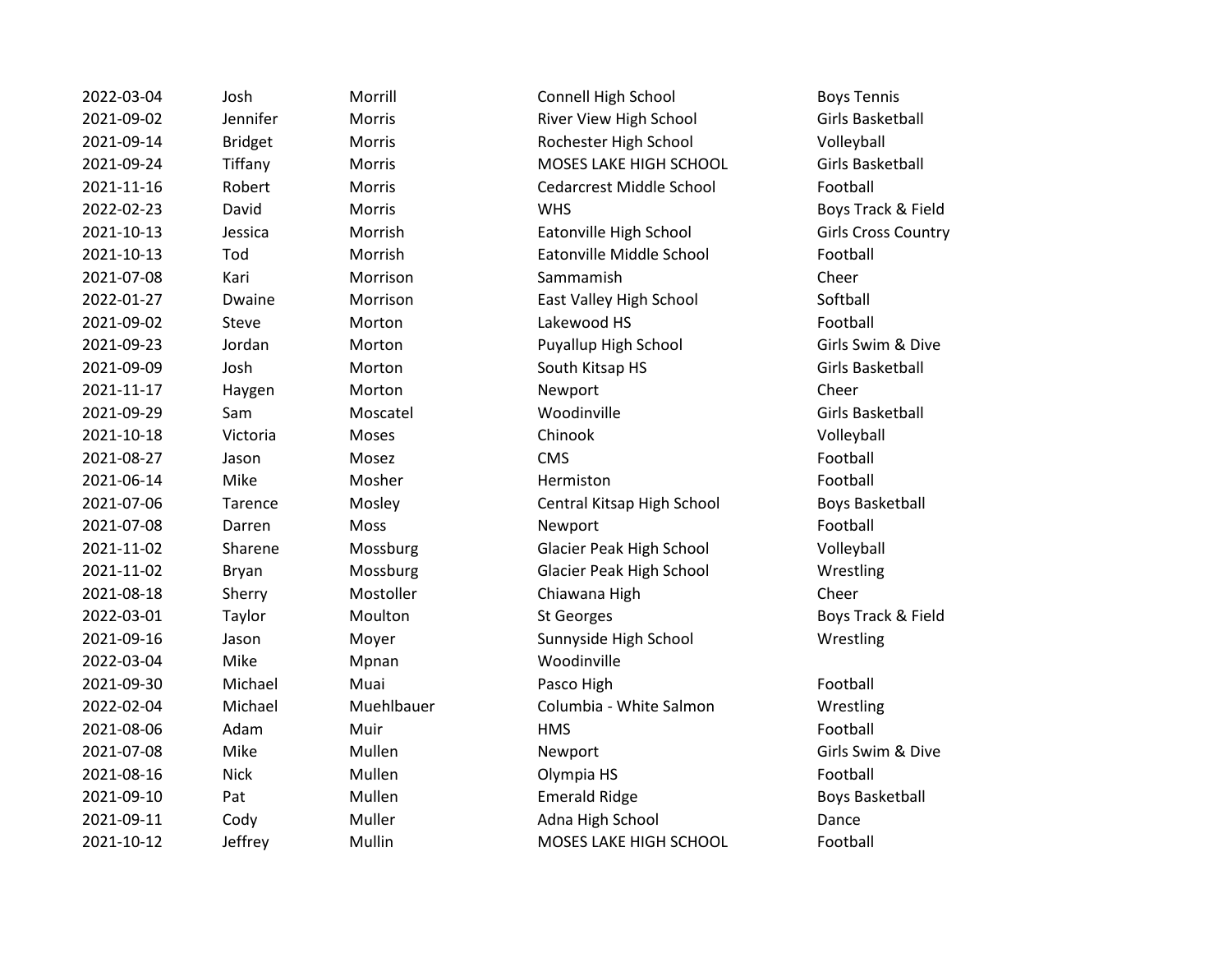2021-09-13 Ken Mulvania Deer Park High School Girls Cross Country 2021-09-09 Chad Nass South Kitsap HS

2021-11-02 Dan Mundell Snohomish High School Wrestling 2021-10-13 Asael Munguia Eisenhower High School Football 2021-06-14 Patricia Munoz Connell High School Softball 2022-01-14 Joshua Munro Shelton High School Football 2021-10-06 Jon Murbach Kamiakin Football 2021-09-08 Oscar Murguia Pasco School District Wrestling 2021-09-28 Emma Murillo Southridge Boys Track & Field 2022-03-17 Juan P Murillo Clover Park Boys Soccer 2021-08-24 Monica Muro Othello High School Boys Cross Country 2021-06-21 Ben Murphy Sultan High School Football 2021-07-23 Gene Murphy West Valley MS Football 2021-08-06 Michelle Mury KHS Volleyball 2021-11-02 Joey Mutcheson Snohomish High School Boys Golf 2021-06-14 Dean Myers Burlington-Edison Wrestling 2021-06-15 Elaina Myers Anacortes High School Girls Tennis 2021-08-27 Andy Myers John Sager Middle School Girls Soccer 2021-09-10 Ashley Myers Cedar Heights Softball 2021-11-05 Zachary Myers Eastlake HS Football 2022-01-31 Tedashi Myers Lynnwood High School Wrestling 2021-09-30 ROBB MYHRE Nooksack Valley High School Girls Golf 2021-06-24 Shelly Nagle West Valley HS Girls Soccer 2021-08-18 Jaison Naiker Surprise Lake Middle School Girls Soccer 2021-11-05 Bryce Nara Cascade High School Wrestling 2021-11-08 Chad Nasinec Orting Middle School Baseball 2021-07-16 Laura Nation Gig Harbor Cheer 2021-10-13 Kiersti Nation Eatonville High School Volleyball 2021-10-13 Bill Nation Eatonville High School Football 2021-12-11 William Nation Eatonville High School Football 2021-12-11 Kierst Nation Eatonville High School Volleyball 2021-08-21 John Natterstad Marysville Getchell High School Football 2021-12-01 Daniel Naylor Mercer Island / TBD Boys Cross Country 2021-08-26 Kevin Nealer Rochester Middle School Girls Soccer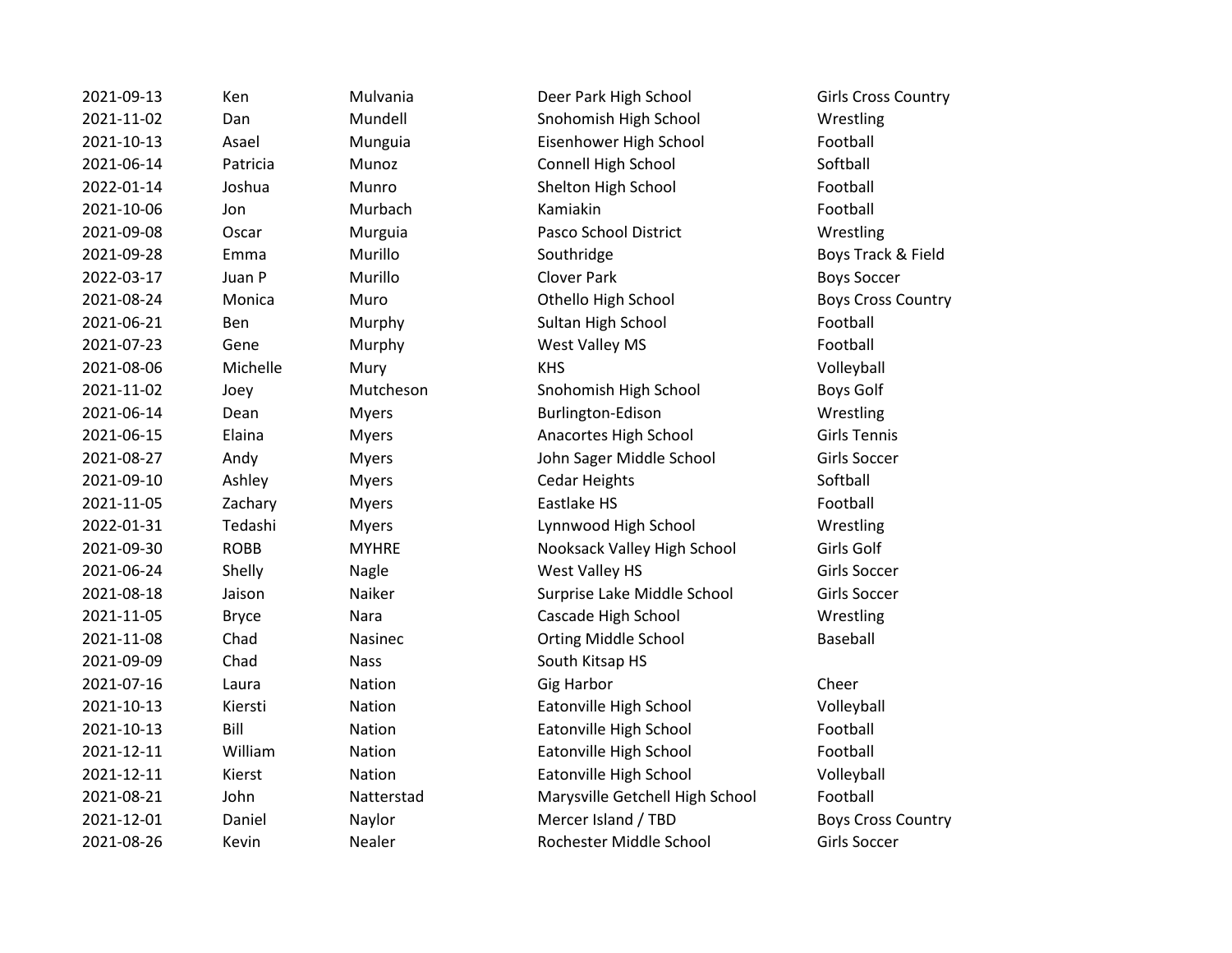| 2021-09-17 | Vanessa      | Neeley       | Rogers High School              | Dance                     |
|------------|--------------|--------------|---------------------------------|---------------------------|
| 2021-10-26 | Kelly        | <b>Neely</b> | Freeman High School             | Football                  |
| 2021-11-09 | Zachary      | <b>Neely</b> | Jackson High School             | Football                  |
| 2021-08-18 | Valerie      | <b>Neff</b>  | Quincy High School              | Girls Track & Field       |
| 2021-11-02 | John         | <b>Neff</b>  | Glacier Peak High School        | Boys Swim & Dive          |
| 2021-08-12 | Savannah     | Nehring      | Marysville Getchell High School | Softball                  |
| 2021-11-10 | Jeremy       | Neilson      | Onalaska                        | Football                  |
| 2022-02-25 | Traci        | Neilson      | Onalaska Middle School          | Volleyball                |
| 2021-07-08 | Jacquelyn    | Nelson       | Sammamish                       | Volleyball                |
| 2021-09-02 | Jeff         | Nelson       | Odessa High School              | Football                  |
| 2021-09-04 | Alex         | Nelson       | Mossyrock                       | Volleyball                |
| 2021-09-04 | Jill         | Nelson       | Colton School                   | Volleyball                |
| 2021-11-02 | Zach         | Nelson       | Glacier Peak High School        | Boys Track & Field        |
| 2021-11-03 | Tori         | Nelson       | Castle Rock                     | Girls Basketball          |
| 2021-11-10 | Mark         | Nelson       | Eisenhower Middle School        | <b>Boys Cross Country</b> |
| 2021-11-10 | Wayne        | Nelson       | Onalaska High School            | Football                  |
| 2022-01-19 | <b>Brian</b> | Nelson       | Anacortes High School           | <b>Boys Soccer</b>        |
| 2021-11-17 | Anthony      | Nendik       | Sammamish                       | Football                  |
| 2022-03-15 | Jordan       | Nero         | Kentwood                        | <b>Girls Basketball</b>   |
| 2021-08-06 | Mike         | <b>Neves</b> | <b>HMS</b>                      | Football                  |
| 2021-08-18 | Kent         | Nevin        | Fife High School                | Football                  |
| 2021-11-19 | Jim          | Newby        | Concrete High School            | Baseball                  |
| 2021-07-08 | Mike         | Newman       | Sammamish                       | Volleyball                |
| 2022-01-19 | Roy          | Newton       | South Whidbey H.S.              | Boys Track & Field        |
| 2021-07-18 | Marty        | Neyman       | Central Kitsap High School      | Wrestling                 |
| 2021-11-02 | Kyle         | <b>Nget</b>  | Glacier Peak High School        | <b>Boys Tennis</b>        |
| 2021-11-06 | <b>Kirk</b>  | Nicholson    | Jackson High School             | <b>Baseball</b>           |
| 2021-11-21 | Natasha      | <b>Nick</b>  | Concrete Middle School          | Girls Basketball          |
| 2021-06-15 | Jennifer     | Nielson      | Connell High School             | Cheer                     |
| 2021-06-14 | Jason        | Nikolao      | Clover Park High School         | Football                  |
| 2022-03-09 | Ronald       | Nilson       | morton high school              | <b>Boys Basketball</b>    |
| 2021-07-08 | Frank        | Nimmo        | Newport                         | <b>Boys Golf</b>          |
| 2021-08-18 | Shane        | Nixon        | Fife High School                | <b>Baseball</b>           |
| 2021-10-04 | Wes          | Nixon        | Columbia Jr High                | <b>Baseball</b>           |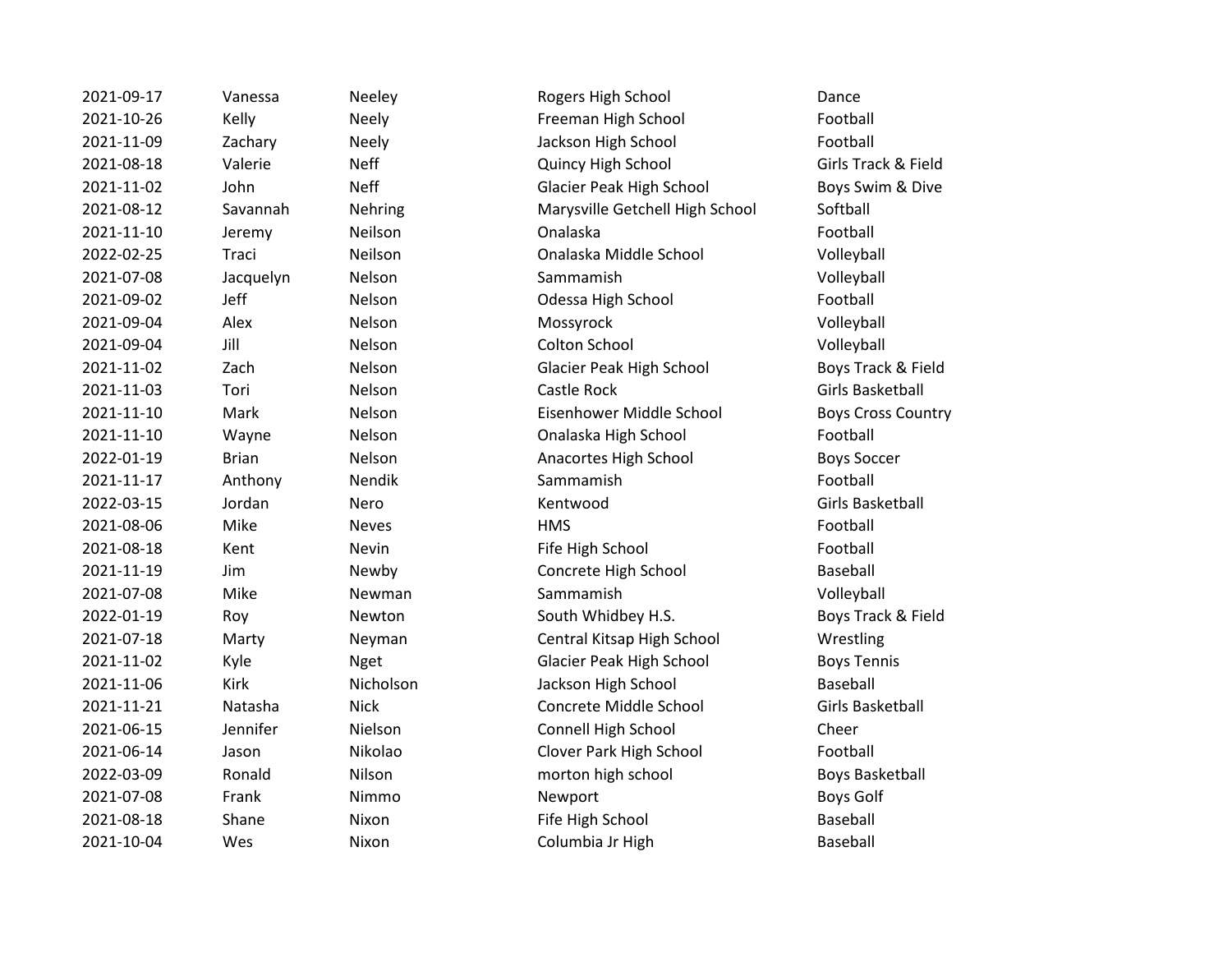| 2022-03-05 | Richard       | Nodine        | mill creek middle               | Football                |
|------------|---------------|---------------|---------------------------------|-------------------------|
| 2021-08-20 | William       | Noel          | Lewis & Clark Middle School     | Baseball                |
| 2021-08-13 | <b>Brian</b>  | Nolan         | Chiawana High                   | <b>Boys Soccer</b>      |
| 2021-11-13 | Jacob         | Nolan         | Yelm High School                | Football                |
| 2021-06-17 | Jamie         | Nordstrom     | West Valley HS                  | Boys Track & Fi         |
| 2021-11-11 | Marah         | <b>Norris</b> | Tonasket High School            | Girls Soccer            |
| 2021-10-05 | Denton        | Norwood       | East Valley Yakima              | <b>Certified Athlet</b> |
| 2021-07-20 | Jared         | Novak         | Cashmere Middle School          | Wrestling               |
| 2021-11-05 | Cody          | Novak         | Eastlake HS                     | Football                |
| 2021-11-11 | Scott         | Novak         | La Conner High School           | Girls Basketball        |
| 2021-11-12 | Megan         | Novak         | Eastlake                        | Girls Basketball        |
| 2021-06-18 | Tyler         | Nugent        | Peninsula High School           | <b>Boys Cross Cou</b>   |
| 2021-08-13 | Sam           | Nunez         | Chiawana High                   | <b>Boys Soccer</b>      |
| 2021-10-13 | chris         | oatis         | Park                            | Girls Basketball        |
| 2021-06-14 | Devin         | O'Brien       | Connell High School             | <b>Boys Basketbal</b>   |
| 2021-11-09 | Cymany        | O'Brien       | La Center High School           | Volleyball              |
| 2021-06-15 | Heather       | Ochoa         | Othello High School             | Girls Golf              |
| 2021-06-16 | Rudy          | Ochoa         | Othello High School             | Softball                |
| 2021-09-30 | Enrique       | Ochoa         | Pasco School District           | <b>Boys Cross Cou</b>   |
| 2021-06-15 | Rudy          | Ochoa II      | Othello High School             | Wrestling               |
| 2021-07-06 | Jon           | O'Connor      | Olympic High School             | <b>Boys Basketbal</b>   |
| 2021-09-30 | <b>CHRIS</b>  | O'DAY         | Nooksack Valley High School     | <b>Boys Golf</b>        |
| 2021-11-12 | Raymond       | O'Dell        | Marysville Pilchuck High School | <b>Boys Soccer</b>      |
| 2021-07-20 | Jed           | Odenrider     | Cashmere High School            | Football                |
| 2021-11-17 | <b>Briana</b> | Ogilvie       | Sammamish                       | Girls Basketball        |
| 2021-11-01 | Kevin         | Oglesbee      | Mt.Spokane                      | <b>Boys Basketbal</b>   |
| 2021-09-07 | Molly         | O'hagan       | Yelm High School                | Volleyball              |
| 2021-08-18 | <b>Travis</b> | Ohlde         | Fife High School                | Football                |
| 2021-06-22 | Justin        | O'Keefe       | <b>Emerald Ridge HS</b>         | Baseball                |
| 2021-08-27 | Katie         | Olason        | <b>CMS</b>                      | <b>Boys Cross Cou</b>   |
| 2021-09-07 | John          | O'Leary       | Blanchet                        | <b>Boys Cross Cou</b>   |
| 2021-07-08 | Michael       | Oliveira      | Interlake                       | <b>Boys Tennis</b>      |
| 2021-07-08 | Drew          | Oliver        | Newport                         | Football                |
| 2021-08-25 | Ryan          | Ollero        | Kennewick                       | Girls Soccer            |

2022-03-05 Richard Nodine mill creek middle Football 2021-08-20 William Noel Lewis & Clark Middle School Baseball Nolan Yelm High School Football Nordstrom **2021-2021-2021-00-2021-00-2021** Mordstrom Boys Track & Field 2021-11-11 Marah Norris Tonasket High School Girls Soccer 2021-10-05 Denton Norwood East Valley Yakima Certified Athletic Trainer Novak Cashmere Middle School Wrestling Novak La Conner High School Girls Basketball 2021-06-18 Tyler Nugent Peninsula High School Boys Cross Country **2021** Nunez Chiawana High Boys Soccer O'Brien Connell High School Boys Basketball O'Brien La Center High School Volleyball 2021-06-15 Heather Ochoa Othello High School Girls Golf Ochoa **2021-06-2021-06-2021-06-2021** Othello High School Softball 2021-09-30 Enrique Ochoa Pasco School District Boys Cross Country Ochoa II Chello High School Wrestling O'Connor **Connor** Olympic High School **Boys Basketball** O'DAY **Nooksack Valley High School** Boys Golf O'Dell Marysville Pilchuck High School Boys Soccer Odenrider Cashmere High School Football Oglesbee Mt.Spokane Met.Spokane Boys Basketball O'hagan Yelm High School Volleyball Ohlde Fife High School Football O'Keefe **Emerald Ridge HS** Baseball 2022 - Olason CMS CMS Boys Cross Country O'Leary **Blanchet** Blanchet Boys Cross Country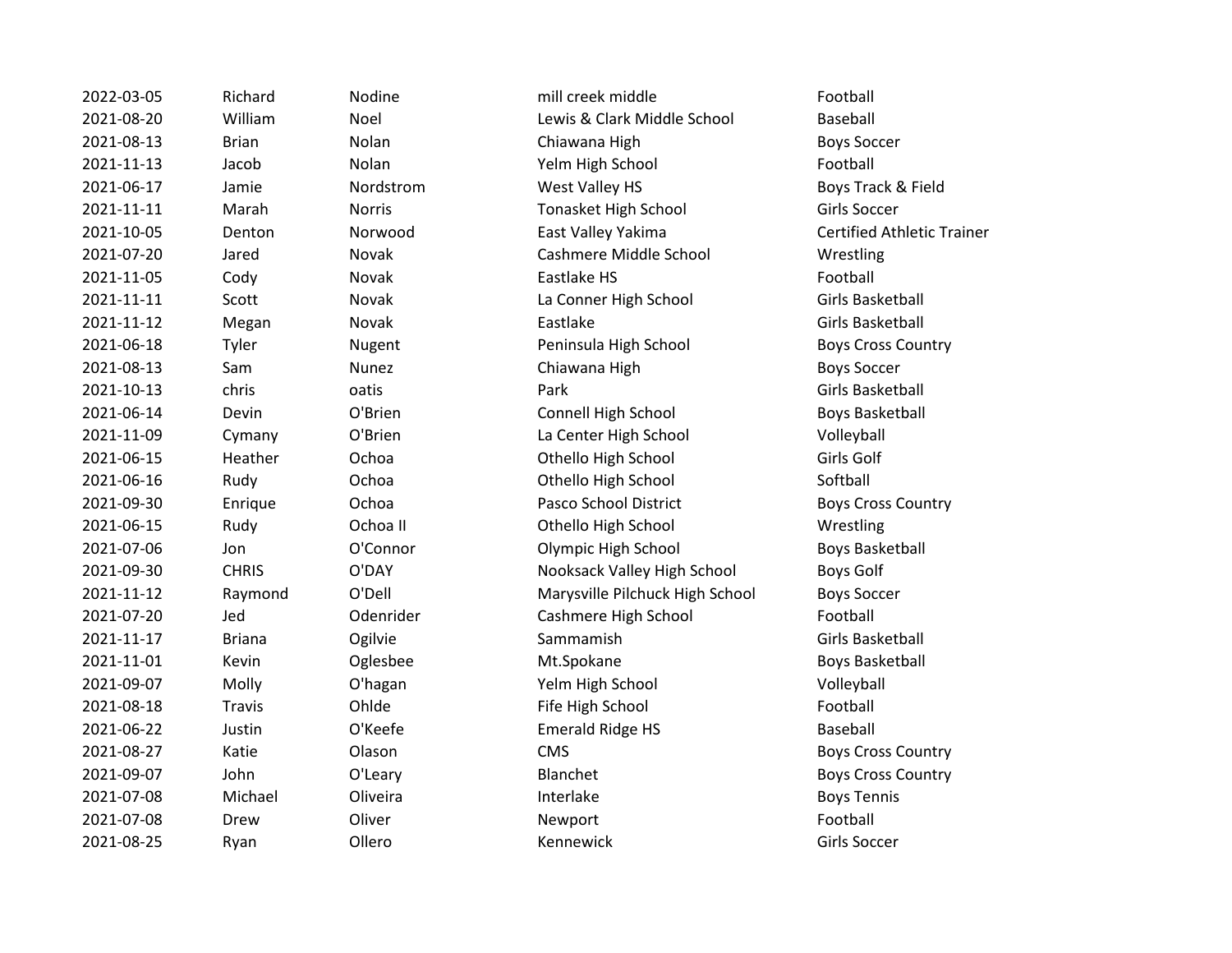| 2021-11-19 | Donald          | Olmstead     | Concrete High School                   | Football                  |
|------------|-----------------|--------------|----------------------------------------|---------------------------|
| 2021-06-16 | David           | Olmsted      | Doris Stahl Junior High                | Wrestling                 |
| 2021-06-04 | William         | Olsen        | Naselle                                | <b>Boys Basketball</b>    |
| 2021-09-07 | <b>LISA</b>     | <b>OLSEN</b> | Blanchet                               | Softball                  |
| 2021-06-14 | Andrew          | Olson        | Burlington-Edison                      | Football                  |
| 2021-06-19 | Darrell         | Olson        | <b>Everett High School</b>             | <b>Boys Golf</b>          |
| 2021-08-25 | Eric            | Olson        | MOSES LAKE HIGH SCHOOL                 | <b>Boys Basketball</b>    |
| 2021-08-25 | Lon             | Olson        | <b>DeSales</b>                         | <b>Boys Golf</b>          |
| 2021-09-07 | Kevin           | Olson        | Puyallup High School                   | <b>Boys Basketball</b>    |
| 2021-09-08 | Jared           | Olson        | Rochester Middle School                | Football                  |
| 2021-10-13 | Geoff           | Olson        | Eatonville High School                 | <b>Boys Cross Country</b> |
| 2021-12-20 | <b>Steve</b>    | Olson        | Lakeside High School (Nine Mile Falls) |                           |
| 2022-01-07 | Mike            | Olson        | Bonney Lake High School                | Baseball                  |
| 2022-02-25 | Kenneth         | Olson        | Forks High School                      | Baseball                  |
| 2022-03-19 | <b>KEN</b>      | <b>OLSON</b> | PeEll / Willapa Valley                 | Softball                  |
| 2021-09-13 | Sean            | O'Neal       | Deer Park High School                  | Girls Soccer              |
| 2021-08-31 | Deiondre        | Ootsey       | Squalicum high school                  | Girls Basketball          |
| 2021-08-25 | Chris           | Ornelas      | Quincy High School                     | Volleyball                |
| 2021-08-25 | Andrew          | Ornelas      | Quincy Middle School                   | Volleyball                |
| 2022-02-26 | Scott           | Orness       | North Kitsap High School               | <b>Boys Basketball</b>    |
| 2021-08-18 | <b>Brittany</b> | Ortiz        | Pasco High                             | <b>Girls Basketball</b>   |
| 2021-08-25 | Chris           | Ortiz        | Pasco High                             | <b>Boys Basketball</b>    |
| 2021-08-28 | Marty           | Osborn       | Kentridge High School                  | Football                  |
| 2021-10-06 | Shelby          | Osborn       | Kamiakin                               | <b>Girls Tennis</b>       |
| 2021-11-20 | Michael         | Osborne      | Roosevelt HS                           | Girls Track & Field       |
| 2021-07-20 | Leisa           | Osburn       | Cashmere High School                   | Cheer                     |
| 2021-09-28 | Krystal         | Ostapow      | Southridge                             | Cheer                     |
| 2021-09-21 | Jacob           | Oswalt       | Sunnyside High School                  | Boys Track & Field        |
| 2021-10-01 | Emily           | Otto         | Southridge                             | Volleyball                |
| 2021-11-05 | Ryan            | Otto         | Jackson High School                    | Baseball                  |
| 2022-02-24 | Tim             | Otton        | Tumwater High School                   | Football                  |
| 2021-08-18 | <b>Brian</b>    | Ours         | Surprise Lake Middle School            | Football                  |
| 2021-09-17 | Joseph          | Outhwaite    | South Kitsap HS                        | Football                  |
| 2021-10-12 | Alysha          | Overland     | MOSES LAKE HIGH SCHOOL                 | <b>Girls Soccer</b>       |
|            |                 |              |                                        |                           |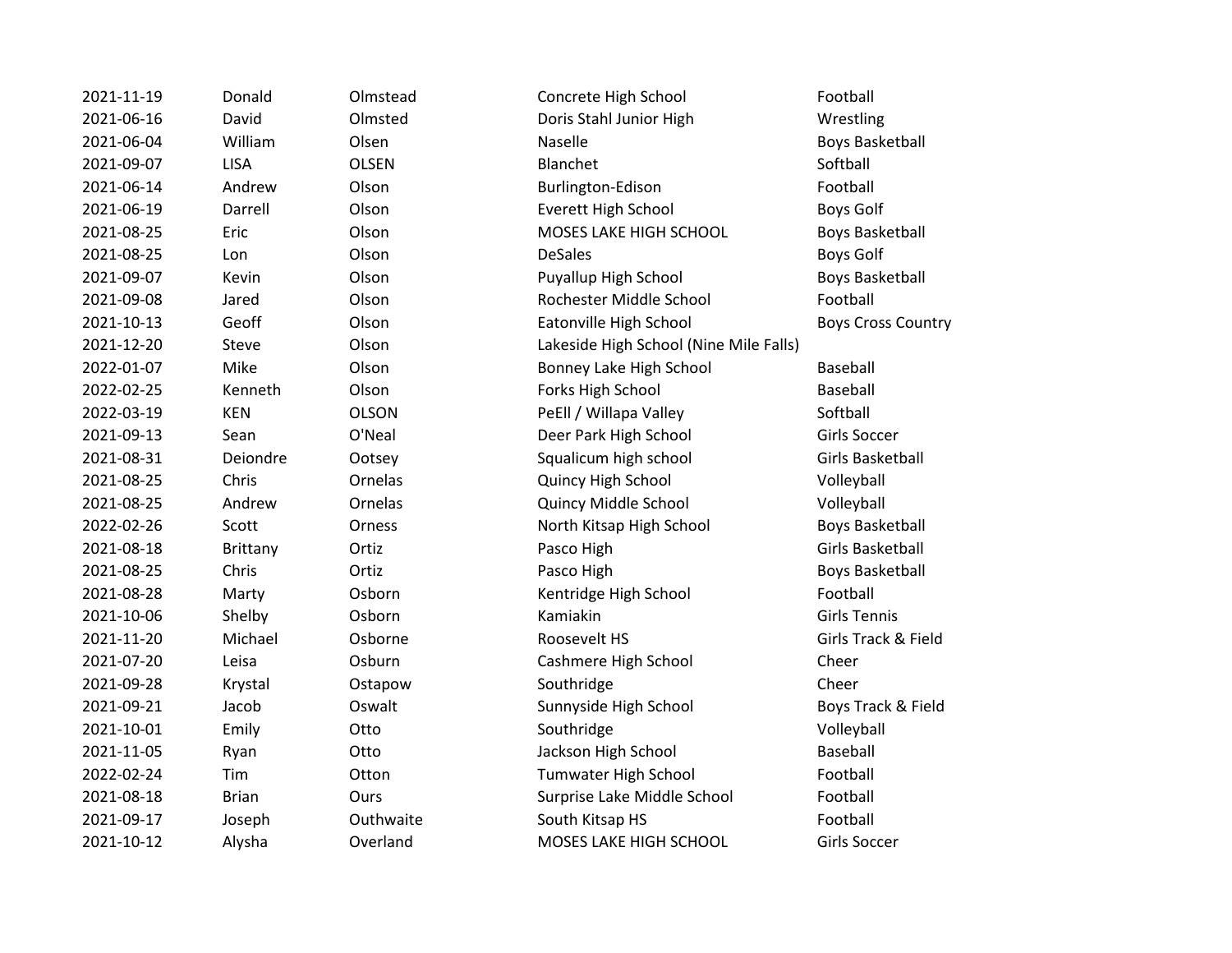2021-08-25 ROB OWEN Newport High School Boys Basketball 2021-11-15 Jason Owens Ferndale **Ferndale** Boys Basketball 2022-02-04 Todd Owens Kent-Meridian HS Wrestling 2022-02-11 Erica Oxley Auburn High School Girls Track & Field 2021-06-15 Rodrigo Ozuna McFarland Middle School Baseball 2021-09-30 MARGARITA OZUNA Pasco High Wrestling 2021-10-22 doug pace doug pace Boys Basketball 2021-08-21 Jeff Page Lake Stevens High School Boys Track & Field 2021-08-22 Nick Page Page Lake Stevens High School Boys Track & Field 2021-11-09 Krista Pal Bainbridge High School Girls Swim & Dive 2021-08-16 Felicia Palacios Gallegos Keithley Middle School Softball 2021-11-02 Olivia Palenscar Glacier Peak High School Boys Cross Country 2021-07-08 Melanie Palmer Bellevue Girls Track & Field 2021-08-21 Kylie Palmer Davis High School Volleyball 2021-09-17 Jamie Palmer Harrison Middle School Girls Basketball 2021-11-17 Katoya Palmer Sammamish Boys Swim & Dive 2021-08-20 Maria Panzeri East Valley High School Cheer 2021-11-17 Alex Papadopulos Interlake Football 2021-09-20 Dana Papasedero Chelan High School Baseball 2021-07-08 Amanda Pardee Bellevue Cheer 2021-07-08 Cynthia Pardee Bellevue Cheer 2021-07-08 Amber Parker **Newport** Newport Girls Basketball 2021-11-12 Ryan Parker Napavine Football 2021-11-23 Bryan Parker Kamiak Boys Basketball 2022-02-17 Peyton Parker Puyallup High School Gymnastics 2021-11-13 Marty Parkhurst Orting Football 2021-06-15 Steven Parris Othello High School Volleyball 2021-10-14 Mikayla Parris Othello High School Volleyball 2021-06-08 Jerry Parrish North Kitsap High School Football 2021-06-08 Gladys Parrish North Kitsap High School Football 2021-08-12 Spenser Parsley Olympic High School Baseball 2021-08-10 Tyler Parsons Franklin Pierce High School Boys Tennis 2021-08-16 Rebecca Parsons EHS Volleyball 2021-10-12 Tyler Parsons HMS Girls Basketball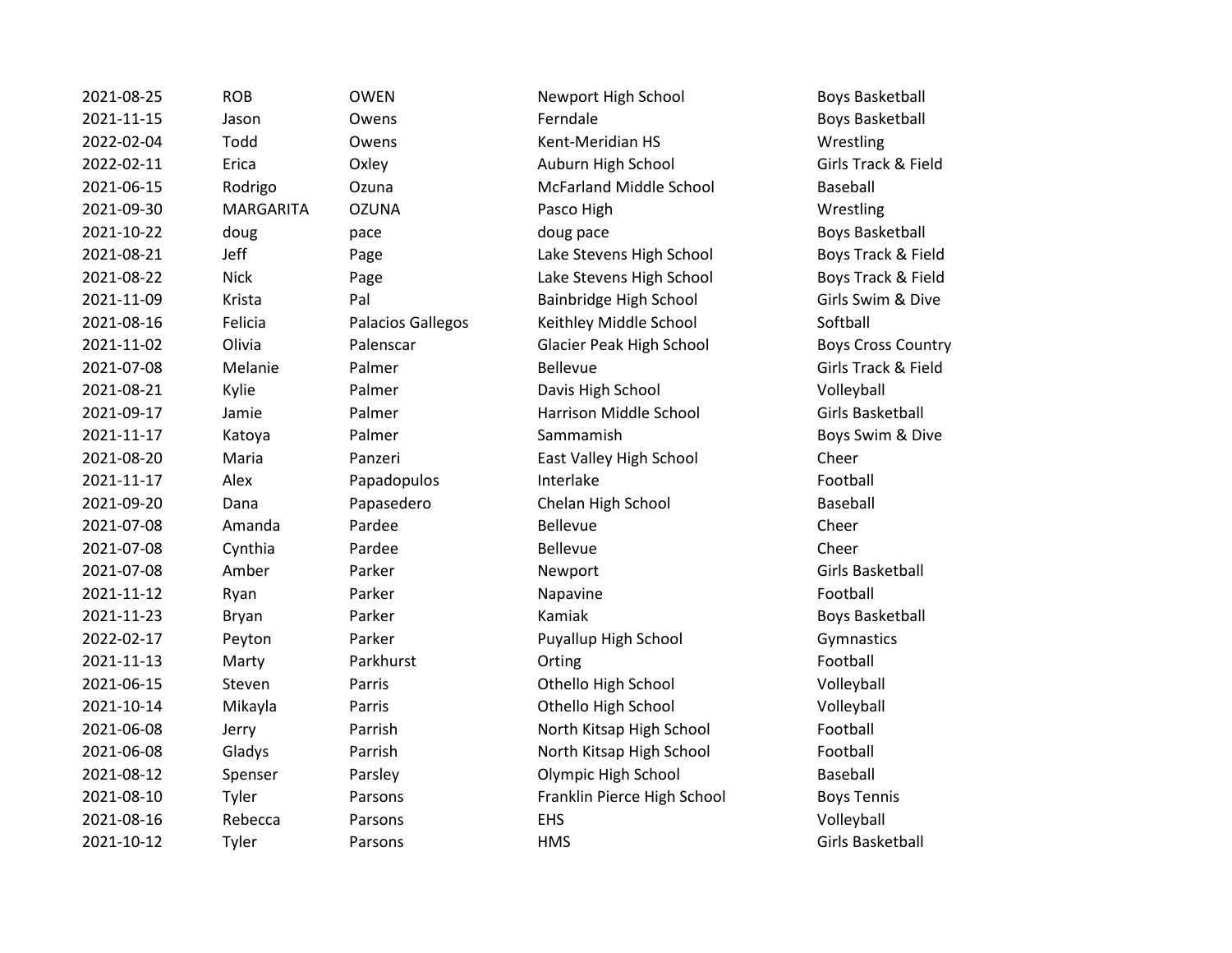2021-10-13 Ryan Pastor Eisenhower High School Football 2021-08-12 Stacie Pate Marysville Getchell High School Boys Tennis 2021-11-23 Shane Patrick Sumner Sumner Girls Basketball 2022-03-09 McHenry Pattison Mount Baker Senior High Baseball 2021-08-30 Heather Paul Highlands Highlands Volleyball 2021-11-13 Jan Paul Jan Paul Boys Basketball 2021-11-08 Mike Paul Peninsula High School Softball 2021-12-17 Ridge Pauley Pauley Boys Basketball Ridge Pauley Boys Basketball 2021-10-06 Kyle Paulson Kamiakin Boys Cross Country 2021-09-16 Christina Peabody Sunnyside High School Bowling 2021-11-09 Kyle Peacocke Jackson High School Softball 2021-09-21 Jeff Pearl Chelan Middle School Football 2021-08-12 Geoffrey Pearson Omak High School Boys Basketball 2021-08-21 Jason Pearson Lake Stevens High School 2021-09-02 Audie Pearson Pasco School District Wrestling 2021-10-06 Katherine Pechtel Kamiakin Volleyball 2021-07-11 Scott Peck Olympic High School Certified Athletic Trainer 2021-09-15 Mike Peck Prairie High School Football 2021-10-01 Keven Peck Walla Walla High School Girls Tennis 2021-08-20 Kelli Peckham East Valley High School 2022-02-28 Kelli Peckham East Valley High School Softball 2021-09-14 Keith Peden Olympic High School Volleyball 2021-08-18 Raef Pedersen Chiawana High Football 2021-09-28 Alan Pena Southridge Girls Soccer 2021-08-18 Elizabeth Pena-Larios Othello High School Volleyball 2021-09-12 Todd Penman Adna High School Boys Track & Field 2021-11-04 Tim Penman Centralia High School Boys Track & Field 2021-10-06 Ryan Peplinski Saint George's Boys Basketball 2021-09-08 Danielle Perales Pasco School District Boys Basketball 2021-10-12 David Peralez MOSES LAKE HIGH SCHOOL Wrestling 2021-06-15 MANDI PEREZ Othello High School Girls Track & Field 2021-07-08 Devin Perez Interlake **Interlake** Boys Soccer 2021-11-22 Luis Perez Wenatchee High School Wrestling 2021-06-15 Lupe Perez Jr Othello High School Wrestling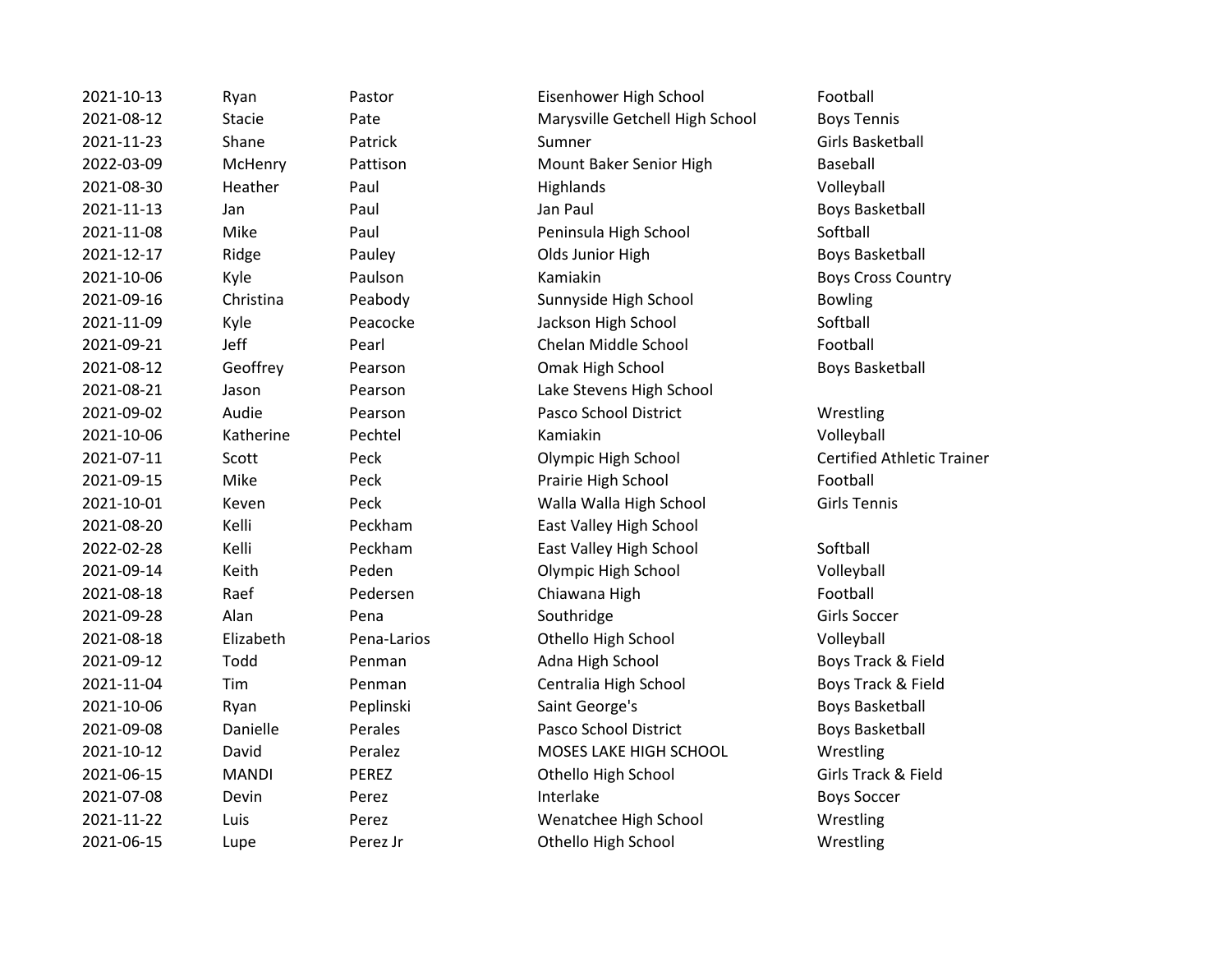| 2022-02-03 | <b>ROBERT</b> | <b>PERKES</b> | Hanford                         | Wrestling                |
|------------|---------------|---------------|---------------------------------|--------------------------|
| 2021-08-27 | <b>Brooke</b> | Perkins       | College Place High School       | Cheer                    |
| 2021-09-20 | Shawn         | Perkins       | <b>Mark Morris</b>              | Football                 |
| 2021-09-28 | Roger         | Perkins       | Summit Trail Middle School      | Boys Track &             |
| 2021-11-29 | Josh          | Perkins       | North Kitsap High School        | <b>Boys Basket</b>       |
| 2022-02-16 | Dana          | Perkins       | Curtis High School              | Girls Track &            |
| 2021-07-08 | Matthew       | Perlman       | Interlake                       | <b>Boys Tennis</b>       |
| 2021-11-10 | Katie         | Perrigoue     | Lake Washington High School     | Gymnastics               |
| 2021-06-14 | Tammy         | Perrine       | Lochburn Middle School          | Girls Track &            |
| 2021-11-17 | Jeff          | Perrine       | Marysville Pilchuck High School | Softball                 |
| 2021-11-02 | Micah         | Perron        | Glacier Peak High School        | <b>Boys Tennis</b>       |
| 2021-07-08 | Halle         | Perry         | <b>Bellevue</b>                 | Gymnastics               |
| 2021-08-30 | Don           | Perry         | Highlands                       | Boys Track &             |
| 2021-09-13 | Kim           | Perry         | Deer Park High School           | Cheer                    |
| 2021-09-30 | <b>TYLER</b>  | <b>PERRY</b>  | Nooksack Valley High School     | <b>Boys Track &amp;</b>  |
| 2021-10-31 | Cap           | Perry         | Oakesdale High School           | Girls Track &            |
| 2021-10-31 | Heidi         | Perry         | Oakesdale High School           | <b>Girls Basket</b>      |
| 2021-11-02 | Tanner        | Perry         | Snohomish High School           | Football                 |
| 2021-11-02 | Mark          | Perry         | Snohomish High School           | Football                 |
| 2021-08-24 | Jim           | Peschek       | <b>Gig Harbor</b>               | Softball                 |
| 2021-11-15 | Stephanie     | Peters        | Morton-White Pass               | <b>Boys Basket</b>       |
| 2021-07-08 | Justin        | Petersen      | Interlake                       | <b>Girls Soccer</b>      |
| 2021-06-14 | John          | Peterson      | Willapa Valley HS               | <b>Girls Basket</b>      |
| 2021-06-18 | Eric          | Peterson      | Oak Harbor High School          | Boys Cross (             |
| 2021-07-08 | Daniel        | Peterson      | Interlake                       | <b>Boys Soccer</b>       |
| 2021-08-09 | Jim           | Peterson      | Hanford HS                      | <b>Boys Cross (</b>      |
| 2021-08-13 | Elena         | Peterson      | Chiawana High                   | Volleyball               |
| 2021-08-18 | Royal         | Peterson      | Fife High School                | <b>Girls Track &amp;</b> |
| 2021-08-20 | Tom           | Peterson      | East Valley High School         | Baseball                 |
| 2021-08-24 | Kendra        | Peterson      | Lake Stevens High School        | Cheer                    |
| 2021-08-26 | Kate          | Peterson      | Rochester Middle School         | Football                 |
| 2021-09-08 | Rita          | Peterson      | <b>Stanwood High School</b>     | Girls Swim &             |
| 2021-11-19 | Jayme         | Peterson      | Willapa Valley                  | <b>Girls Basket</b>      |
| 2021-08-29 | Rob           | Petschl       | Shorewood High School           | Football                 |

College Place High School Cheer Summit Trail Middle School Boys Track & Field **North Kitsap High School Boys Basketball** 2022-02-16 Dana Perkins Curtis High School Girls Track & Field Lake Washington High School Gymnastics 2021-06-14 Tammy Perrine Lochburn Middle School Girls Track & Field Marysville Pilchuck High School Softball Glacier Peak High School Boys Tennis 2021-08-30 Don Perry Highlands Boys Track & Field Deer Park High School Cheer Nooksack Valley High School Boys Track & Field Oakesdale High School Girls Track & Field 2021-10-31 Heidi Perry Oakesdale High School Girls Basketball Snohomish High School Football Snohomish High School Football Morton-White Pass Boys Basketball Willapa Valley HS Girls Basketball Oak Harbor High School Boys Cross Country Example 1 Hanford HS Boys Cross Country 2021-08-13 Elena Peterson Chiawana High Volleyball 2021-08-18 Royal Peterson Fife High School Girls Track & Field East Valley High School Baseball Lake Stevens High School Cheer Rochester Middle School Football 2021-09-08 Rita Peterson Stanwood High School Girls Swim & Dive Willapa Valley **Access Contracts** Girls Basketball Shorewood High School Football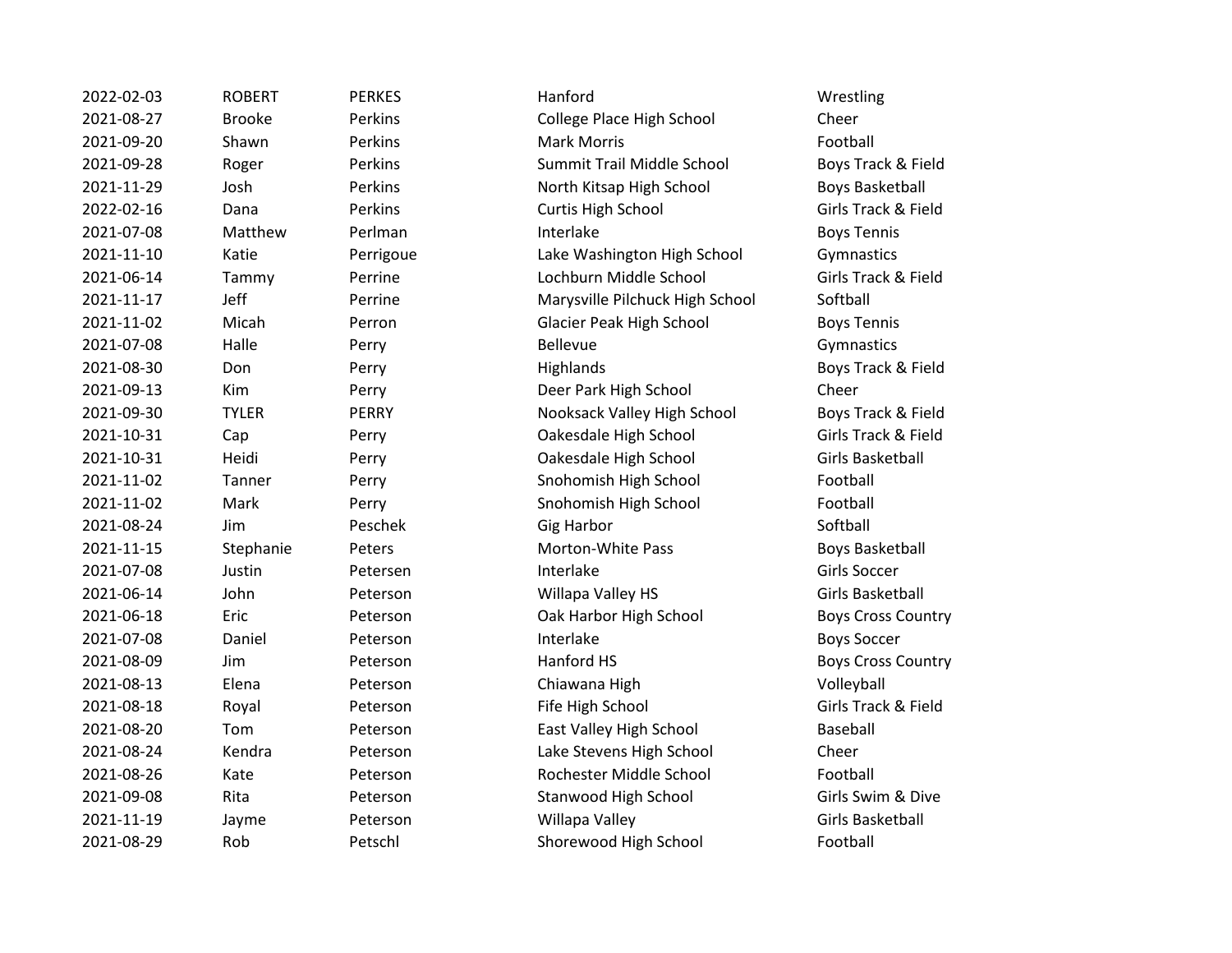| 2021-09-17 | Alex           | Pfeiffer           | South Kitsap HS                 | Football                          |
|------------|----------------|--------------------|---------------------------------|-----------------------------------|
| 2021-08-24 | By             | Pham               | Davis High School               | Wrestling                         |
| 2022-02-17 | John           | Phelan             | East Valley High School         | <b>Boys Golf</b>                  |
| 2021-11-11 | <b>Brady</b>   | Phelps             | Marysville Pilchuck High School | <b>Boys Basketball</b>            |
| 2021-08-06 | <b>Brad</b>    | <b>Phillips</b>    | <b>KHS</b>                      | Football                          |
| 2021-08-26 | Garrick        | Phillips           | University HS                   | <b>Boys Basketball</b>            |
| 2021-08-27 | Nathan         | Phillips           | Kittitas High School            | Softball                          |
| 2021-09-09 | Amy            | Phillips           | Pasco School District           | Football                          |
| 2021-10-13 | Dave           | Phillips           | <b>Dessert Hills</b>            | <b>Boys Cross Country</b>         |
| 2021-11-01 | Randy          | Phillips           | Brewster High School            | Baseball                          |
| 2021-11-04 | Todd           | Phillips           | <b>Brewster</b>                 | Baseball                          |
| 2022-02-24 | Michelle       | PIELAK             | Curtis High School              | <b>Girls Cross Country</b>        |
| 2021-11-10 | Dean           | Pierce             | Puyallup                        | Baseball                          |
| 2022-02-09 | compton        | Pierre             | North Thurston High School      | Girls Track & Field               |
| 2022-03-13 | Tom            | Pierson            | Life Christian Academy          | <b>Boys Soccer</b>                |
| 2022-01-31 | Jeff           | Pietz              | Lakeside High School (9 Mile)   | Girls Basketball                  |
| 2022-04-27 | Kyle           | Pihl               | Jackson High School             |                                   |
| 2021-09-30 | <b>CHELSEA</b> | <b>PIKE</b>        | Nooksack Valley High School     | Softball                          |
| 2022-02-10 | Ryan           | Pike               | <b>Blaine High School</b>       | <b>Girls Basketball</b>           |
| 2021-12-08 | Connie         | Pilon              | <b>Blaine High School</b>       | Girls Basketball                  |
| 2021-10-19 | <b>Brandon</b> | Pilot              | Woodland High School            | Wrestling                         |
| 2021-11-02 | Dan            | Pingrey            | Snohomish High School           | <b>Boys Soccer</b>                |
| 2021-11-05 | matthew        | pirie              | Eastlake HS                     | Football                          |
| 2021-08-23 | Steve          | Pitkin             | Lake Stevens High School        | <b>Boys Tennis</b>                |
| 2021-09-07 | Cyrus          | Platt              | Yelm High School                | Football                          |
| 2022-01-21 | Beau           | Pocklington        | Timberline                      | Football                          |
| 2022-03-14 | <b>BRUCE</b>   | <b>POCKLINGTON</b> | Adna High School                | Softball                          |
| 2021-09-14 | Michael        | Poindexter         | Port Angeles HS                 | <b>Girls Basketball</b>           |
| 2021-09-29 | Leslie         | Poirier            | Lake Stevens High School        | Girls Soccer                      |
| 2021-07-07 | Kevin          | Poleskie           | <b>Gig Harbor</b>               | Football                          |
| 2021-08-06 | Shane          | Polley             | Selah School District           | <b>Boys Cross Country</b>         |
| 2021-08-27 | David          | Pomante            | Newport                         | Football                          |
| 2021-08-11 | Chelsea        | Pommerening        | North Kitsap High School        | <b>Certified Athletic Trainer</b> |
| 2021-11-17 | Stephanie      | Ponich             | Newport                         | Gymnastics                        |
|            |                |                    |                                 |                                   |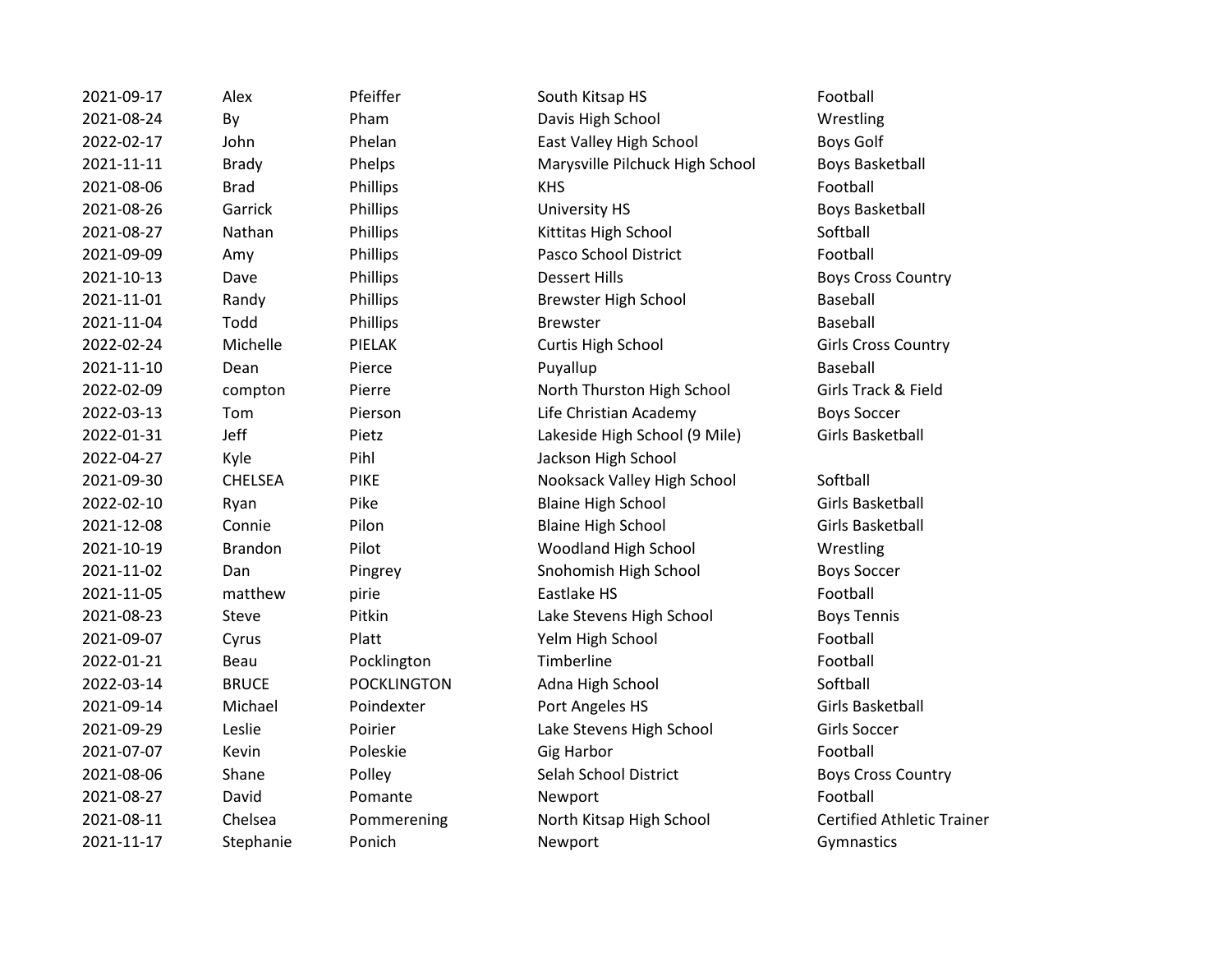| 2022-02-25 | Robin          | Poole       | Forks High School                | Boys Track & Fi        |
|------------|----------------|-------------|----------------------------------|------------------------|
| 2021-09-27 | Garrett        | Pope        | Cavelero Mid High School         | Wrestling              |
| 2021-08-25 | Juan           | Pore        | Quincy Middle School             | Girls Basketball       |
| 2021-07-01 | John           | Portenier   | Retired                          | Football               |
| 2021-09-28 | Ryan           | Porter      | FRONTIER MIDDLE SCHOOL           | Football               |
| 2022-02-10 | Darren         | Porter      | North Mason High School          | <b>Boys Basketbal</b>  |
| 2021-07-18 | Justin         | Portz       | Anacortes High School            | Football               |
| 2021-10-01 | Jason          | Postlewait  | Walla Walla High School          | <b>Bowling</b>         |
| 2021-08-19 | Matt           | Potter      | Pasco High                       | <b>Boys Soccer</b>     |
| 2021-10-13 | Wes            | Potter      | Eatonville High School           | Football               |
| 2021-10-13 | Trinity        | Potter      | Eatonville Middle School         | Wrestling              |
| 2021-08-27 | Angie          | Potts       | College Place High School        | Volleyball             |
| 2021-06-24 | Michelle       | Powell      | North Mason High School          | Girls Soccer           |
| 2021-07-08 | Shanell        | Powell      | Sammamish                        | Girls Basketball       |
| 2021-12-18 | Lynn           | Powell      | North Beach School District      | Wrestling              |
| 2021-10-28 | Seth           | Powers      | Highlands                        | <b>Boys Basketbal</b>  |
| 2022-02-19 | Ronald         | Powers      | Marcus Whitman Middle School     | Wrestling              |
| 2021-11-02 | Rashan         | Powers-Neal | Glacier Peak High School         | Football               |
| 2021-10-01 | Morgan Jo      | Poynor      | Walla Walla High School          | Girls Basketball       |
| 2021-11-14 | Jordon         | Poynor      | Walla Walla High School          | Girls Basketball       |
| 2021-08-19 | Dean           | Pratt       | Quincy High School               | Volleyball             |
| 2021-09-07 | Christopher    | Pratt       | Gateway Middle School            | Volleyball             |
| 2021-10-07 | Reid           | Preppernau  | Kamiakin                         | <b>Boys Basketbal</b>  |
| 2021-09-01 | Harley         | Prescott    | River View High School           | Wrestling              |
| 2021-09-11 | <b>Barbara</b> | Preston     | Lewis & Clark Middle School      |                        |
| 2021-06-15 | Robert         | Price       | Eisenhower High School           | Girls Track & Fi       |
| 2021-09-28 | Sarah          | Price       | Southridge                       | Volleyball             |
| 2021-09-30 | David          | Price       | Pasco School District            | Boys Basketbal         |
| 2021-10-13 | Daniel         | Price       | Park                             | Football               |
| 2021-06-16 | <b>AL</b>      | PRIGGE      | Lakes High School                | Boys Basketball        |
| 2021-07-08 | Mark           | Prince      | Newport                          | <b>Boys Basketbal</b>  |
| 2021-06-15 | Don            | Pringle     | Ferndale High School             | Boys Track & Fi        |
| 2021-08-23 | <b>Derrick</b> | Pringle     | Rochester High School            | <b>Boys Basketball</b> |
| 2021-06-14 | <b>Bob</b>     | Procive     | <b>Mountain View High School</b> | Girls Track & Fig      |

Poole **2022-2023-02-25 Forks High School Forks High School Boys Track & Field** Pope Cavelero Mid High School Wrestling Pore **2021-2021-08-2021-08-2021-09** Quincy Middle School **Girls Basketball** Porter **EXACTER MIDDLE SCHOOL** Football Porter **2022-2022-02-2023-02-2023-02-2023-02-2023** Porter November 2022-02-2023 Portz **2021-07-2021-07-2022** Anacortes High School **Football** Postlewait **2021** - Walla Walla High School Bowling Potter **Eatonville High School** Football Potter **2021** Eatonville Middle School Wrestling Potts **2021-2021-08-2021-09 Potts College Place High School Colley Volleyball** Powell **2021-2021-00-24 Morth Mason High School Girls Soccer** Powell North Beach School District Wrestling Powers **2021-10-2021-10-2021** Highlands Highlands Boys Basketball Powers **2022-2022-02-2023** Marcus Whitman Middle School Wrestling Powers-Neal **2021-2021-12 Glacier Peak High School Football** 2021-10-01 Morgan Jo Poynor Walla Walla High School Girls Basketball Poynor **2021-2021-2021-2021** Walla Walla High School Girls Basketball Pratt **Cuincy High School** Volleyball Pratt Cateway Middle School Volleyball Preppernau Kamiakin Boys Basketball Prescott **Example 2021** River View High School Wrestling Preston Lewis & Clark Middle School Price **2021** Eisenhower High School **Canadian Girls Track & Field** Price **2021-2021-09-30 Pasco School District Reprise Boys Basketball** PRIGGE The Lakes High School and Boys Basketball Prince **2021-07-08 Mark Prince Mewport** Mewport **Boys Basketball** Pringle The Perndale High School Boys Track & Field Pringle **2021-23 Pringle Rochester High School** Boys Basketball Procive **2021** Mountain View High School Girls Track & Field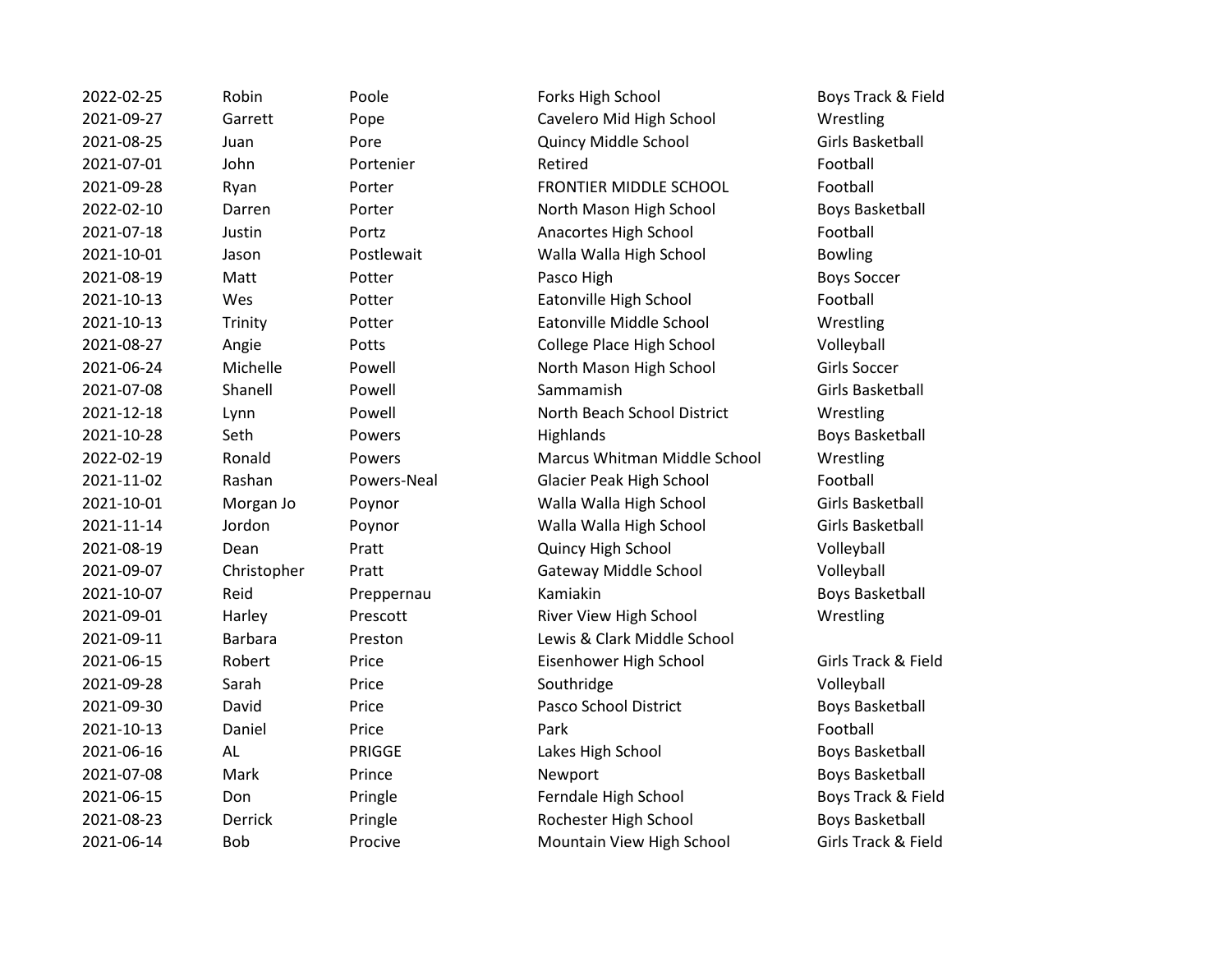| 2021-09-02 | Justin         | Prohn      | The Overlake School             | <b>Boys Golf</b>        |
|------------|----------------|------------|---------------------------------|-------------------------|
| 2021-11-02 | Jordan         | Prokop     | Snohomish High School           | Baseball                |
| 2022-03-16 | Kevin          | Proszek    | Central Valley High School      | <b>Girls Tennis</b>     |
| 2021-08-06 | Ryan           | Prothero   | <b>CMS</b>                      | Boys Track & Fi         |
| 2021-11-11 | Ned            | Prouse     | Marysville Getchell High School | Football                |
| 2022-03-04 | Lyle           | Prouse     | Central Kitsap                  | Football                |
| 2021-06-14 | Sara           | Pruett     | Connell High School             | Cheer                   |
| 2021-11-21 | Terrance       | Pruitt     | Napavine High School            | Football                |
| 2021-10-14 | <b>BryLee</b>  | Pruneda    | Warden HS                       | Girls Soccer            |
| 2021-10-15 | roman          | pruneda    | Othello High School             | <b>Boys Basketbal</b>   |
| 2021-10-27 | Emily          | Pruneda    | Warden HS                       | Volleyball              |
| 2021-10-14 | Roberto        | Pruneda Jr | Warden HS                       | Baseball                |
| 2021-08-24 | Rachel         | Pryor      | Burlington-Edison               | <b>Certified Athlet</b> |
| 2021-07-08 | Benjamin       | Puariea    | <b>Bellevue</b>                 | <b>Girls Tennis</b>     |
| 2021-09-03 | todd           | puckett    | Kennewick                       | Football                |
| 2021-10-05 | Enrique        | Puente     | Sunnyside High School           | Girls Basketball        |
| 2021-08-25 | LaDena         | Pugh       | MOSES LAKE HIGH SCHOOL          | Girls Swim & Di         |
| 2022-01-13 | Hannah         | Pulido     | Sunnyside High School           | <b>Boys Tennis</b>      |
| 2022-01-13 | Joel           | Pulido     | Sunnyside High School           | <b>Boys Tennis</b>      |
| 2022-01-13 | Nicholas       | Puzycki    | Sunnyside High School           | Football                |
| 2021-08-25 | <b>Brad</b>    | Quarnstrom | Rochester High School           | Baseball                |
| 2021-09-09 | Charles        | Queen      | John Sedgwick                   | Wrestling               |
| 2021-08-20 | <b>CHAD</b>    | QUESNELL   | Eisenhower High School          | <b>Bowling</b>          |
| 2021-08-25 | Robert         | Quiles     | Shorecrest High School          | Girls Golf              |
| 2021-09-11 | <b>JEFFREY</b> | QUINN      | Klahowya Secondary (HS)         | <b>Boys Soccer</b>      |
| 2021-11-17 | Louise Elise   | Quinn      | Interlake                       | Volleyball              |
| 2021-08-23 | Victor         | Quiroz     | <b>McFarland Middle School</b>  | <b>Boys Soccer</b>      |
| 2021-08-18 | Sal            | Quitevis   | Olympic High School             | Football                |
| 2021-11-17 | Regi           | Raban      | Sammamish                       | Girls Basketball        |
| 2021-09-17 | Wilton         | Rabb       | Cavelero Mid High School        | Football                |
| 2021-08-25 | Amy            | Radder     | MOSES LAKE HIGH SCHOOL          | Volleyball              |
| 2021-10-13 | Joel           | Ragazzo    | Eatonville High School          | Football                |
| 2021-10-13 | Mario          | Ragazzo    | Eatonville High School          | Wrestling               |
| 2021-09-02 | Robert         | Raidl      | Richland WA HS                  | Volleyball              |

Prohn The Overlake School Boys Golf Prokop Snohomish High School Baseball Proszek **Central Valley High School** Girls Tennis Prothero **2021-08-06 CMS** CMS Boys Track & Field Prouse **2021-2021** Marysville Getchell High School Football Pruett **2021-06-2021-06-2021** Connell High School Cheer Pruitt Napavine High School Football pruneda **2021-2021-2021-2021-2021-2021-2021** pruneda Boys Basketball Pryor **2021** Burlington-Edison **Certified Athletic Trainer** 2021-10-05 Enrique Puente Sunnyside High School Girls Basketball Pugh MOSES LAKE HIGH SCHOOL Girls Swim & Dive Pulido **2022-2023-01-2023-01-2023** Sunnyside High School Boys Tennis Pulido Sunnyside High School Boys Tennis Puzycki Sunnyside High School Football Quarnstrom Rochester High School Baseball Queen John Sedgwick **Wrestling** QUESNELL **Eisenhower High School** Bowling Quiles Shorecrest High School Girls Golf QUINN Boys Soccer Klahowya Secondary (HS) Boys Soccer Quiroz **2021-08-23 McFarland Middle School** Boys Soccer Quitevis **Call Access Olympic High School** Football Rabb Cavelero Mid High School Football Radder MOSES LAKE HIGH SCHOOL Volleyball Ragazzo **Eatonville High School** Football Ragazzo **Eatonville High School** Wrestling Paidl **2021-02 Richland WA HS** Volleyball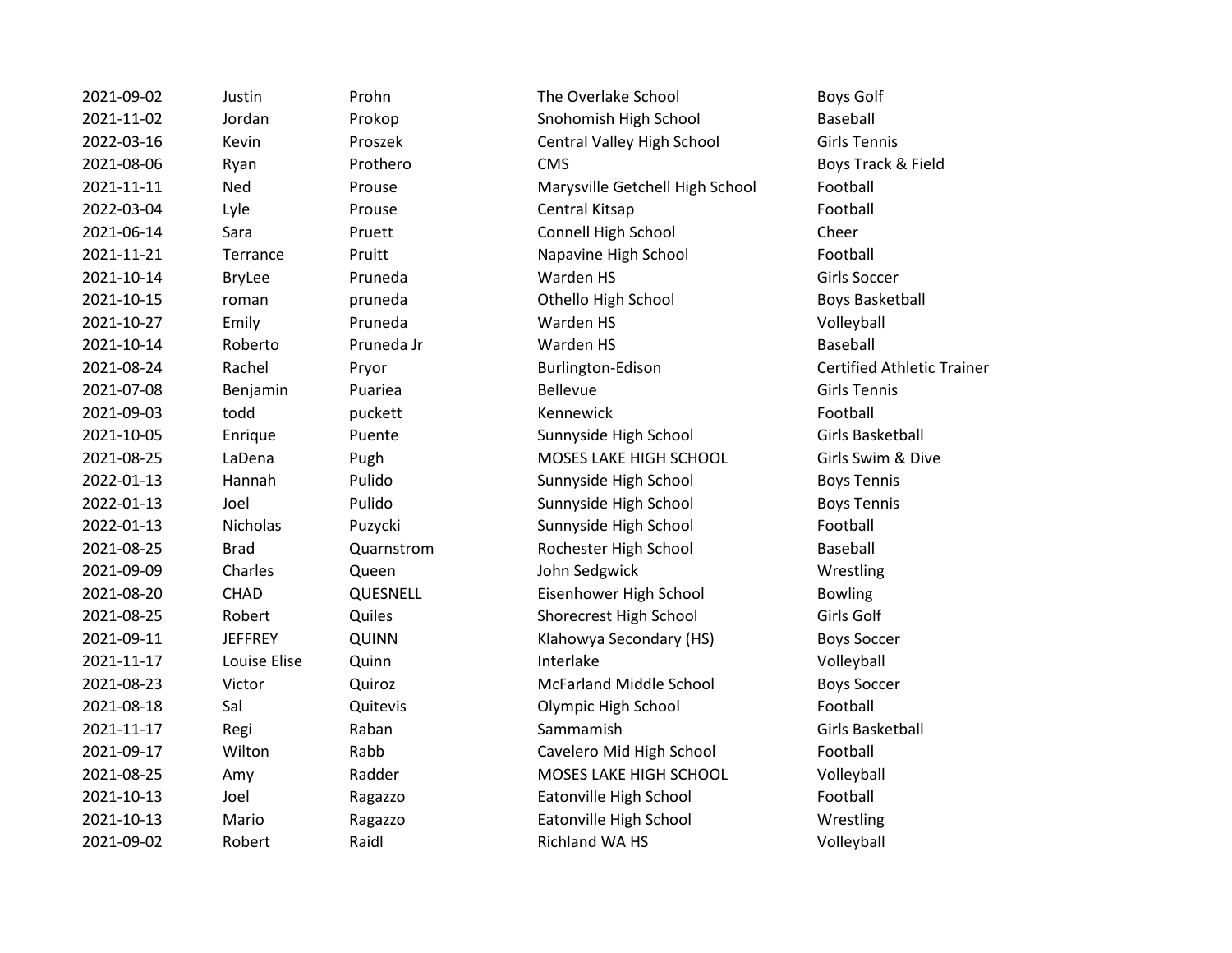2021-11-05 Daniel Rainey Cascade High School Boys Tennis 2021-09-20 Rob Rainville Chelan High School Football 2021-11-17 Trevor Rainville Newport Remoto Research Research Rootball 2021-10-11 Jamie Rakevich WF West Wrestling 2021-09-15 Justin Rambow Rogers High School Wrestling 2021-08-23 Joanna Ramirez McFarland Middle School Softball 2021-08-24 Alondra Ramirez Quincy High School Dance 2021-12-08 Roy Ramirez Dayton Waitsburg Boys Basketball 2021-06-23 Jaime Ramirez Hurtado Sterling Boys Soccer 2021-10-13 Tyler Ramos Park Baseball 2022-01-09 Alejandra Ramos Sunnyside High School Cheer 2022-01-09 Adam Ramos Sunnyside High School Boys Basketball 2022-02-28 Ismael Ramos Contreras Forks High School Boys Soccer 2021-06-14 Jonathan Randall Clover Park High School Girls Track & Field 2021-08-18 Lawrence Randall Lawrence Randall Boys Track & Field 2021-09-08 Michael Randall Stanwood High School Boys Track & Field 2021-09-13 Christine Ranger Deer Park High School Girls Track & Field 2021-08-23 Elizabeth Rankin Burlington-Edison Girls Tennis 2021-08-27 Emily Ransom Shorewood High School Girls Cross Country 2021-06-14 Derek Rask Raymond High School Boys Basketball 2021-07-08 Emily Rasmussen Newport Communications Gymnastics 2021-08-25 Greg Rathbun MOSES LAKE HIGH SCHOOL Football 2022-02-20 Dean Ratliff Ballard - Retired Gymnastics 2021-09-12 Clayton Rawlings River View High School Football 2021-09-30 NOAH RAWLS Nooksack Valley High School Baseball 2022-02-11 Noah Rawls Lynden Christian Baseball 2021-10-12 Mykaila Reach Yelm High School Wrestling 2021-08-16 Robert Redman EJHS Volleyball 2021-10-29 JIM REDMON Lewis and Clark Boys Basketball 2022-03-02 Joey Reed Colfax Volleyball 2022-03-02 Jessi Reed Saint George's Volleyball 2022-03-03 Jason Reed Oakesdale High School Baseball 2021-06-14 Marty Reese Burlington-Edison Boys Basketball

2021-06-18 Joel Reese Shorewood High School Boys Cross Country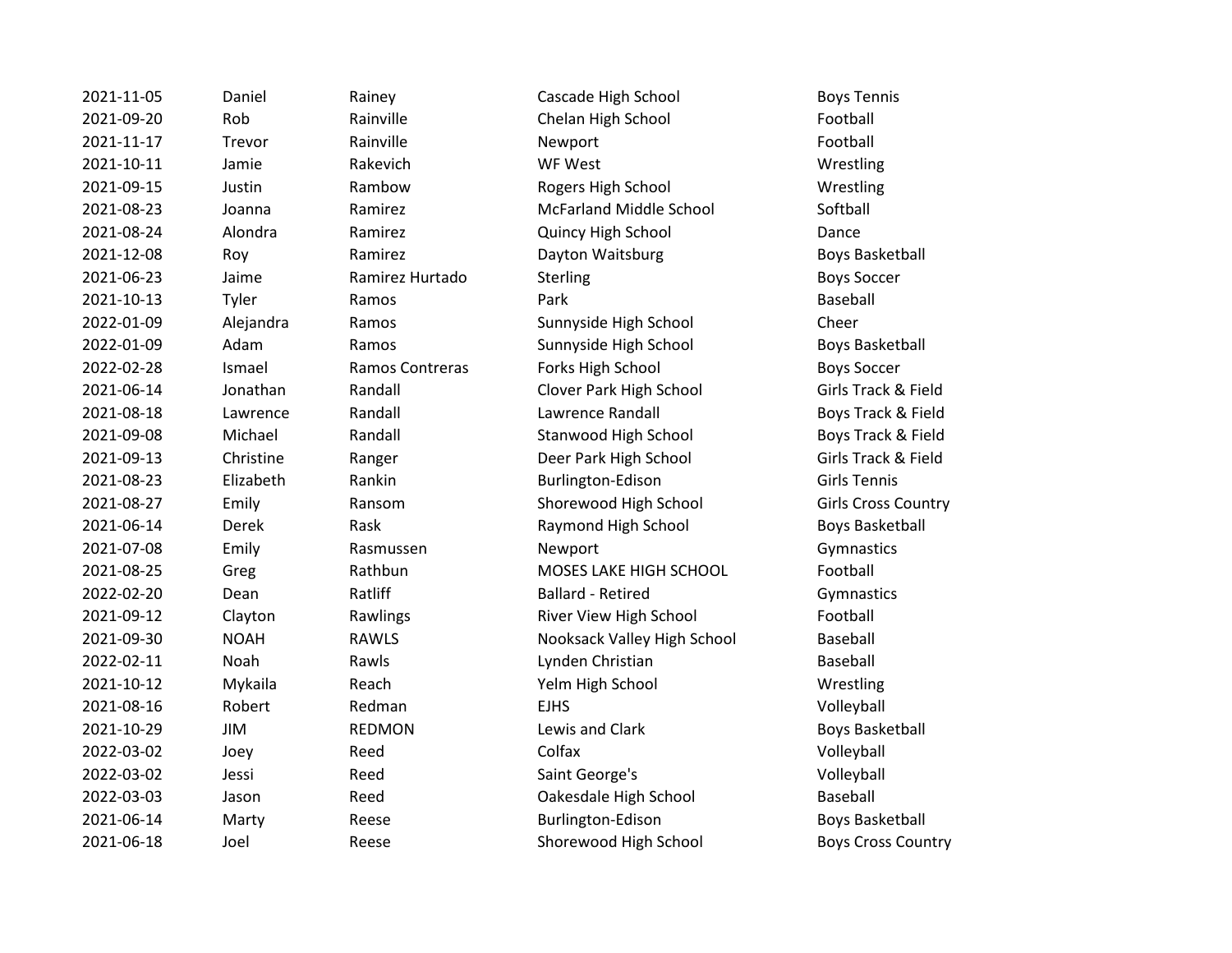| 2021-07-07 | Darrin         | Reeves     | <b>Gig Harbor</b>               | Football                 |
|------------|----------------|------------|---------------------------------|--------------------------|
| 2021-08-25 | Steve          | Reeves     | Kennewick                       | Football                 |
| 2021-11-04 | Freddie        | Rehkow     | Ridgeline High School           | Boys Baske               |
| 2021-09-28 | Tony           | Reiboldt   | Southridge                      | Girls Golf               |
| 2021-09-30 | Spencer        | Reiboldt   | Southridge                      | Girls Golf               |
| 2021-08-16 | Robert         | Reid       | Chiawana High                   | Football                 |
| 2021-11-15 | Shelley        | Reimer     | Bainbridge High School          | Girls Swim               |
| 2021-11-02 | Lucas          | Reinhard   | Snohomish High School           | Football                 |
| 2021-09-20 | Evan           | Reister    | Chelan High School              | Baseball                 |
| 2021-09-20 | Linda          | Reister    | Chelan High School              | Volleyball               |
| 2021-07-08 | Stacy          | Rendon     | Newport                         | Gymnastics               |
| 2021-11-19 | Kevik          | Rensink    | Concrete High School            | <b>Girls Basket</b>      |
| 2021-08-17 | <b>Barbara</b> | Reuss      | <b>McFarland Middle School</b>  | <b>Boys Cross</b>        |
| 2021-10-13 | Judy           | Revelll    | Bonney Lake Hgh School          | <b>Girls Track &amp;</b> |
| 2021-10-24 | Matt           | Rexus      | Kamiakin                        | <b>Boys Cross</b>        |
| 2021-08-18 | Roberto        | Reyes      | Chiawana High                   | Baseball                 |
| 2021-08-24 | Ken            | Reyes      | East Valley High School         | Volleyball               |
| 2021-09-28 | Jasmine        | Reyes      | Southridge                      | Softball                 |
| 2021-11-02 | Annie          | Reynolds   | Glacier Peak High School        | Softball                 |
| 2021-11-15 | Michael        | Reynolds   | Marysville Pilchuck High School | Girls Golf               |
| 2021-08-06 | Jon            | Rice       | <b>CMS</b>                      | Football                 |
| 2021-08-10 | Timothy        | Rice       | <b>Totem Middle School</b>      | <b>Boys Track</b>        |
| 2022-02-09 | E Terry        | Rice       | <b>Stadium HS and Curtis HS</b> | <b>Boys Cross</b>        |
| 2021-09-03 | Josh           | Richard    | <b>DeSales</b>                  | Football                 |
| 2022-03-08 | Jason          | Richard    | Forks High School               | Baseball                 |
| 2021-06-17 | Jeremy         | Richardson | Lewis and Clark                 | Wrestling                |
| 2021-07-08 | Robert         | Richardson | Newport                         | Football                 |
| 2021-08-20 | <b>Brian</b>   | Richardson | Davis High School               | Softball                 |
| 2021-08-25 | Tom            | Richardson | Kennewick                       | <b>Bowling</b>           |
| 2021-08-31 | Dennis         | Richardson | Highland                        | <b>Girls Basket</b>      |
| 2021-10-10 | Connie         | Richardson | Graham-Kapowsin HS              | Boys Baske               |
| 2021-11-08 | Patrick        | Richardson | Adna High School                | <b>Girls Soccer</b>      |
| 2021-11-15 | Grant          | Richardson | <b>Richland High School</b>     | Baseball                 |
| 2022-02-27 | Karey          | Richardson | Graham-Kapowsin                 | Boys Baske               |

2021-11-04 Freddie Rehkow Ridgeline High School Boys Basketball 2021-08-16 Robert Reid Chiawana High Football Pand 2021-11-12 Shelley Reimer Bainbridge High School Girls Swim & Dive 2021-11-02 Lucas Reinhard Snohomish High School Football 2021-09-2021-00-2021-00-2021-00-2021-00-2022 Example Terminal Baseball 2021-09-2021-00-2021-00-2021-00-20 Ler Chelan High School Volleyball 2021-11-19 Kevik Rensink Concrete High School Girls Basketball 2021-08-2021-08-2021-08-2021-08-2021-08-2022 Space Review Boys Cross Country 2021-10-2021-2022 Judy Reveller Bonney Lake Hgh School Girls Track & Field 2021 - 2021 Math Rexus Assembly Math Reyes Cross Country es **2021-08-2021-08-2021-08-2021-08-2021-08-2022** Baseball es and East Valley High School and Volleyball 2021-11-02 Annie Reynolds Glacier Peak High School Softball 2012-11-10 Marysville Pilchuck High School Girls Golf Totem Middle School Boys Track & Field Stadium HS and Curtis HS Boys Cross Country ard **Example Forks High School** Baseball ardson **Lewis and Clark** Clark Wrestling ardson **Davis High School** Softball 2021-08-31 Dennis Richardson Highland Girls Basketball ardson Graham-Kapowsin HS Boys Basketball ardson and Adna High School Girls Soccer ardson **2021-11-11-11-11-11-15 Richland High School** Baseball 2022-02-27 Karey Richardson Graham-Kapowsin Boys Basketball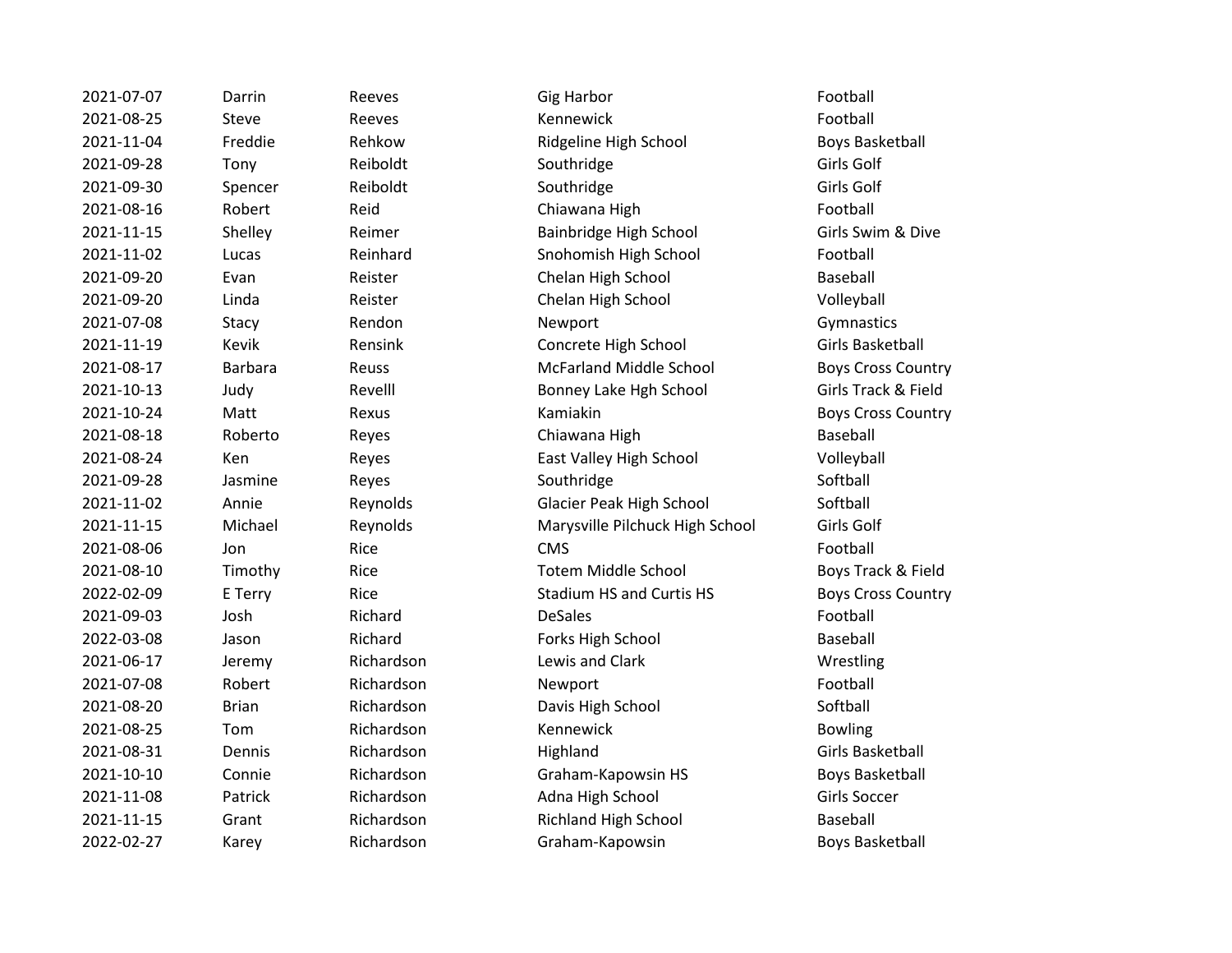| 2021-07-08 | Morgan         | Richey        | <b>Bellevue</b>                 | Football        |
|------------|----------------|---------------|---------------------------------|-----------------|
| 2021-10-14 | Wesley         | Richins       | Warden HS                       | Boys Bas        |
| 2021-09-07 | Kayla          | Richter       | Yelm High School                | Volleyba        |
| 2021-06-21 | Rory           | Rickard       | Retired                         | Boys Bas        |
| 2021-06-12 | Ralph          | Riden         | Mt. Si High School              | Football        |
| 2021-11-02 | Steve          | Riedeman      | Snohomish High School           | Girls Bas       |
| 2022-01-13 | Aaron          | Riley         | Shelton High School             | Football        |
| 2022-03-05 | Jason          | Rimkus        | <b>Bothell</b>                  | Football        |
| 2021-08-06 | Clarissa       | Rinehart      | <b>CMS</b>                      | <b>Boys Cro</b> |
| 2021-12-06 | wayne          | riner         | connell                         | Football        |
| 2021-11-02 | <b>Brandon</b> | Ringstad      | <b>Glacier Peak High School</b> | <b>Boys Sw</b>  |
| 2021-11-12 | Jeremiah       | Ripley        | Marysville Pilchuck High School | Boys Bas        |
| 2021-12-03 | Stephanie      | Ritchie       | Silas High School               | Football        |
| 2021-08-24 | Shawn          | Ritzman       | Willapa Valley                  | Baseball        |
| 2021-08-19 | Angel          | Rivera        | East Valley High School         | Girls Bas       |
| 2021-11-10 | Doroteo        | Rivera        | Evergreen Middle School         | <b>Boys Sor</b> |
| 2021-07-17 | Jim            | Roadruck      | Klahowya Secondary (HS)         | <b>Bowling</b>  |
| 2021-08-13 | <b>Brooke</b>  | Robbert       | Chiawana High                   | Certified       |
| 2021-09-30 | <b>PETE</b>    | <b>ROBBIN</b> | Nooksack Valley High School     | Softball        |
| 2021-07-23 | Eric           | Robbins       | Davis High School               | <b>Boys Ter</b> |
| 2021-09-02 | Mitchell       | Robbins       | Lakewood HS                     | Football        |
| 2022-02-03 | Logan          | Robert        | Naches Valley School District   | Wrestlin        |
| 2021-07-08 | Heather        | Roberts       | Interlake                       | Girls Sw        |
| 2021-08-04 | Heidi          | Roberts       | Selah School District           | Girls Crc       |
| 2021-08-06 | Justin         | Roberts       | <b>KHS</b>                      | Football        |
| 2021-08-27 | Trevor         | Roberts       | College Place High School       | <b>Boys Cro</b> |
| 2021-09-09 | Madeline       | Roberts       | Marcus Whitman                  | Softball        |
| 2021-11-02 | Ken            | Roberts       | Snohomish High School           | Girls Bas       |
| 2021-11-03 | Jodee          | Roberts       | Wenatchee                       | Certified       |
| 2021-11-05 | Trish          | Roberts       | Cascade High School             | Cheer           |
| 2021-11-05 | David          | Roberts       | Cascade High School             | Girls Bas       |
| 2021-12-15 | Jarrod         | Roberts       | Eastside Catholic               | <b>Boys Tra</b> |
| 2021-08-18 | Glenn          | Robertson     | Fife High School                | Wrestlir        |
| 2021-08-18 | Matt           | Robertson     | Fife High School                | Wrestlir        |

2021-10-14 Wesley Richins Warden HS Boys Basketball 2021-09-07 Kayla Richter Yelm High School Volleyball Partickard Retired Retired Boys Basketball Riden Mt. Si High School Football 2021-11-02 Steve Riedeman Snohomish High School Girls Basketball Poster Charles Shelton High School Football Football **2021-09 Rinehart CMS** CMS Boys Cross Country Pringstad Clacier Peak High School Boys Swim & Dive Ripley Marysville Pilchuck High School Boys Basketball Ritchie 2021-2022 Silas High School Football Football Ritzman Millapa Valley Baseball 2021-08-19 Angel Rivera East Valley High School Girls Basketball 2021-11-10 Doroteo Rivera Evergreen Middle School Boys Soccer Roadruck **Example 2021** Klahowya Secondary (HS) Bowling Probbert **2021** Chiawana High Certified Athletic Trainer ROBBIN Nooksack Valley High School Softball Probbins **2021-23 Exercise Davis High School** Boys Tennis Robert **2022-2023** Naches Valley School District Wrestling 2021-07-08 Heather Roberts Interlake Girls Swim & Dive 2021-08-04 Heidi Roberts Selah School District Girls Cross Country Proberts College Place High School Boys Cross Country 2021-09-09 Madeline Roberts Marcus Whitman Softball 2021-11-02 Ken Roberts Snohomish High School Girls Basketball 2021-11-03 Jodee Roberts Wenatchee Certified Athletic Trainer Roberts **Cascade High School** Cheer 2021-11-05 David Roberts Cascade High School Girls Basketball Proberts **Eastside Catholic Eastside Catholic Easts** Boys Track & Field Probertson Fife High School Wrestling Robertson Fife High School Wrestling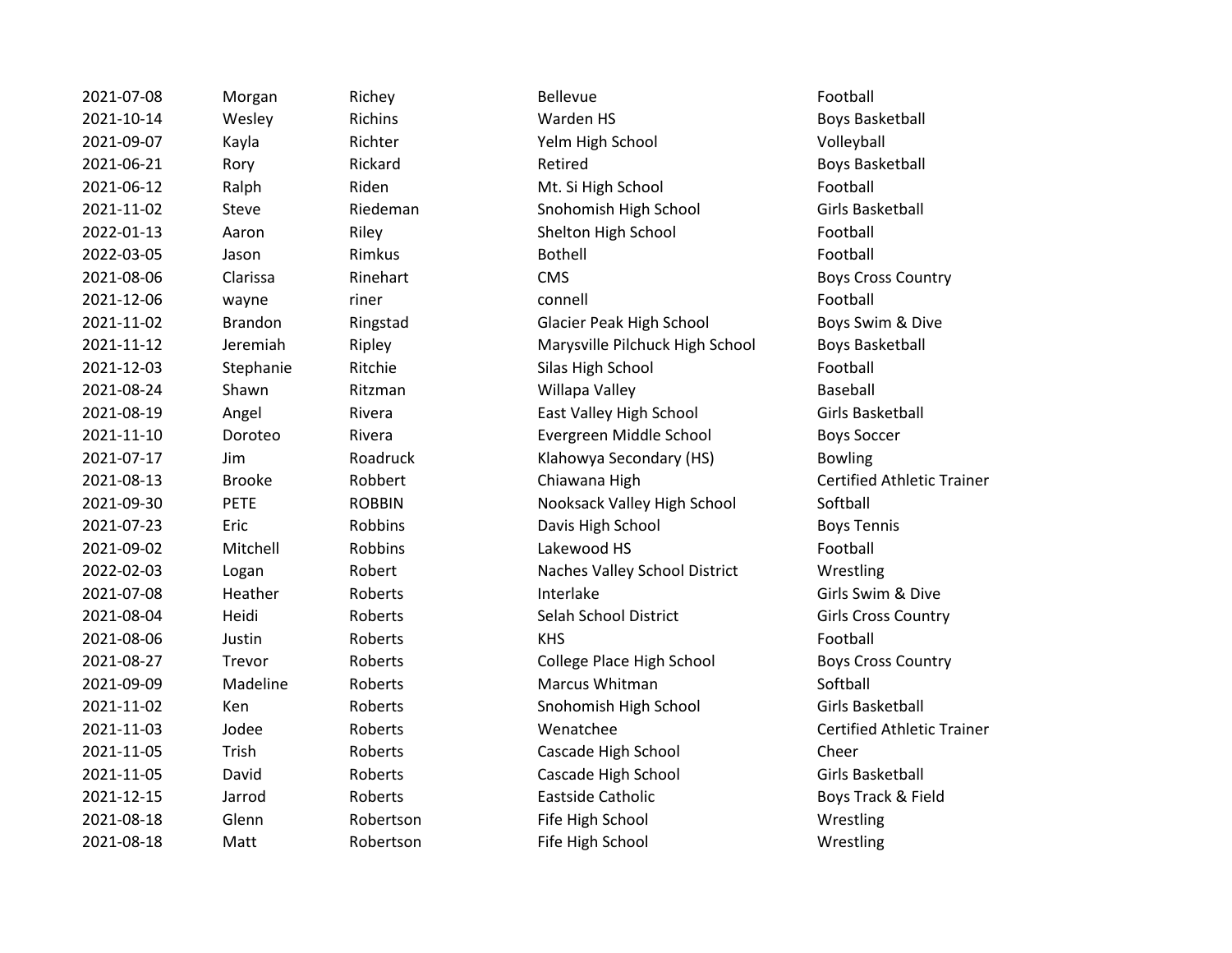| 2021-08-26 | Roderick  | Robertson      | Cashmere Middle School          | Football        |
|------------|-----------|----------------|---------------------------------|-----------------|
| 2021-11-19 | Daniel    | Robillard      | Zillah High School              | Softball        |
| 2021-08-17 | Tom       | Robinson       | West Valley HS                  | <b>Boys Ter</b> |
| 2021-10-21 | Jacob     | Robinson       | Washington High School          | <b>Boys Go</b>  |
| 2021-11-05 | Garret    | Robinson       | <b>Everett High School</b>      | <b>Boys Sor</b> |
| 2021-11-11 | Marc      | Robinson       | Tulalip Heritage High School    | Boys Bas        |
| 2021-12-03 | Amad      | Robinson       | Amad Robinson                   | Football        |
| 2021-06-18 | Matt      | Robles         | Peninsula High School           | Boys Bas        |
| 2021-06-15 | Sammy     | Rocha          | Othello High School             | Wrestlin        |
| 2021-09-28 | Dominic   | Rocha-Mancilla | <b>FRONTIER MIDDLE SCHOOL</b>   | Football        |
| 2021-10-21 | Steve     | Roche          | Wenatchee High School           | <b>Boys Tra</b> |
| 2021-11-11 | Gabriel   | Rochon         | Marysville Getchell High School | <b>Baseball</b> |
| 2021-09-16 | Sophie    | Rockow         | Mount Si High School            | Girls Soc       |
| 2021-10-13 | Melanie   | Rodewald       | Eatonville High School          | Dance           |
| 2021-07-20 | Juan      | Rodriguez      | Cashmere High School            | <b>Boys Tra</b> |
| 2021-08-06 | Octavio   | Rodriguez      | <b>KHS</b>                      | <b>Boys Sor</b> |
| 2021-08-14 | Severo    | Rodriguez      | Chiawana High                   | <b>Baseball</b> |
| 2021-09-07 | Johnny    | Rodriguez      | MOSES LAKE HIGH SCHOOL          | Softball        |
| 2021-09-08 | Edgar     | Rodriguez      | Pasco School District           | <b>Boys Sor</b> |
| 2021-09-08 | Juan      | Rodriguez      | Rochester Middle School         | Football        |
| 2021-09-09 | Ashley    | Rodriguez      | Pasco School District           | Dance           |
| 2021-10-05 | Austin    | Rodriguez      | Sierra Vista Middle School      | <b>Baseball</b> |
| 2021-10-13 | Danielle  | Rodriguez      | Eatonville High School          | Volleyba        |
| 2021-11-01 | Jennifer  | Roe            | Lake Stevens High School        | Girls Crc       |
| 2021-11-01 | Lawrence  | Roe            | Lake Stevens High School        | <b>Boys Cro</b> |
| 2021-08-21 | Mitch     | Roehl          | Lake Stevens High School        | Football        |
| 2021-08-06 | Elizabeth | Roffler        | <b>HMS</b>                      | <b>Boys Cro</b> |
| 2022-03-04 | Rob       | Rogers         | Forks High School               | Football        |
| 2022-02-02 | James     | Rohr           | North Creek                     | Wrestlin        |
| 2021-09-07 | Cherylee  | Rolfe          | Yelm High School                | Dance           |
| 2021-09-20 | Gilberto  | Romero         | Chelan High School              | <b>Boys Sor</b> |
| 2021-10-06 | Isaac     | Romero         | Kamiakin                        | Wrestlin        |
| 2021-09-07 | Jason     | Ronquillo      | Yelm High School                | Football        |
| 2022-03-01 | Ben       | Rood           | <b>KHS</b>                      | <b>Baseball</b> |

2021-08-26 Roderick Robertson Cashmere Middle School Football Robillard **Zillah High School** Softball Probinson **2021** West Valley HS Boys Tennis Probinson Washington High School Boys Golf Probinson Everett High School Boys Soccer 2021-11-11 Marc Robinson Tulalip Heritage High School Boys Basketball 2021-12-03 Amad Robinson Amad Robinson Football 2021-06-18 Matt Robles Peninsula High School Boys Basketball Procha 2021-06-2021-06-2021-06-15 Nocha 2021-06-2022 Muslim Rocha 2022-06-2022 Muslim Rocha 2022-06-2022 Muslim R c approximate Rocha-Mancilla Report FRONTIER MIDDLE SCHOOL Football Roche 2021 - 2021 - Wenatchee High School Boys Track & Field Rochon Marysville Getchell High School Baseball Prockow Mount Si High School Girls Soccer e 2021-10-13 Medewald Eatonville High School Dance Prodriguez **2021** Cashmere High School **Boys Track & Field** 2021-08-06 Octavio Rodriguez KHS Boys Soccer Rodriguez **2021-2021-08-2021** Chiawana High Baseball Baseball Rodriguez MOSES LAKE HIGH SCHOOL Softball Pasco School District Boys Soccer Rodriguez Rodriguez Boys Soccer 2021-09-08 Juan Rodriguez Rochester Middle School Football Rodriguez **Pasco School District** Dance Rodriguez **2021-2021-2021-2021-2021** Sierra Vista Middle School Baseball e 2021-10-13 Daniel Eatonville High School 2021-2014 Volleyball **2021-11-0221-01 Senato Lake Stevens High School Girls Cross Country** 2021 - 2021 - Ce David Cake Stevens High School Country Boys Cross Country Roehl Lake Stevens High School Football 2021 - 2021 - 2021 - 2022 - 2022 - 2022 - 2023 - 2024 - 2022 - 2023 - 2024 - 2022 - 2023 - 2023 - 2023 - 2023 - 2023 - 2023 - 2023 - 2023 - 2023 - 2023 - 2023 - 2023 - 2023 - 2023 - 2023 - 2023 - 2023 - 2023 - 2023 - 2023 Rogers **Example Rogers** Forks High School **Football** 2022-02-02 James Rohr North Creek Wrestling e 2021-09-07 Rolfe 2021-07 - Yelm High School 2021-07 2021-07 Dance 2021-09-2021-09-2020 Chelan High School Boys Soccer 2021-10-06 Isaac Romero Kamiakin Wrestling Ronquillo Yelm High School Football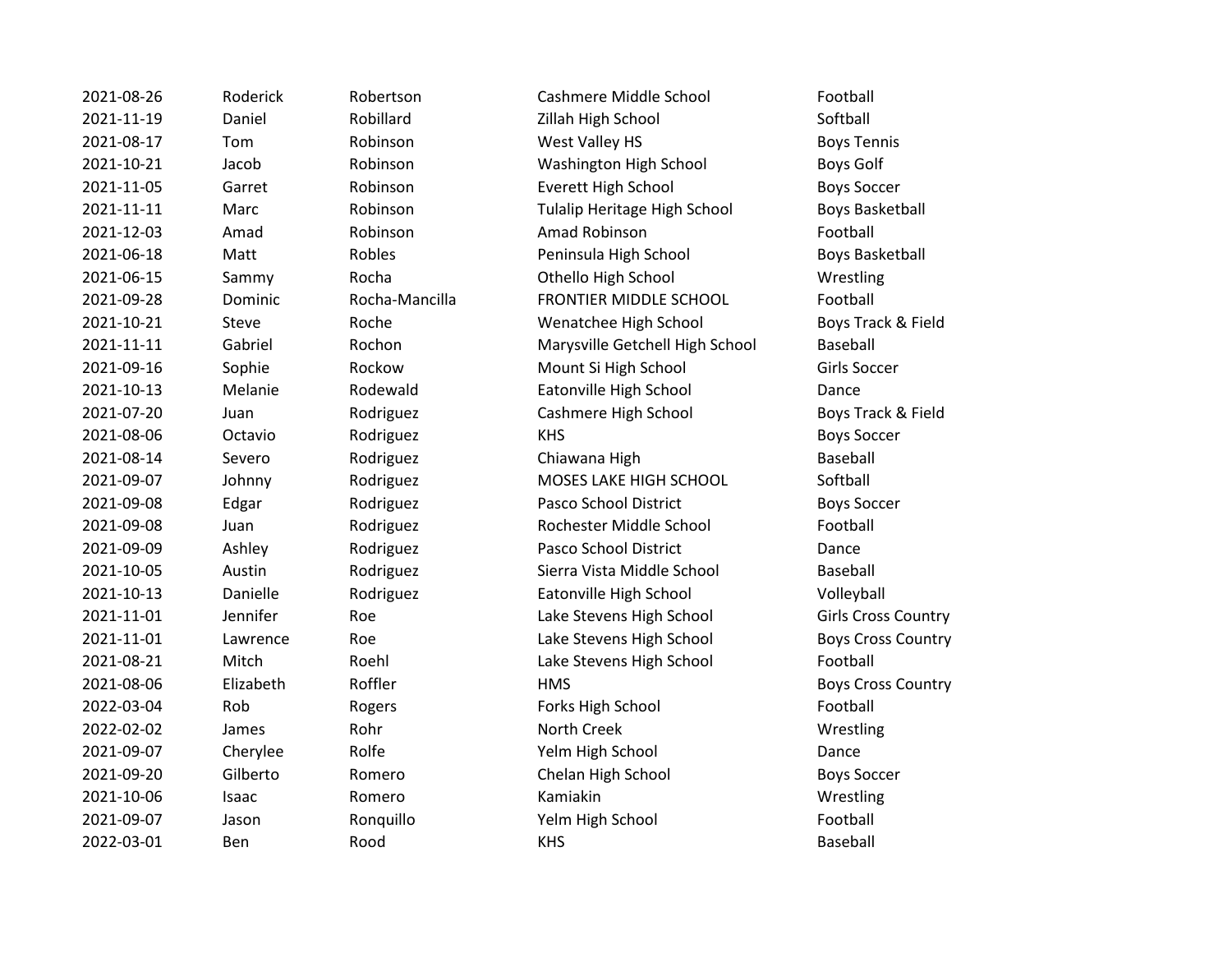| 2021-09-20 | Jon          | Rooklidge     | Centralia/Adna                  | Baseball                 |
|------------|--------------|---------------|---------------------------------|--------------------------|
| 2021-09-02 | Monica       | Rooney        | Lakewood HS                     | <b>Girls Track &amp;</b> |
| 2021-07-16 | <b>Brian</b> | Roper         | Lynden School District          | <b>Boys Basket</b>       |
| 2021-08-27 | Jack         | Rose          | Columbia Jr High                | <b>Boys Soccer</b>       |
| 2021-09-07 | John         | Rose          | Puyallup High School            | <b>Girls Soccer</b>      |
| 2021-09-30 | Jack         | Rose          | Pasco School District           | <b>Boys Basket</b>       |
| 2021-10-01 | Nancy        | Rose          | Walla Walla High School         | Boys Swim &              |
| 2021-10-18 | Dennis       | Rose          | Kamiakin                        | <b>Boys Golf</b>         |
| 2021-11-11 | Devon        | Rose          | Marysville Getchell High School | Wrestling                |
| 2022-03-04 | Rory         | Rosenbach     | Union High School               | Football                 |
| 2021-10-13 | Charles      | Rosenbaum     | Pasco High                      | Softball                 |
| 2021-08-17 | Jenifer      | Rosie         | West Valley HS                  | Volleyball               |
| 2021-06-14 | Cameron      | Ross          | Darrington                      | <b>Boys Basket</b>       |
| 2021-07-06 | Joe          | Ross          | <b>Gig Harbor</b>               | <b>Boys Soccer</b>       |
| 2021-08-24 | Kellie       | Ross          | Kennewick                       | <b>Girls Basket</b>      |
| 2021-11-03 | Aaron        | Ross          | Castle Rock                     | Boys Cross (             |
| 2021-12-06 | Kevin        | Ross          | Vashon Island                   | Boys Track &             |
| 2022-03-04 | Keith        | Ross          | Sumner High School              |                          |
| 2021-08-30 | Matthew      | Roth          | Lakes High School               | Football                 |
| 2021-08-30 | Dale         | Roth          | Lakes High School               | Football                 |
| 2021-09-20 | Marty        | Rothlisberger | Chelan High School              | <b>Boys Tennis</b>       |
| 2022-03-16 | Kazlyn       | Roullier      | Central Valley High School      | Volleyball               |
| 2021-08-18 | Robert       | Rowe          | Fife High School                | Football                 |
| 2021-09-26 | Rob          | Rowe          | Central Valley High School      | <b>Girls Soccer</b>      |
| 2021-09-28 | James        | Rowe          | Stanwood                        | <b>Boys Basket</b>       |
| 2021-08-08 | Ruth         | Royer         | Quincy High School              | Boys Cross (             |
| 2021-06-21 | Rick         | Rudd          | Sultan High School              | Football                 |
| 2021-06-15 | Rafael       | Ruiz          | Othello High School             | Wrestling                |
| 2021-06-15 | Anthony      | Ruiz          | <b>McFarland Middle School</b>  | Football                 |
| 2021-08-27 | Eduardo      | Ruiz          | Lewis & Clark Middle School     | <b>Boys Soccer</b>       |
| 2021-09-17 | Jose         | Ruiz          | Harrison Middle School          | Football                 |
| 2021-10-01 | Nicole       | Ruiz          | Walla Walla High School         | Volleyball               |
| 2021-08-06 | Kandi        | Rupe          | <b>CMS</b>                      | Volleyball               |
| 2021-07-08 | Troy         | Rushforth     | <b>Gig Harbor</b>               | Football                 |
|            |              |               |                                 |                          |

Girls Track & Field Boys Basketball Boys Basketball Boys Swim & Dive Boys Basketball Girls Basketball Boys Cross Country Boys Track & Field

Boys Basketball Boys Cross Country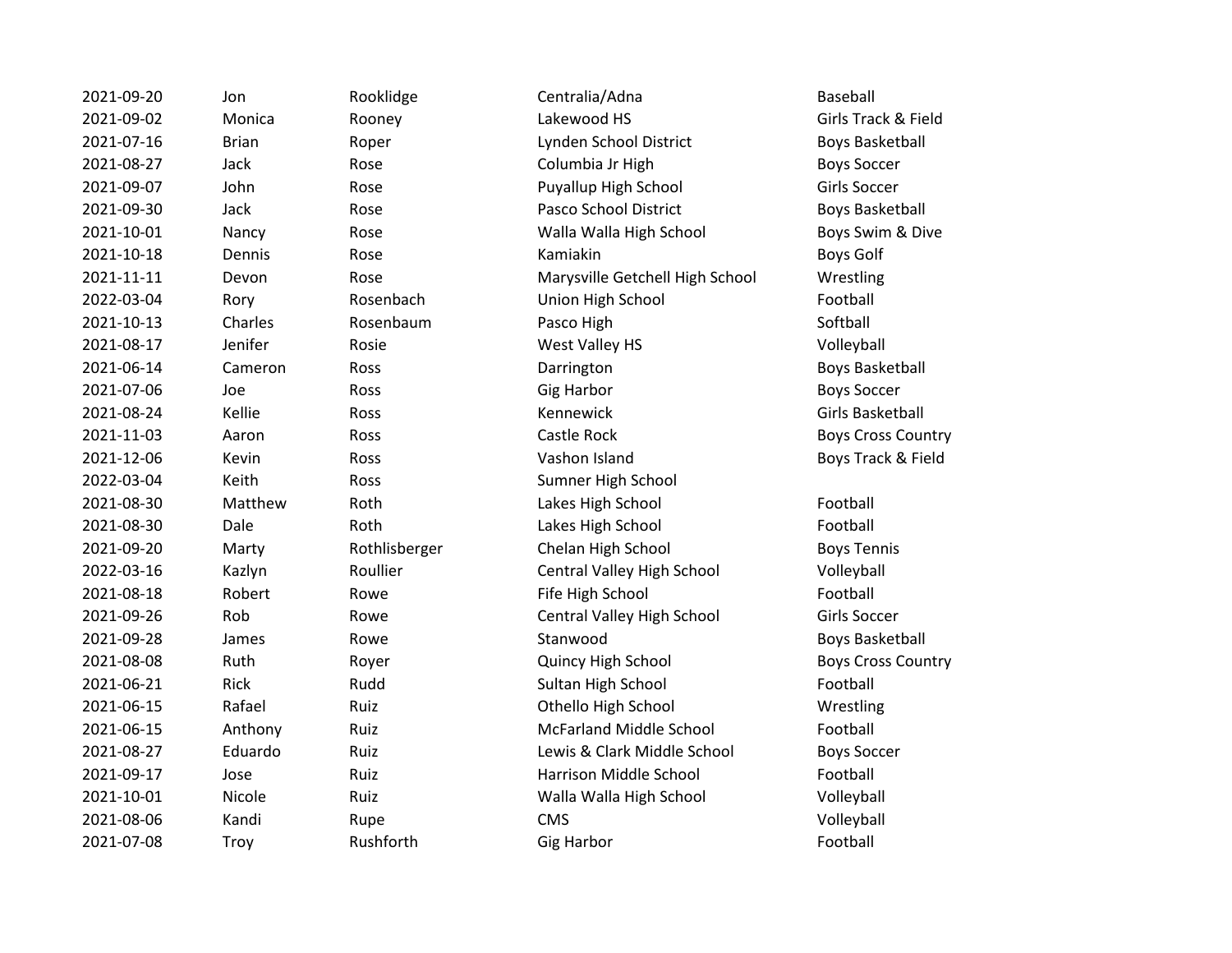2022-03-05 Gerald Rushing Oak Harbor High School Football 2021-08-16 Jeffery Russell North Middle School Football 2021-08-27 Taylor Russell Selah School District Volleyball 2021-08-27 Carder Russell College Place High School Girls Soccer 2021-09-04 Tracy Russell Pope John Paul II High School Girls Cross Country 2021-09-07 Chris Russell East Valley Middle School Football 2021-09-25 Ryan Russell Prosser School District Football 2021-10-10 Paul Ruston Thomas Jefferson Girls Cross Country 2021-06-21 Kimberly Rutherford Peninsula High School Boys Track & Field 2021-08-25 Stephen Ruthven DeSales Volleyball 2021-10-18 Ron Rutz Mabton/Grandview Softball 2021-09-08 Jason Ruud Pasco School District Boys Basketball 2021-06-14 Kevin Ryan Reader Sehome Sehome Sehome Boys Cross Country 2021-08-18 Mike Ryan Fife High School Girls Golf 2021-10-01 Madison Ryan Olympic High School Boys Swim & Dive 2021-11-06 Terry Ryan Jackson High School Girls Soccer 2021-11-10 Bailey Ryan Everett High School Girls Swim & Dive 2021-11-10 Mazen Saade Onalaska High School Football 2021-08-06 Jasmine Saccio CMS Volleyball 2021-08-21 Brian Sachse Eisenhower Middle School Boys Basketball 2021-11-09 Keith Sackett Everett High School Football 2021-07-08 Sephehr Sadrzadeh Sammamish Football 2021-08-25 Amanda Saenz MOSES LAKE HIGH SCHOOL Volleyball 2021-11-17 Elaine Saetern Newport Communistics 2021-11-05 john saffold Heatherwood Middle School Boys Basketball 2021-07-08 Bill Sahlinger Newport Baseball 2022-02-18 Bernie Salazar Bellarmine Prep Boys Basketball 2021-10-01 Victor Saldana Walla Walla High School Girls Soccer 2021-10-01 Cindy Saldana Walla Walla High School Girls Soccer 2021-08-20 Steve Salinas Eisenhower High School Boys Basketball 2021-09-10 Dominic Salle Blanchet Football 2021-07-21 Luke Salme Adna Middle/High School Boys Basketball 2021-09-16 Marcy Salme Adna High School Girls Basketball 2021-07-08 Daniel Salonen Bellevue Football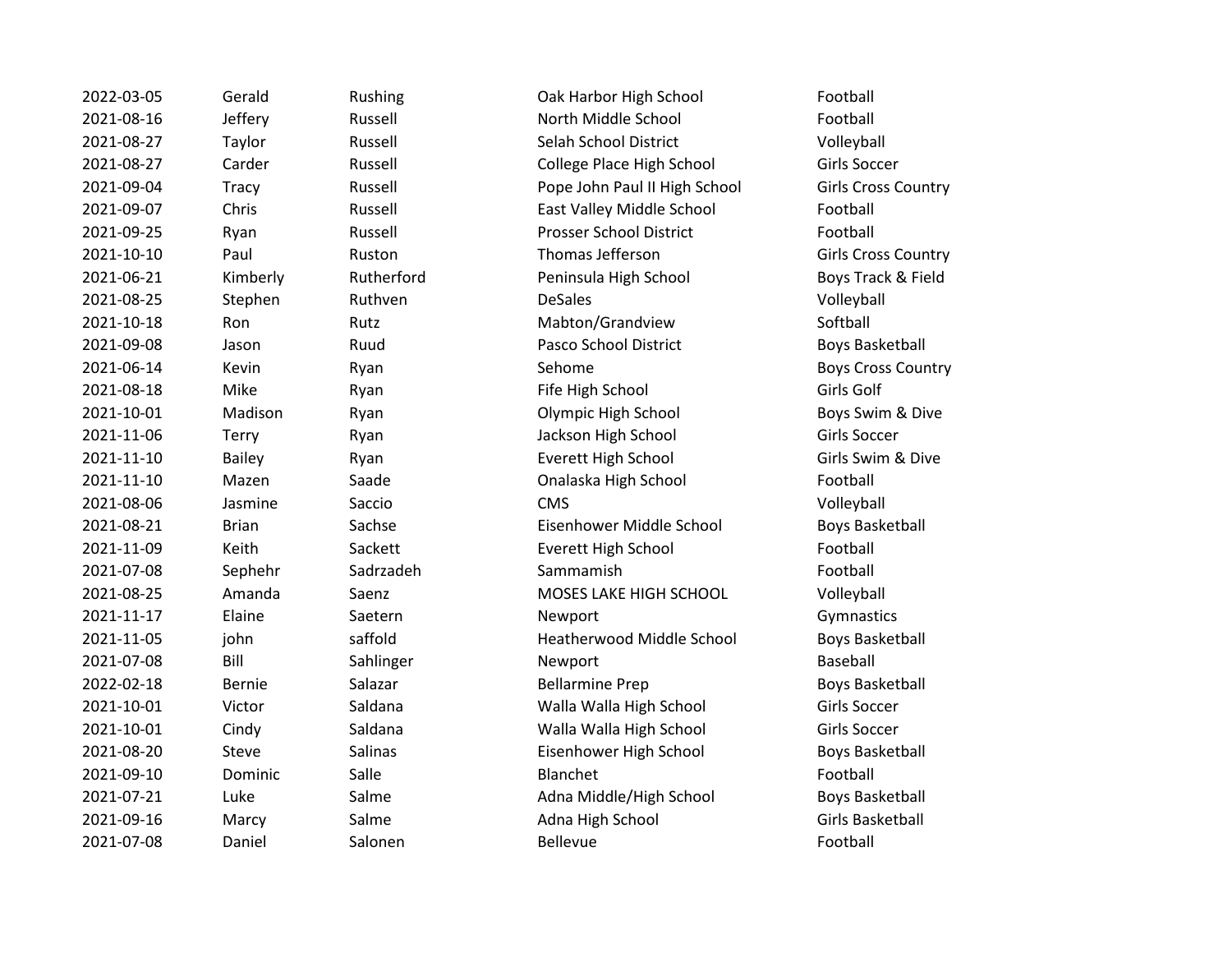| 2021-12-16 | Joseph          | Salowey         | Ingraham High School               | Girls Track & Fi      |
|------------|-----------------|-----------------|------------------------------------|-----------------------|
| 2021-08-18 | Trevor          | Salsbury        | Othello High School                | <b>Boys Golf</b>      |
| 2022-03-02 | James           | Sampson         | Sumner-Bonney Lake School District | Football              |
| 2021-08-20 | Henry           | Samson          | Washington Middle School           | Girls Soccer          |
| 2021-12-16 | Richard         | Samuels         | Ridgefield HS                      | Gymnastics            |
| 2021-06-25 | Tom             | Sanchez         | South Bend Jr./Sr. High School     | Football              |
| 2021-08-16 | Linda           | Sanchez         | <b>EJHS</b>                        | Girls Soccer          |
| 2021-08-17 | Roberto         | Sanchez         | Pasco High                         | Football              |
| 2022-01-02 | Fidel           | Sanchez         | Montesano High School              | Girls Soccer          |
| 2021-08-19 | Bob             | Sandall         | Kentridge                          | <b>Boys Cross Cou</b> |
| 2021-09-28 | Tim             | Sanders         | Southridge                         | Baseball              |
| 2021-10-07 | Lori            | Sanderson       | Onalaska High School               | Volleyball            |
| 2021-07-08 | <b>Birinder</b> | Sandhu          | Newport                            | Wrestling             |
| 2021-08-18 | Leah            | Sandlian        | Fife High School                   | Girls Soccer          |
| 2021-09-30 | <b>MARIA</b>    | SANFORD         | Nooksack Valley High School        | <b>Boys Cross Cou</b> |
| 2021-09-01 | Mary            | Sani            | River View High School             | Girls Basketball      |
| 2021-10-12 | Amber           | Sansom          | MOSES LAKE HIGH SCHOOL             | Softball              |
| 2021-08-09 | Veronica        | Santana         | Selah School District              | Volleyball            |
| 2021-08-24 | Daron           | Santo           | Kennewick                          | Girls Basketball      |
| 2021-09-17 | Ed              | Santos          | South Kitsap HS                    | <b>Boys Cross Cou</b> |
| 2021-09-30 | James           | Sappington      | Pasco School District              | <b>Boys Soccer</b>    |
| 2021-09-15 | Pam             | Sarell          | Rogers High School                 | <b>Bowling</b>        |
| 2021-08-18 | Monike          | Sarte           | Fife High School                   | Football              |
| 2021-11-02 | <b>Nick</b>     | Saunders        | Snohomish High School              | Football              |
| 2022-03-05 | Sarrah          | Saunders        | Anacortes High School              | Girls Basketball      |
| 2021-08-04 | Zack            | Schab           | Selah School District              | Boys Swim & D         |
| 2021-08-29 | Jennille        | Schab           | Southridge                         | Volleyball            |
| 2021-07-08 | Jerome          | Schaefer        | Interlake                          | <b>Boys Basketbal</b> |
| 2021-09-08 | Cherlyn         | Schander        | Stanwood High School               | Softball              |
| 2021-10-06 | Cheryl          | Schauble        | Kamiakin                           | Girls Track & Fi      |
| 2021-10-06 | Morgan          | Schauble        | Kamiakin                           | Volleyball            |
| 2021-12-05 | Kyle            | Schauble        | Walla Walla High School            | Boys Track & Fi       |
| 2021-09-30 | <b>BREANNA</b>  | <b>SCHEFFER</b> | Nooksack Valley High School        | Softball              |
| 2021-10-14 | Ben             | Scheffler       | The Bush School                    | Boys Basketball       |
|            |                 |                 |                                    |                       |

2021-12-16 Joseph Salowey Ingraham High School Girls Track & Field 2021-2021-2021-08-2021 Salsbury Othello High School Boys Golf 2022-03-02 James Sampson Sumner-Bonney Lake School District Football 2021-08-20 Henry Samson Washington Middle School Girls Soccer Sanchez **2021** South Bend Jr./Sr. High School Football 2022-01-02 Fidel Sanchez Montesano High School Girls Soccer **2021-08-2021-08-2021-08-2022 Sandall Kentridge Boys Cross Country** 2021-10-07 Lori Sanderson Onalaska High School Volleyball **2021** Sandlian **Fife High School** Girls Soccer 2021-0020 SANFORD Nooksack Valley High School Boys Cross Country 2021-09-01 Mary Sani River View High School Girls Basketball 2021-10-12 Amber Sansom MOSES LAKE HIGH SCHOOL Softball 2021-08-09 Veronica Santana Selah School District Volleyball 2021-005 South Kitsap HS Boys Cross Country Sappington **Pasco School District** Boys Soccer Examell **2021-2021-00-2021-00-2021-00-2022** Rogers High School **Bowling** Example 3 Assembly Controller Fife High School Football Football Saunders Snohomish High School Football 2022-03-05 Sarrah Saunders Anacortes High School Girls Basketball 2021-08-04 Selah School District Boys Swim & Dive 2021-07-02 Schaefer Interlake Boys Basketball 2021-09-08 Cherlyn Schander Stanwood High School Softball 2021-10-06 Cheryl Schauble Kamiakin Girls Track & Field 2021-12-05 Kyle Schauble Walla Walla High School Boys Track & Field SCHEFFER Nooksack Valley High School Softball 2021-2014 Scheffler The Bush School Boys Basketball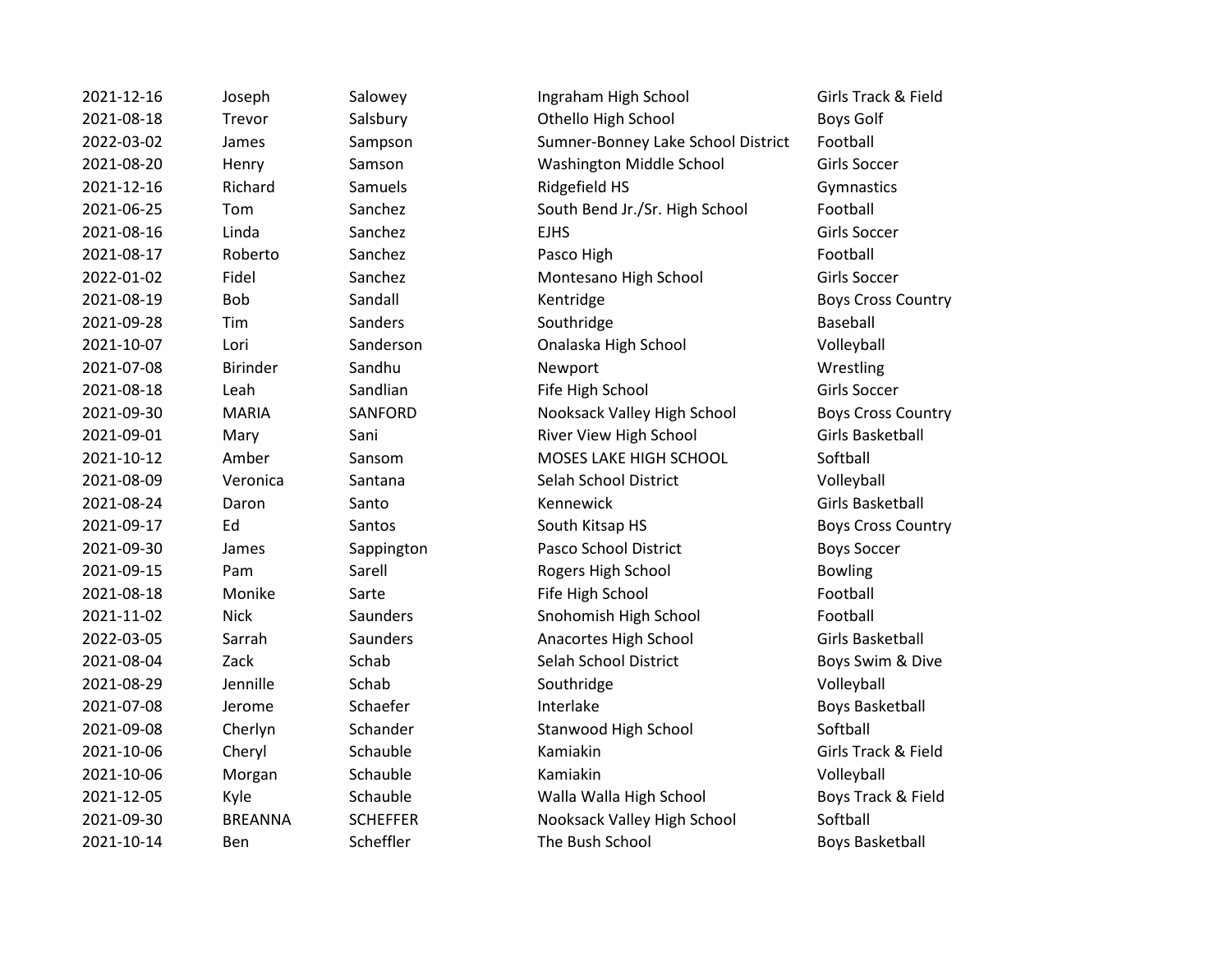2021-08-18 Ed Scheidt Columbia Jr High Boys Track & Field 2021-08-18 Mark Schelbert Fife High School Boys Basketball 2021-09-16 Laura Schenck Rogers High School Cheer 2021-08-30 Corey Scherbarth Highlands Highlands Boys Soccer 2021-06-01 Michael Schick Edgemont Jr High Football 2021-06-19 Michael Schick Peninsula High School Girls Basketball 2021-11-05 Jessen Schilaty Gateway Middle School Boys Basketball 2022-03-01 Carrie Schill KHS Girls Tennis 2021-06-18 Danielle Schimschal Peninsula High School Girls Soccer 2021-10-15 CALEB SCHLACK Ferndale High School Wrestling 2021-09-03 Casey Schlee Colton School Girls Cross Country 2021-11-19 Garrett Schmerer East Valley High School Boys Basketball 2021-09-15 Chris Schmid Everett High School Football 2021-08-13 Bill Schmidt Cashmere High School Boys Tennis 2021-08-22 Jeffrey Schmidt Mount Baker Boys Cross Country 2021-09-08 Connie Schmidt Stanwood High School Boys Swim & Dive 2021-08-10 Jacob Schmitt Marysville Middle School Boys Basketball 2021-08-25 Andrew Schmitt Quincy High School Girls Cross Country 2021-08-16 Janelle Schmutzler EHS Girls Golf 2021-06-15 Ed Scholfield Central Kitsap Middle School Football 2021-09-23 Larry Scholle Jackson High School Girls Track & Field 2022-02-23 JON SCHROEDER KALAMA Boys Basketball 2021-10-04 ALEX SCHUERMAN Mt. Spokane High School Baseball 2021-07-06 Eric Schuette Central Kitsap High School Football 2021-08-30 Corby Schuh Marysville Getchell High School Boys Basketball 2021-10-13 Benjamin Schuldheisz Dessert Hills Football 2021-08-24 Brandilynn Schultz Burlington-Edison Cheer 2021-09-27 Todd Schumacher Columbia/Burbank Boys Basketball 2021-11-23 Douglas Schupbach Montesano Girls Track & Field 2021-09-13 Brittany Schupman Deer Park High School Softball 2022-02-08 Lantz Schwabenbauer Redmond High School Wrestling 2021-08-18 Tony Schwaerzler Columbia Jr High Football 2021-09-30 Rebecca Schwan Pasco High Dance 2021-08-26 Michele Schweitzer Rochester High School Softball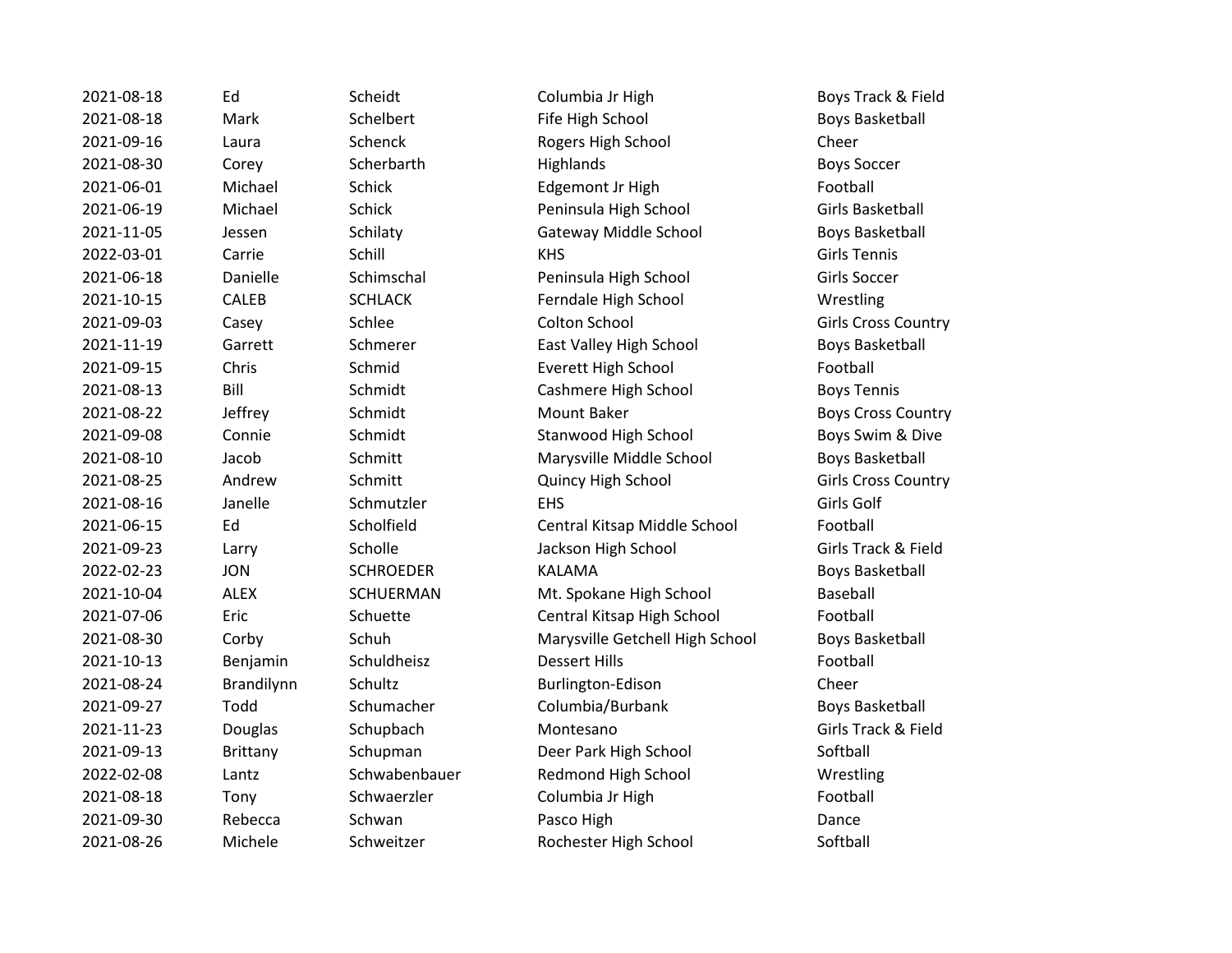| 2021-09-07 | Wendy          | Schweitzer     | Puyallup High School            | Girls Basketball        |
|------------|----------------|----------------|---------------------------------|-------------------------|
| 2021-09-16 | Jeff           | Scoma          | Stanwood High School            | Football                |
| 2021-07-02 | Ryan           | Scott          | Central Kitsap Middle School    | Girls Soccer            |
| 2021-08-17 | Ryan           | Scott          | West Valley HS                  | Football                |
| 2021-08-18 | Roger          | Scott          | Surprise Lake Middle School     | <b>Boys Soccer</b>      |
| 2021-08-22 | Carl           | Scott          | Davis High School               | Boys Swim & D           |
| 2021-08-24 | Julie          | Scott          | East Valley Middle School       | Volleyball              |
| 2021-09-09 | CJ             | Scott          | South Kitsap HS                 | Volleyball              |
| 2021-09-30 | Raelynne       | Scott          | Blanchet                        | Girls Soccer            |
| 2022-02-18 | Jess           | <b>Scruggs</b> | East Valley High School         | Softball                |
| 2021-08-25 | <b>Brandon</b> | Searls         | Kamiakin                        | Football                |
| 2021-10-21 | Kolby          | Secrist        | Warden HS                       | <b>Boys Basketbal</b>   |
| 2021-09-16 | Joshua         | Sedeno         | John Sedgwick                   | Football                |
| 2021-10-13 | Kristin        | Seffens        | Chinook                         | Volleyball              |
| 2021-07-26 | <b>Brandon</b> | Seguin         | Washington High School          | Football                |
| 2021-06-14 | Chris          | Seidel         | Klahowya Secondary (MS)         | Girls Soccer            |
| 2021-11-03 | Mick           | Seidl          | Castle Rock                     | Wrestling               |
| 2021-06-14 | Dennis         | Selberg        | <b>Hudtloff Middle School</b>   | Girls Soccer            |
| 2022-02-15 | Kimberly       | Selembo        | North Kitsap High School        | Girls Basketball        |
| 2021-07-08 | Ryan           | Sells          | Sammamish                       | Baseball                |
| 2021-08-16 | Gerald         | Semanko        | <b>EJHS</b>                     | Football                |
| 2021-06-15 | <b>Brett</b>   | Senff          | Anacortes High School           | <b>Boys Basketbal</b>   |
| 2021-07-11 | <b>Brett</b>   | Senff          | Anacortes                       | <b>Boys Basketbal</b>   |
| 2021-08-23 | Davina         | Serdahl        | Rochester High School           | Girls Basketball        |
| 2021-08-26 | Todd           | Serdahl        | Rochester Middle School         | Football                |
| 2021-07-08 | Jeff           | Serling        | Sammamish                       | Football                |
| 2021-11-05 | Julian         | Serna          | Cascade High School             | Football                |
| 2021-11-02 | Jenny          | Service        | Snohomish High School           | Boys Swim & D           |
| 2022-02-20 | Emma           | Severs         | St John Vianney Catholic School | Girls Basketball        |
| 2022-02-21 | <b>Nettie</b>  | Severs         | Pomeroy HS                      | Girls Basketball        |
| 2021-09-27 | Heather        | Sevier         | Monroe                          | <b>Certified Athlet</b> |
| 2022-03-10 | Rob            | Seymour        | Cusick                          | <b>Boys Basketbal</b>   |
| 2022-02-10 | Cody           | Shackett       | Cascade Christian               | <b>Boys Basketbal</b>   |
| 2021-11-02 | Lianne         | Shade          | Snohomish High School           | Girls Cross Cou         |
|            |                |                |                                 |                         |

2021-09-07 Chweitzer Puyallup High School Girls Basketball 2021-2021-000-2021-00-2021-00-2022 coma Stanwood High School Football 2021 - 2021 Central Kitsap Middle School Girls Soccer 2021 - Cott West Valley HS Football 2021 - 2021 Surprise Lake Middle School Boys Soccer 2021 - 2021 - 2022 Davis High School Cott Boys Swim & Dive 2021 - 2021 - 2021 Sast Valley Middle School Volleyball 2021 - Cott South Kitsap HS Volleyball 2022-2023-02-2023-02-2023-02-2023-02-2023-02-2023-02-20-20-20-20-20-20-20-20-20-20 ecrist **Example 2021** Warden HS Boys Basketball edeno **2021-2016** John Sedgwick **Football** 2021-07-26 Brandon Seguin Washington High School Football eidel **Chris Chris Secondary (MS)** Girls Soccer 2021-06-14 Dennis Selberg Hudtloff Middle School Girls Soccer 2022-02-15 Elembo North Kitsap High School Girls Basketball enff **2021-2021-06-2021-06-2021-06-2021-06-2021** Boys Basketball enff **2021-07-2021-07-2021-07-2021-07-2021-07-2021** Boys Basketball 2021-08-23 Davina Serdahl Rochester High School Girls Basketball 2021-08-26 Todd Serdahl Rochester Middle School Football 2021-11-05 Julian Serna Cascade High School Football 2021-11-12 Provice Snohomish High School Boys Swim & Dive 2022-2023-2020 St John Vianney Catholic School Girls Basketball 2021-09-27 Heather Sevier Monroe Certified Athletic Trainer 2022-03-10 Rob Seymour Cusick Boys Basketball nackett **Cascade Christian** Boys Basketball 2021-11-02 Rights Cross Country Shohomish High School Girls Cross Country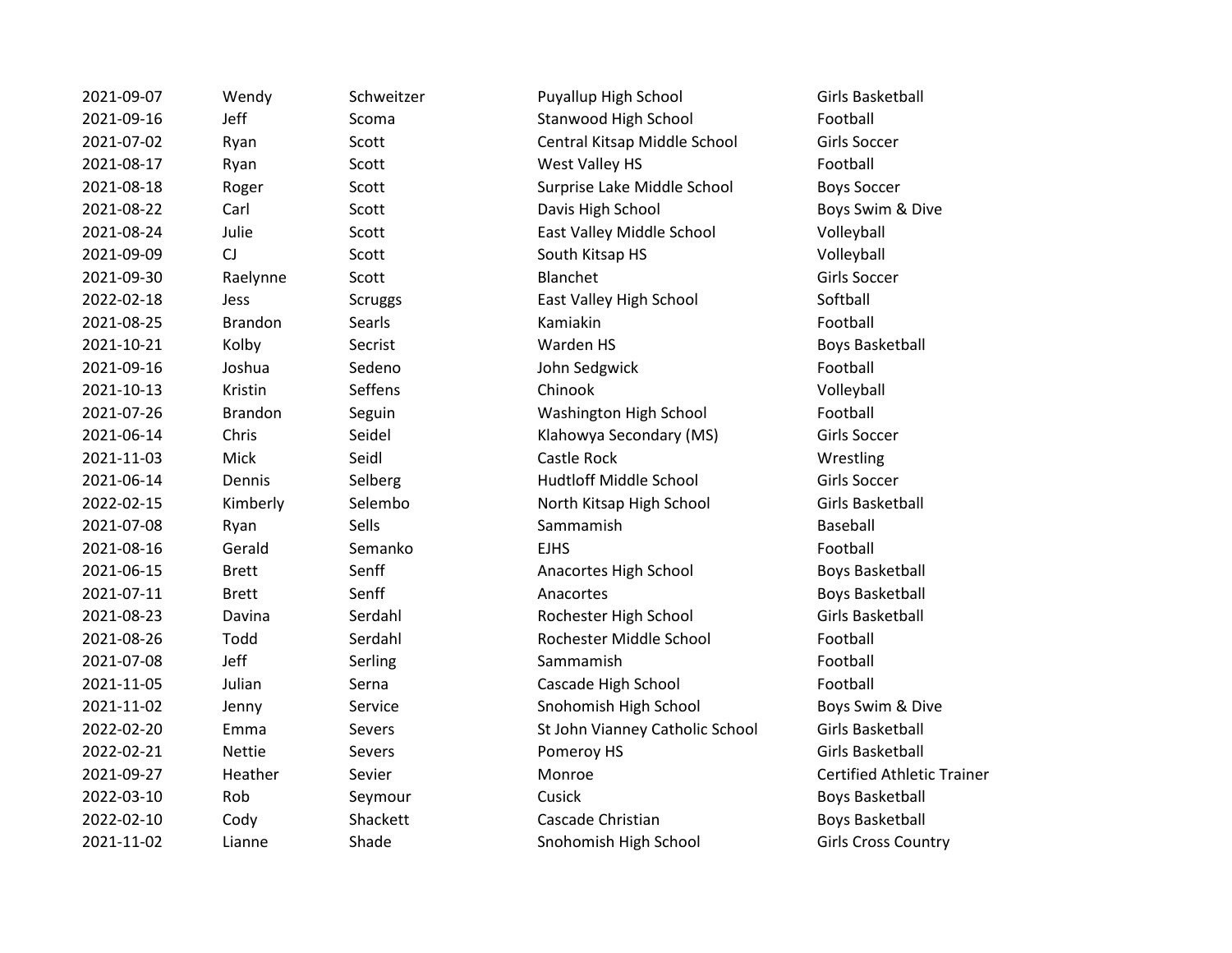| 2021-08-18 | <b>Brenden</b> | Shallow        | Fife High School                | Football            |
|------------|----------------|----------------|---------------------------------|---------------------|
| 2021-08-24 | Willow         | Shanahan       | Rochester High School           | <b>Girls Basket</b> |
| 2021-09-15 | Salisa         | Shannon        | Rogers High School              | Wrestling           |
| 2022-02-13 | Tori           | Sharpe         | Skyview                         | Wrestling           |
| 2021-08-20 | Kit            | Shaw           | <b>EHS</b>                      | Wrestling           |
| 2021-09-13 | Dana           | Shaw           | Deer Park High School           | Softball            |
| 2021-09-30 | <b>Becky</b>   | Shaw           | Southridge                      | Gymnastics          |
| 2021-08-21 | Makayla        | Shay           | East Valley High School         | Softball            |
| 2021-06-14 | <b>Bruce</b>   | Shearer        | Burlington-Edison               | Football            |
| 2021-06-30 | Jacob          | Sheets         | Klahowya Secondary (HS)         | Football            |
| 2021-11-01 | Scott          | Shellgren      | <b>Hudtloff MS</b>              | Football            |
| 2021-08-20 | Jason          | Shelton        | Davis High School               | Football            |
| 2022-03-01 | Aubrey         | Shelton        | University of Puget Sound       | <b>Boys Basket</b>  |
| 2021-07-08 | Tao            | Shen           | <b>Bellevue</b>                 | <b>Boys Soccer</b>  |
| 2021-06-02 | Kara           | Sheridan       | Mountlake Terrace High School   | <b>Boys Basket</b>  |
| 2021-10-08 | <b>Brad</b>    | Sherman        | Coupeville High School          | <b>Boys Basket</b>  |
| 2021-11-17 | Daniel         | Shin           | Newport                         | <b>Boys Tennis</b>  |
| 2021-09-09 | <b>Bryce</b>   | Shirley        | Marcus Whitman                  | <b>Girls Basket</b> |
| 2021-08-06 | David          | Shoddy         | <b>CMS</b>                      | Wrestling           |
| 2021-06-15 | James          | Shrader        | Lakes High School               | Wrestling           |
| 2021-10-01 | James          | Shrader        | Lakes High School               | Wrestling           |
| 2021-09-11 | <b>CHARLIE</b> | <b>SHUGART</b> | Blanchet                        | Boys Track &        |
| 2021-10-31 | Jeffrey        | Shumake        | Kentridge High School           | Football            |
| 2021-11-02 | Stephen        | Sibley         | Snohomish High School           | <b>Boys Basket</b>  |
| 2021-11-08 | Mason          | Siddick        | Jackson High School             | Football            |
| 2021-09-15 | <b>Bruce</b>   | Siebol         | Sunnyside High School           | <b>Boys Basket</b>  |
| 2021-06-12 | Ron            | Siegel         | <b>Ballard</b>                  | Football            |
| 2022-03-16 | Dane           | Siegfried      | Sehome High School              | Baseball            |
| 2021-11-09 | Jocelyn        | Sievers-Bailey | North Middle School             | <b>Girls Soccer</b> |
| 2021-10-25 | Greco          | Signorelli     | MOSES LAKE HIGH SCHOOL          | Baseball            |
| 2021-12-03 | Jason          | Silbaugh       | <b>Bonney Lake</b>              | Football            |
| 2021-08-19 | Megan          | Silberberger   | Marysville Pilchuck High School | <b>Girls Soccer</b> |
| 2021-07-22 | Devan D        | Silva          | Quincy High School              | Wrestling           |
| 2021-09-30 | <b>TYLER</b>   | <b>SILVES</b>  | Nooksack Valley High School     | Football            |

nallow **Example Shallow** Fife High School Football 2021-08-24 Willow Shanahan Rochester High School Girls Basketball nannon and Rogers High School Network Wrestling haw **Deer Park High School** Softball hay **East Valley High School** Softball hearer **2021-2021-00-2021-00-2021-00-2021-00-2021** Burlington-Edison Football heets **Example 2021** Klahowya Secondary (HS) **Football** nelton **2021-08-2021-08-2021-08-2021** Davis High School **Football** 2022-03-01 Aubrey Shelton University of Puget Sound Boys Basketball 2021-06-02 Kara Sheridan Mountlake Terrace High School Boys Basketball 2021-10-08 Brad Sherman Coupeville High School Boys Basketball hirley **2021-09-09 Bryce Shirley Shirley Shirley Shirley Shirley Marcus Whitman** Girls Basketball **2021-06-15 Iames Shrader Controls Cakes High School Controls Controls Wrestling 2021-10-01 Iames Shrader Controllers** Lakes High School Controllers and Museum Wrestling 2021-09-11 CHARLIE SHUGART Blanchet Boys Track & Field humake Kentridge High School Football 2021-11-12 bley Snohomish High School Boys Basketball 2021-11-12-2020 Mackson High School Football Football 2021-09-15 Bruce Siebol Sunnyside High School Boys Basketball 2022-03-16 Dane Siegfried Sehome High School Baseball Eren Controllerin Soccer and Sievers-Bailey North Middle School Girls Soccer ignorelli MOSES LAKE HIGH SCHOOL Baseball 2021-08-19 Megan Silberberger Marysville Pilchuck High School Girls Soccer **2021-07-22 Irran D School Cuincy High School Cuincy High School Wrestling** ILVES Nooksack Valley High School Football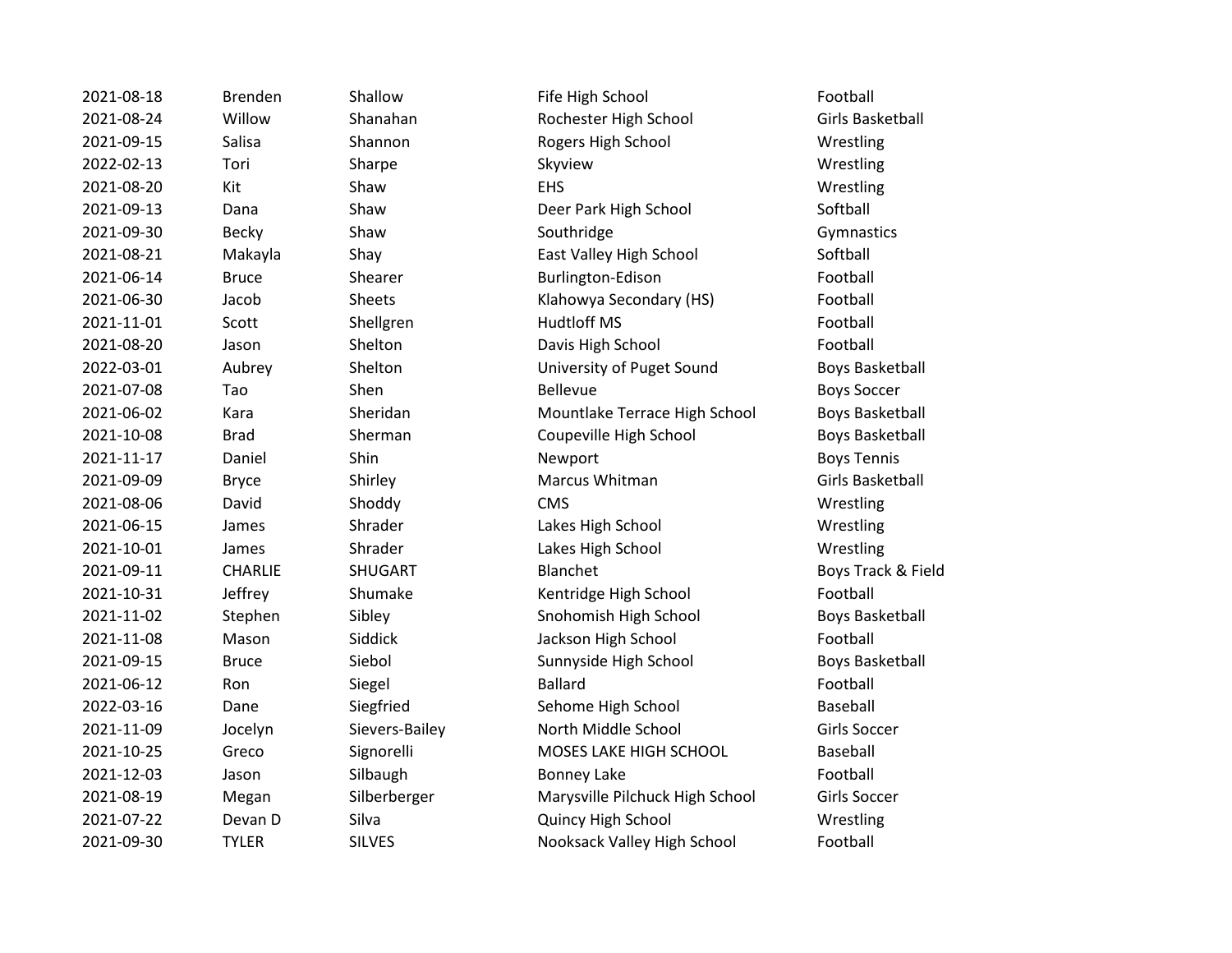| 2021-07-08 | Rachel         | Simmons         | Sammamish                    | Cheer                 |
|------------|----------------|-----------------|------------------------------|-----------------------|
| 2021-11-03 | Nikole         | Simmons         | Mt. TAHOMA                   | Boys Basketbal        |
| 2021-11-08 | Ryan           | <b>Simmons</b>  | Jackson High School          | Football              |
| 2022-02-08 | Kyle           | Simmons         | La Center                    | Wrestling             |
| 2022-02-25 | Jessica        | <b>Simmons</b>  | Pateros School               | Girls Basketball      |
| 2021-07-20 | Steve          | Simonson        | Cashmere High School         | Football              |
| 2021-08-16 | Joshua         | Simonson        | <b>EHS</b>                   | Football              |
| 2021-08-14 | Trent          | Simpkins        | Chiawana High                | Football              |
| 2021-08-18 | Troy           | Simpkins        | Chiawana High                | Football              |
| 2021-09-30 | Paul           | Simpkins        | Pasco School District        | Boys Basketball       |
| 2021-08-06 | Carly          | <b>Sims</b>     | <b>KHS</b>                   | Volleyball            |
| 2021-08-06 | Kelly          | Sims            | <b>KHS</b>                   | Volleyball            |
| 2021-08-06 | Scott          | <b>Sims</b>     | <b>KHS</b>                   | <b>Boys Basketbal</b> |
| 2021-06-14 | Gary           | Sinclair        | Central Kitsap Middle School | Wrestling             |
| 2021-09-11 | Justin         | Sinn            | East Valley High School      | <b>Baseball</b>       |
| 2021-12-16 | Justin         | Sinn            | East Valley High School      | Baseball              |
| 2021-09-20 | Matt           | <b>Sinnes</b>   | Puyallup High School         | <b>Boys Basketbal</b> |
| 2022-02-25 | <b>Brian</b>   | Sipma           | Lynden Christian Schools     | <b>Boys Basketbal</b> |
| 2021-08-04 | Jeff           | <b>Sires</b>    | Seattle Christian Schools    | <b>Boys Cross Cou</b> |
| 2021-08-23 | Ashley         | Sisson          | Lewis & Clark Middle School  | Girls Cross Cou       |
| 2021-08-06 | <b>Brandon</b> | Sitch           | <b>KHS</b>                   | Wrestling             |
| 2021-08-06 | Justin         | Sitch           | <b>HMS</b>                   | Wrestling             |
| 2021-10-12 | Dwane          | Sitler          | Park                         | Football              |
| 2021-09-02 | Candy          | Skaugrud        | Lakewood HS                  | Girls Soccer          |
| 2021-08-06 | Mike           | Skeie           | <b>KHS</b>                   | <b>Bowling</b>        |
| 2021-09-30 | <b>RICH</b>    | SKILLMAN        | Nooksack Valley High School  | <b>Boys Basketbal</b> |
| 2021-07-08 | Kyle           | Skinner         | Interlake                    | <b>Baseball</b>       |
| 2021-07-21 | Sue            | Skjonsby        | North Mason High School      | <b>Girls Tennis</b>   |
| 2021-08-06 | Larry          | Skogstad        | North Mason High School      | <b>Boys Basketbal</b> |
| 2022-02-28 | <b>BRETT</b>   | <b>SKOGSTAD</b> | North Mason High School      | <b>Boys Basketbal</b> |
| 2021-12-01 | John           | Skoog           | Skyview High School          | Boys Track & Fi       |
| 2021-08-25 | Jason          | Slagle          | Kennewick                    | Football              |
| 2021-11-05 | Todd           | Slatter         | Mt Spokane HS                | Wrestling             |
| 2021-06-14 | Derek          | Slaughter       | Cheney High School           | Boys Track & Fi       |

2021-11-03 Nikole Simmons Mt. TAHOMA Boys Basketball nmons **Calculation Simmons** Jackson High School **Football** nonson Cashmere High School Football npkins **2021-08-2021-08-2021** Chiawana High **Chiamagne Simple Simple Simple Simple Simple Simple Simple Simple S** npkins **2021-08-2021-08-2021** Chiawana High **Chiamagne Chiamagne Chiamagne Chiamagne Chiamagne Chiamagne Chiamagne** npkins **Pasco School District** Boys Basketball ns and the Communist Sims KHS Boys Basketball 2021-06-14 Gary Sinclair Central Kitsap Middle School Wrestling n and East Valley High School Baseball n and East Valley High School Baseball nes **2021-2021-00-2021-00-2021-00-2021-00-2021** Puyallup High School **Boys Basketball** 2022-02-2023-02-25 Mma Lynden Christian Schools Boys Basketball es and 2021-2021-08-04 Seattle Christian Schools **Boys Cross Country** 2021 - 2021 - 2022 Ashley Sisson Cross Country Sisson Cross Country 2021-09-30 RICH SKILLMAN Nooksack Valley High School Boys Basketball **2021** Incompositions on Superson School Girls Tennis Expected Text Correlation North Mason High School Correlations Boys Basketball OGSTAD **North Mason High School** Boys Basketball 2021 - 2021 - 2022 Skyview High School Soys Track & Field 2021-11-12-11-05 Mt Spokane HS Wrestling ughter **2021-2021-06-2021-06-2021-06-2021** Department School Boys Track & Field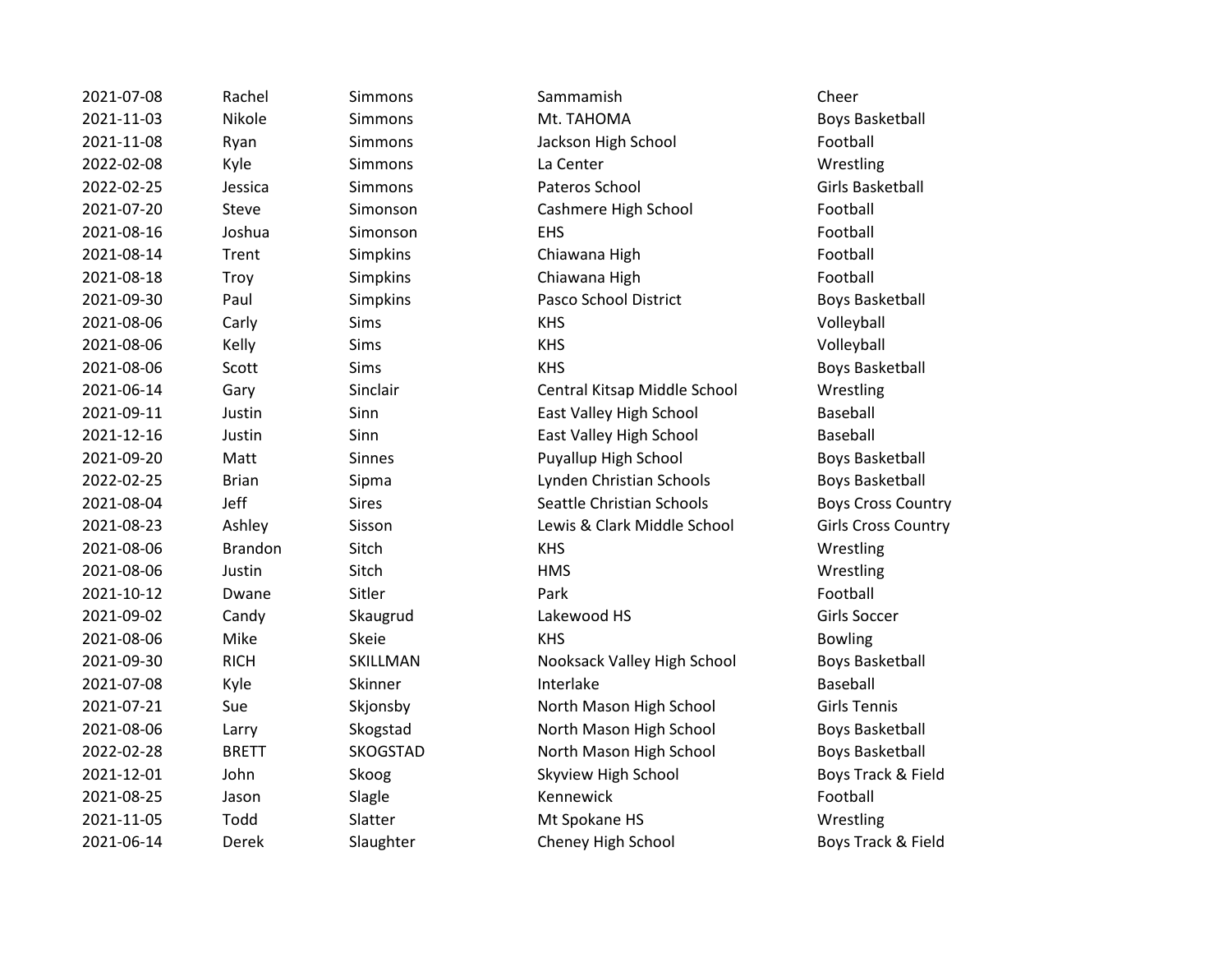| 2021-08-18 | Karen        | Slavens      | Fife High School                   | Girls Cross Cou        |
|------------|--------------|--------------|------------------------------------|------------------------|
| 2021-09-07 | Jenn         | Sleeman      | Yelm High School                   | Girls Basketball       |
| 2021-08-27 | Curtis       | Sloan        | John Sager Middle School           | Football               |
| 2021-08-06 | Jack         | Smale        | <b>KHS</b>                         | Girls Basketball       |
| 2021-08-21 | <b>Brett</b> | Smedley      | Columbia River High School         | Football               |
| 2021-08-26 | David        | Smethers     | North Mason High School            | <b>Boys Tennis</b>     |
| 2022-02-25 | Drew         | Smiley       | Lynden High School                 | <b>Boys Soccer</b>     |
| 2022-02-25 | Nicole       | Smiley       | Lynden High School                 | Girls Soccer           |
| 2021-08-23 | Darcy        | Smith        | Burlington-Edison                  | <b>Boys Cross Cou</b>  |
| 2021-08-25 | Edward       | Smith        | Kennewick                          | <b>Boys Tennis</b>     |
| 2021-08-26 | Romaine      | Smith        | Hermiston High School              | <b>Boys Basketbal</b>  |
| 2021-09-01 | Matthew      | Smith        | Finley Middle School               | Girls Basketball       |
| 2021-09-07 | Eric         | Smith        | Cascade High School                | Girls Swim & Di        |
| 2021-09-08 | Audeena      | Smith        | Pasco School District              | Softball               |
| 2021-09-08 | Adrienne     | Smith        | Lake Stevens Middle School         | Girls Track & Fi       |
| 2021-09-10 | Jamie        | Smith        | Puyallup High School               | Girls Cross Cou        |
| 2021-09-15 | Jamie        | Smith        | Rogers High School                 | Girls Track & Fi       |
| 2021-09-17 | Sarah        | Smith        | Foothills Middle School            | Volleyball             |
| 2021-09-20 | Victor       | Smith        | <b>Eastside Preparatory School</b> | Girls Basketball       |
| 2021-09-28 | Sheila       | Smith        | Southridge                         | Girls Track & Fi       |
| 2021-09-28 | Dustin       | Smith        | Southridge                         | Boys Track & Fi        |
| 2021-10-06 | Mike         | Smith        | Lakeside High School               | Football               |
| 2021-10-13 | Jen          | Smith        | Eatonville High School             | Softball               |
| 2021-10-27 | Elizabeth    | Smith        | Kennewick                          | Volleyball             |
| 2021-10-29 | Rob          | Smith        | Prairie HS                         | Wrestling              |
| 2021-11-02 | Craig        | Smith        | Snohomish High School              | Football               |
| 2021-11-03 | Mike         | Smith        | Castle Rock                        | Football               |
| 2021-11-30 | Marti        | Smith        | Centralia High School              | Volleyball             |
| 2022-01-13 | <b>MARK</b>  | <b>SMITH</b> | Shelton High School                | Football               |
| 2022-01-21 | Dan          | Smith        | Columbia High School               | Football               |
| 2022-02-24 | Chad         | Smith        | Cheney                             | <b>Boys Basketball</b> |
| 2022-03-02 | Kevin        | Smith        | Lincoln                            | Baseball               |
| 2021-08-16 | Jessica      | Smithlin     | Washington High School             | Girls Cross Cou        |
| 2021-06-12 | Jerry        | Smoot        | Meridian                           | <b>Baseball</b>        |

Fife High School Girls Cross Country 2021-09-07 Jenn Sleeman Yelm High School Girls Basketball John Sager Middle School Football 2021-08-21 Brett Smedley Columbia River High School Football North Mason High School Boys Tennis Lynden High School Boys Soccer Lynden High School Girls Soccer Burlington-Edison Boys Cross Country **2021-09 Hermiston High School Boys Basketball** 2021-09-01 Matthew Smith Finley Middle School Girls Basketball Cascade High School Girls Swim & Dive Pasco School District Softball Lake Stevens Middle School Girls Track & Field Puyallup High School Girls Cross Country **2021-09-2021-00-2021-00-2021-00-2021-00-2021-00-2021-00-2023** Girls Track & Field Foothills Middle School Volleyball Eastside Preparatory School Girls Basketball 2021-001-2020 Southridge Girls Track & Field 2021-001-2020 Southridge Boys Track & Field Lakeside High School Football Eatonville High School Softball Snohomish High School Football 2021-11-30 Marti Smith Centralia High School Volleyball Shelton High School Football Columbia High School Football 2022-02-24 Cheney Boys Basketball Washington High School Girls Cross Country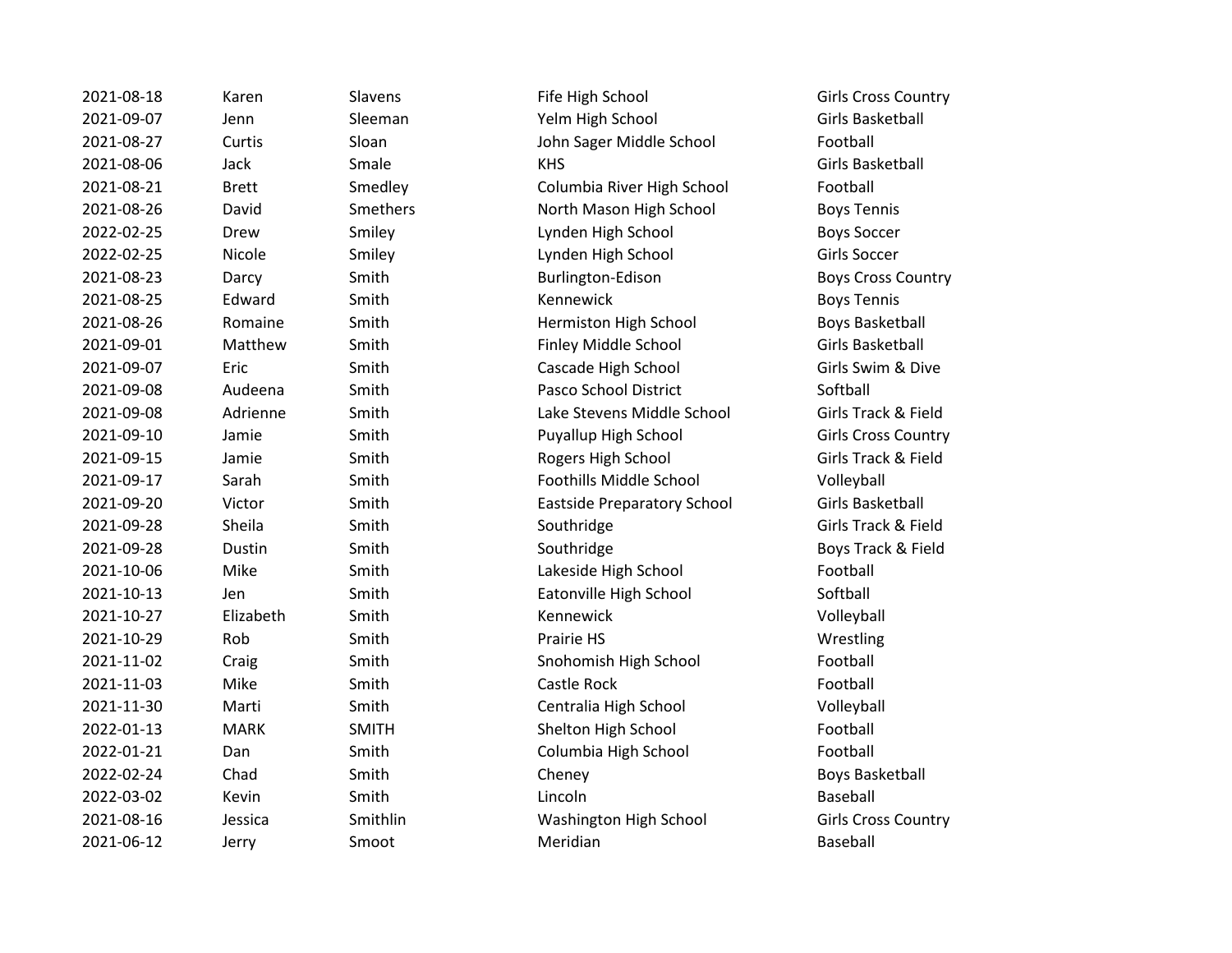| 2022-02-10 | James          | Smoots      | Arlington HS                    | Wrestling                |
|------------|----------------|-------------|---------------------------------|--------------------------|
| 2021-11-08 | Mikkel         | Smythe      | Jackson High School             | Football                 |
| 2021-07-08 | <b>Barbara</b> | Sneckner    | Newport                         | <b>Girls Tennis</b>      |
| 2021-11-05 | Kyle           | Snell       | Eastlake HS                     | Football                 |
| 2021-12-09 | Christine      | Snellgrove  | Lincoln                         | Girls Swim & Dive        |
| 2022-02-10 | Josh           | Sneva       | North Thurston                  | Wrestling                |
| 2021-06-21 | Erin           | Snider      | Ocosta Jr/Sr High School        | Volleyball               |
| 2021-10-13 | Michael        | Sniezak     | Eatonville Middle School        | Football                 |
| 2022-03-04 | Matthew        | Snodgrass   | Zillah High School              | Football                 |
| 2021-06-17 | Nancy          | Snyder      | Darrington                      | Softball                 |
| 2021-06-23 | David          | Snyder      | North Kitsap High School        | Football                 |
| 2021-09-13 | Darren         | Snyder      | Deer Park High School           | Baseball                 |
| 2021-08-27 | Tomas          | Solano      | Othello High School             | Girls Soccer             |
| 2021-08-23 | Eric           | Solbakken   | Cavelero Mid High School        | Football                 |
| 2021-08-21 | al             | soler       | Lake Stevens High School        | Wrestling                |
| 2021-08-21 | Crystal        | Solis       | Davis High School               | Girls Track & Fielc      |
| 2021-10-13 | Ramiro         | Solis       | Chinook                         | Boys Track & Field       |
| 2021-11-03 | <b>Blake</b>   | Solomon     | Kentwood                        | <b>Boys Basketball</b>   |
| 2022-03-09 | Corey          | Solomon     | Puyallup High School            | Girls Track & Field      |
| 2021-10-05 | Diana          | Solorio     | Sierra Vista Middle School      | Volleyball               |
| 2021-08-13 | Troy           | Sommerville | Chiawana High                   | Football                 |
| 2021-08-25 | <b>Brandy</b>  | Sonderland  | Kennewick                       | Volleyball               |
| 2021-09-28 | Aaron          | Sonnichsen  | Southridge                      | Football                 |
| 2021-06-02 | Nalin          | Sood        | Mountlake Terrace High School   | Boys Basketball          |
| 2021-11-02 | Will           | Soren       | Snohomish High School           | Football                 |
| 2021-08-06 | Dean           | Sorensen    | <b>KHS</b>                      | Softball                 |
| 2022-02-02 | Eric           | Sorensen    | Kittitas High School            | Baseball                 |
| 2021-09-16 | Claudia        | Soriano     | Pasco School District           | Dance                    |
| 2021-11-11 | <b>Trey</b>    | Southard    | Marysville Pilchuck High School | Baseball                 |
| 2021-06-22 | Paul           | Souza       | Washington High School          | Volleyball               |
| 2021-09-02 | Jeff           | Sowards     | Lakewood HS                     | <b>Boys Cross Counti</b> |
| 2021-09-10 | David          | Sparks      | South Kitsap HS                 | Girls Golf               |
| 2021-08-06 | Krista         | Spaulding   | <b>KHS</b>                      | Girls Basketball         |
| 2021-09-17 | Jeff           | Spaulding   | South Kitsap HS                 | Certified Athletic       |

mythe Jackson High School Football nider Coosta Jr/Sr High School Volleyball 2021-10-13 Michael Sniezak Eatonville Middle School Football nodgrass **Zillah High School** Football nyder **North Kitsap High School** Football nyder **2021-2021-2021-09-2021-09-2021-09-2022** Park High School Baseball 2021-09 Tomas Solano Communication Communication Communication Communication Communication Communication Communication Communication Communication Communication Communication Communication Communication Communication Commu 2021-08-23 Eric Solbakken Cavelero Mid High School Football 2021-08-21 al soler Lake Stevens High School Wrestling 2021-08-21 Crystal Solis Davis High School Girls Track & Field 2021-10-13 Ramiro Solis Chinook Boys Track & Field 2021-11-03 Blake Solomon Kentwood Boys Basketball 2022-03-09 Corey Solomon Puyallup High School Girls Track & Field 2021-10-05 Diana Solorio Sierra Vista Middle School Volleyball 2021 - 2021 - 2021 Mountlake Terrace High School Boys Basketball 2021-11-02 Will Soren Snohomish High School Football 2022-02-02 Eric Sorensen Kittitas High School Baseball 2021-09-16 Claudia Soriano Pasco School District Dance 2021-11-11 Trey Southard Marysville Pilchuck High School Baseball 2021 - Duza Paul Souza Paul Souza Paul Souza Paul Souza Paul Souza Paul Souza Paul Souza Paul Souza P 2021-09-02 Department Sowards Lakewood HS Boys Cross Country 2021-09-10 David Sparks South Kitsap HS Girls Golf example of the Spaulding Control of the Spaulding Spaulding Spaulding Spaulding Spanish Spanish Spanish Spanish Paulding Trainer South Kitsap HS Certified Athletic Trainer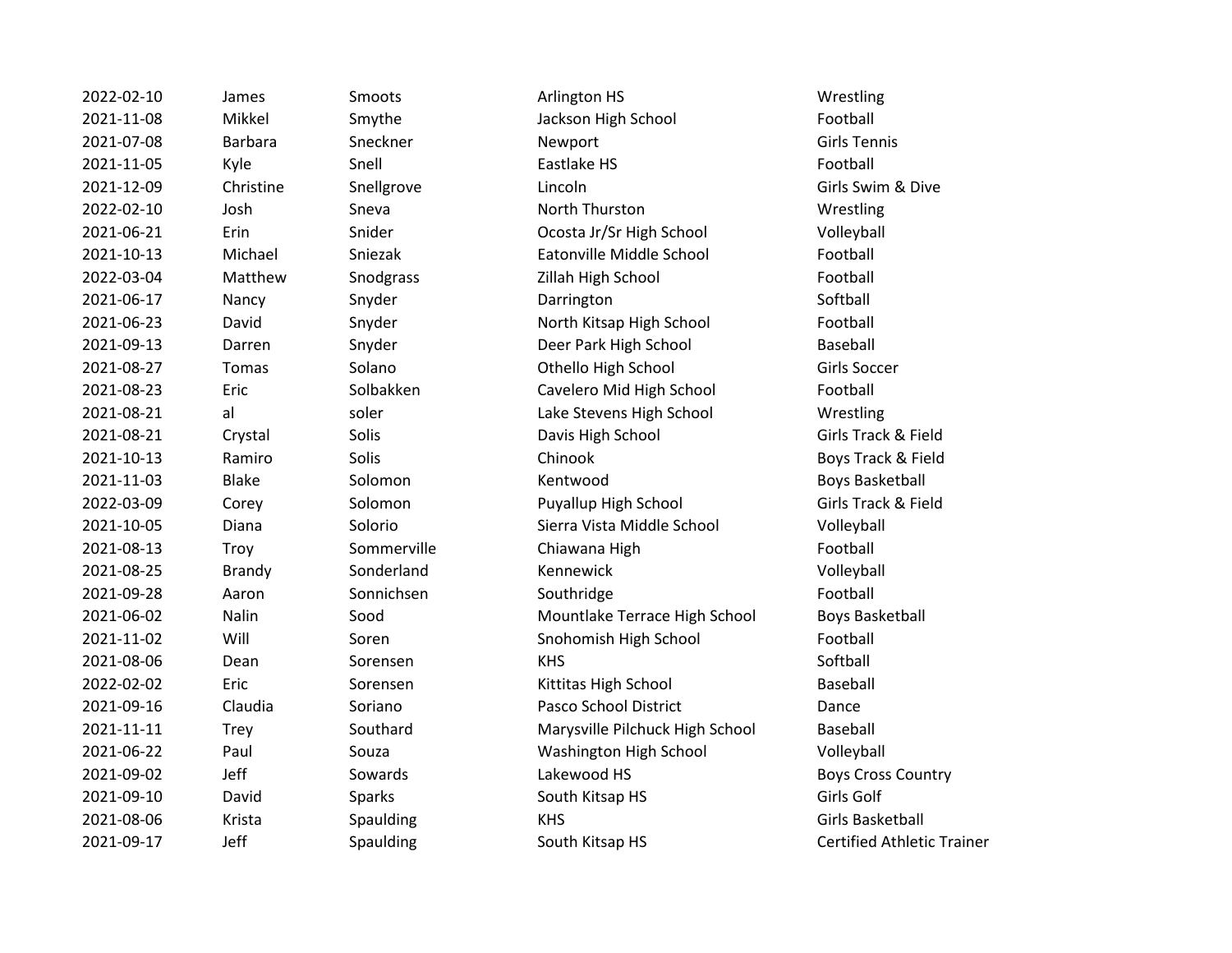| 2022-03-01 | Jesse          | Spellmeyer     | <b>KHS</b>                     | Softball                   |
|------------|----------------|----------------|--------------------------------|----------------------------|
| 2022-03-16 | <b>Brian</b>   | Spencer        | Central Valley High School     | Boys Golf                  |
| 2021-08-27 | Mike           | Spiess         | College Place High School      | Football                   |
| 2021-08-12 | Pam            | Spitzer Olson  | Washington High School         | Volleyball                 |
| 2021-08-23 | Kayla          | Spohr          | <b>McFarland Middle School</b> | Volleyball                 |
| 2021-06-25 | Chuck          | Spoor          | South Bend Jr./Sr. High School | Football                   |
| 2021-10-04 | Lisa           | Srithongsuk    | Blanchet                       | Volleyball                 |
| 2021-11-02 | Josh           | St Marie       | Glacier Peak High School       | Wrestling                  |
| 2021-07-08 | Haley          | Staat          | Newport                        | <b>Boys Cross Country</b>  |
| 2021-07-08 | Isaac          | Staat          | Newport                        | <b>Girls Cross Country</b> |
| 2021-06-25 | Kelsey         | <b>Staats</b>  | South Bend Jr./Sr. High School | Volleyball                 |
| 2021-11-12 | Shane          | Stacy          | Meridian                       | <b>Boys Basketball</b>     |
| 2021-10-09 | Kevin          | Stahl          | Napavine                       | <b>Girls Soccer</b>        |
| 2021-11-16 | Mike           | Stallman       | Graham Kapowsin                | <b>Bowling</b>             |
| 2021-10-13 | Andrea         | Stammen        | Eatonville High School         | Girls Swim & Dive          |
| 2021-11-15 | Keith          | Stamps         | Mead High School               | Football                   |
| 2021-08-25 | Mitchell       | Stanberry      | MOSES LAKE HIGH SCHOOL         | Football                   |
| 2021-10-26 | Mitch          | Stanberry      | Warden MS                      | Baseball                   |
| 2021-09-01 | Tysen          | Stanley        | River View High School         | <b>Girls Basketball</b>    |
| 2021-09-01 | Allyson        | Stanley        | River View High School         | Volleyball                 |
| 2021-09-08 | Laura          | Stanley        | Napavine                       | <b>Boys Basketball</b>     |
| 2021-06-14 | Michael        | Stansberry     | Burlington-Edison              | <b>Boys Basketball</b>     |
| 2021-08-03 | <b>Brendan</b> | Stanton        | Keithley Middle School         | <b>Girls Soccer</b>        |
| 2021-07-07 | Chuck          | <b>Stark</b>   | Olympic High School            | Softball                   |
| 2021-08-17 | JT             | Statler        | West Valley HS                 | Girls Track & Field        |
| 2022-02-19 | Ryan           | Staudacher     | Lake Washington                | <b>Boys Basketball</b>     |
| 2021-08-31 | Mindy          | Staudinger     | Jackson High School            | Volleyball                 |
| 2021-08-13 | Jim            | Steach         | Chiawana High                  | Volleyball                 |
| 2021-11-05 | Tim            | Stecher        | Evergreen Middle School        | <b>Boys Basketball</b>     |
| 2021-08-06 | Shae           | Steinbock      | <b>KHS</b>                     | Cheer                      |
| 2022-01-28 | David          | Stelljes       | Goldendale High School         | <b>Boys Basketball</b>     |
| 2021-11-05 | Shane          | Stenesen       | Cascade High School            | <b>Boys Basketball</b>     |
| 2021-09-03 | <b>Brent</b>   | Stenman        | North Kitsap High School       | Baseball                   |
| 2022-02-11 | <b>Marcus</b>  | <b>Stennes</b> | <b>Pateros School District</b> | <b>Boys Basketball</b>     |
|            |                |                |                                |                            |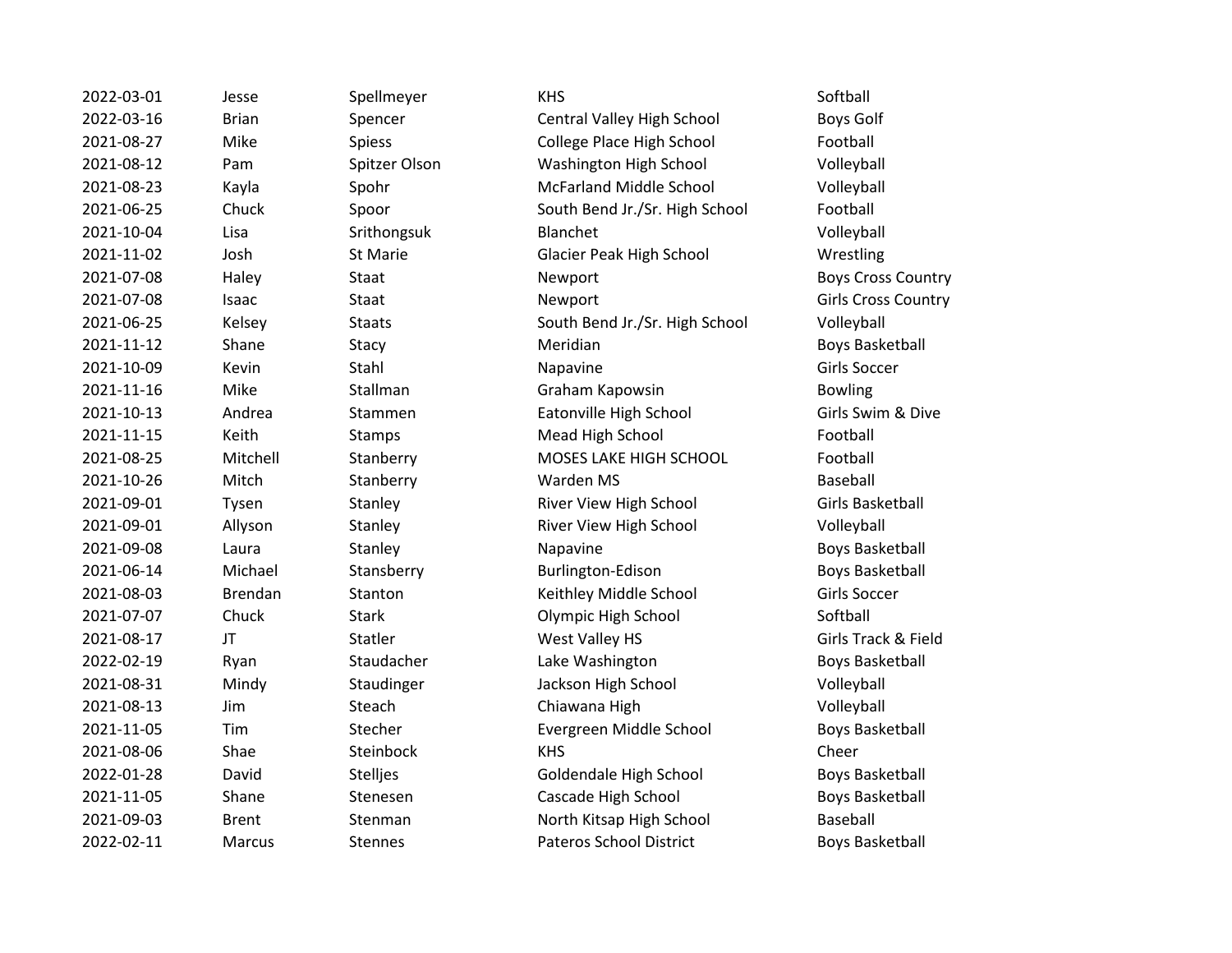| 2021-06-18 | Alyssa        | Stephens       | Peninsula High School           | Volleyball               |
|------------|---------------|----------------|---------------------------------|--------------------------|
| 2021-07-08 | Joseph        | Stern          | Newport                         | <b>Boys Basket</b>       |
| 2021-11-17 | Savanna       | Stern          | Interlake                       | Girls Cross (            |
| 2021-06-18 | Dan           | Stevens        | Peninsula High School           | Football                 |
| 2021-08-18 | Jake          | Stevens        | Columbia Jr High                | <b>Boys Track</b>        |
| 2021-11-11 | Taylor        | Stevens        | Marysville Pilchuck High School | <b>Girls Basket</b>      |
| 2021-10-13 | Dan           | Stevenson      | MOSES LAKE HIGH SCHOOL          | <b>Bowling</b>           |
| 2021-06-14 | Jesse         | <b>Stevick</b> | Olympia High School             | <b>Boys Track</b>        |
| 2021-08-20 | Anthony       | Stewart        | Eisenhower High School          | <b>Girls Track &amp;</b> |
| 2021-11-19 | Levi          | Stewart        | Concrete High School            | <b>Boys Basket</b>       |
| 2022-02-08 | Eric          | Stewart        | <b>Todd Beamer</b>              | Wrestling                |
| 2021-07-06 | Willie        | Stewart Jr     | Lakes High School               | <b>Boys Track</b>        |
| 2021-09-02 | Charlotte     | Stich          | Lakewood HS                     | Softball                 |
| 2021-09-28 | Scott         | <b>Stiles</b>  | Southridge                      | Football                 |
| 2021-09-08 | William       | Stillwell      | Pasco School District           | Football                 |
| 2022-02-10 | Eddie         | Stinson        | Kings High School               | <b>Boys Basket</b>       |
| 2022-01-08 | M Scott       | <b>Stirts</b>  | Graham-Kapowsin                 | Wrestling                |
| 2021-08-31 | R Eric        | Stohl          | Marysville Middle School        | <b>Boys Track</b>        |
| 2021-08-17 | JaiLynn       | Stoker         | Pasco High                      | Softball                 |
| 2022-02-17 | Jeffry        | Stoker         | Connell High School             | <b>Boys Cross</b>        |
| 2021-10-24 | Josh          | Stoller        | Camas High School               | <b>Boys Soccer</b>       |
| 2021-07-12 | Chance        | Stolz          | Peninsula High School           | Wrestling                |
| 2021-08-16 | Ron           | Stone          | <b>EHS</b>                      | <b>Girls Basket</b>      |
| 2022-02-19 | Danny         | Stone          | Almira/Coulee-Hartline          | <b>Boys Cross</b>        |
| 2022-01-19 | <b>Stacie</b> | Stoney         | Shelton High School             | Cheer                    |
| 2021-08-06 | <b>Brian</b>  | Storie         | <b>KHS</b>                      | Softball                 |
| 2021-11-03 | Hayley        | Stout          | Anacortes                       | Certified At             |
| 2021-09-07 | Chris         | Stovall        | Yelm High School                | <b>Boys Track</b>        |
| 2021-08-18 | Shannon       | Stover         | Chiawana High                   | Wrestling                |
| 2021-09-07 | Gaylord       | Strand         | Yelm High School                | Wrestling                |
| 2022-01-19 | <b>Bryce</b>  | Strand         | Auburn Riverside HS             | Softball                 |
| 2021-07-08 | Annika        | Strandell      | <b>Bellevue</b>                 | Girls Soccer             |
| 2021-07-08 | Merissa       | Stricker       | Sammamish                       | Drill                    |
| 2021-12-29 | Keith         | Stricker       | Columbia River                  | Football                 |
|            |               |                |                                 |                          |

Peninsula High School Volleyball Newport **Newport** Boys Basketball Interlake Girls Cross Country Peninsula High School Football **2021** Columbia Jr High Boys Track & Field 2021-11-11 Taylor Stevens Marysville Pilchuck High School Girls Basketball n and MOSES LAKE HIGH SCHOOL Bowling Olympia High School Boys Track & Field Eisenhower High School Girls Track & Field Concrete High School Boys Basketball Lakes High School Boys Track & Field Pasco School District Football 2022-02-10 Eddie Stinson Kings High School Boys Basketball Graham-Kapowsin Wrestling Marysville Middle School Boys Track & Field **2022-02-2023-02-2023-02-2023-02-2023-02-2023-02-2023-02-2023-02-2023-02-2023 2021** Camas High School Boys Soccer Peninsula High School Wrestling EHS Girls Basketball Almira/Coulee-Hartline Boys Cross Country **2022-01-2022-01-2022-01-2023-01-2023-01-2023-01-2023** Cheer Anacortes **2021** Certified Athletic Trainer 2021 - 2021 - 2021 - 2021 - 2021 - 2021 - 2022 - 2023 - 2024 - 2022 - 2023 - 2023 - 2023 - 2023 - 2023 - 2023 - 2023 - 2023 - 2023 - 2023 - 2023 - 2023 - 2023 - 2023 - 2023 - 2023 - 2023 - 2023 - 2023 - 2023 - 2023 - 2023 2021-08-18 Shannon Stover Chiawana High Wrestling Yelm High School Wrestling Auburn Riverside HS Softball 2021-12-29 Keith Stricker Columbia River Football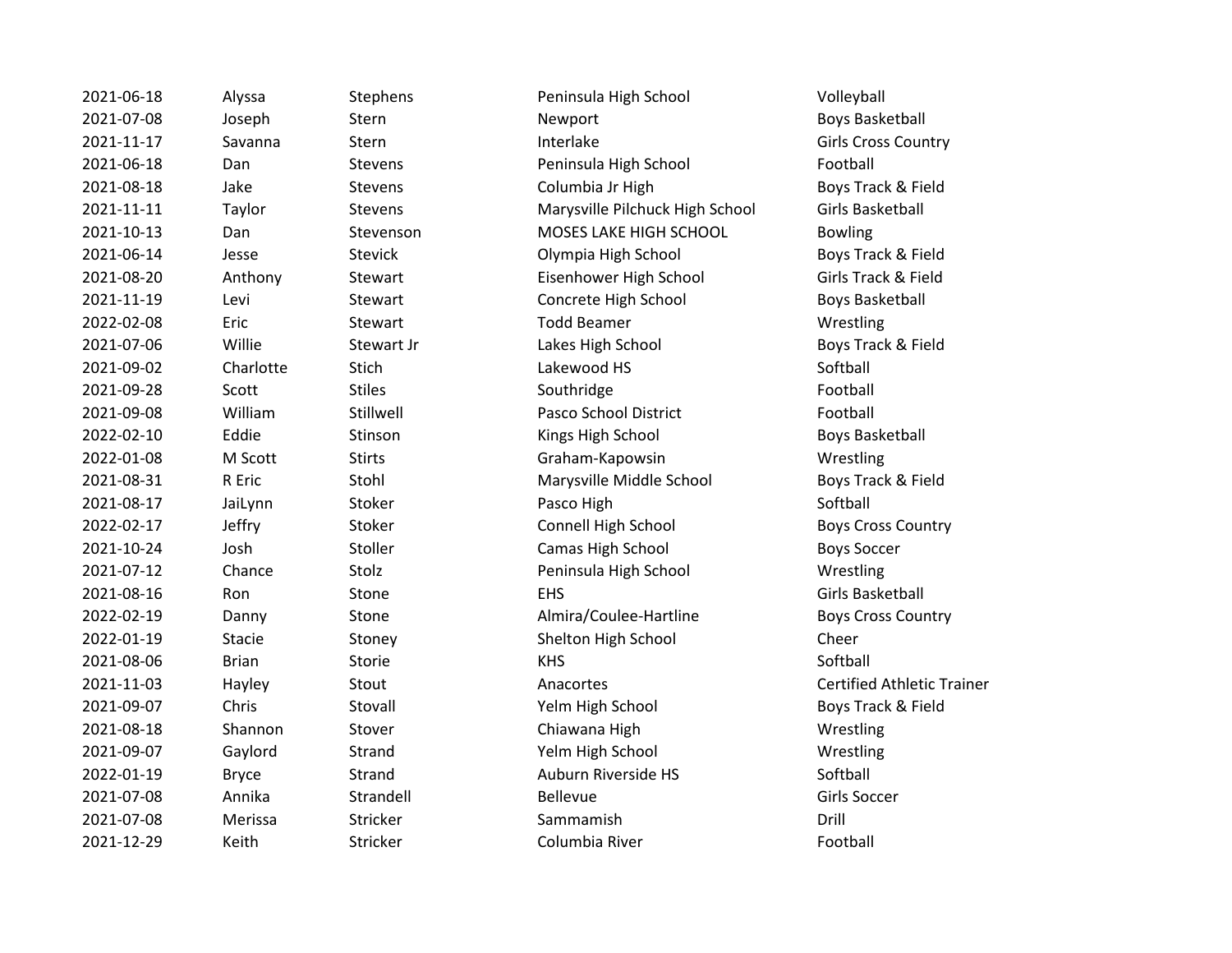| 2021-06-12 | Scott        | Striegel       | Arlington HS                         | <b>Baseball</b>          |
|------------|--------------|----------------|--------------------------------------|--------------------------|
| 2021-11-05 | Julie        | Strittmatter   | North Middle School                  | <b>Girls Basket</b>      |
| 2021-11-03 | Ron          | Strode         | Castle Rock                          | Softball                 |
| 2021-11-12 | Stephen      | Strom          | Marysville Getchell High School      | <b>Boys Soccer</b>       |
| 2021-07-08 | Jim          | Stromberg      | Sammamish                            | Softball                 |
| 2021-08-31 | Jacob        | Strong         | Cavelero Mid High School             | <b>Boys Basket</b>       |
| 2022-02-23 | Clayton      | Strong         | Dayton High School                   | <b>Girls Basket</b>      |
| 2021-08-27 | Matt         | Strophy        | MOSES LAKE HIGH SCHOOL               | <b>Girls Basket</b>      |
| 2021-09-13 | Tracy        | Strophy        | FRONTIER MIDDLE SCHOOL               | Volleyball               |
| 2021-08-11 | Beverly      | Strutzel       | Cashmere Middle School               | Volleyball               |
| 2021-11-09 | Richard      | Stuart         | Jackson High School                  | Football                 |
| 2021-12-02 | Alex         | <b>Stuart</b>  | Federal Way High School              | Wrestling                |
| 2022-01-02 | Austin       | Stuchell       | Mead                                 | <b>Boys Cross (</b>      |
| 2021-11-02 | Ken          | Stull          | Snohomish High School                | Football                 |
| 2021-09-09 | Lori         | Stunz          | Stanwood High School                 | <b>Girls Soccer</b>      |
| 2021-11-01 | Matthew      | Stutsman       | Royal High School                    | Volleyball               |
| 2021-09-01 | Cassie       | Suarez         | Finley Middle School                 | Volleyball               |
| 2021-12-02 | <b>Blair</b> | Suek           | Steilacoom High School               | Volleyball               |
| 2021-08-27 | Benjamin     | Suhrbier       | Winlock                              | Football                 |
| 2021-07-08 | Joey         | Sullivan       | Sammamish                            | Football                 |
| 2021-08-17 | Eve          | Sullivan       | <b>EJHS</b>                          | <b>Boys Soccer</b>       |
| 2022-02-11 | Greg         | Sullivan       | Pasco School District                | Football                 |
| 2021-08-21 | Sarah        | <b>Summers</b> | Lake Stevens High School             | Girls Swim &             |
| 2021-10-18 | James        | <b>Summers</b> | <b>Ferndale and Meridian Schools</b> | Wrestling                |
| 2021-11-10 | jenifer      | sund           | Cascade High School                  | Boys Swim &              |
| 2021-08-06 | Fred         | Sunday         | <b>HMS</b>                           | <b>Boys Basket</b>       |
| 2021-07-08 | Sean         | Supple         | Interlake                            | Girls Track &            |
| 2021-07-08 | Stephen      | Supple         | Interlake                            | Boys Track &             |
| 2021-10-14 | shaun        | <b>SUSS</b>    | Kamiakin                             | Girls Cross (            |
| 2021-07-08 | Kyle         | Sutherland     | Newport                              | <b>Baseball</b>          |
| 2021-09-02 | Albert       | <b>Sutlick</b> | <b>DeSales</b>                       | <b>Girls Track &amp;</b> |
| 2021-07-07 | Steve        | Sutton         | <b>Gig Harbor</b>                    | Football                 |
| 2021-07-13 | Eric         | Sutton         | Graham Kowpawsin                     | <b>Boys Basket</b>       |
| 2021-11-02 | Ryan         | Sutton         | Snohomish High School                | <b>Baseball</b>          |

2021-11-12-11-05 discreption of the North Middle School Girls Basketball Marysville Getchell High School Boys Soccer Cavelero Mid High School Boys Basketball Dayton High School Girls Basketball 2021-08-27 Matt Strophy MOSES LAKE HIGH SCHOOL Girls Basketball FRONTIER MIDDLE SCHOOL Volleyball Cashmere Middle School Volleyball Jackson High School Football Federal Way High School Wrestling **2022-01-02 Mead Boys Cross Country** Snohomish High School Football 2021-09 Stanwood High School Girls Soccer n and Royal High School Colleyball Volleyball Finley Middle School Volleyball Steilacoom High School Volleyball Pasco School District Football <sup>2</sup>2021-08-21 Sarah Summers Lake Stevens High School Girls Swim & Dive 2021-10-10-2021 - 2021 - Terndale and Meridian Schools Chromes Wrestling Cascade High School Boys Swim & Dive 2021-08-06 FIMS Boys Basketball 2021-07-08 Sean Supple Interlake Girls Track & Field Interlake Boys Track & Field 2021-10-14 shaun suss Kamiakin Girls Cross Country 2021-09-02 Albert Sutlick DeSales Girls Track & Field Graham Kowpawsin Boys Basketball Snohomish High School Baseball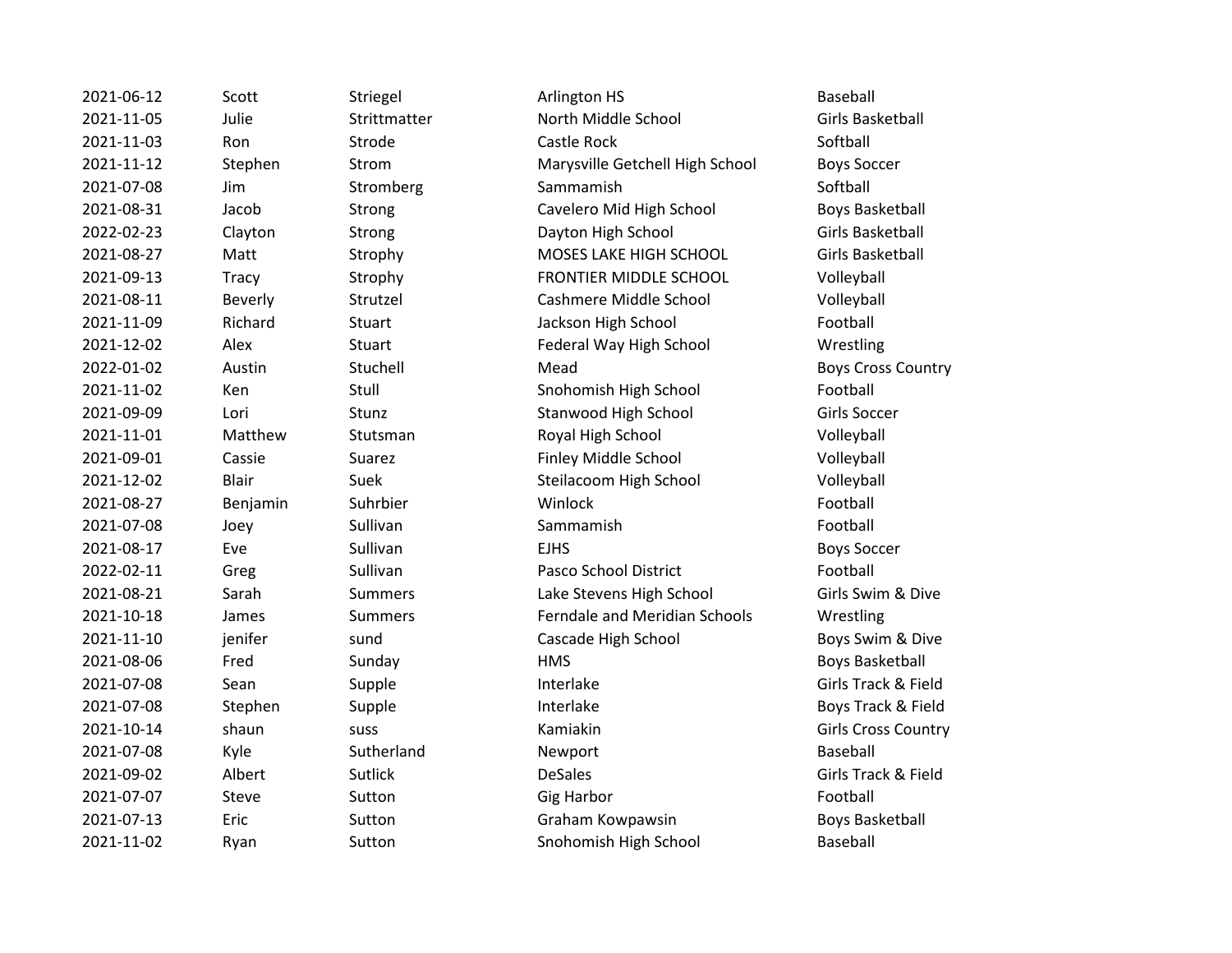| 2021-08-27 | <b>Brady</b>   | Svlich       | College Place High School     | Girls Cross (           |
|------------|----------------|--------------|-------------------------------|-------------------------|
| 2021-08-24 | Mariah         | Swanson      | Burlington-Edison             | <b>Girls Basket</b>     |
| 2021-11-02 | Rebecca        | Swanson      | Renton High School            | <b>Girls Soccer</b>     |
| 2021-11-11 | Scott          | Swanson      | <b>Totem Middle School</b>    | <b>Boys Basket</b>      |
| 2021-06-15 | Kelsey         | Swapp        | Anacortes High School         | Volleyball              |
| 2021-06-15 | Pat            | Swapp        | Anacortes High School         | Baseball                |
| 2021-06-15 | Tom            | Swapp        | Anacortes High School         | Softball                |
| 2021-10-13 | Machaela       | Swartout     | Eatonville High School        | <b>Girls Soccer</b>     |
| 2021-10-13 | Erik           | Swartout     | Eatonville High School        | <b>Girls Basket</b>     |
| 2021-10-13 | Mark           | Swartout     | Eatonville High School        | <b>Boys Basket</b>      |
| 2021-07-30 | Lara           | Sweeney      | Bainbridge High School        | Volleyball              |
| 2021-11-18 | Randy          | Sweeney      | Concrete High School          | Baseball                |
| 2022-01-05 | Franklin C     | Swenson      | Tenino                        | <b>Boys Cross (</b>     |
| 2021-06-14 | Robert         | Swogger      | Raymond High School           | Volleyball              |
| 2021-06-14 | Steve          | Swortz       | Clover Park High School       | <b>Boys Tennis</b>      |
| 2021-08-09 | <b>Brandi</b>  | Swortz       | <b>Hudtloff Middle School</b> | Girls Cross (           |
| 2021-07-20 | Steele         | Sykes        | Cashmere High School          | <b>Boys Basket</b>      |
| 2021-11-12 | Daren          | Sylte        | Marysville Middle School      | Wrestling               |
| 2021-06-15 | Teresa         | Syms         | Anacortes High School         | <b>Bowling</b>          |
| 2021-08-25 | Francisco      | Tafoya       | Quincy High School            | <b>Boys Soccer</b>      |
| 2021-11-03 | Mike           | Taggart      | Eisenhower Middle School      | Football                |
| 2021-11-05 | Sydney         | Taggart      | Gateway Middle School         | Softball                |
| 2021-07-08 | Joe            | Taiwo        | Newport                       | Boys Track &            |
| 2021-06-15 | Madelyn        | Tallon       | Lakes High School             | Boys Swim &             |
| 2021-07-07 | Mitchell       | Tallon       | Lakes High School             | Girls Swim &            |
| 2021-06-14 | Rod            | Tamura       | Rogers High School (Spokane)  | Wrestling               |
| 2021-07-08 | Justin         | Tan          | Bellevue                      | Volleyball              |
| 2021-10-13 | Jose           | Tanguma      | MOSES LAKE HIGH SCHOOL        | Wrestling               |
| 2021-11-11 | Chris          | Tarabochia   | Napavine High School          | <b>Boys Track &amp;</b> |
| 2022-02-28 | Russell        | Tarmann      | Ridgeline High School         | <b>Girls Tennis</b>     |
| 2021-07-08 | Joe            | Tassia       | Bellevue                      | Volleyball              |
| 2021-10-28 | <b>Brandon</b> | Tate         | Highlands                     | Football                |
| 2021-08-06 | Kyle           | Tatro        | <b>KHS</b>                    | <b>Boys Soccer</b>      |
| 2021-07-08 | John           | <b>Taves</b> | Interlake                     | Boys Cross (            |

2021-08-2021-08-2021-08-27 College Place High School Girls Cross Country anson **2021-2022 Burlington-Edison** Burlington-Edison Girls Basketball anson **2021-2021-2021-2021-2021-2021-2021** Girls Soccer anson Totem Middle School Boys Basketball app **Anacortes High School** Volleyball app **Anacortes High School** Baseball app **2021-06-2021-06-2021-0-2021-0-2022** Anacortes High School Softball artout **Eatonville High School** Girls Soccer artout **Eatonville High School** Girls Basketball artout **Eatonville High School** Boys Basketball Boys Basketball 2021-2021-07-2021-07-2020 Bainbridge High School Colleyball eeney Concrete High School Baseball enson Tenino **Consumerson Country** Boys Cross Country expand Transport Swogger Raymond High School Volleyball 2021-06-14 Steve Swortz Clover Park High School Boys Tennis 2021-08-09 Brandi Swortz Hudtloff Middle School Girls Cross Country 2021-07-20 Steele Sykes Cashmere High School Boys Basketball 2021-12 Ce interventional Marysville Middle School New York Wrestling ns anacortes High School Bowling **2021 COMENGE CONTROLLY FRANCISC PROVISIONS CONTROLLY PROVISIONS SOCCER** 2021 - 2021 Eisenhower Middle School Football 2021-11-05 Sydney Gateway Middle School Softball ed a control of the Newport and the South Boys Track & Field 2021-06-2021-06-2021-06-2021-06-2022 Made School Boys Swim & Dive 2021-07-07-07-07-07 Mitchell Takes High School Girls Swim & Dive nura 2021-2021-06-2021-06-2021-06-2021-06-14 Rogers High School (Spokane) Wrestling iguma **MOSES LAKE HIGH SCHOOL** Wrestling 2021-11-11 Chris Tarabochia Napavine High School Boys Track & Field mann **2022-2022-2023-02-29 Ridgeline High School** Girls Tennis es and Interlake Boys Cross Country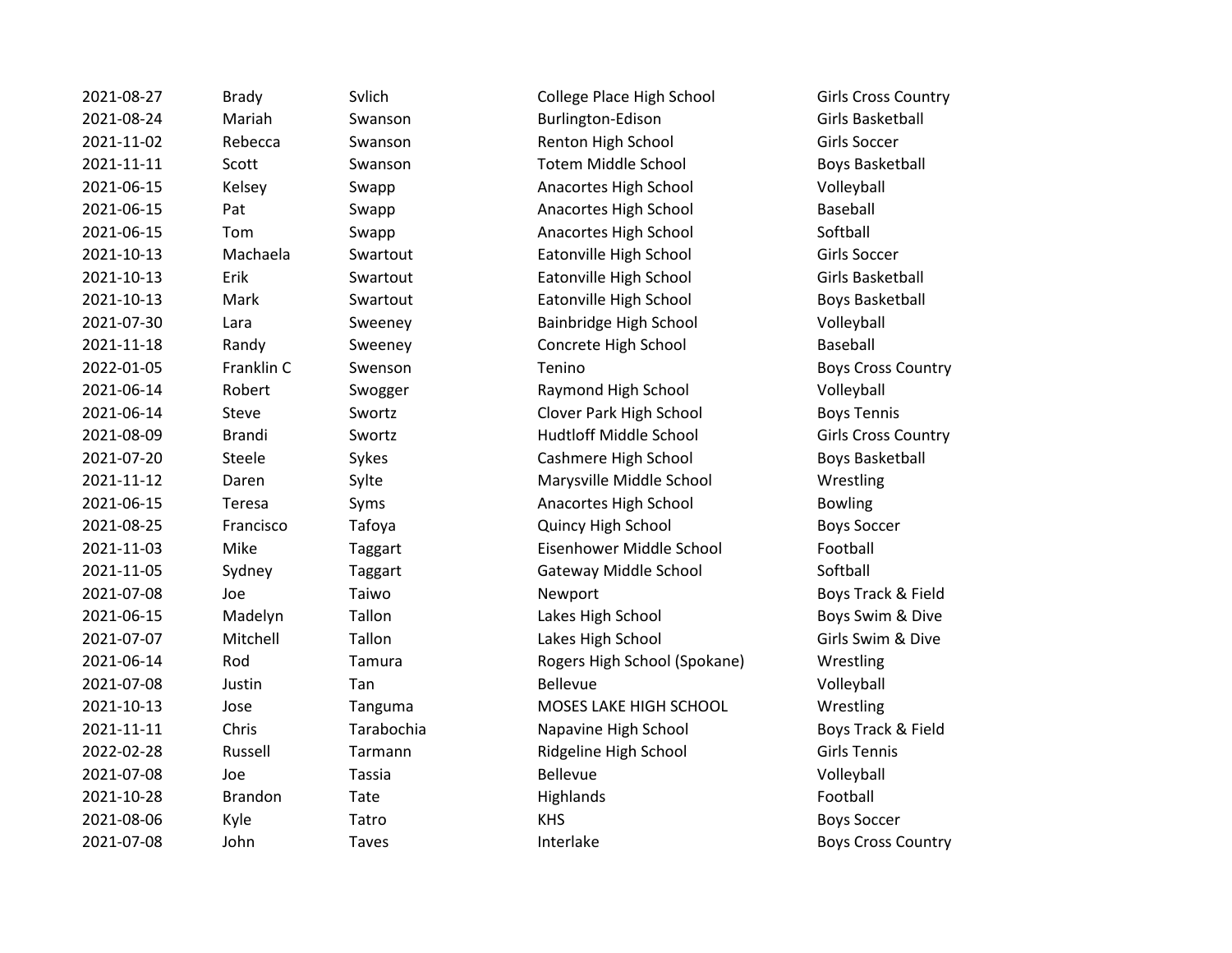| 2021-06-14 | Darcy          | Taylor        | Burlington-Edison                | Softball              |
|------------|----------------|---------------|----------------------------------|-----------------------|
| 2021-07-08 | Tatum          | Taylor        | <b>Bellevue</b>                  | Boys Track & Fi       |
| 2021-08-17 | Mathew         | Taylor        | Skyline High School              | Football              |
| 2021-11-13 | Dan            | Taylor        | King's High School               | Girls Basketball      |
| 2021-11-06 | Michael        | Taylor        | <b>Brewster High School</b>      | <b>Boys Basketbal</b> |
| 2022-01-10 | Thomas         | Taylor        | Ingraham                         | Wrestling             |
| 2022-02-05 | Catherine      | Taylor        | King's High School               | Girls Soccer          |
| 2021-11-14 | Kaci           | Tee           | Liberty High School (Spangle)    | Volleyball            |
| 2021-07-06 | Katherine      | Teer          | Klahowya Secondary (HS)          | Cheer                 |
| 2022-03-04 | Dan            | Teeter        | Lakewood                         | Football              |
| 2021-09-20 | Emanuel        | Tejeda        | Sunnyside High School            | Wrestling             |
| 2021-12-01 | David          | Tempel        | Ephrata                          | Football              |
| 2021-06-15 | <b>Brad</b>    | Templeton     | Anacortes High School            | <b>Boys Cross Cou</b> |
| 2022-02-11 | Shon           | TenKley       | North Thurston High School       | Boys Basketbal        |
| 2021-08-23 | Heriberto      | Tereza        | Davis High School                | Girls Soccer          |
| 2021-06-14 | Jared          | Terrible      | <b>Bethel High School</b>        | Football              |
| 2021-06-12 | Jay            | Terry         | Napavine                         | Wrestling             |
| 2021-06-18 | Keely          | Teske         | West Valley MS                   | Volleyball            |
| 2021-06-17 | Patricia       | Tester        | <b>Battle Ground High School</b> | Girls Cross Cou       |
| 2021-11-02 | Madison        | Tetzlaff      | Snohomish High School            | Softball              |
| 2021-09-14 | Josh           | Thayer        | Stanwood High School             | <b>Boys Basketbal</b> |
| 2021-09-02 | Mark           | Thayer        | <b>Toutle Lake</b>               | Girls Basketball      |
| 2021-07-27 | Tyler          | <b>Theiss</b> | Cashmere High School             | Football              |
| 2021-08-30 | Matthew        | Thoelke       | Highlands                        | <b>Boys Cross Cou</b> |
| 2021-10-13 | Eric           | Thoelke       | Chinook                          | Baseball              |
| 2021-10-13 | Tom            | Thoelke       | <b>Dessert Hills</b>             | Football              |
| 2021-10-29 | Matthew        | Thoelke       | Highlands                        | Girls Cross Cour      |
| 2021-07-24 | Bryan          | Thoemke       | Klahowya Secondary (HS)          | <b>Boys Basketbal</b> |
| 2021-06-17 | <b>MATTHEW</b> | <b>THOMAS</b> | Peninsula High School            | Baseball              |
| 2021-08-13 | <b>Brian</b>   | Thomas        | Chiawana High                    | Softball              |
| 2021-08-31 | Stephen        | Thomas        | Cashmere Middle School           | Football              |
| 2021-09-15 | Robert         | Thomas        | North Mason High School          | Football              |
| 2021-09-21 | Evan           | Thomas        | Puyallup High School             | <b>Boys Basketbal</b> |
| 2021-10-06 | Nickolus       | Thomas        | Kamiakin                         | Football              |

Taylor **2021-00-2021-00-2021** Burlington-Edison **Burlington** Softball 2021-07-08 Tatum Taylor Bellevue Boys Track & Field Taylor **2021-2021-08-2021-08-2021** Skyline High School **Football** 2021-11-13 Dan Taylor King's High School Girls Basketball 2021-11-06 Michael Taylor Brewster High School Boys Basketball Taylor **Catherine Communist Communist Communist Communist Communist Communist Communist Communist Communist Communist Communist Communist Communist Communist Communist Communist Communist Communist Communist Communist Comm** Tee Liberty High School (Spangle) Volleyball Teer Klahowya Secondary (HS) Cheer 2021-09-20 Emanuel Tejeda Sunnyside High School Wrestling **2021-06-15 Templeton Anacortes High School Boys Cross Country 2022-2023-02-2023-02-2023-02-2023-02-2023-02-2023-02-2023-02-2023-02-2023-02-2023-02-2023-02-2023-02-2023-02-2023-02-2023-02-2023-02-2023-02-2023-02-2023-02-2023-02-2023-02-2023-02-2023-02-2023-02-2023-02-2023-02-2023-02-**2021-08-23 Heriberto Tereza Davis High School Girls Soccer 2021-06-14 Jared Terrible Bethel High School Football 2021-06-18 Keely Teske West Valley MS Volleyball 2021-06-17 Patricia Tester Battle Ground High School Girls Cross Country Tetzlaff Snohomish High School Softball Thayer Stanwood High School Boys Basketball Theiss Cashmere High School Football **2021-09 Thoelke Highlands** Highlands Boys Cross Country **2021-2022-2021-2021-2022 Matthew Thoelke Highlands** Girls Cross Country 2021-07-24 Bryan Thoemke Klahowya Secondary (HS) Boys Basketball **2021-06-2021-06-2021-06-2021-06-2021-06-2022 MATHOMAS** Peninsula High School Baseball Thomas Chiawana High Softball Softball 2021-08-31 Stephen Thomas Cashmere Middle School Football Thomas **2021-2021-00-2021-00-2021-00-2021-00-2022** Robert Thomas Rootball **2021-21 Thomas Puyallup High School Boys Basketball**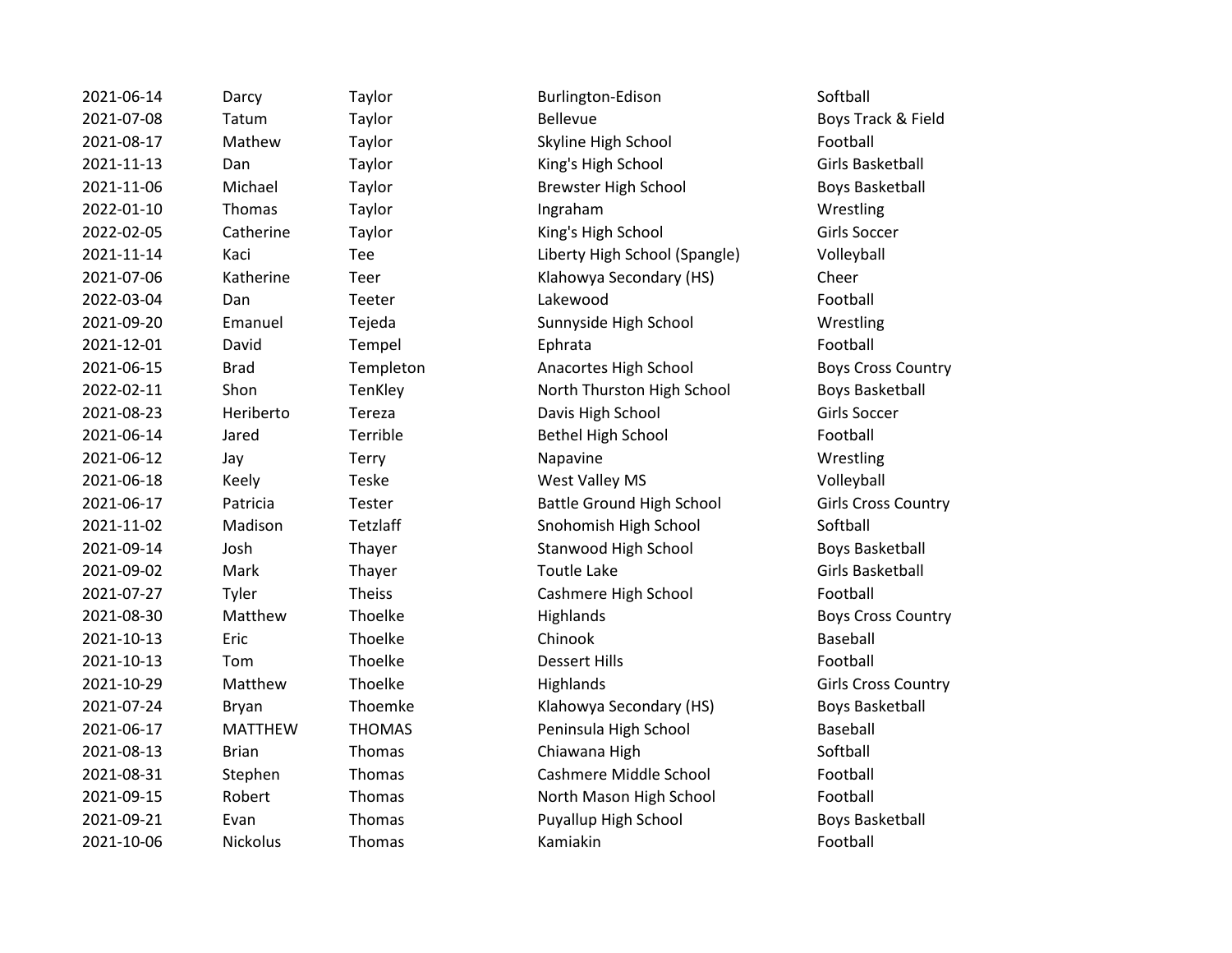| 2021-10-17 | <b>Bryant</b>     | Thomas        | Kamiak                           | Football              |
|------------|-------------------|---------------|----------------------------------|-----------------------|
| 2021-11-07 | Karlee            | Thomas        | Heatherwood Middle School        | Volleyball            |
| 2022-02-01 | Henry             | Thomas        | Ingraham                         | Wrestling             |
| 2022-02-17 | <b>ALLEN</b>      | <b>THOMAS</b> | Timberline                       | <b>Boys Basketbal</b> |
| 2021-06-12 | Kevin             | Thompson      | Meadowdale HS                    | Girls Basketball      |
| 2021-08-19 | Mitchell          | Thompson      | <b>EJHS</b>                      | Boys Swim & D         |
| 2021-08-25 | Mark              | Thompson      | CHIEF MOSES MIDDLE SCHOOL        | Football              |
| 2021-09-07 | <b>Brandon</b>    | Thompson      | Yelm High School                 | Football              |
| 2021-09-08 | <b>Brendan</b>    | Thompson      | MOSES LAKE HIGH SCHOOL           | <b>Boys Cross Cou</b> |
| 2021-10-01 | David             | Thompson      | Walla Walla High School          | Football              |
| 2021-11-10 | Robert            | Thompson      | <b>Everett High School</b>       | <b>Boys Basketbal</b> |
| 2021-11-10 | Daniel            | Thompson      | <b>Everett Community College</b> | <b>Boys Basketbal</b> |
| 2021-11-29 | Hayli             | Thompson      | Manson High School               | Volleyball            |
| 2022-04-03 | Drew              | Thompson      | Shorecrest High School           | <b>Boys Soccer</b>    |
| 2021-11-02 | David             | Thorn         | Glacier Peak High School         | Volleyball            |
| 2021-10-13 | Sam               | THORNG-HEANG  | Eisenhower High School           | Football              |
| 2021-06-19 | Rodney            | Thornley      | Rose Hill Middle School          | <b>Boys Basketbal</b> |
| 2021-09-04 | Kelly             | Thorson       | <b>Highland School District</b>  | Football              |
| 2021-06-14 | john              | Thurmond      | Burlington-Edison                | Baseball              |
| 2021-11-02 | Todd              | <b>Tibke</b>  | <b>Glacier Peak High School</b>  | Boys Basketball       |
| 2022-03-22 | Bill              | Tiderman      | Port Angeles                     | Girls Track & Fi      |
| 2021-06-18 | Pete              | Tikalsky      | Shorecrest High School           | Boys Basketball       |
| 2021-07-08 | Loren             | Tillman       | Sammamish                        | <b>Boys Basketbal</b> |
| 2021-11-03 | Hayden            | Tilton        | Castle Rock                      | <b>Boys Cross Cou</b> |
| 2021-08-17 | jason             | timm          | West Valley HS                   | Girls Soccer          |
| 2021-08-20 | Hoi Yi            | Ting          | Davis High School                | Volleyball            |
| 2021-07-08 | Jamie             | Tingelstad    | Bellevue                         | Volleyball            |
| 2021-08-25 | <b>Trine Lisa</b> | Tippett       | Kennewick                        | Girls Swim & Di       |
| 2021-06-15 | Erik              | <b>Titus</b>  | Anacortes High School            | Volleyball            |
| 2021-08-27 | Joe               | Tivnan        | <b>KHS</b>                       | Football              |
| 2021-09-20 | Derek             | Todd          | Chelan High School               | Football              |
| 2021-11-17 | travis            | todd          | <b>Brewster High School</b>      | Football              |
| 2022-03-01 | Kim               | Todd          | Odessa High School               | Cheer                 |
| 2021-11-05 | Larry             | Toler         | Evergreen Middle School          | Softball              |

2021-11-07 Karlee Thomas Heatherwood Middle School Volleyball **2022-02-2023-02-2023-02-2023-02-2023-02-2023-02-2023-02-2023-02-2023-02-2023-02-2023-02-2023-02-2023-02-2023-02-2023-02-2023-02-2023-02-2023-02-2023-02-2023-02-2023-02-2023-02-2023-02-2023-02-2023-02-2023-02-2023-02-2023-2021-09 Thompson EDHS** EJHS Boys Swim & Dive Thompson **2021** CHIEF MOSES MIDDLE SCHOOL **Football** 2021-09-07 Brandon Thompson Yelm High School Football 2021-09-08 Brendan Thompson MOSES LAKE HIGH SCHOOL Boys Cross Country 2021-10-01 David Thompson Walla Walla High School Football Thompson Everett High School Boys Basketball 2021-11-10 Daniel Thompson Everett Community College Boys Basketball 2021-11-29 Hayli Thompson Manson High School Volleyball **2022-2023-022-02-03 Shorecrest High School Boys Soccer** Boys Soccer 2021-11-02 David Thorn Glacier Peak High School Volleyball THORNG-HEANG Eisenhower High School Football 2021-06-19 Rodney Thornley Rose Hill Middle School Boys Basketball 2021-09-04 Kelly Thorson Highland School District Football 2021-06-14 john Thurmond Burlington-Edison Baseball Tibke Glacier Peak High School Boys Basketball 2022-03-22 Bill Tiderman Port Angeles Girls Track & Field 2021-06-18 Pete Tikalsky Shorecrest High School Boys Basketball Tillman Sammamish Boys Basketball **2021-2021-2021-2021-2021-2021-2022 May Castle Rock Area Castle Rock Boys Cross Country** 2021-08-17 timm West Valley HS Girls Soccer **2021-0921-0920 Ting Constructs Davis High School Constructs Colleyball** 2021-08-25 Trine Lisa Tippett Kennewick Girls Swim & Dive 2021-06-15 Erik Titus Anacortes High School Volleyball Todd Chelan High School Football todd Brewster High School Football **2022-03-01 Todd** Odessa High School Cheer Toler **2021** Evergreen Middle School Softball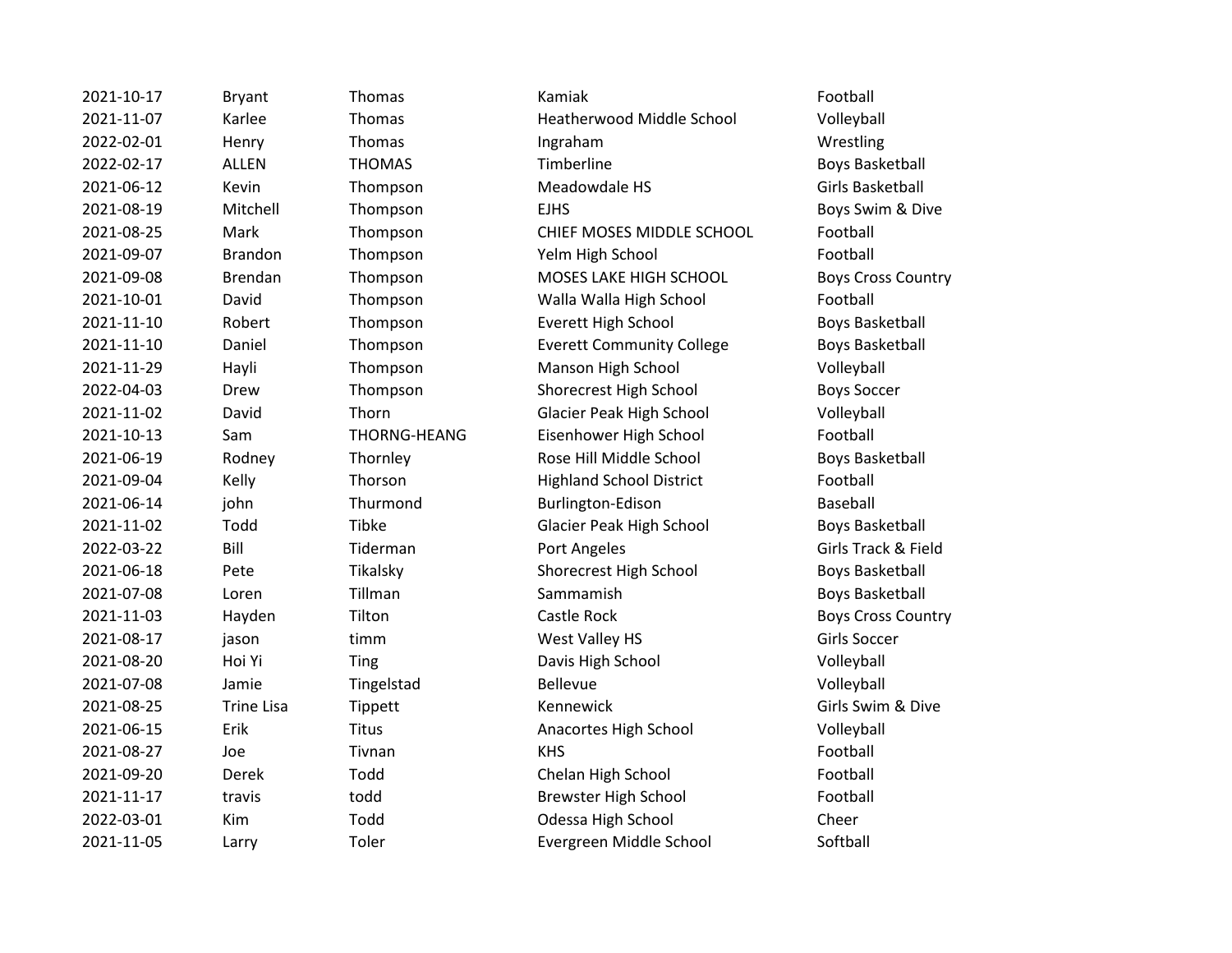| 2021-06-18 | Diane         | Tollefson      | Clover Park High School         | Girls Golf               |
|------------|---------------|----------------|---------------------------------|--------------------------|
| 2021-12-06 | Keri          | Tomasetti      | Camas High School               | <b>Girls Soccer</b>      |
| 2021-07-08 | Kay           | Tomoson        | <b>Bellevue</b>                 | <b>Girls Soccer</b>      |
| 2021-06-18 | Wyatt         | Tonkin         | Shorewood High School           | Baseball                 |
| 2022-01-13 | matt          | torok          | Meridian High School            | Girls Soccer             |
| 2021-11-02 | Melinda       | Torre          | Glacier Peak High School        | <b>Girls Soccer</b>      |
| 2021-11-10 | Laura         | Torrero        | Mount Baker                     | Wrestling                |
| 2021-06-19 | Caleb         | Tovar          | Othello High School             | <b>Boys Tennis</b>       |
| 2021-12-04 | Gerardo       | Tovar          | Kennewick                       | <b>Boys Basket</b>       |
| 2021-07-08 | Caroline      | Towles         | Interlake                       | Girls Soccer             |
| 2021-08-18 | Steve         | Townley        | Fife High School                | <b>Girls Track &amp;</b> |
| 2021-08-21 | Shane         | Toy            | East Valley High School         | Girls Track &            |
| 2021-08-25 | Linden        | Tracey         | MOSES LAKE HIGH SCHOOL          | Girls Swim &             |
| 2021-07-21 | Trisha        | Tracy          | Franklin Pierce High School     | Cheer                    |
| 2022-02-20 | Karen         | Tranum         | Capital - Retired               | Gymnastics               |
| 2021-12-02 | Mike          | Trautman       | Everett CC                      | <b>Boys Basket</b>       |
| 2021-09-28 | <b>DENNIS</b> | <b>TRAVER</b>  | Southridge                      | <b>Boys Basket</b>       |
| 2021-09-28 | David         | Traver         | Southridge                      | <b>Boys Basket</b>       |
| 2021-08-04 | Shawna        | Treat          | Selah School District           | Dance                    |
| 2022-01-19 | Nicholas      | Treich         | Emerald Ridge High School       | <b>Boys Cross (</b>      |
| 2021-09-30 | <b>JOSH</b>   | <b>TREMAIN</b> | Nooksack Valley High School     | <b>Boys Soccer</b>       |
| 2021-08-09 | Dodd          | Tremaine       | Keithley Middle School          | Football                 |
| 2021-12-05 | Kayo          | Trepanier      | Highland                        | Football                 |
| 2021-08-10 | Chris         | Trevino        | Quincy High School              | Boys Golf                |
| 2021-08-21 | Sophia        | Trevino        | Davis High School               | Boys Track &             |
| 2021-09-02 | Tom           | Tri            | Lake Stevens High School        | Football                 |
| 2021-09-11 | Robert        | Triana         | Adna High School                | Football                 |
| 2021-10-04 | Matt          | Triebwasser    | Walla Walla High School         | Baseball                 |
| 2021-10-05 | Kevin         | Trim           | East Valley High School         | <b>Boys Tennis</b>       |
| 2021-09-03 | Rick          | Tripp          | Tahoma High School              | <b>Boys Basket</b>       |
| 2021-11-17 | Anna          | Troje          | Sammamish                       | Girls Swim &             |
| 2022-02-04 | Arthur        | Troncoso       | Auburn Riverside HS             | Wrestling                |
| 2021-08-09 | Dennis        | Tronson        | Cashmere High School            | <b>Girls Soccer</b>      |
| 2021-11-02 | Dale          | Troupe         | <b>Glacier Peak High School</b> | <b>Girls Soccer</b>      |
|            |               |                |                                 |                          |

Boys Basketball Girls Track & Field Girls Track & Field Girls Swim & Dive Boys Basketball Boys Basketball Boys Basketball Boys Cross Country Boys Track & Field Boys Basketball Girls Swim & Dive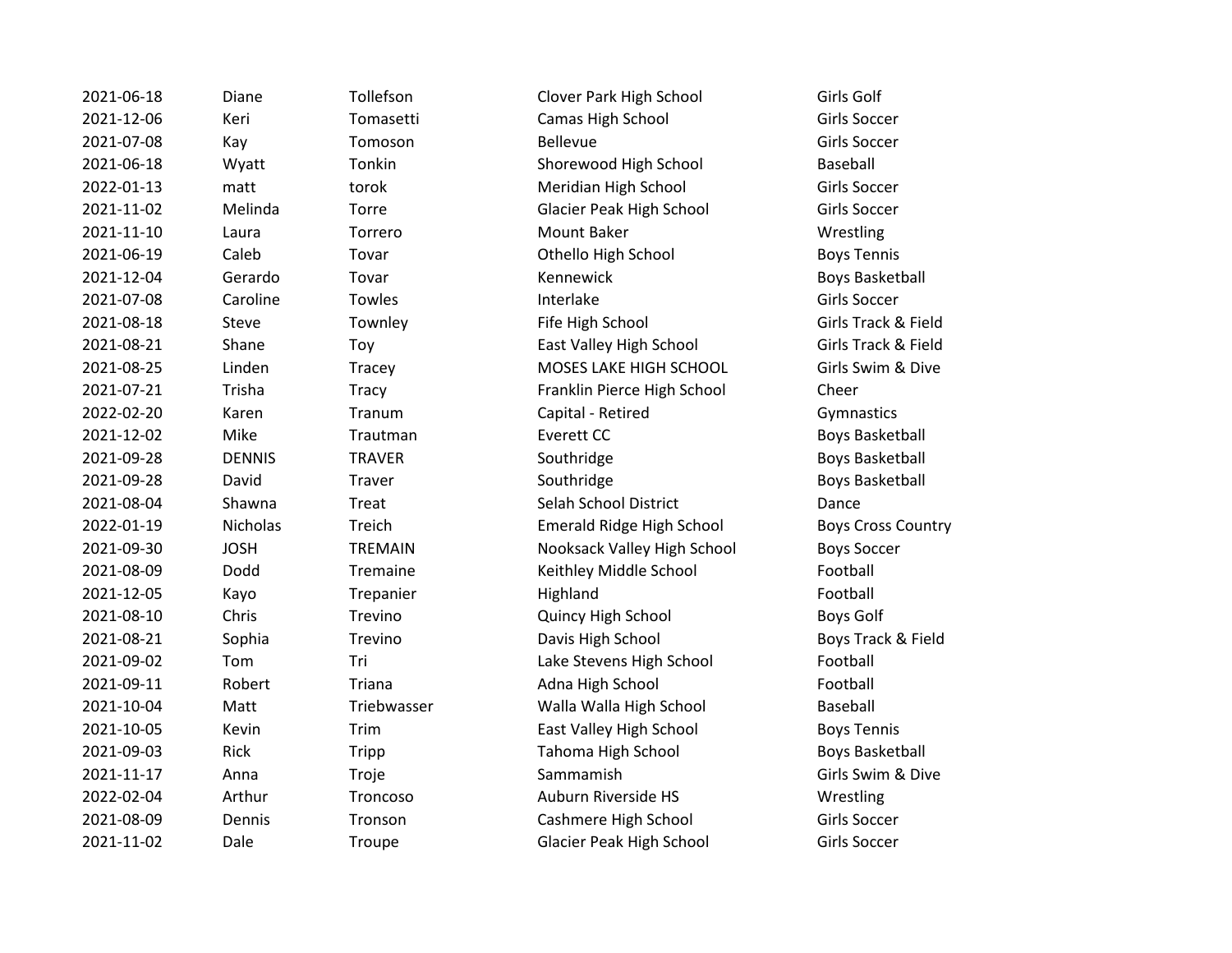| 2021-09-28 | Andrew       |
|------------|--------------|
| 2021-10-12 | Jodi         |
| 2021-09-07 | Timothy      |
| 2021-08-17 | Ana          |
| 2021-07-29 | <b>JESSE</b> |
| 2021-08-18 | James        |
| 2021-08-16 | Ryan         |
| 2021-06-14 | Mike         |
| 2021-11-05 | Jay          |
| 2021-08-11 | Corine       |
| 2021-08-11 | McKinzi      |
| 2021-08-28 | Zachary      |
| 2021-11-08 | William      |
| 2021-11-17 | Onna         |
| 2021-07-19 | Tara         |
| 2021-08-26 | Chianne      |
| 2021-08-17 | Vaughn       |
| 2021-08-20 | Cori         |
| 2021-08-24 | Elizabetl    |
| 2021-11-10 | Kenny        |
| 2021-08-06 | Jennifer     |
| 2021-07-08 | David        |
| 2021-08-20 | Angelica     |
| 2021-11-02 | Chris        |
| 2021-08-25 | Hector       |
| 2022-03-04 | Matthey      |
| 2021-09-20 | Joshua       |
| 2022-03-05 | Steve        |
| 2021-08-19 | Hadassi      |
| 2021-08-20 | Jon          |
| 2021-10-15 | Clarivel     |
| 2021-08-25 | Custodio     |
| 2021-06-19 | Roger        |
| 2021-11-02 | Jose         |

2021-09-28 Andrew Troxel Southridge Southridge Football Truman **2021-2021-2022 MOSES LAKE HIGH SCHOOL** Boys Basketball Tsugawa **2021-2021-2021-09-07 Tsugawa** Yelm High School **Football** Tuiaea-Ruud Chiawana High Girls Basketball 2021-07-29 JESSE TUIVAIAVE Washington High School Football Tulip Fife High School Football 2021-08-16 Ryan Tullar EHS Football Tully **2021-2021-06-2021-06-2021-06-2021** Maymond High School Boys Track & Field 2021-11-05 Jay Tully Eastlake HS Football **2021-2021-09 Turner Cashmere High School Cashmere High School Volleyball** e 2021-2022 Turner McKinzie Turner McCHINT Volleyball 2021-08-28 Zachary Turner Quincy Middle School Girls Basketball Turner Cascade High School Boys Basketball 2021-11-17 Onna Turner Newport Girls Track & Field Tuttle Connell High School Cheer 2021-08-26 Chianne Tyacke Colton Volleyball 2021-08-17 Vaughn Uber Othello High School Football 2021-08-20 Cori Ueda Eisenhower High School Volleyball 2021-08-2021-08-2020 http://www.magnumer.com/magnumer.com/magnumer.com/magnumer.com/magnumer.com/magnumer.com/<br>International Delington-Edison Girls Basketball Ulery **2021** Conalaska High School **Football** 2021-08-06 Jennifer Ulrich KHS KHS Softball 2021-07-08 David Unwin Interlake Boys Track & Field 2021-08-20 Angelica Uribe-Avila Wilson Middle School Volleyball Utt Glacier Peak High School Girls Golf 2021-08-25 Hector Vaca-Mendoza Quincy High School Boys Soccer 2022-03-04 Matthew Vaeena Decatur HS Football Vail **2021-0021-2021-09-2020** Lake Stevens High School **Boys Track & Field** Valach Liberty High School Football Valdez McFarland Middle School Valdez **Eisenhower High School** Football 2021-10-15 Clarivel Valdez Warden MS Softball 2021-08-25 Custodio Valencia MOSES LAKE HIGH SCHOOL Boys Soccer Valentine Mount Vernon Boys Basketball Valentin-Molinera Glacier Peak High School Girls Soccer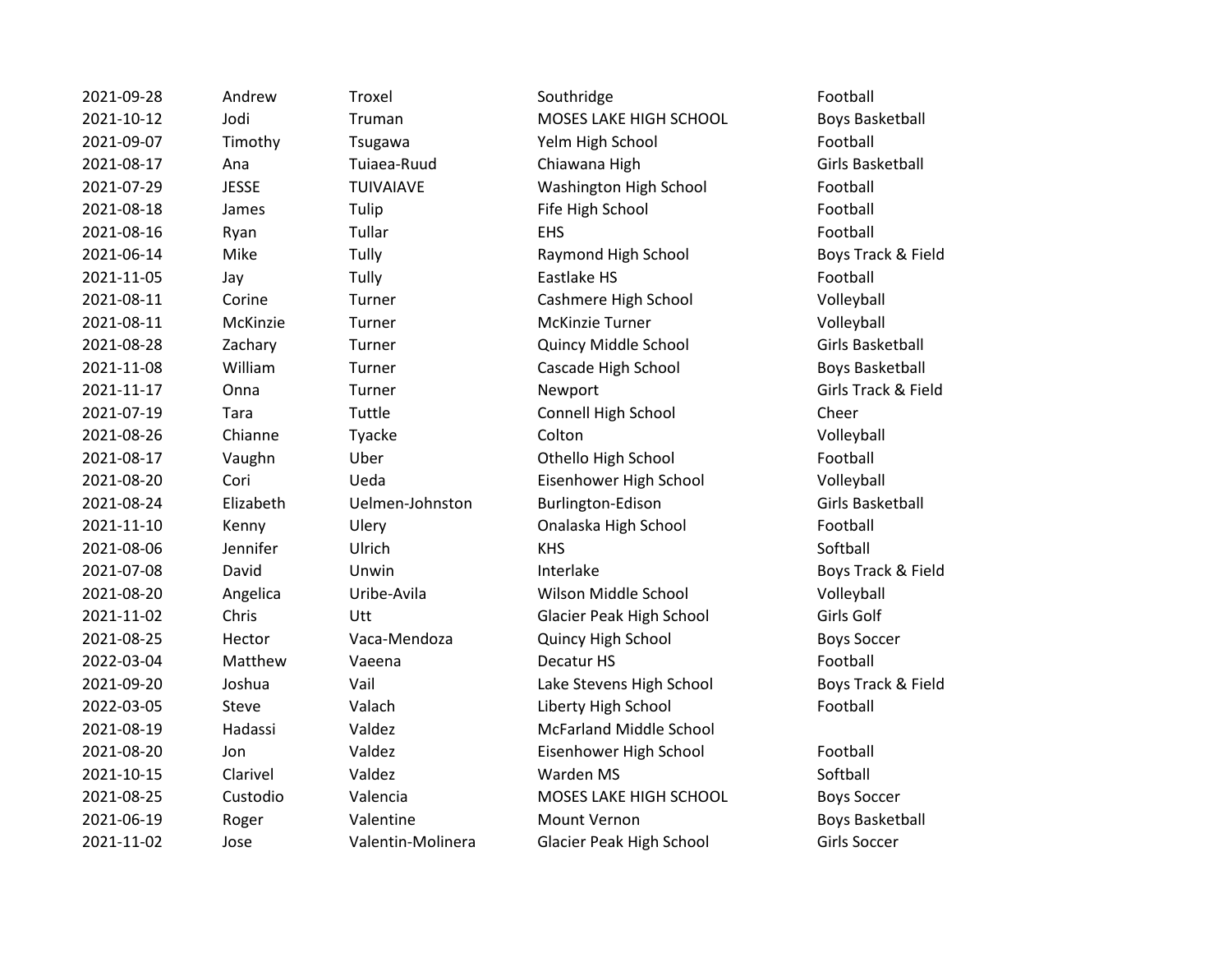| 2021-08-10 | Patrick      | Valeri        | Cashmere Middle School         | <b>Boys Cr</b> |
|------------|--------------|---------------|--------------------------------|----------------|
| 2021-08-03 | Ryan         | Van Dyke      | Walla Walla High School        | Basebal        |
| 2021-10-06 | Jeff         | Van Eaton     | Kamiakin                       | <b>Boys Te</b> |
| 2021-07-07 | Gabriel      | Van Guse      | <b>Gig Harbor</b>              | Certifie       |
| 2021-11-01 | Heather      | Van Hofwegen  | Mount Vernon Christian         | Girls Ba       |
| 2021-08-25 | Haylie       | Van Laethem   | MOSES LAKE HIGH SCHOOL         | Softball       |
| 2021-09-16 | paul         | van pelt      | Harrison Middle School         | Basebal        |
| 2021-07-08 | Caleigh      | Van Slambrook | <b>Bellevue</b>                | Drill          |
| 2021-08-26 | Beau         | Van Winkle    | Cashmere High School           | Wrestli        |
| 2021-11-01 | Henry        | Van Zanten Jr | Mount Vernon Christian         | Boys Tr        |
| 2021-11-02 | April        | VanAsschee    | Snohomish High School          | Girls So       |
| 2021-08-03 | Kerry        | Vance         | Onalaska School District       | <b>Basebal</b> |
| 2021-08-03 | Cheryl       | Vance         | <b>Boistfort Elementary</b>    | Volleyb        |
| 2021-06-16 | <b>Blake</b> | VanDalen      | Lynden High School             | Footbal        |
| 2021-11-11 | Bob          | Vander Haak   | Lynden Christian High School   | Softball       |
| 2021-09-30 | <b>GRANT</b> | VANDERYACHT   | Nooksack Valley High School    | Footbal        |
| 2021-10-13 | Mark         | Vandine       | North Central                  | Boys Tr        |
| 2021-09-30 | <b>ERIKA</b> | VANDYKEN      | Nooksack Valley High School    | Girls Ba       |
| 2021-08-23 | Mark         | VanHuis       | Kingston High School           | Boys Sv        |
| 2021-08-18 | Ray          | Vankat        | Columbia Jr High               | Footbal        |
| 2021-09-27 | Kai          | VanLeuven     | Cavelero Mid High School       | Wrestli        |
| 2022-01-07 | Shawn        | VanTassel     | Sedro-woolley                  | <b>Boys Cr</b> |
| 2021-11-02 | Dylan        | Vargas        | Glacier Peak High School       | Boys Ba        |
| 2021-08-27 | Liza         | Vargas Palmer | John Sager Middle School       | Volleyb        |
| 2022-02-18 | Erika        | Varrelman     | Pateros                        | Volleyb        |
| 2021-08-20 | Gale         | Vasquez       | Othello High School            | Softball       |
| 2021-10-14 | SARAH        | VASQUEZ       | <b>McFarland Middle School</b> | Drill          |
| 2021-10-01 | Rodney       | Vauggn        | Chiawana High                  | Wrestli        |
| 2021-11-20 | Noel         | Vazquez       | Toledo High School             | Girls So       |
| 2021-12-04 | Angelica     | Vela          | MOSES LAKE HIGH SCHOOL         | Wrestli        |
| 2021-08-25 | Jaime        | Vela Jr       | MOSES LAKE HIGH SCHOOL         | Basebal        |
| 2021-07-08 | Damir        | Velagic       | Newport                        | <b>Boys So</b> |
| 2021-09-30 | <b>KIRK</b>  | VELDMAN       | Nooksack Valley High School    | Footbal        |
| 2021-07-06 | Russell      | Vera          | <b>DeSales</b>                 | Softball       |

2021-2021-2021-2022 Materi Cashmere Middle School Boys Cross Country Van Dyke Walla Walla High School Baseball 2021-10-06 Jeff Van Eaton Kamiakin Boys Tennis el Can Guse Capacase Gig Harbor Certified Athletic Trainer 12021-11-2021 - 2021 Van Hofwegen Mount Vernon Christian Girls Basketball 2021-08-25 Haylie Van Laethem MOSES LAKE HIGH SCHOOL Softball van pelt and Harrison Middle School Baseball 2021-07-08 Caleigh Van Slambrook Bellevue Drill Van Winkle **Cashmere High School** Wrestling Van Zanten Jr **Mount Vernon Christian** Boys Track & Field VanAsschee Snohomish High School Girls Soccer 2021-08-03 Kerry Vance Onalaska School District Baseball <sup>2</sup> 2021-2021-08-03 Cheryl Vance Boistfort Elementary Cheryl Volleyball VanDalen Lynden High School Football Vander Haak Lynden Christian High School Softball 2021-09-30 GRANT VANDERYACHT Nooksack Valley High School Football Vandine **2021** Morth Central **Mark 2021** Boys Track & Field VANDYKEN Nooksack Valley High School Girls Basketball VanHuis **2021-23 Mark Van Wark Van High School** Boys Swim & Dive Vankat Columbia Jr High Football VanLeuven **2021** Cavelero Mid High School **Wrestling** 2022-01-02 The VanTassel Sedro-woolley Boys Cross Country Vargas Clacier Peak High School Boys Basketball Vargas Palmer **2021** John Sager Middle School Volleyball 2022-02-18 Erika Varrelman Pateros Volleyball Vasquez **Calculates Othello High School** Softball 2021-10-14 SARAH VASQUEZ McFarland Middle School Drill 2021-10-01 Rodney Vauggn Chiawana High Wrestling Vazquez **Toledo High School** Girls Soccer 2021-12-04 Angelica Vela MOSES LAKE HIGH SCHOOL Wrestling 2021-08-25 Jaime Vela Jr MOSES LAKE HIGH SCHOOL Baseball 2021-07-08 Damir Velagic Newport Boys Soccer VELDMAN Nooksack Valley High School Football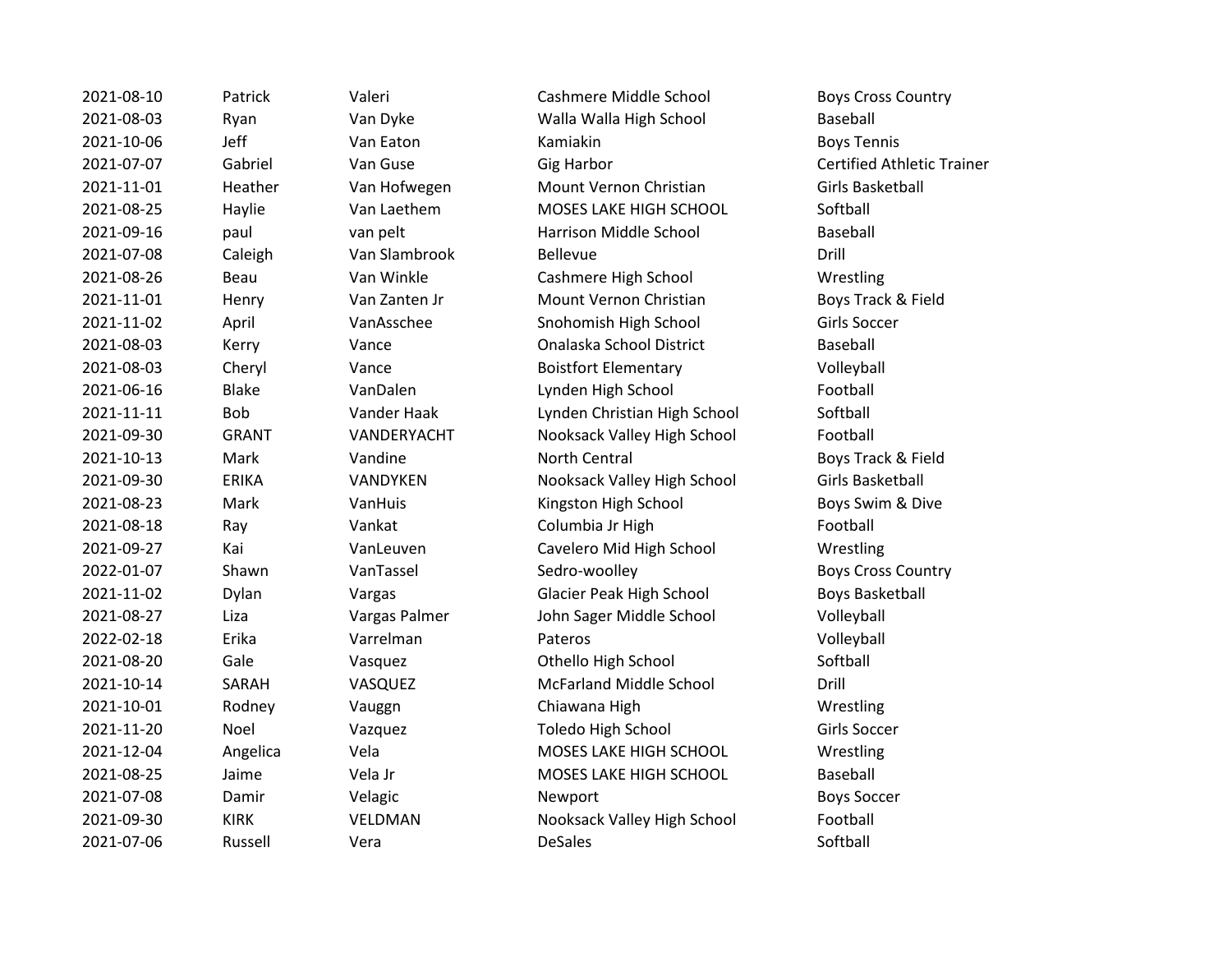2021-11-11 Morgan Verbeck Marysville Getchell High School Volleyball 2022-03-14 Mike Vessey Black Hills Softball 2021-08-23 Vikki Vice Rochester High School Bowling 2021-08-24 Lucas Vickers Davis High School Softball 2021-07-26 Eugene Victor Sacajawea Middle School Volleyball 2021-07-26 Emily Victor Federal Way High School Girls Golf 2021-11-18 Jerry Villa Royal High School Wrestling 2021-06-18 Paul Villanueva Shorewood High School Girls Track & Field 2021-10-01 Charlie Villanueva Pasco School District Football 2021-06-18 Denis Villeneuve Retired from Redmond Boys Cross Country 2021-07-08 Tina Vincent Newport Girls Soccer 2021-11-02 Tynan Vincent Glacier Peak High School Football 2021-09-10 Clark Vining Colton High School Girls Basketball 2021-08-26 Kimberly Vinyard Kennewick Girls Soccer 2021-10-18 Travis Visker Warden HS Baseball 2022-03-16 Grace Visker Mount Vernon Christian Girls Basketball 2021-08-25 Vernon Vogtman Kennewick Wrestling 2021-07-26 Michael Von Rueden Washington High School Football 2021-07-26 Lisa Von Rueden Washington High School Girls Basketball 2021-11-11 Peter Voorhees La Conner High School Girls Track & Field 2021-08-20 Paul Voorhees Lewis & Clark Middle School Boys Cross Country 2021-10-14 Kendal Waage McFarland Middle School Volleyball 2021-06-16 Niall Wachtman Issaquah High School Boys Track & Field 2022-02-14 Benjamin Wagar Kamiakin Boys Soccer 2021-06-22 David Wagenblast Mt. Spokane HS Boys Basketball 2022-01-29 Brandon Wagner Naches Valley School District Boys Cross Country 2021-08-26 Pat Wahl DeSales Softball 2021-08-25 Kimball Waites ENDEAVOR MIDDLE SCHOOL Boys Basketball 2021-08-18 Ryann Waldman Fife High School Girls Soccer 2021-06-25 Tom Walker Connell High School Baseball 2021-09-10 Marguerite Walker Lincoln Lincoln Boys Basketball 2021-09-13 Chase Walker Blanchet Boys Track & Field 2021-11-13 Larry Walker Lewis and Clark Boys Basketball 2022-01-01 Kristen Walker Auburn Mountainview HS Girls Track & Field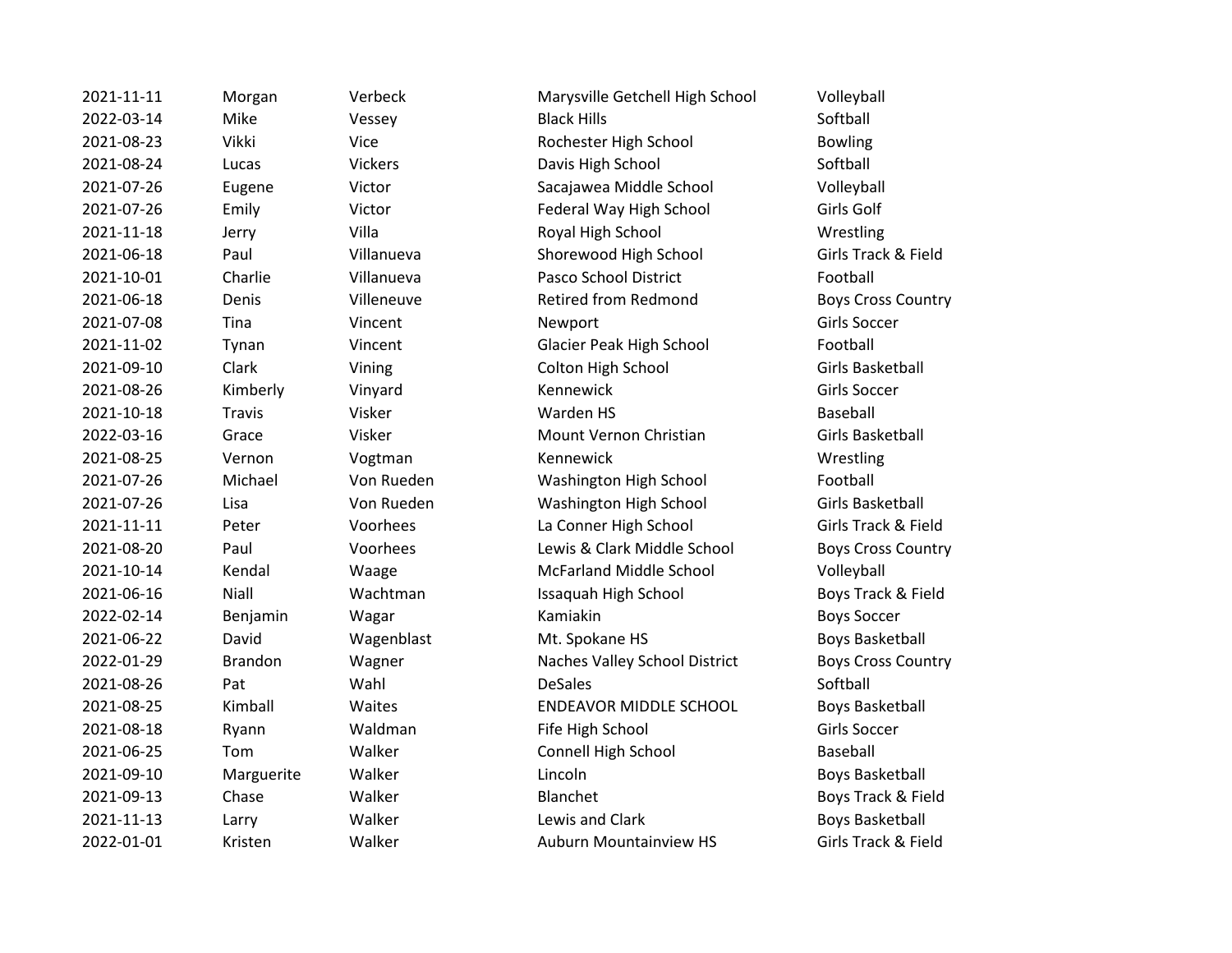| 2022-01-06 | Glen                | Walker         | <b>Auburn Mountainview HS</b>     | Baseball         |
|------------|---------------------|----------------|-----------------------------------|------------------|
| 2021-10-14 | Matthew             | Wall           | Warden HS                         | Baseball         |
| 2021-06-14 | Ryan                | Wallace        | Burlington-Edison                 | Boys Track & Fi  |
| 2021-08-02 | Chelsea             | Wallace        | Quincy High School                | Volleyball       |
| 2021-08-23 | Mike                | Wallace        | Quincy High School                | Wrestling        |
| 2021-09-03 | Victor              | Wallace        | West Valley High School Spokane   | Boys Track & Fi  |
| 2021-09-13 | Matt                | Wallblom       | Deer Park High School             | <b>Boys Golf</b> |
| 2021-07-08 | Laura               | Walling        | Interlake                         | Gymnastics       |
| 2021-08-27 | <b>Brandon</b>      | Walsh          | Almira Coulee Hartline            | Football         |
| 2021-08-27 | Katie               | Walsh          | Almira Coulee Hartline            | Volleyball       |
| 2021-09-02 | Chris               | Walster        | Lakewood HS                       | Girls Basketball |
| 2021-08-18 | Alexandria          | Walston        | Fife High School                  | Wrestling        |
| 2021-09-30 | <b>EMILY</b>        | <b>WALTERS</b> | Nooksack Valley High School       | Girls Cross Cou  |
| 2022-02-22 | James               | Walters        | O'Dea High School                 | Football         |
| 2021-09-07 | Ashanti             | Walther        | Yelm High School                  | Cheer            |
| 2021-06-18 | Melyssa             | Wandling       | Southridge High School            | Cheer            |
| 2021-09-28 | Melyssa             | Wandling       | Southridge                        | Cheer            |
| 2021-09-14 | Zach                | Ward           | Stanwood High School              | Girls Golf       |
| 2021-09-20 | Dave                | Ward           | Sedro Woolley                     | Football         |
| 2021-11-05 | Mark                | Ward           | <b>WSTFCA</b>                     | Boys Track & Fi  |
| 2021-11-05 | Tyshawn             | Ward           | Eisenhower Middle School          | Football         |
| 2022-03-31 | Alan                | Wardsworth     | <b>Central Valley High School</b> | Boys Track & Fi  |
| 2021-10-12 | Hans                | Warkentin      | MOSES LAKE HIGH SCHOOL            | Football         |
| 2021-08-30 | Jacquelyn           | Warnock        | Highlands                         | Dance            |
| 2021-09-30 | <b>COLT</b>         | WARREN         | Nooksack Valley High School       | Wrestling        |
| 2021-09-07 | Dave                | Wasankari      | Yelm High School                  | Boys Basketball  |
| 2021-06-15 | Cindy               | Washburn       | Lakes High School                 | Volleyball       |
| 2021-08-13 | Ralph               | Washington     | Davis High School                 | Football         |
| 2022-03-15 | Kelvin              | Washington     | Garfield High School              | Girls Basketball |
| 2021-06-14 | Joel                | Wasson         | Burlington-Edison                 | Football         |
| 2021-08-24 | Samantha            | Wasson         | Burlington-Edison                 | Girls Basketball |
| 2021-06-30 | Kimberly            | Waterbly       | Washington High School            | Volleyball       |
| 2022-03-19 | Kimberly            | Waterbly       | Washington High School            | Volleyball       |
| 2021-12-12 | <b>Gerald Jerry</b> | Waterhouse     | Cascade Christian                 | Wrestling        |
|            |                     |                |                                   |                  |

Auburn Mountainview HS Baseball **2021** Burlington-Edison Boys Track & Field Quincy High School Volleyball **Quincy High School Wrestling** West Valley High School Spokane Boys Track & Field Deer Park High School Boys Golf Almira Coulee Hartline Football Almira Coulee Hartline Volleyball **2021-09 Fife High School Wrestling** Nooksack Valley High School Girls Cross Country O'Dea High School Football Yelm High School Cheer Southridge High School Cheer Stanwood High School Girls Golf 2021-09-2020 Sedro Woolley Football 2021-11-05 Mark Ward WSTFCA Boys Track & Field Eisenhower Middle School Football **2022-2023-03-21 Central Valley High School Boys Track & Field** MOSES LAKE HIGH SCHOOL Football Nooksack Valley High School Wrestling 2021-2011 - Yelm High School Boys Basketball Lakes High School Volleyball Davis High School Football Garfield High School Girls Basketball Burlington-Edison Football 2021-08-24 Samantha Wasson Burlington-Edison Girls Basketball Washington High School Volleyball Washington High School Volleyball **2021** Cascade Christian Wrestling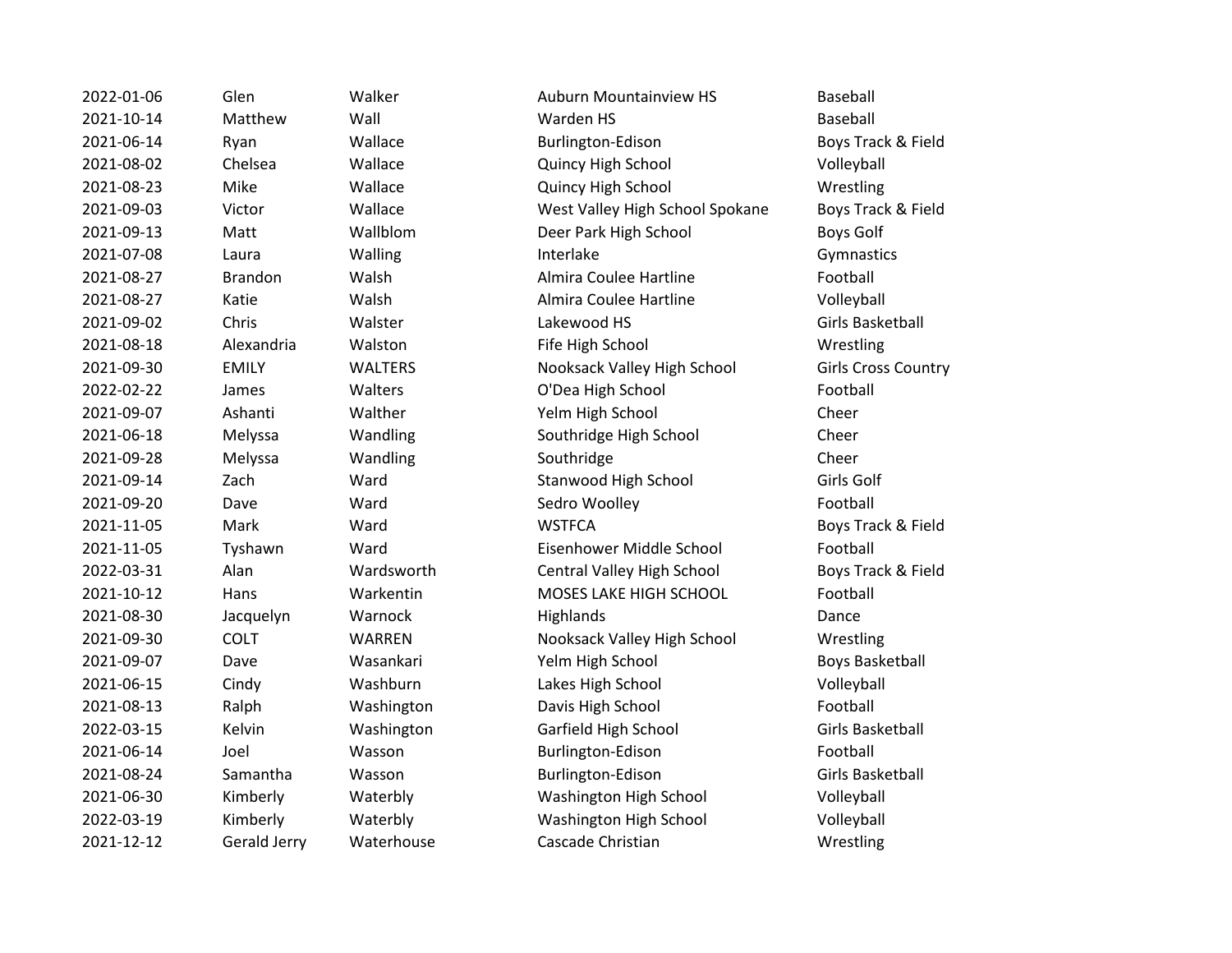2021-08-18 Sue Waters Fife High School Girls Soccer 2021-11-05 Heather Waters Everett High School Volleyball 2021-06-17 Merle Watkins Kittitas High School Baseball 2021-11-02 Rory Watkins Snohomish High School Football 2021-09-30 Terry Watson Pasco High Boys Basketball 2021-11-09 Tyler Watson Jackson High School Football 2022-02-11 Ryan Watson Zillah High School Football 2021-09-01 Chance Watt River View High School Football 2021-12-09 Edwin Watt Finley Middle School Wrestling 2021-08-14 Mark Wavra EHS Boys Cross Country 2022-02-17 Lacey Way Auburn High School Girls Cross Country 2022-02-03 Kyle Weakley Forks High School Wrestling 2021-08-19 CAROLYN WEATHERBIE Kamiak High School Girls Cross Country 2021-08-06 Beth Webb KHS Volleyball 2021-08-16 Chantz Webb EHS Wrestling 2021-07-08 Jay Webber Bellevue Girls Golf 2021-10-07 Lawrence Weber Pope John Paul II Girls Cross Country 2021-08-23 Emery Webley Quincy High School Wrestling 2021-11-02 David Weed Glacier Peak High School Boys Cross Country 2021-11-02 Ryan Weed Glacier Peak High School Boys Cross Country 2021-11-02 Susan Weed Glacier Peak High School Boys Cross Country 2022-04-15 Daniel Weedin North Kitsap High School Boys Golf 2021-12-10 Brian Weekes Forks High Boys Track & Field 2021-08-05 Jeff Weeks Selah School District Boys Golf 2021-08-17 Jeff Weeks West Valley HS Girls Basketball 2021-06-19 Jeff Weible North Kitsap High School Football 2021-12-01 Jami Weinbrecht Kentridge Girls Track & Field 2021-11-17 Shawn Weisenburgh Newport Wrestling 2021-09-28 Eric Weisgerber Southridge Softball 2021-08-16 Pat Welch EHS Girls Golf 2021-09-13 Kris Welch River View High School Football 2021-10-11 Joseph Welch Ferndale High School Wrestling 2021-11-02 Dave Weller Snohomish High School Boys Track & Field 2021-06-28 Colleen Wells Retired Retired Girls Basketball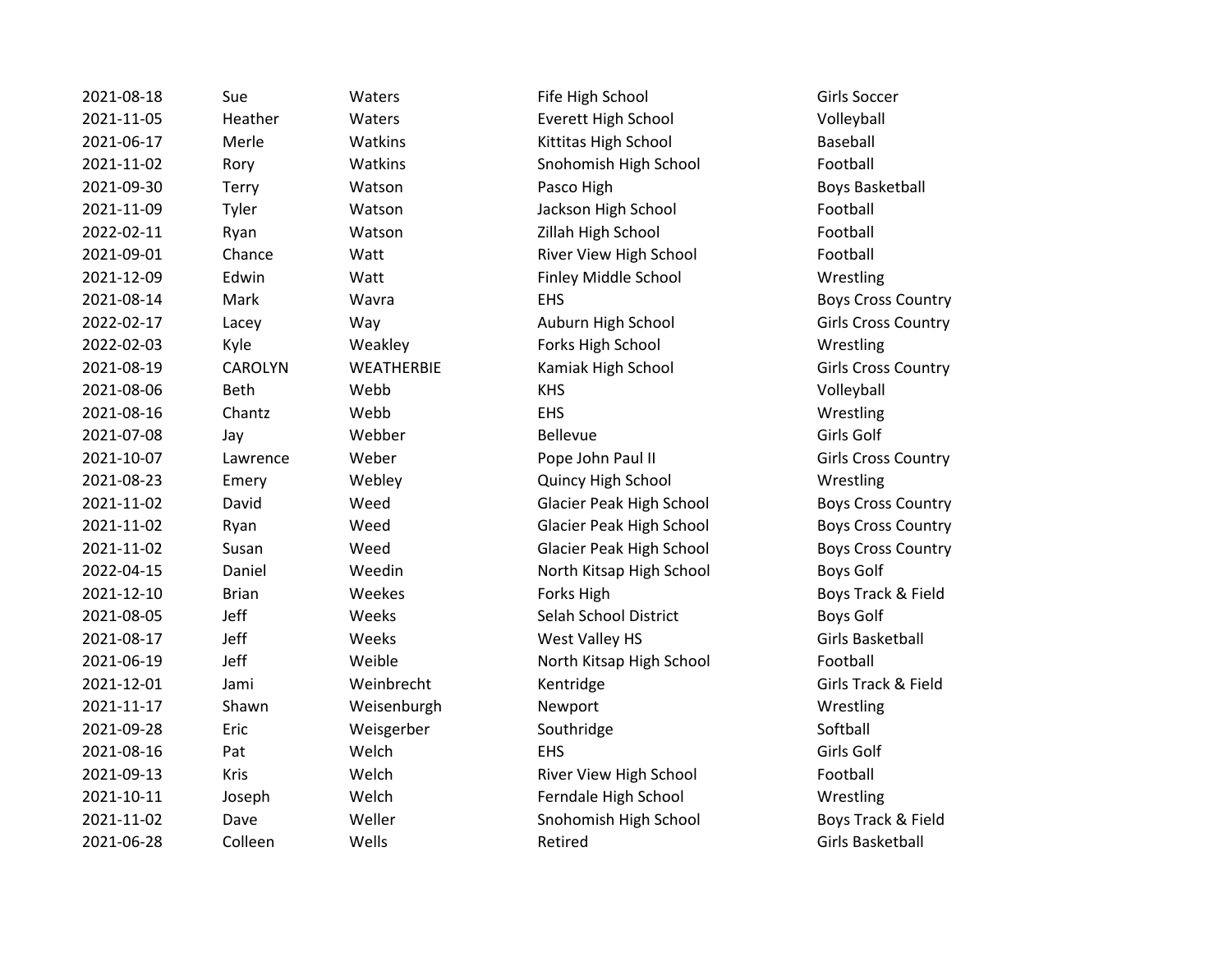| 2021-06-28 | Mark          | Wells           | Retired                         | Boys Basketbal        |
|------------|---------------|-----------------|---------------------------------|-----------------------|
| 2022-03-05 | Melvin        | Wells           | Tahoma                          | Football              |
| 2021-09-10 | Steve         | Wellsandt       | Lind/Ritzville                  | Girls Basketball      |
| 2021-11-02 | Cory          | Wendlandt       | Glacier Peak High School        | Football              |
| 2021-06-08 | Carl          | Wenham          | Retired                         | Wrestling             |
| 2021-08-30 | Dave          | Wensveen        | Highlands                       | Baseball              |
| 2021-06-14 | Michelle      | Wesen           | Burlington-Edison               | Girls Soccer          |
| 2021-11-02 | Scott         | West            | Glacier Peak High School        | Baseball              |
| 2021-11-02 | Aaron         | West            | Snohomish High School           | Baseball              |
| 2021-11-03 | <b>Britni</b> | West            | Castle Rock                     | Cheer                 |
| 2021-11-06 | Cory          | West            | Kamiak                          | <b>Boys Basketbal</b> |
| 2022-03-03 | <b>Brian</b>  | West            | Thomas Jefferson                | Football              |
| 2021-06-15 | Michael       | Westbrook       | Lakes High School               | Football              |
| 2021-10-21 | Cristi        | Westcott        | Mt.View High School             | Gymnastics            |
| 2021-08-26 | Rich          | Wheeler         | Cashmere High School            | Wrestling             |
| 2021-11-17 | Erin          | Whipple         | Sammamish                       | Girls Swim & Di       |
| 2021-10-12 | Quintz        | Whitaker        | MOSES LAKE HIGH SCHOOL          | Softball              |
| 2021-06-12 | Darrel        | White           | Montesano Jr/Sr High            | Wrestling             |
| 2021-08-19 | Jeff          | White           | <b>EJHS</b>                     | Boys Track & Fi       |
| 2021-08-21 | Doug          | White           | Davis High School               | Girls Swim & Di       |
| 2021-08-25 | Joshua        | White           | Lake Stevens High School        | Baseball              |
| 2021-09-07 | Matt          | White           | Puyallup High School            | Girls Soccer          |
| 2021-09-09 | Nancy         | White           | Columbia High School            | Volleyball            |
| 2021-09-15 | Jeffrey       | White           | Sunnyside High School           | <b>Boys Cross Cou</b> |
| 2021-09-16 | Shaina        | White           | Sunnyside High School           | Girls Cross Cou       |
| 2021-09-19 | <b>Ivory</b>  | White           | Puyallup High School            | <b>Boys Basketbal</b> |
| 2021-11-11 | Andrea        | White           | Marysville Pilchuck High School | Wrestling             |
| 2021-08-31 | David         | Whitehead       | Northwest Christian Colbert     | Volleyball            |
| 2021-09-09 | Matthew       | Whitehead       | Pasco School District           | Wrestling             |
| 2021-09-15 | Matt          | Whitehead       | Rogers High School              | Baseball              |
| 2021-10-06 | amy           | whitemarsh-bass | Kamiakin                        | Girls Basketball      |
| 2021-08-18 | Tyson         | Whitfield       | West Valley HS                  | <b>Boys Basketbal</b> |
| 2021-12-01 | Dori          | Whitford        | Mead                            | Girls Cross Cou       |
| 2021-08-24 | Matthew       | Whitmire        | None                            | Football              |
|            |               |                 |                                 |                       |

2021-11-12 Scott Glacier Baseball E HIGH SCHOOL Softball 2021-08-21 **Drug Girls Swim & Dive** Girls Swim & Dive 12021-08 Is High School Baseball 1igh School **Boys Cross Country** 1igh School **Canadia Cross Country** zh School **Boys Basketball** Pilchuck High School Wrestling 2021-2011 Christian Colbert Christian Colbert 2021-08-18 Tyson Whitfield West Valley HS Boys Basketball

Boys Basketball Boys Basketball Girls Swim & Dive Boys Track & Field Girls Basketball Girls Cross Country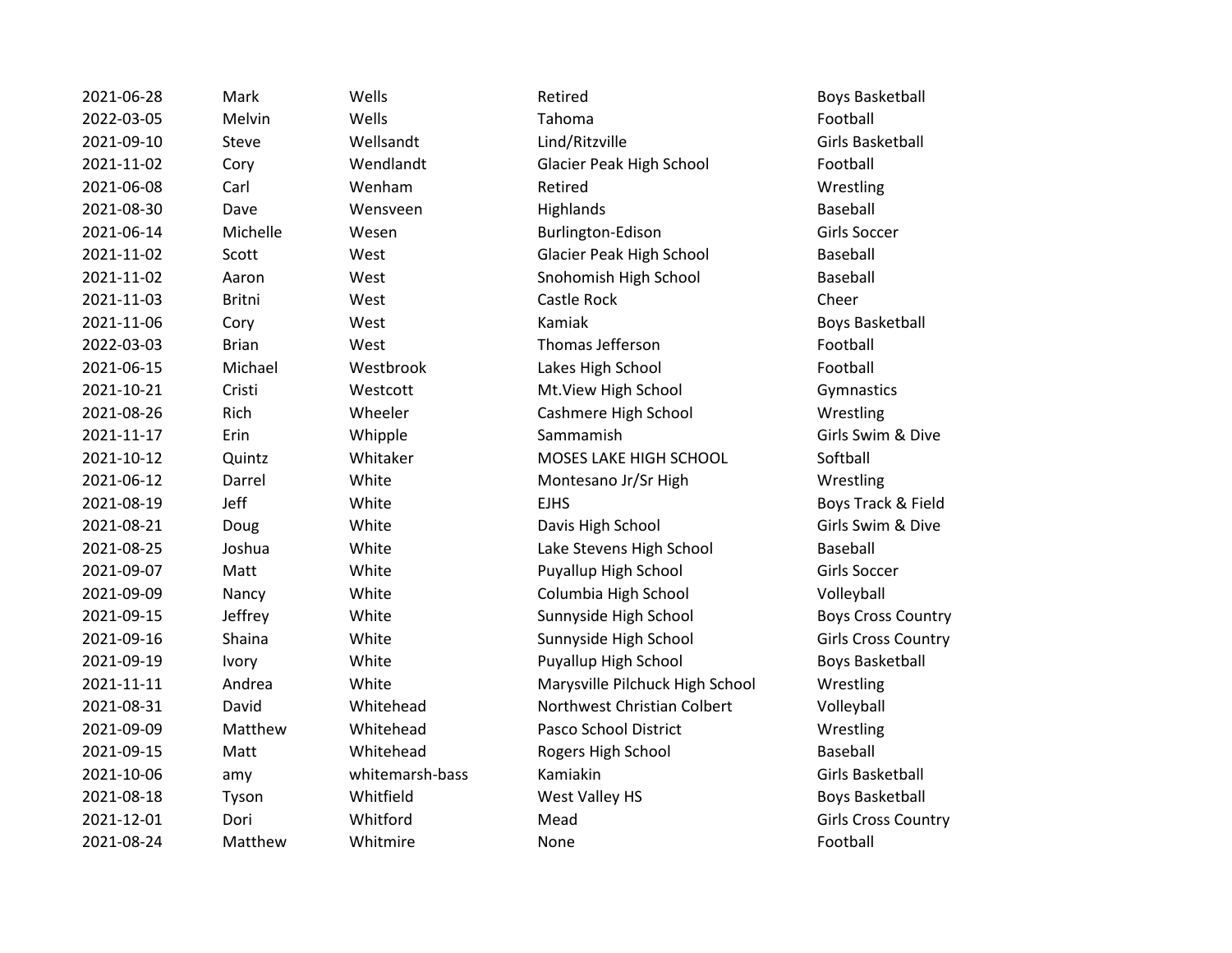| 2021-06-13 | Greg         |
|------------|--------------|
| 2021-11-10 | Cory         |
| 2021-09-09 | Miche        |
| 2021-10-08 | Craig        |
| 2021-10-01 | David        |
| 2021-08-25 | Kevin        |
| 2021-07-06 | Crysta       |
| 2021-09-02 | Laurei       |
| 2021-11-05 | Drew         |
| 2021-11-18 | <b>CORY</b>  |
| 2021-09-30 | <b>SHANI</b> |
| 2022-02-03 | shama        |
| 2021-08-23 | Jodi         |
| 2021-08-21 | Dean         |
| 2021-09-10 | Ericca       |
| 2022-03-20 | Antho        |
| 2021-08-30 | Jeff         |
| 2021-08-18 | Jason        |
| 2021-08-24 | Andre        |
| 2021-08-31 | Jack         |
| 2021-07-08 | Ashley       |
| 2021-09-10 | John         |
| 2021-07-08 | Mike         |
| 2021-08-04 | Ed           |
| 2021-08-05 | Steph        |
| 2021-08-21 | Nancy        |
| 2021-08-24 | Marcy        |
| 2021-09-06 | Daniel       |
| 2021-10-13 | Rache        |
| 2022-01-31 | Micha        |
| 2022-02-04 | Jerem        |
| 2021-08-24 | Jenny        |
| 2021-09-02 | Cris         |
| 2021-11-09 | Scott        |

2021-06-13 Greg Whitmore Lind-Ritzville High School Football Whitmore Coupeville High School Volleyball 2021-00-000 Michelle Motor Case Pasco School District The Motor Pootball Whitney West Valley High School Spokane Football 2021-10-01 David Whitt Pasco High Football Whittall MOSES LAKE HIGH SCHOOL Boys Golf 2021 - 2021 - 2021 - Olympic High School Charles Country Boys Cross Country n 2021-2021-00-02 Whitworth River View High School Colleyball 2021-11-05 Drew Whorley Jackson High School Girls Swim & Dive WHTIE Lynden High School Baseball E COMICHERS Nooksack Valley High School Girls Basketball an wicklund Woodinville High School Wrestling Widmann Lake Stevens High School Girls Golf Width Lake Stevens High School Wrestling 2021-09-10 Ericca Wiedbrecht South Kitsap HS Girls Soccer ny Ching Wiederkehr Ching Lakewood High School Boys Basketball 2021-08-30 Jeff Wiens Highlands Highlands Football Wiklund Washington High School Wrestling 2021 - 2021 - 2021 - Clake Stevens Middle School Girls Basketball Wilcox Cavelero Mid High School Girls Basketball 2021-07-08 Ashley Wilkinson Sammamish Softball 2021-09-10 John Willey Blanchet Football 2021-07-08 Mike Williams Newport Boys Soccer Williams **Example 2021** Franklin Pierce High School Boys Track & Field en Williams Tonasket High School Baseball 2021-08-21 Nancy Williams Ford Middle School Softball 2021 - 2021 Milliams Cast Valley Middle School Softball 2021-09-06 Daniel Williams Highland Boys Golf 2021-10-13 Rachel Williams Eatonville Middle School Girls Cross Country el 2022-01-211 Milliams West Valley Spokane Wrestling 2022-02-04 Jeremy Williams Kentlake Messen Wrestling 2021-08-24 Jenny Williamson Pasco High Girls Soccer 2021-09-02 Cris Willmarth Highland high school Boys Basketball 2021-11-09 Scott Willsie North Middle School Boys Soccer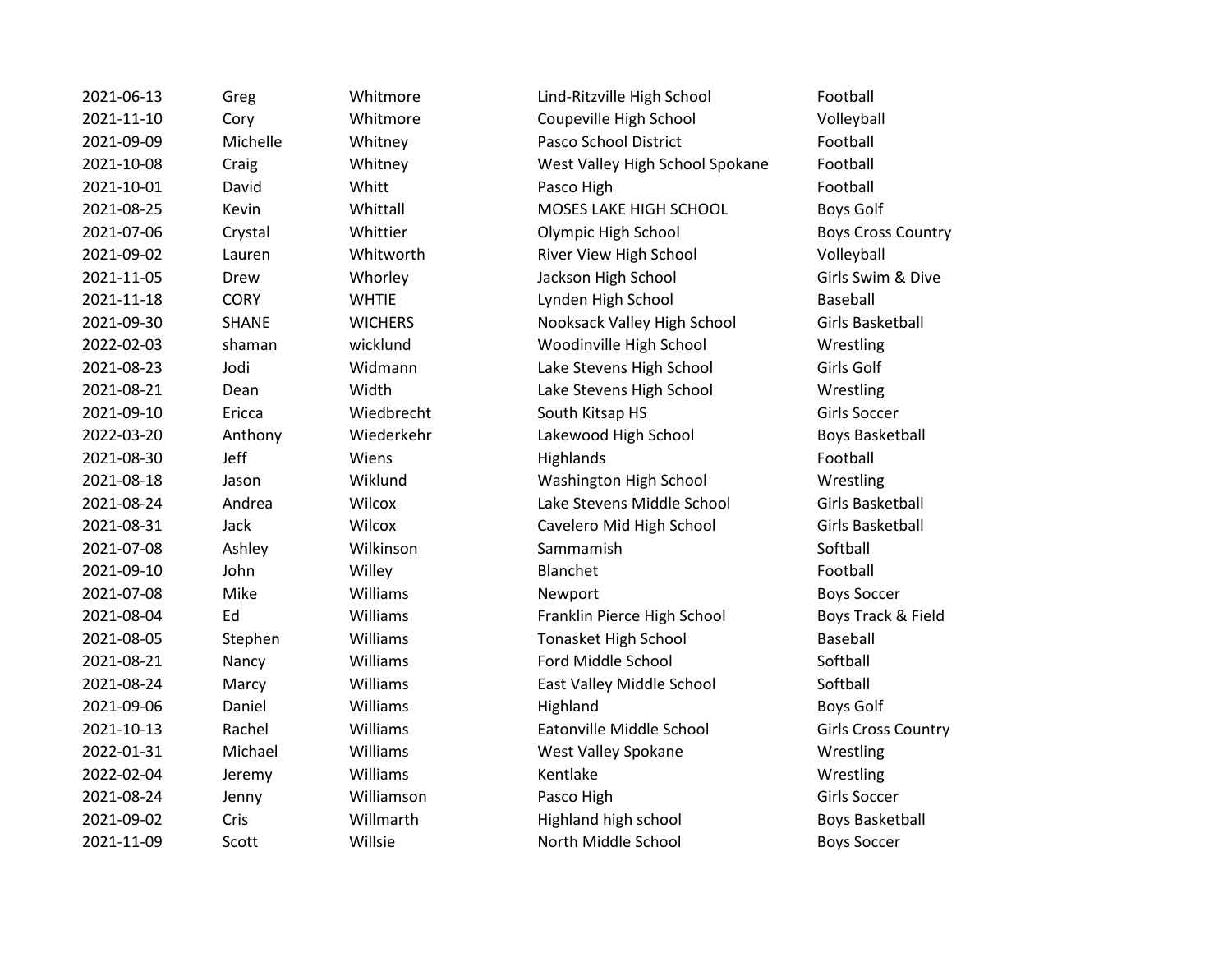2021-08-23 Erin Willy Pullman High School Cheer

2022-03-04 John Willy Pullman High School Girls Golf 2021-06-15 William Wilson Clover Park High School Wrestling 2021-07-08 Jessica Wilson Gig Harbor Girls Tennis 2021-08-23 Erika Wilson Lewis & Clark Middle School Volleyball 2021-09-13 Amy Wilson Fairview Middle School Girls Track & Field 2021-09-30 David Wilson Chiawana High Girls Basketball 2021-10-07 Josh Wilson Tumwater High School Boys Basketball 2021-11-02 Jim Wilson Snohomish High School Boys Basketball 2021-11-21 Tyson Wilson Napavine Football 2022-01-13 Lanny Wilson Shelton High School Wrestling 2021-10-20 Adaeus Wilson-Premo Ferndale High School Wrestling 2021-08-20 Rebecca Wilson-Ramos Washington Middle School Bowling 2021-09-28 Kimberly Wiltbank FRONTIER MIDDLE SCHOOL Volleyball 2021-11-02 Christine Windrim Glacier Peak High School Girls Soccer 2021-08-06 Tim Wines KHS Boys Cross Country 2021-06-14 Rachae Winger Central Kitsap Middle School Girls Track & Field 2021-09-16 Dan Winger Harrison Middle School Boys Track & Field 2021-06-18 Mauritz Winquist Peninsula High School Football 2021-11-03 Carl Wirkkala Castle Rock Girls Track & Field 2021-11-17 Rebekah Wirkkala Naselle Volleyball 2021-08-03 Greg Wirtz Mountlake terrace high Boys Basketball 2021-08-04 Pat Wise Selah School District Softball 2021-08-26 CRAIG WISE Cashmere Middle School Boys Basketball 2021-11-17 Stephan Wiseman Bellevue Superinten Wrestling 2021-08-06 Sierra Wishard CMS Volleyball 2021-06-14 Jeff Witte Klahowya Secondary (HS) Football 2021-08-26 Keith Woelber DeSales Baseball 2021-07-13 Tamara Wojcek Olympic High School Cheer 2021-11-09 Victor Wolffis Mount Vernon High / Lynden High Girls Basketball 2021-08-27 James Wolford College Place High School Football 2021-10-14 Nicole Wolfs Lakes High School Cheer 2021-09-27 Robert Wollan WF West Football 2022-03-04 James Wolverton Bellingham High School Girls Basketball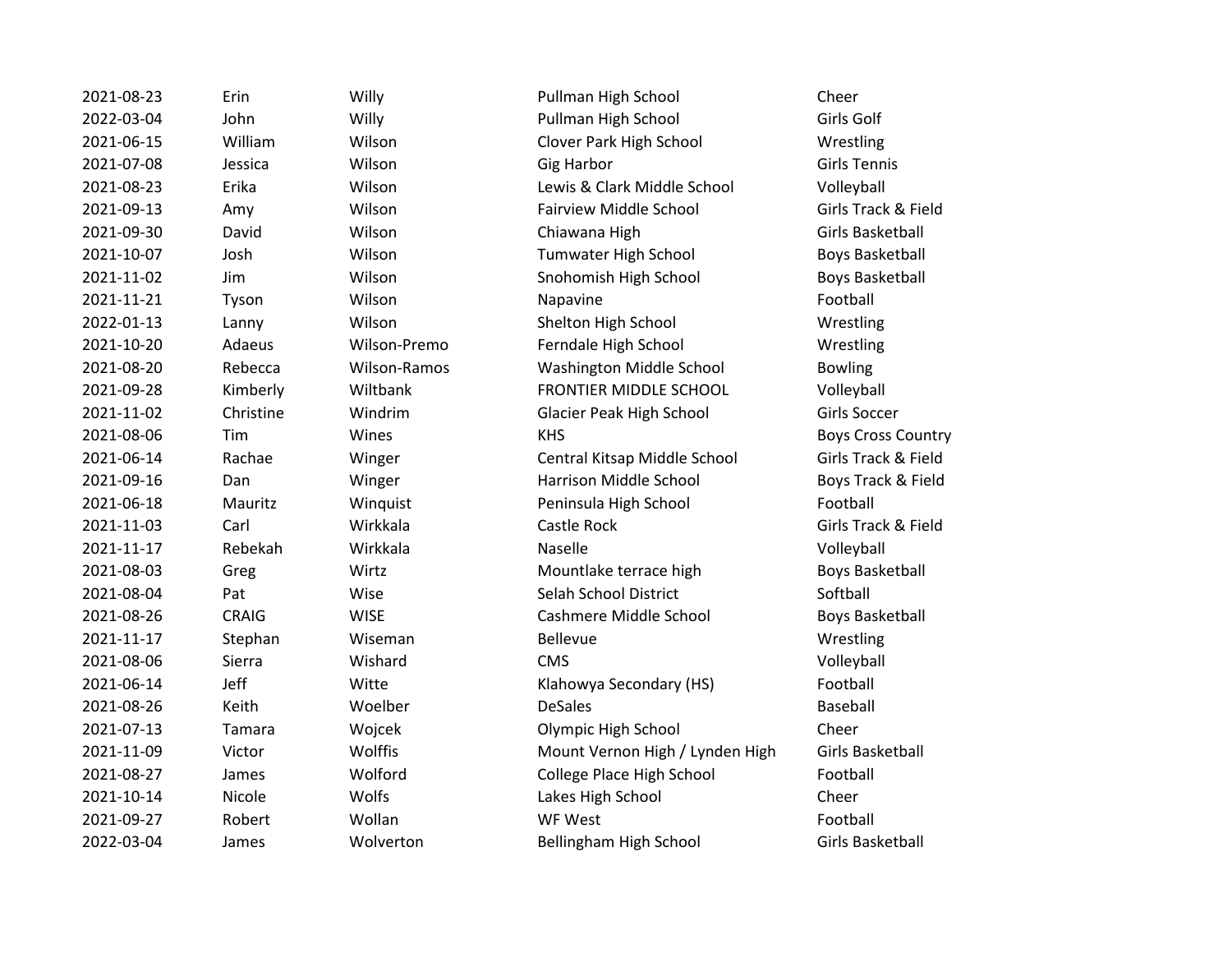2021-08-17 scott womack EHS Wrestling 2021-11-10 Weylin Womack Onalaska High School Football 2021-08-25 Allen Wong Gig Harbor Gimes Football 2021-12-03 Kyle Wong Blanchet Volleyball 2021-07-06 Lorrie Wood Gig Harbor Boys Tennis 2021-08-06 Patti Wood KHS Boys Cross Country 2021-08-25 Jennifer Wood DeSales Volleyball 2021-08-25 Eric Wood DeSales Boys Basketball 2021-08-25 Kurtis Wood Quincy High School Girls Golf 2021-09-02 Jason Wood Hudtloff Boys Basketball 2021-09-13 Jack Wood Deer Park High School Volleyball 2022-02-10 Heather Wood Ephrata Cheer 2021-09-01 Jennifer Woodall River View High School Cheer 2021-07-08 Mike Woodbridge Newport Newport Football 2021-07-08 Tyler Woodbridge Newport Football 2021-09-28 Alisha Woodford Southridge Southridge Gymnastics 2021-07-20 Clyde Woods Ridgeline High School Girls Basketball 2021-08-31 Jason Woods Kamiakin Football 2021-10-06 steven woods Kamiakin Baseball 2021-11-11 Calvin Woods La Conner High School Boys Basketball 2022-03-05 April Woodward Curtis High School Girls Tennis 2021-10-23 Dustin Workman Mossyrock HS/ Olympia HS (Currently) Boys Basketball 2021-08-25 jessica Worley MOSES LAKE HIGH SCHOOL Girls Tennis 2021-11-03 Linda Worley Castle Rock Volleyball 2021-09-28 Kyle Wortley Southridge Southridge Boys Basketball 2021-06-14 Kelly Woyak Graham Kapowsin High School Girls Cross Country 2021-09-30 Aaric Wren Chiawana High Boys Basketball 2021-06-14 Sue Wright Burlington-Edison Boys Cross Country 2021-06-23 Shane Wright Darrington Darrington 2021-06-23 Lisa Wright Darrington Volleyball 2021-08-17 Melissa Wright Pasco High Cheer 2021-09-10 Kassady Wright John Sedgwick Girls Track & Field 2021-10-06 Clarence Wright Dolores Silas Football 2021-10-13 Adam Wright Eisenhower High School Football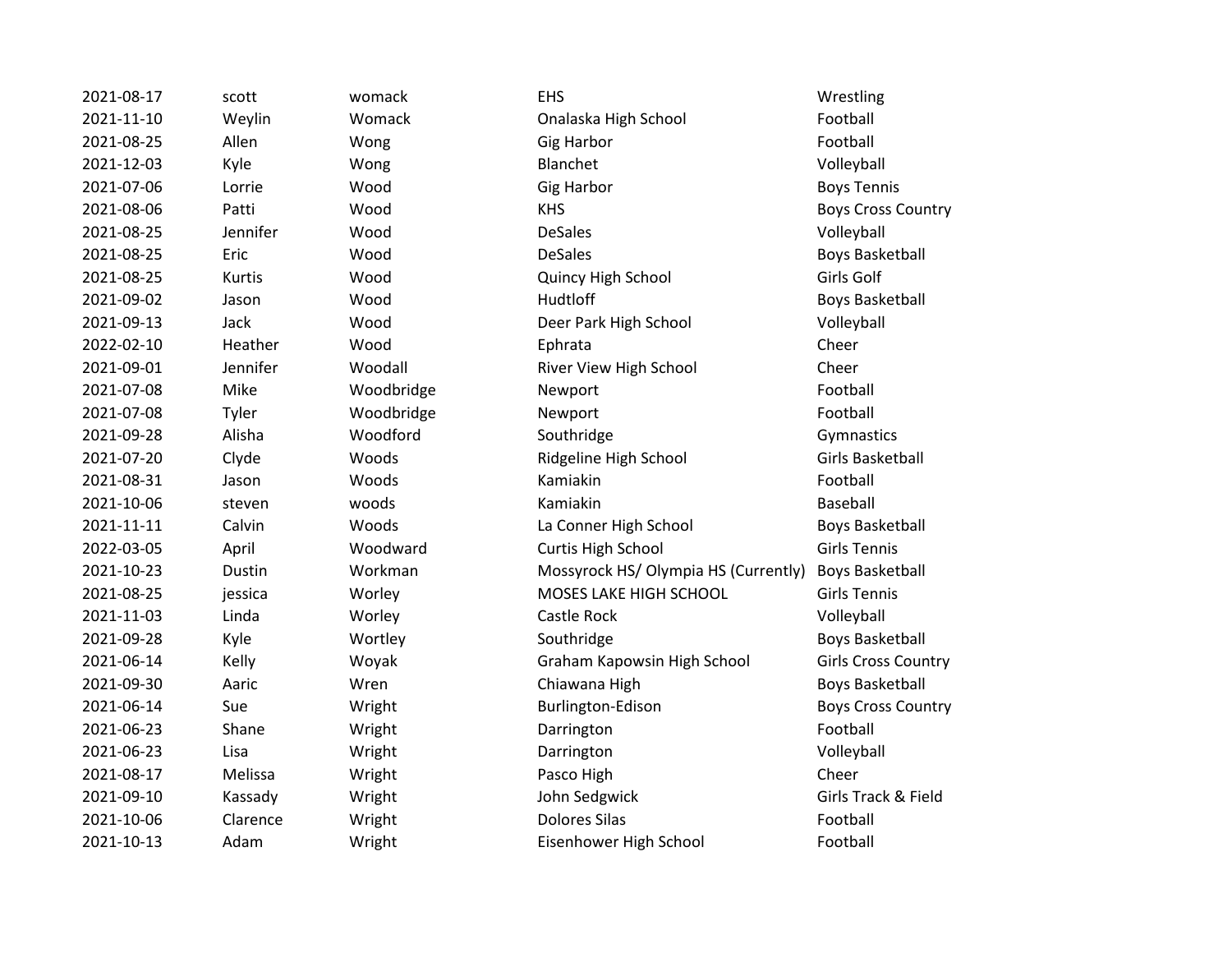| 2021-10-26 | Randy        | Wright         | Warden HS                       | Softball               |
|------------|--------------|----------------|---------------------------------|------------------------|
| 2021-12-22 | Leon         | Wright-Jackson | Pasco High                      | Football               |
| 2021-07-08 | Daniel       | Wruble         | Sammamish                       | Boys Golf              |
| 2022-02-18 | Leah         | Wurst          | East Valley High School         | <b>Girls Tennis</b>    |
| 2021-10-11 | <b>GARY</b>  | WUSTERBARTH    | Steilacoom High School          | <b>Boys Basketbal</b>  |
| 2021-07-08 | Elizabeth    | Wyman          | Sammamish                       | Girls Soccer           |
| 2022-02-10 | Amber        | Wynn           | Lakes High School               | Girls Basketball       |
| 2022-02-10 | Alfred       | Wynn           | Baker middle school             | <b>Boys Basketbal</b>  |
| 2021-10-13 | Matthew      | Wyrick         | Eatonville High School          | <b>Boys Basketbal</b>  |
| 2021-07-08 | Vlad         | Yadevich       | Sammamish                       | <b>Boys Basketbal</b>  |
| 2021-11-06 | Craig        | Yakovich       | Aberdeen High School            | Wrestling              |
| 2021-07-20 | Kealani      | Yamamoto       | Cashmere High School            | Girls Cross Cou        |
| 2021-09-16 | Maria        | Yanez          | Sunnyside High School           | Girls Swim & Di        |
| 2021-06-24 | George       | Ybarra         | <b>Stadium High School</b>      | <b>Boys Cross Cou</b>  |
| 2021-08-23 | Emiliano     | Ybarra         | Quincy High School              | Wrestling              |
| 2021-06-21 | Deborah      | Yearsley       | Lakes High School               | Dance                  |
| 2021-09-09 | Marjorie     | Yergen         | West Valley HS-retired          | Boys Track & Fi        |
| 2021-08-23 | Keies        | Yesiki         | Eisenhower High School          | Girls Basketball       |
| 2021-07-08 | Amy          | Yeung          | Interlake                       | Cheer                  |
| 2021-09-03 | Cheryl       | Yoke           | Southridge                      | Girls Cross Cou        |
| 2021-11-23 | Aaron        | Yost           | Anacortes High School           | <b>Boys Basketball</b> |
| 2021-07-08 | Trey         | Young          | Newport                         | Football               |
| 2021-08-26 | Mark         | Young          | Rochester Middle School         | Boys Track & Fi        |
| 2021-09-07 | Ron          | Young          | Granger                         | <b>Boys Basketbal</b>  |
| 2021-10-01 | Timothy      | Young          | Olympic High School             | Wrestling              |
| 2022-01-31 | Hakeem       | Young          | Spanaway Lake High School       | Wrestling              |
| 2021-08-24 | Trisha       | Youngquist     | Burlington-Edison               | Girls Basketball       |
| 2022-01-20 | Chad         | Youngquist     | Shelton High School             | Boys Swim & D          |
| 2021-08-21 | Thaddeus     | Zabriskie      | Connell High School             | Baseball               |
| 2021-06-14 | Rachel       | Zaccardi       | Burlington-Edison               | Volleyball             |
| 2021-09-08 | Casey        | Zachry         | Lakewood HS                     | Softball               |
| 2021-11-11 | <b>AARON</b> | ZACHRY         | Marysville Pilchuck High School | Softball               |
| 2021-06-18 | Ryan         | Zackula        | Graham-Kapowsin HS              | <b>Boys Cross Cou</b>  |
| 2021-08-16 | Jennifer     | Zelinski       | <b>EHS</b>                      | Girls Track & Fi       |
|            |              |                |                                 |                        |

alley High School Girls Tennis 2021 - 2021 Ford Boys Basketball middle school and Boys Basketball ville High School Boys Basketball amish **Boys Basketball** een High School Wrestling ere High School Girls Cross Country 2021-09 Side High School Girls Swim & Dive m High School Boys Cross Country Valley HS-retired Boys Track & Field ower High School Girls Basketball 2021-09-03 Cheryl Girls Cross Country rtes High School Boys Basketball 2021-2021 - 2021 Mark Young Roys Track & Field er and Zoung Granger Boys Basketball 2021-10-01 Vice High School Wrestling way Lake High School Wrestling 2022-01-2023-01-20 Poys Swim & Dive 2021-08-21 Thaddeus Zabriskie Connell High School Baseball ville Pilchuck High School Softball m-Kapowsin HS Boys Cross Country

Girls Track & Field